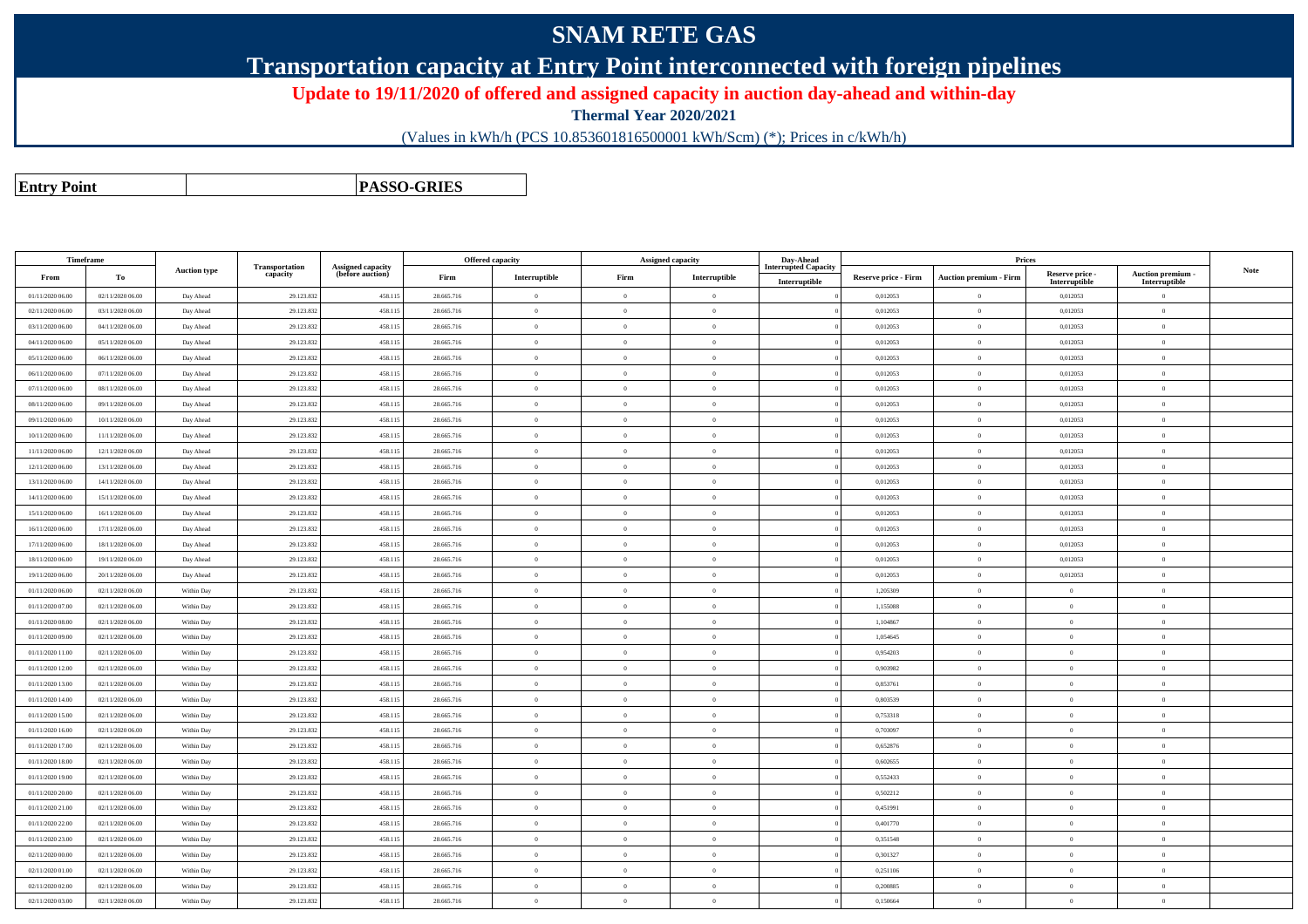| 02/11/2020 04:00                     | 02/11/2020 06:00                     | Within Day               | 29.123.832               | 458.115            | 28.665.716               | $\,$ 0 $\,$                | $\overline{0}$                | $\overline{0}$                   | 0,100442             | $\bf{0}$                 | $\overline{0}$                   | $\,0\,$                          |  |
|--------------------------------------|--------------------------------------|--------------------------|--------------------------|--------------------|--------------------------|----------------------------|-------------------------------|----------------------------------|----------------------|--------------------------|----------------------------------|----------------------------------|--|
| 02/11/2020 05.00                     | 02/11/2020 06:00                     | Within Day               | 29.123.832               | 458.115            | 28.665.716               | $\theta$                   | $\overline{0}$                | $\mathbf{0}$                     | 0,050221             | $\theta$                 | $\overline{0}$                   | $\theta$                         |  |
| 02/11/2020 06:00                     | 03/11/2020 06:00                     | Within Day               | 29.123.832               | 458.115            | 28.665.716               | $\theta$                   | $\overline{0}$                | $\overline{0}$                   | 1,205309             | $\mathbf{0}$             | $\overline{0}$                   | $\overline{0}$                   |  |
| 02/11/2020 07.00                     | 03/11/2020 06.00                     | Within Day               | 29.123.832               | 458.115            | 28.665.716               | $\,$ 0 $\,$                | $\overline{0}$                | $\overline{0}$                   | 1,155088             | $\bf{0}$                 | $\overline{0}$                   | $\bf{0}$                         |  |
| 02/11/2020 08:00                     | 03/11/2020 06:00                     | Within Day               | 29.123.832               | 458.115            | 28.665.716               | $\,$ 0                     | $\overline{0}$                | $\mathbf{0}$                     | 1,104867             | $\bf{0}$                 | $\bf{0}$                         | $\,0\,$                          |  |
| 02/11/2020 09:00                     | 03/11/2020 06:00                     | Within Day               | 29.123.832               | 458.115            | 28.665.716               | $\theta$                   | $\overline{0}$                | $\mathbf{0}$                     | 1,054645             | $\mathbf{0}$             | $\overline{0}$                   | $\overline{0}$                   |  |
| 02/11/2020 10:00                     | 03/11/2020 06.00                     | Within Day               | 29.123.832               | 458.115            | 28.665.716               | $\,$ 0 $\,$                | $\overline{0}$                | $\overline{0}$                   | 1,004424             | $\bf{0}$                 | $\overline{0}$                   | $\bf{0}$                         |  |
| 02/11/2020 11:00                     | 03/11/2020 06.00                     | Within Day               | 29.123.832               | 458.115            | 28.665.716               | $\,$ 0                     | $\overline{0}$                | $\mathbf{0}$                     | 0,954203             | $\,$ 0 $\,$              | $\overline{0}$                   | $\theta$                         |  |
| 02/11/2020 12:00                     | 03/11/2020 06:00                     | Within Day               | 29.123.832               | 458.115            | 28.665.716               | $\theta$                   | $\overline{0}$                | $\overline{0}$                   | 0,903982             | $\mathbf{0}$             | $\overline{0}$                   | $\overline{0}$                   |  |
| 02/11/2020 13:00                     | 03/11/2020 06.00                     | Within Day               | 29.123.832               | 458.115            | 28.665.716               | $\,$ 0 $\,$                | $\overline{0}$                | $\Omega$                         | 0,853761             | $\bf{0}$                 | $\overline{0}$                   | $\bf{0}$                         |  |
| 02/11/2020 14:00                     | 03/11/2020 06.00                     | Within Day               | 29.123.832               | 458.115            | 28.665.716               | $\bf{0}$                   | $\overline{0}$                | $\mathbf{0}$                     | 0.803539             | $\bf{0}$                 | $\mathbf{0}$                     | $\theta$                         |  |
| 02/11/2020 15:00                     | 03/11/2020 06:00                     | Within Day               | 29.123.832               | 458.115            | 28.665.716               | $\theta$                   | $\overline{0}$                | $\overline{0}$                   | 0,753318             | $\mathbf{0}$             | $\overline{0}$                   | $\overline{0}$                   |  |
| 02/11/2020 16:00                     | 03/11/2020 06.00                     | Within Day               | 29.123.832               | 458.115            | 28.665.716               | $\,$ 0 $\,$                | $\overline{0}$                | $\overline{0}$                   | 0,703097             | $\bf{0}$                 | $\overline{0}$                   | $\bf{0}$                         |  |
| 02/11/2020 17:00                     | 03/11/2020 06:00                     | Within Day               | 29.123.832               | 458.115            | 28.665.716               | $\,$ 0                     | $\overline{0}$                | $\mathbf{0}$                     | 0,652876             | $\bf{0}$                 | $\theta$                         | $\,0\,$                          |  |
| 02/11/2020 18:00                     | 03/11/2020 06:00                     | Within Day               | 29.123.832               | 458.115            | 28.665.716               | $\theta$                   | $\overline{0}$                | $\mathbf{0}$                     | 0,602655             | $\mathbf{0}$             | $\overline{0}$                   | $\overline{0}$                   |  |
| 02/11/2020 19:00                     | 03/11/2020 06.00                     | Within Day               | 29.123.832               | 458.115            | 28.665.716               | $\,$ 0 $\,$                | $\overline{0}$                | $\overline{0}$                   | 0,552433             | $\bf{0}$                 | $\overline{0}$                   | $\bf{0}$                         |  |
| 02/11/2020 20:00                     | 03/11/2020 06.00                     | Within Day               | 29.123.832               | 458.115            | 28.665.716               | $\,$ 0 $\,$                | $\overline{0}$                | $\mathbf{0}$                     | 0,502212             | $\bf{0}$                 | $\overline{0}$                   | $\theta$                         |  |
| 02/11/2020 21:00                     | 03/11/2020 06:00                     | Within Day               | 29.123.832               | 458.115            | 28.665.716               | $\theta$                   | $\overline{0}$                | $\mathbf{0}$                     | 0,451991             | $\mathbf{0}$             | $\overline{0}$                   | $\overline{0}$                   |  |
| 02/11/2020 22.00                     | 03/11/2020 06.00                     | Within Day               | 29.123.832               | 458.115            | 28.665.716               | $\,$ 0 $\,$                | $\overline{0}$                | $\Omega$                         | 0,401770             | $\bf{0}$                 | $\overline{0}$                   | $\bf{0}$                         |  |
| 02/11/2020 23.00                     | 03/11/2020 06.00                     | Within Day               | 29.123.832               | 458.115            | 28.665.716               | $\bf{0}$                   | $\overline{0}$                | $\mathbf{0}$                     | 0,351548             | $\bf{0}$                 | $\mathbf{0}$                     | $\theta$                         |  |
| 03/11/2020 00:00                     | 03/11/2020 06:00                     | Within Day               | 29.123.832               | 458.115            | 28.665.716               | $\theta$                   | $\overline{0}$                | $\mathbf{0}$                     | 0,301327             | $\mathbf{0}$             | $\overline{0}$                   | $\overline{0}$                   |  |
| 03/11/2020 01:00                     | 03/11/2020 06.00                     | Within Day               | 29.123.832               | 458.115            | 28.665.716               | $\,$ 0 $\,$                | $\overline{0}$                | $\overline{0}$                   | 0,251106             | $\bf{0}$                 | $\overline{0}$                   | $\bf{0}$                         |  |
| 03/11/2020 02.00                     | 03/11/2020 06:00                     | Within Day               | 29.123.832               | 458.115            | 28.665.716               | $\,$ 0                     | $\overline{0}$                | $\mathbf{0}$                     | 0,200885             | $\,$ 0 $\,$              | $\overline{0}$                   | $\,0\,$                          |  |
| 03/11/2020 03:00                     | 03/11/2020 06:00                     | Within Day               | 29.123.832               | 458.115            | 28.665.716               | $\theta$                   | $\overline{0}$                | $\mathbf{0}$                     | 0,150664             | $\mathbf{0}$             | $\overline{0}$                   | $\overline{0}$                   |  |
| 03/11/2020 04:00                     | 03/11/2020 06.00                     | Within Day               | 29.123.832               | 458.115            | 28.665.716               | $\,$ 0 $\,$                | $\overline{0}$                | $\overline{0}$                   | 0,100442             | $\bf{0}$                 | $\overline{0}$                   | $\bf{0}$                         |  |
| 03/11/2020 05:00                     | 03/11/2020 06.00                     | Within Day               | 29.123.832               | 458.115            | 28.665.716               | $\,$ 0                     | $\overline{0}$                | $\mathbf{0}$                     | 0,050221             | $\mathbf{0}$             | $\overline{0}$                   | $\theta$                         |  |
| 03/11/2020 06:00                     | 04/11/2020 06:00                     | Within Day               | 29.123.832               | 458.115            | 28.665.716               | $\theta$                   | $\overline{0}$                | $\overline{0}$                   | 1,205309             | $\mathbf{0}$             | $\overline{0}$                   | $\overline{0}$                   |  |
| 03/11/2020 07:00                     | 04/11/2020 06.00                     | Within Day               | 29.123.832               | 458.115            | 28.665.716               | $\,$ 0 $\,$                | $\overline{0}$                | $\Omega$                         | 1,155088             | $\bf{0}$                 | $\overline{0}$                   | $\bf{0}$                         |  |
| 03/11/2020 08:00                     | 04/11/2020 06.00                     | Within Day               | 29.123.832               | 458.115            | 28.665.716               | $\bf{0}$                   | $\overline{0}$                | $\mathbf{0}$                     | 1,104867             | $\bf{0}$                 | $\mathbf{0}$                     | $\overline{0}$                   |  |
| 03/11/2020 09:00                     | 04/11/2020 06:00                     | Within Day               | 29.123.832               | 458.115            | 28.665.716               | $\theta$                   | $\overline{0}$                | $\overline{0}$                   | 1,054645             | $\mathbf{0}$             | $\overline{0}$                   | $\overline{0}$                   |  |
| 03/11/2020 10:00                     | 04/11/2020 06:00                     | Within Day               | 29.123.832               | 458.115            | 28.665.716               | $\,$ 0 $\,$                | $\overline{0}$                | $\overline{0}$                   | 1,004424             | $\,$ 0                   | $\overline{0}$                   | $\,$ 0 $\,$                      |  |
| 03/11/2020 11:00                     | 04/11/2020 06:00                     | Within Day               | 29.123.832               | 458.115            | 28.665.716               | $\,$ 0                     | $\overline{0}$                | $\mathbf{0}$                     | 0,954203             | $\bf{0}$                 | $\overline{0}$                   | $\overline{0}$                   |  |
| 03/11/2020 12:00                     | 04/11/2020 06:00                     | Within Day               | 29.123.832               | 458.115            | 28.665.716               | $\theta$                   | $\overline{0}$                | $\mathbf{0}$                     | 0,903982             | $\mathbf{0}$             | $\overline{0}$                   | $\overline{0}$                   |  |
| 03/11/2020 13:00                     | 04/11/2020 06:00                     | Within Day               | 29.123.832               | 458.115            | 28.665.716               | $\theta$                   | $\overline{0}$                | $\overline{0}$                   | 0,853761             | $\,$ 0                   | $\overline{0}$                   | $\theta$                         |  |
| 03/11/2020 14:00                     | 04/11/2020 06.00                     | Within Day               | 29.123.832               | 458.115            | 28.665.716               | $\,$ 0 $\,$                | $\overline{0}$                | $\mathbf{0}$                     | 0.803539             | $\mathbf{0}$             | $\overline{0}$                   | $\overline{0}$                   |  |
| 03/11/2020 15:00                     | 04/11/2020 06:00                     | Within Day               | 29.123.832               | 458.115            | 28.665.716               | $\theta$                   | $\overline{0}$                | $\mathbf{0}$                     | 0,753318             | $\mathbf{0}$             | $\overline{0}$                   | $\overline{0}$                   |  |
| 03/11/2020 16:00                     | 04/11/2020 06:00                     | Within Day               | 29.123.832               | 458.115            | 28.665.716               | $\theta$                   | $\overline{0}$                | $\overline{0}$                   | 0,703097             | $\,$ 0                   | $\overline{0}$                   | $\theta$                         |  |
| 03/11/2020 17.00                     | 04/11/2020 06.00<br>04/11/2020 06:00 | Within Day               | 29.123.832               | 458.115            | 28.665.716               | $\bf{0}$<br>$\theta$       | $\overline{0}$                | $\mathbf{0}$                     | 0,652876             | $\bf{0}$<br>$\mathbf{0}$ | $\mathbf{0}$                     | $\overline{0}$<br>$\overline{0}$ |  |
| 03/11/2020 18:00                     |                                      | Within Day               | 29.123.832               | 458.115            | 28.665.716               |                            | $\overline{0}$                | $\overline{0}$                   | 0,602655             |                          | $\overline{0}$                   |                                  |  |
| 03/11/2020 19:00<br>03/11/2020 20:00 | 04/11/2020 06:00<br>04/11/2020 06:00 | Within Day               | 29.123.832<br>29.123.832 | 458.115<br>458.115 | 28.665.716<br>28.665.716 | $\,$ 0 $\,$<br>$\,$ 0 $\,$ | $\overline{0}$<br>$\,$ 0 $\,$ | $\overline{0}$<br>$\overline{0}$ | 0,552433<br>0,502212 | $\,$ 0<br>$\,$ 0 $\,$    | $\overline{0}$<br>$\overline{0}$ | $\,$ 0 $\,$<br>$\overline{0}$    |  |
| 03/11/2020 21:00                     | 04/11/2020 06:00                     | Within Day<br>Within Day | 29.123.832               | 458.115            | 28.665.716               | $\theta$                   | $\overline{0}$                | $\mathbf{0}$                     | 0,451991             | $\mathbf{0}$             | $\overline{0}$                   | $\overline{0}$                   |  |
| 03/11/2020 22.00                     | 04/11/2020 06.00                     | Within Day               | 29.123.832               | 458.115            | 28.665.716               | $\theta$                   | $\overline{0}$                | $\overline{0}$                   | 0,401770             | $\,$ 0                   | $\overline{0}$                   | $\theta$                         |  |
| 03/11/2020 23.00                     | 04/11/2020 06.00                     | Within Day               | 29.123.832               | 458.115            | 28.665.716               | $\bf{0}$                   | $\,$ 0 $\,$                   | $\mathbf{0}$                     | 0,351548             | $\bf{0}$                 | $\overline{0}$                   | $\overline{0}$                   |  |
| 04/11/2020 00:00                     | 04/11/2020 06:00                     | Within Day               | 29.123.832               | 458.115            | 28.665.716               | $\overline{0}$             | $\theta$                      |                                  | 0,301327             | $\overline{0}$           | $\theta$                         | $\theta$                         |  |
| 04/11/2020 01:00                     | 04/11/2020 06:00                     | Within Day               | 29.123.832               | 458.115            | 28.665.716               | $\,$ 0 $\,$                | $\overline{0}$                | $\overline{0}$                   | 0,251106             | $\,$ 0 $\,$              | $\bf{0}$                         | $\theta$                         |  |
| 04/11/2020 02:00                     | 04/11/2020 06.00                     | Within Day               | 29.123.832               | 458.115            | 28.665.716               | $\bf{0}$                   | $\,$ 0 $\,$                   | $\overline{0}$                   | 0,200885             | $\,$ 0 $\,$              | $\overline{0}$                   | $\overline{0}$                   |  |
| 04/11/2020 03:00                     | 04/11/2020 06:00                     | Within Day               | 29.123.832               | 458.115            | 28.665.716               | $\mathbf{0}$               | $\overline{0}$                | $\overline{0}$                   | 0,150664             | $\,$ 0 $\,$              | $\bf{0}$                         | $\mathbf{0}$                     |  |
| 04/11/2020 04:00                     | 04/11/2020 06:00                     | Within Day               | 29.123.832               | 458.115            | 28.665.716               | $\,$ 0 $\,$                | $\overline{0}$                | $\overline{0}$                   | 0,100442             | $\,$ 0 $\,$              | $\bf{0}$                         | $\,$ 0 $\,$                      |  |
| 04/11/2020 05:00                     | 04/11/2020 06.00                     | Within Day               | 29.123.832               | 458.115            | 28.665.716               | $\,$ 0 $\,$                | $\,$ 0 $\,$                   | $\overline{0}$                   | 0,050221             | $\,$ 0 $\,$              | $\overline{0}$                   | $\overline{0}$                   |  |
| 04/11/2020 06:00                     | 05/11/2020 06:00                     | Within Day               | 29.123.832               | 458.115            | 28.665.716               | $\mathbf{0}$               | $\overline{0}$                | $\overline{0}$                   | 1,205309             | $\mathbf{0}$             | $\overline{0}$                   | $\mathbf{0}$                     |  |
| 04/11/2020 07:00                     | 05/11/2020 06:00                     | Within Day               | 29.123.832               | 458.115            | 28.665.716               | $\,$ 0 $\,$                | $\overline{0}$                | $\overline{0}$                   | 1,155088             | $\,$ 0 $\,$              | $\overline{0}$                   | $\,$ 0 $\,$                      |  |
| 04/11/2020 08:00                     | 05/11/2020 06.00                     | Within Day               | 29.123.832               | 458.115            | 28.665.716               | $\bf{0}$                   | $\overline{0}$                | $\overline{0}$                   | 1,104867             | $\,$ 0 $\,$              | $\overline{0}$                   | $\overline{0}$                   |  |
| 04/11/2020 09:00                     | 05/11/2020 06:00                     | Within Day               | 29.123.832               | 458.115            | 28.665.716               | $\mathbf{0}$               | $\overline{0}$                | $\overline{0}$                   | 1,054645             | $\mathbf{0}$             | $\bf{0}$                         | $\mathbf{0}$                     |  |
| 04/11/2020 10:00                     | 05/11/2020 06:00                     | Within Day               | 29.123.832               | 458.115            | 28.665.716               | $\,$ 0 $\,$                | $\overline{0}$                | $\overline{0}$                   | 1,004424             | $\,$ 0 $\,$              | $\mathbf{0}$                     | $\,$ 0 $\,$                      |  |
| 04/11/2020 11:00                     | 05/11/2020 06.00                     | Within Day               | 29.123.832               | 458.115            | 28.665.716               | $\,$ 0 $\,$                | $\,$ 0 $\,$                   | $\overline{0}$                   | 0,954203             | $\,$ 0 $\,$              | $\overline{0}$                   | $\overline{0}$                   |  |
| 04/11/2020 12:00                     | 05/11/2020 06:00                     | Within Day               | 29.123.832               | 458.115            | 28.665.716               | $\theta$                   | $\overline{0}$                | $\overline{0}$                   | 0,903982             | $\mathbf{0}$             | $\overline{0}$                   | $\overline{0}$                   |  |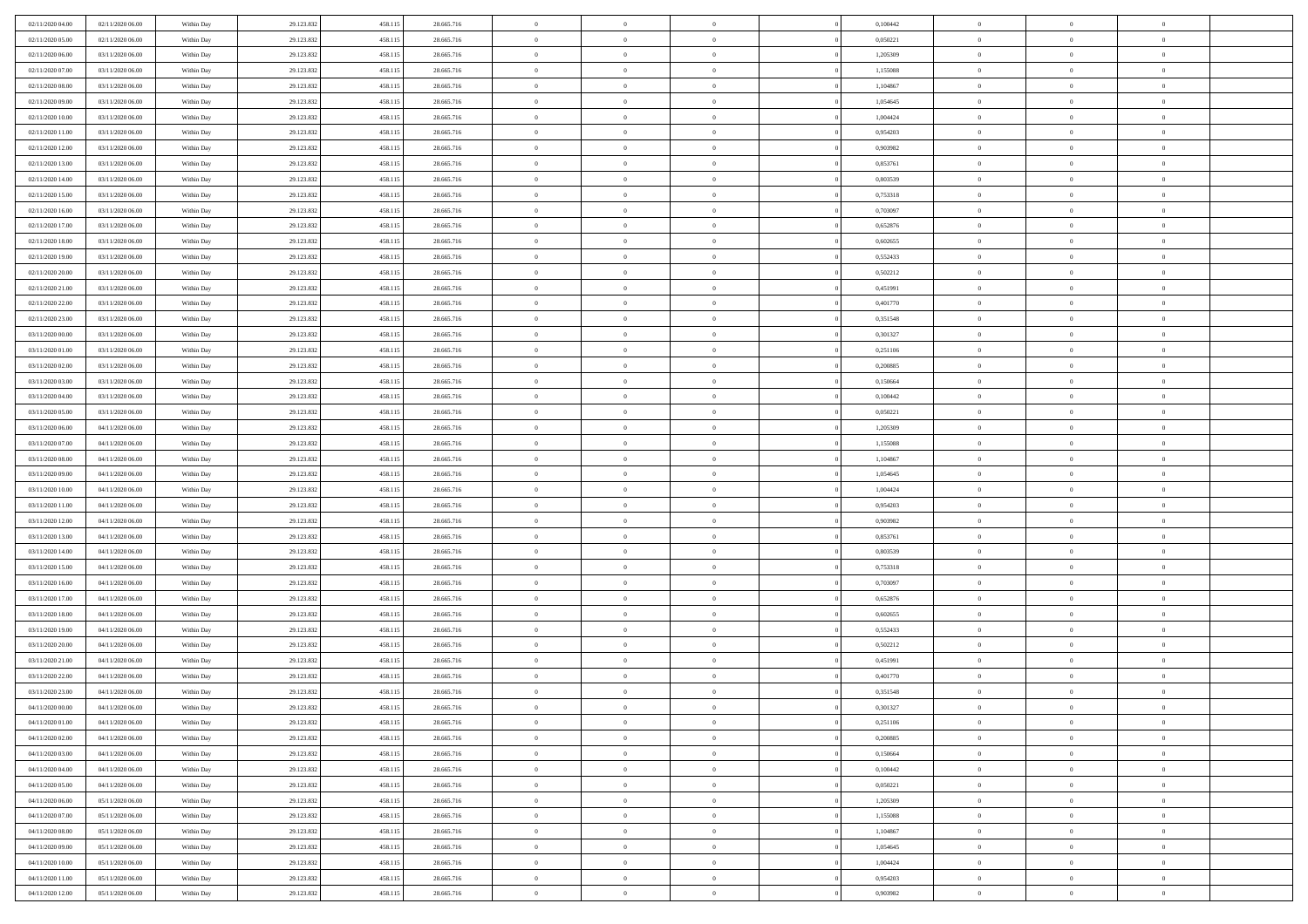| 04/11/2020 13:00                     | 05/11/2020 06:00                     | Within Day               | 29.123.832               | 458.115            | 28.665.716               | $\,$ 0                   | $\bf{0}$                   | $\theta$                         |                | 0,853761             | $\bf{0}$             | $\overline{0}$                   | $\theta$             |  |
|--------------------------------------|--------------------------------------|--------------------------|--------------------------|--------------------|--------------------------|--------------------------|----------------------------|----------------------------------|----------------|----------------------|----------------------|----------------------------------|----------------------|--|
| 04/11/2020 14.00                     | 05/11/2020 06.00                     | Within Day               | 29.123.832               | 458.115            | 28.665.716               | $\overline{0}$           | $\overline{0}$             | $\overline{0}$                   |                | 0.803539             | $\theta$             | $\theta$                         | $\overline{0}$       |  |
| 04/11/2020 15:00                     | 05/11/2020 06:00                     | Within Day               | 29.123.832               | 458.115            | 28.665.716               | $\mathbf{0}$             | $\overline{0}$             | $\overline{0}$                   |                | 0,753318             | $\theta$             | $\overline{0}$                   | $\theta$             |  |
| 04/11/2020 16:00                     | 05/11/2020 06.00                     | Within Day               | 29.123.832               | 458.115            | 28.665.716               | $\bf{0}$                 | $\overline{0}$             | $\bf{0}$                         |                | 0,703097             | $\bf{0}$             | $\overline{0}$                   | $\bf{0}$             |  |
| 04/11/2020 17.00                     | 05/11/2020 06:00                     | Within Day               | 29.123.832               | 458.115            | 28.665.716               | $\bf{0}$                 | $\bf{0}$                   | $\overline{0}$                   |                | 0,652876             | $\bf{0}$             | $\overline{0}$                   | $\bf{0}$             |  |
| 04/11/2020 18:00                     | 05/11/2020 06:00                     | Within Day               | 29.123.832               | 458.115            | 28.665.716               | $\mathbf{0}$             | $\overline{0}$             | $\overline{0}$                   |                | 0,602655             | $\theta$             | $\overline{0}$                   | $\theta$             |  |
| 04/11/2020 19:00                     | 05/11/2020 06:00                     | Within Day               | 29.123.832               | 458.115            | 28.665.716               | $\bf{0}$                 | $\bf{0}$                   | $\overline{0}$                   |                | 0,552433             | $\bf{0}$             | $\overline{0}$                   | $\theta$             |  |
| 04/11/2020 20:00                     | 05/11/2020 06.00                     | Within Day               | 29.123.832               | 458.115            | 28.665.716               | $\bf{0}$                 | $\overline{0}$             | $\overline{0}$                   |                | 0,502212             | $\,$ 0 $\,$          | $\overline{0}$                   | $\overline{0}$       |  |
| 04/11/2020 21:00                     | 05/11/2020 06:00                     | Within Day               | 29.123.832               | 458.115            | 28.665.716               | $\mathbf{0}$             | $\overline{0}$             | $\overline{0}$                   |                | 0,451991             | $\theta$             | $\overline{0}$                   | $\theta$             |  |
| 04/11/2020 22.00                     | 05/11/2020 06.00                     | Within Day               | 29.123.832               | 458.115            | 28.665.716               | $\bf{0}$                 | $\bf{0}$                   | $\overline{0}$                   |                | 0,401770             | $\bf{0}$             | $\overline{0}$                   | $\theta$             |  |
| 04/11/2020 23.00                     | 05/11/2020 06.00                     | Within Day               | 29.123.832               | 458.115            | 28.665.716               | $\bf{0}$                 | $\overline{0}$             | $\overline{0}$                   |                | 0,351548             | $\bf{0}$             | $\theta$                         | $\overline{0}$       |  |
| 05/11/2020 00:00                     | 05/11/2020 06:00                     | Within Day               | 29.123.832               | 458.115            | 28.665.716               | $\mathbf{0}$             | $\overline{0}$             | $\overline{0}$                   |                | 0,301327             | $\theta$             | $\overline{0}$                   | $\theta$             |  |
| 05/11/2020 01:00                     | 05/11/2020 06:00                     | Within Day               | 29.123.832               | 458.115            | 28.665.716               | $\bf{0}$                 | $\overline{0}$             | $\bf{0}$                         |                | 0,251106             | $\bf{0}$             | $\overline{0}$                   | $\bf{0}$             |  |
| 05/11/2020 02.00                     | 05/11/2020 06:00                     | Within Day               | 29.123.832               | 458.115            | 28.665.716               | $\bf{0}$                 | $\overline{0}$             | $\overline{0}$                   |                | 0,200885             | $\bf{0}$             | $\Omega$                         | $\bf{0}$             |  |
| 05/11/2020 03:00                     | 05/11/2020 06:00                     | Within Day               | 29.123.832               | 458.115            | 28.665.716               | $\overline{0}$           | $\overline{0}$             | $\overline{0}$                   |                | 0,150664             | $\theta$             | $\overline{0}$                   | $\theta$             |  |
| 05/11/2020 04:00                     | 05/11/2020 06.00                     | Within Day               | 29.123.832               | 458.115            | 28.665.716               | $\bf{0}$                 | $\bf{0}$                   | $\overline{0}$                   |                | 0,100442             | $\bf{0}$             | $\overline{0}$                   | $\theta$             |  |
| 05/11/2020 05:00                     | 05/11/2020 06.00                     | Within Day               | 29.123.832               | 458.115            | 28.665.716               | $\bf{0}$                 | $\overline{0}$             | $\overline{0}$                   |                | 0,050221             | $\,$ 0 $\,$          | $\overline{0}$                   | $\overline{0}$       |  |
| 05/11/2020 06:00                     | 06/11/2020 06:00                     | Within Day               | 29.123.832               | 458.115            | 28.665.716               | $\mathbf{0}$             | $\overline{0}$             | $\overline{0}$                   |                | 1,205309             | $\theta$             | $\overline{0}$                   | $\theta$             |  |
| 05/11/2020 07.00                     | 06/11/2020 06.00                     | Within Day               | 29.123.832               | 458.115            | 28.665.716               | $\bf{0}$                 | $\bf{0}$                   | $\overline{0}$                   |                | 1,155088             | $\bf{0}$             | $\overline{0}$                   | $\theta$             |  |
| 05/11/2020 08:00                     | 06/11/2020 06.00                     | Within Day               | 29.123.832               | 458.115            | 28.665.716               | $\bf{0}$                 | $\overline{0}$             | $\overline{0}$                   |                | 1,104867             | $\bf{0}$             | $\theta$                         | $\bf{0}$             |  |
| 05/11/2020 09:00                     | 06/11/2020 06:00                     | Within Day               | 29.123.832               | 458.115            | 28.665.716               | $\mathbf{0}$             | $\overline{0}$             | $\overline{0}$                   |                | 1,054645             | $\theta$             | $\overline{0}$                   | $\theta$             |  |
| 05/11/2020 10:00                     | 06/11/2020 06:00                     | Within Day               | 29.123.832               | 458.115            | 28.665.716               | $\bf{0}$                 | $\bf{0}$                   | $\bf{0}$                         |                | 1,004424             | $\bf{0}$             | $\overline{0}$                   | $\bf{0}$             |  |
| 05/11/2020 11:00                     | 06/11/2020 06:00                     | Within Day               | 29.123.832               | 458.115            | 28.665.716               | $\bf{0}$                 | $\bf{0}$                   | $\overline{0}$                   |                | 0,954203             | $\bf{0}$             | $\overline{0}$                   | $\bf{0}$             |  |
| 05/11/2020 12:00                     | 06/11/2020 06:00                     | Within Day               | 29.123.832               | 458.115            | 28.665.716               | $\mathbf{0}$             | $\overline{0}$             | $\overline{0}$                   |                | 0,903982             | $\theta$             | $\overline{0}$                   | $\theta$             |  |
| 05/11/2020 13:00                     | 06/11/2020 06:00                     | Within Day               | 29.123.832               | 458.115            | 28.665.716               | $\bf{0}$                 | $\bf{0}$                   | $\overline{0}$                   |                | 0,853761             | $\bf{0}$             | $\overline{0}$                   | $\theta$             |  |
| 05/11/2020 14:00                     | 06/11/2020 06:00                     | Within Day               | 29.123.832               | 458.115            | 28.665.716               | $\bf{0}$                 | $\overline{0}$             | $\overline{0}$                   |                | 0,803539             | $\,$ 0 $\,$          | $\overline{0}$                   | $\bf{0}$             |  |
| 05/11/2020 15:00                     | 06/11/2020 06:00                     | Within Day               | 29.123.832               | 458.115            | 28.665.716               | $\mathbf{0}$             | $\overline{0}$             | $\overline{0}$                   |                | 0,753318             | $\theta$             | $\overline{0}$                   | $\theta$             |  |
| 05/11/2020 16:00                     | 06/11/2020 06.00                     | Within Day               | 29.123.832               | 458.115            | 28.665.716               | $\bf{0}$                 | $\bf{0}$                   | $\overline{0}$                   |                | 0,703097             | $\bf{0}$             | $\overline{0}$                   | $\theta$             |  |
| 05/11/2020 17.00                     | 06/11/2020 06.00                     | Within Day               | 29.123.832               | 458.115            | 28.665.716               | $\bf{0}$                 | $\overline{0}$             | $\overline{0}$                   |                | 0,652876             | $\bf{0}$             | $\theta$                         | $\bf{0}$             |  |
| 05/11/2020 18:00                     | 06/11/2020 06:00                     | Within Day               | 29.123.832               | 458.115            | 28.665.716               | $\mathbf{0}$             | $\overline{0}$             | $\overline{0}$                   |                | 0,602655             | $\theta$             | $\overline{0}$                   | $\theta$             |  |
| 05/11/2020 19:00                     | 06/11/2020 06:00                     | Within Day               | 29.123.832               | 458.115            | 28.665.716               | $\bf{0}$                 | $\overline{0}$             | $\overline{0}$                   |                | 0,552433             | $\,0\,$              | $\overline{0}$                   | $\theta$             |  |
| 05/11/2020 20:00                     | 06/11/2020 06:00                     | Within Day               | 29.123.832               | 458.115            | 28.665.716               | $\bf{0}$                 | $\bf{0}$                   | $\overline{0}$                   |                | 0,502212             | $\bf{0}$             | $\overline{0}$                   | $\bf{0}$             |  |
| 05/11/2020 21:00                     | 06/11/2020 06:00                     | Within Day               | 29.123.832               | 458.115            | 28.665.716               | $\mathbf{0}$             | $\overline{0}$             | $\overline{0}$                   |                | 0,451991             | $\theta$             | $\overline{0}$                   | $\theta$             |  |
| 05/11/2020 22.00                     | 06/11/2020 06:00                     | Within Day               | 29.123.832               | 458.115            | 28.665.716               | $\bf{0}$                 | $\overline{0}$             | $\theta$                         |                | 0,401770             | $\,0\,$              | $\overline{0}$                   | $\theta$             |  |
| 05/11/2020 23.00                     | 06/11/2020 06.00                     | Within Day               | 29.123.832               | 458.115            | 28.665.716               | $\bf{0}$                 | $\overline{0}$             | $\overline{0}$                   |                | 0,351548             | $\bf{0}$             | $\overline{0}$                   | $\bf{0}$             |  |
| 06/11/2020 00:00                     | 06/11/2020 06:00                     | Within Day               | 29.123.832               | 458.115            | 28.665.716               | $\mathbf{0}$             | $\overline{0}$             | $\overline{0}$                   |                | 0,301327             | $\theta$             | $\overline{0}$                   | $\theta$             |  |
| 06/11/2020 01:00                     | 06/11/2020 06:00                     | Within Day               | 29.123.832               | 458.115            | 28.665.716               | $\bf{0}$                 | $\overline{0}$             | $\theta$                         |                | 0,251106             | $\,0\,$              | $\overline{0}$                   | $\theta$             |  |
| 06/11/2020 02.00                     | 06/11/2020 06.00                     | Within Day               | 29.123.832               | 458.115            | 28.665.716               | $\bf{0}$                 | $\bf{0}$                   | $\overline{0}$                   |                | 0,200885             | $\bf{0}$             | $\theta$                         | $\bf{0}$             |  |
| 06/11/2020 03:00                     | 06/11/2020 06:00                     | Within Day               | 29.123.832               | 458.115            | 28.665.716               | $\mathbf{0}$             | $\overline{0}$             | $\overline{0}$                   |                | 0,150664             | $\theta$             | $\overline{0}$                   | $\theta$             |  |
| 06/11/2020 04:00                     | 06/11/2020 06:00                     | Within Day               | 29.123.832               | 458.115            | 28.665.716               | $\,0\,$                  | $\overline{0}$             | $\theta$                         |                | 0,100442             | $\,0\,$              | $\overline{0}$                   | $\theta$             |  |
| 06/11/2020 05:00<br>06/11/2020 06:00 | 06/11/2020 06:00<br>07/11/2020 06:00 | Within Day<br>Within Day | 29.123.832<br>29.123.832 | 458.115<br>458.115 | 28.665.716<br>28.665.716 | $\bf{0}$<br>$\mathbf{0}$ | $\bf{0}$<br>$\overline{0}$ | $\overline{0}$<br>$\overline{0}$ |                | 0,050221<br>1,205309 | $\bf{0}$<br>$\theta$ | $\overline{0}$<br>$\overline{0}$ | $\bf{0}$<br>$\theta$ |  |
| 06/11/2020 07:00                     | 07/11/2020 06.00                     | Within Day               | 29.123.832               | 458.115            | 28.665.716               | $\bf{0}$                 | $\overline{0}$             | $\theta$                         |                | 1,155088             | $\,0\,$              | $\overline{0}$                   | $\theta$             |  |
| 06/11/2020 08:00                     | 07/11/2020 06.00                     | Within Day               | 29.123.832               | 458.115            | 28.665.716               | $\bf{0}$                 | $\overline{0}$             | $\overline{0}$                   |                | 1,104867             | $\,$ 0 $\,$          | $\overline{0}$                   | $\bf{0}$             |  |
| 06/11/2020 09:00                     | 07/11/2020 06:00                     | Within Day               | 29.123.832               | 458.115            | 28.665.716               | $\bf{0}$                 | $\overline{0}$             |                                  |                | 1,054645             | $\bf{0}$             | $\Omega$                         | $\theta$             |  |
| 06/11/2020 10:00                     | 07/11/2020 06:00                     | Within Day               | 29.123.832               | 458.115            | 28.665.716               | $\,0\,$                  | $\overline{0}$             | $\theta$                         |                | 1,004424             | $\,$ 0 $\,$          | $\overline{0}$                   | $\theta$             |  |
| 06/11/2020 11:00                     | 07/11/2020 06.00                     | Within Day               | 29.123.832               | 458.115            | 28.665.716               | $\bf{0}$                 | $\overline{0}$             | $\overline{0}$                   |                | 0,954203             | $\overline{0}$       | $\overline{0}$                   | $\overline{0}$       |  |
| 06/11/2020 12:00                     | 07/11/2020 06:00                     | Within Day               | 29.123.832               | 458.115            | 28.665.716               | $\mathbf{0}$             | $\overline{0}$             | $\overline{0}$                   |                | 0,903982             | $\mathbf{0}$         | $\overline{0}$                   | $\overline{0}$       |  |
| 06/11/2020 13:00                     | 07/11/2020 06:00                     | Within Day               | 29.123.832               | 458.115            | 28.665.716               | $\,$ 0 $\,$              | $\overline{0}$             | $\bf{0}$                         | $\overline{0}$ | 0,853761             | $\,$ 0 $\,$          | $\overline{0}$                   | $\,$ 0 $\,$          |  |
| 06/11/2020 14:00                     | 07/11/2020 06.00                     | Within Day               | 29.123.832               | 458.115            | 28.665.716               | $\mathbf{0}$             | $\overline{0}$             | $\overline{0}$                   |                | 0,803539             | $\,$ 0 $\,$          | $\overline{0}$                   | $\overline{0}$       |  |
| 06/11/2020 15:00                     | 07/11/2020 06:00                     | Within Day               | 29.123.832               | 458.115            | 28.665.716               | $\mathbf{0}$             | $\overline{0}$             | $\overline{0}$                   |                | 0,753318             | $\overline{0}$       | $\overline{0}$                   | $\overline{0}$       |  |
| 06/11/2020 16:00                     | 07/11/2020 06:00                     | Within Day               | 29.123.832               | 458.115            | 28.665.716               | $\,0\,$                  | $\overline{0}$             | $\overline{0}$                   | $\theta$       | 0,703097             | $\,$ 0 $\,$          | $\overline{0}$                   | $\theta$             |  |
| 06/11/2020 17:00                     | 07/11/2020 06.00                     | Within Day               | 29.123.832               | 458.115            | 28.665.716               | $\bf{0}$                 | $\overline{0}$             | $\overline{0}$                   |                | 0,652876             | $\overline{0}$       | $\overline{0}$                   | $\overline{0}$       |  |
| 06/11/2020 18:00                     | 07/11/2020 06:00                     | Within Day               | 29.123.832               | 458.115            | 28.665.716               | $\mathbf{0}$             | $\overline{0}$             | $\overline{0}$                   |                | 0,602655             | $\mathbf{0}$         | $\overline{0}$                   | $\overline{0}$       |  |
| 06/11/2020 19:00                     | 07/11/2020 06:00                     | Within Day               | 29.123.832               | 458.115            | 28.665.716               | $\,0\,$                  | $\overline{0}$             | $\bf{0}$                         |                | 0,552433             | $\,$ 0 $\,$          | $\overline{0}$                   | $\,$ 0 $\,$          |  |
| 06/11/2020 20:00                     | 07/11/2020 06.00                     | Within Day               | 29.123.832               | 458.115            | 28.665.716               | $\bf{0}$                 | $\bf{0}$                   | $\overline{0}$                   |                | 0,502212             | $\,$ 0 $\,$          | $\overline{0}$                   | $\overline{0}$       |  |
| 06/11/2020 21:00                     | 07/11/2020 06:00                     | Within Day               | 29.123.832               | 458.115            | 28.665.716               | $\mathbf{0}$             | $\overline{0}$             | $\overline{0}$                   |                | 0,451991             | $\mathbf{0}$         | $\overline{0}$                   | $\overline{0}$       |  |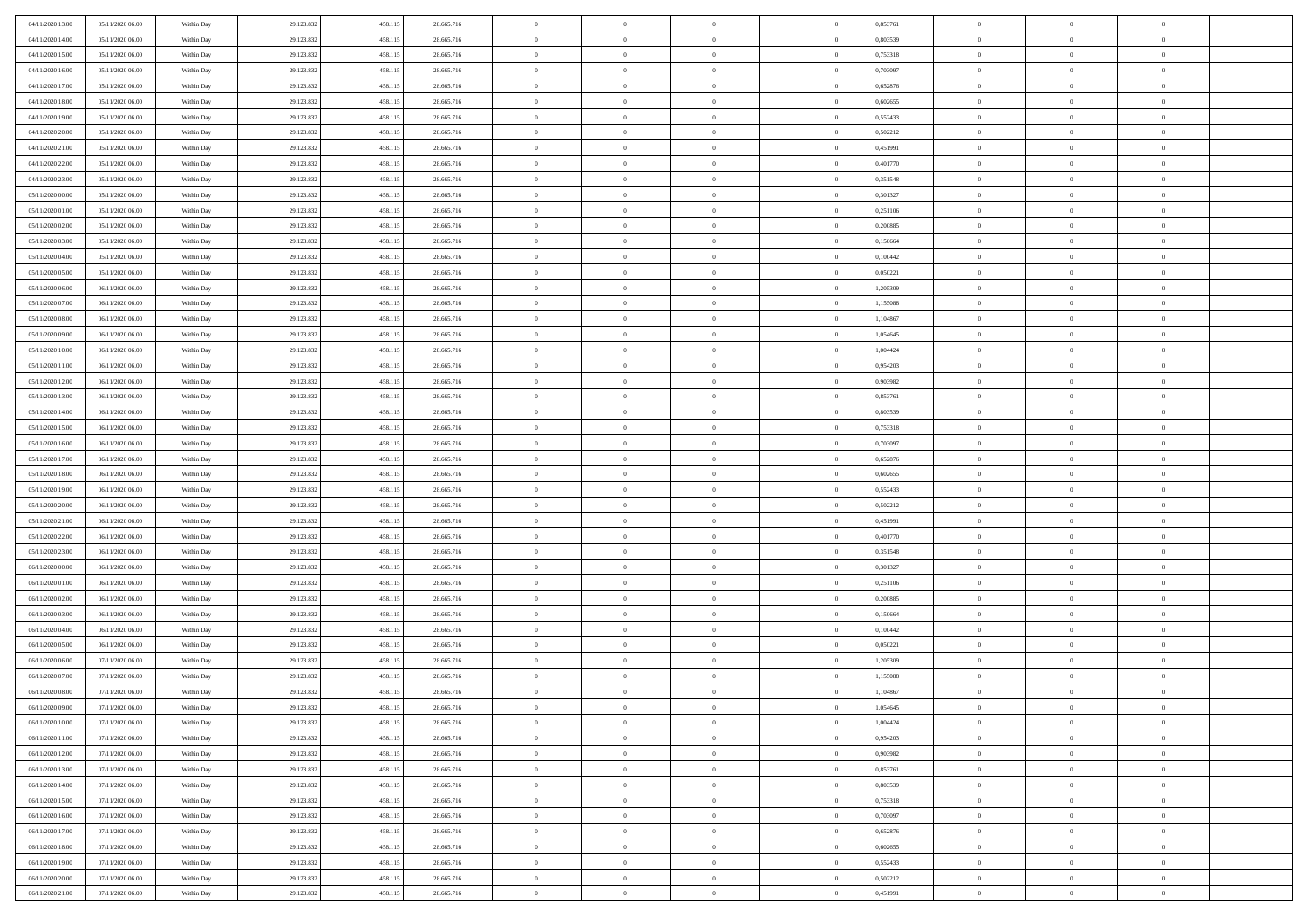| 06/11/2020 22.00 | 07/11/2020 06:00 | Within Day | 29.123.832 | 458.115 | 28.665.716 | $\,$ 0 $\,$    | $\overline{0}$ | $\overline{0}$ |          | 0,401770 | $\bf{0}$       | $\overline{0}$ | $\,0\,$        |  |
|------------------|------------------|------------|------------|---------|------------|----------------|----------------|----------------|----------|----------|----------------|----------------|----------------|--|
| 06/11/2020 23.00 | 07/11/2020 06:00 | Within Day | 29.123.832 | 458.115 | 28.665.716 | $\theta$       | $\overline{0}$ | $\mathbf{0}$   |          | 0,351548 | $\theta$       | $\overline{0}$ | $\theta$       |  |
| 07/11/2020 00:00 | 07/11/2020 06:00 | Within Day | 29.123.832 | 458.115 | 28.665.716 | $\theta$       | $\overline{0}$ | $\overline{0}$ |          | 0,301327 | $\mathbf{0}$   | $\overline{0}$ | $\overline{0}$ |  |
| 07/11/2020 01:00 | 07/11/2020 06.00 | Within Day | 29.123.832 | 458.115 | 28.665.716 | $\,$ 0 $\,$    | $\overline{0}$ | $\overline{0}$ |          | 0,251106 | $\bf{0}$       | $\overline{0}$ | $\bf{0}$       |  |
| 07/11/2020 02.00 | 07/11/2020 06:00 | Within Day | 29.123.832 | 458.115 | 28.665.716 | $\,$ 0         | $\overline{0}$ | $\mathbf{0}$   |          | 0,200885 | $\bf{0}$       | $\bf{0}$       | $\,0\,$        |  |
| 07/11/2020 03:00 | 07/11/2020 06:00 | Within Day | 29.123.832 | 458.115 | 28.665.716 | $\theta$       | $\overline{0}$ | $\mathbf{0}$   |          | 0,150664 | $\mathbf{0}$   | $\overline{0}$ | $\overline{0}$ |  |
| 07/11/2020 04:00 | 07/11/2020 06:00 | Within Day | 29.123.832 | 458.115 | 28.665.716 | $\,$ 0 $\,$    | $\overline{0}$ | $\overline{0}$ |          | 0,100442 | $\bf{0}$       | $\overline{0}$ | $\bf{0}$       |  |
| 07/11/2020 05:00 | 07/11/2020 06.00 | Within Day | 29.123.832 | 458.115 | 28.665.716 | $\,$ 0         | $\overline{0}$ | $\mathbf{0}$   |          | 0,050221 | $\,$ 0 $\,$    | $\overline{0}$ | $\theta$       |  |
| 07/11/2020 06:00 | 08/11/2020 06:00 | Within Day | 29.123.832 | 458.115 | 28.665.716 | $\theta$       | $\overline{0}$ | $\mathbf{0}$   |          | 1,205309 | $\mathbf{0}$   | $\overline{0}$ | $\overline{0}$ |  |
| 07/11/2020 07.00 | 08/11/2020 06:00 | Within Day | 29.123.832 | 458.115 | 28.665.716 | $\,$ 0 $\,$    | $\overline{0}$ | $\Omega$       |          | 1,155088 | $\bf{0}$       | $\overline{0}$ | $\bf{0}$       |  |
| 07/11/2020 08:00 | 08/11/2020 06:00 | Within Day | 29.123.832 | 458.115 | 28.665.716 | $\bf{0}$       | $\overline{0}$ | $\mathbf{0}$   |          | 1,104867 | $\bf{0}$       | $\mathbf{0}$   | $\theta$       |  |
| 07/11/2020 09:00 | 08/11/2020 06:00 | Within Dav | 29.123.832 | 458.115 | 28.665.716 | $\theta$       | $\overline{0}$ | $\overline{0}$ |          | 1,054645 | $\mathbf{0}$   | $\overline{0}$ | $\overline{0}$ |  |
| 07/11/2020 10:00 | 08/11/2020 06:00 | Within Day | 29.123.832 | 458.115 | 28.665.716 | $\,$ 0 $\,$    | $\overline{0}$ | $\overline{0}$ |          | 1,004424 | $\bf{0}$       | $\overline{0}$ | $\bf{0}$       |  |
| 07/11/2020 11:00 | 08/11/2020 06:00 | Within Day | 29.123.832 | 458.115 | 28.665.716 | $\,$ 0         | $\overline{0}$ | $\mathbf{0}$   |          | 0,954203 | $\bf{0}$       | $\theta$       | $\,0\,$        |  |
| 07/11/2020 12:00 | 08/11/2020 06:00 | Within Dav | 29.123.832 | 458.115 | 28.665.716 | $\theta$       | $\overline{0}$ | $\mathbf{0}$   |          | 0,903982 | $\mathbf{0}$   | $\overline{0}$ | $\overline{0}$ |  |
| 07/11/2020 13:00 | 08/11/2020 06:00 | Within Day | 29.123.832 | 458.115 | 28.665.716 | $\,$ 0 $\,$    | $\overline{0}$ | $\Omega$       |          | 0,853761 | $\bf{0}$       | $\overline{0}$ | $\bf{0}$       |  |
| 07/11/2020 14:00 | 08/11/2020 06:00 | Within Day | 29.123.832 | 458.115 | 28.665.716 | $\,$ 0 $\,$    | $\overline{0}$ | $\mathbf{0}$   |          | 0.803539 | $\bf{0}$       | $\overline{0}$ | $\theta$       |  |
| 07/11/2020 15:00 | 08/11/2020 06:00 | Within Day | 29.123.832 | 458.115 | 28.665.716 | $\theta$       | $\overline{0}$ | $\mathbf{0}$   |          | 0,753318 | $\mathbf{0}$   | $\overline{0}$ | $\overline{0}$ |  |
| 07/11/2020 16:00 | 08/11/2020 06:00 | Within Day | 29.123.832 | 458.115 | 28.665.716 | $\,$ 0 $\,$    | $\overline{0}$ | $\Omega$       |          | 0,703097 | $\bf{0}$       | $\overline{0}$ | $\bf{0}$       |  |
| 07/11/2020 17.00 | 08/11/2020 06:00 | Within Day | 29.123.832 | 458.115 | 28.665.716 | $\bf{0}$       | $\overline{0}$ | $\mathbf{0}$   |          | 0,652876 | $\bf{0}$       | $\mathbf{0}$   | $\bf{0}$       |  |
| 07/11/2020 18:00 | 08/11/2020 06:00 | Within Dav | 29.123.832 | 458.115 | 28.665.716 | $\theta$       | $\overline{0}$ | $\mathbf{0}$   |          | 0,602655 | $\mathbf{0}$   | $\overline{0}$ | $\overline{0}$ |  |
| 07/11/2020 19:00 | 08/11/2020 06:00 | Within Day | 29.123.832 | 458.115 | 28.665.716 | $\,$ 0 $\,$    | $\overline{0}$ | $\overline{0}$ |          | 0,552433 | $\bf{0}$       | $\overline{0}$ | $\bf{0}$       |  |
| 07/11/2020 20:00 | 08/11/2020 06:00 | Within Day | 29.123.832 | 458.115 | 28.665.716 | $\,$ 0         | $\overline{0}$ | $\mathbf{0}$   |          | 0,502212 | $\,$ 0 $\,$    | $\bf{0}$       | $\,0\,$        |  |
| 07/11/2020 21:00 | 08/11/2020 06:00 | Within Dav | 29.123.832 | 458.115 | 28.665.716 | $\theta$       | $\overline{0}$ | $\mathbf{0}$   |          | 0,451991 | $\mathbf{0}$   | $\overline{0}$ | $\overline{0}$ |  |
| 07/11/2020 22.00 | 08/11/2020 06:00 | Within Day | 29.123.832 | 458.115 | 28.665.716 | $\,$ 0 $\,$    | $\overline{0}$ | $\overline{0}$ |          | 0,401770 | $\bf{0}$       | $\overline{0}$ | $\bf{0}$       |  |
| 07/11/2020 23.00 | 08/11/2020 06:00 | Within Day | 29.123.832 | 458.115 | 28.665.716 | $\,$ 0         | $\overline{0}$ | $\mathbf{0}$   |          | 0,351548 | $\mathbf{0}$   | $\overline{0}$ | $\theta$       |  |
| 08/11/2020 00:00 | 08/11/2020 06:00 | Within Day | 29.123.832 | 458.115 | 28.665.716 | $\theta$       | $\overline{0}$ | $\overline{0}$ |          | 0,301327 | $\mathbf{0}$   | $\overline{0}$ | $\overline{0}$ |  |
| 08/11/2020 01:00 | 08/11/2020 06:00 | Within Day | 29.123.832 | 458.115 | 28.665.716 | $\,$ 0 $\,$    | $\overline{0}$ | $\Omega$       |          | 0,251106 | $\bf{0}$       | $\overline{0}$ | $\bf{0}$       |  |
| 08/11/2020 02.00 | 08/11/2020 06:00 | Within Day | 29.123.832 | 458.115 | 28.665.716 | $\bf{0}$       | $\overline{0}$ | $\mathbf{0}$   |          | 0,200885 | $\bf{0}$       | $\mathbf{0}$   | $\overline{0}$ |  |
| 08/11/2020 03:00 | 08/11/2020 06:00 | Within Dav | 29.123.832 | 458.115 | 28.665.716 | $\theta$       | $\overline{0}$ | $\overline{0}$ |          | 0,150664 | $\mathbf{0}$   | $\overline{0}$ | $\overline{0}$ |  |
| 08/11/2020 04:00 | 08/11/2020 06:00 | Within Day | 29.123.832 | 458.115 | 28.665.716 | $\,$ 0 $\,$    | $\overline{0}$ | $\overline{0}$ |          | 0,100442 | $\,$ 0         | $\overline{0}$ | $\,$ 0 $\,$    |  |
| 08/11/2020 05:00 | 08/11/2020 06:00 | Within Day | 29.123.832 | 458.115 | 28.665.716 | $\,$ 0         | $\overline{0}$ | $\mathbf{0}$   |          | 0,050221 | $\bf{0}$       | $\bf{0}$       | $\bf{0}$       |  |
| 08/11/2020 06:00 | 09/11/2020 06:00 | Within Dav | 29.123.832 | 458.115 | 28.665.716 | $\theta$       | $\overline{0}$ | $\mathbf{0}$   |          | 1,205309 | $\mathbf{0}$   | $\overline{0}$ | $\overline{0}$ |  |
| 08/11/2020 07:00 | 09/11/2020 06:00 | Within Day | 29.123.832 | 458.115 | 28.665.716 | $\theta$       | $\overline{0}$ | $\overline{0}$ |          | 1,155088 | $\,$ 0         | $\overline{0}$ | $\theta$       |  |
| 08/11/2020 08:00 | 09/11/2020 06.00 | Within Day | 29.123.832 | 458.115 | 28.665.716 | $\bf{0}$       | $\overline{0}$ | $\mathbf{0}$   |          | 1,104867 | $\mathbf{0}$   | $\overline{0}$ | $\overline{0}$ |  |
| 08/11/2020 11:00 | 09/11/2020 06:00 | Within Day | 29.123.832 | 458.115 | 28.665.716 | $\theta$       | $\overline{0}$ | $\mathbf{0}$   |          | 0,954203 | $\mathbf{0}$   | $\overline{0}$ | $\overline{0}$ |  |
| 08/11/2020 12:00 | 09/11/2020 06:00 | Within Day | 29.123.832 | 458.115 | 28.665.716 | $\theta$       | $\overline{0}$ | $\overline{0}$ |          | 0,903982 | $\,$ 0         | $\overline{0}$ | $\theta$       |  |
| 08/11/2020 13:00 | 09/11/2020 06.00 | Within Day | 29.123.832 | 458.115 | 28.665.716 | $\bf{0}$       | $\overline{0}$ | $\mathbf{0}$   |          | 0,853761 | $\bf{0}$       | $\mathbf{0}$   | $\overline{0}$ |  |
| 08/11/2020 14:00 | 09/11/2020 06:00 | Within Day | 29.123.832 | 458.115 | 28.665.716 | $\theta$       | $\overline{0}$ | $\overline{0}$ |          | 0,803539 | $\mathbf{0}$   | $\overline{0}$ | $\overline{0}$ |  |
| 08/11/2020 15:00 | 09/11/2020 06:00 | Within Day | 29.123.832 | 458.115 | 28.665.716 | $\,$ 0 $\,$    | $\overline{0}$ | $\overline{0}$ |          | 0,753318 | $\,$ 0         | $\overline{0}$ | $\,$ 0 $\,$    |  |
| 08/11/2020 16:00 | 09/11/2020 06:00 | Within Day | 29.123.832 | 458.115 | 28.665.716 | $\,$ 0 $\,$    | $\,$ 0 $\,$    | $\overline{0}$ |          | 0,703097 | $\,$ 0 $\,$    | $\bf{0}$       | $\overline{0}$ |  |
| 08/11/2020 17:00 | 09/11/2020 06:00 | Within Dav | 29.123.832 | 458.115 | 28.665.716 | $\theta$       | $\overline{0}$ | $\mathbf{0}$   |          | 0,652876 | $\mathbf{0}$   | $\overline{0}$ | $\overline{0}$ |  |
| 08/11/2020 18:00 | 09/11/2020 06.00 | Within Day | 29.123.832 | 458.115 | 28.665.716 | $\theta$       | $\overline{0}$ | $\overline{0}$ |          | 0,602655 | $\,$ 0         | $\overline{0}$ | $\theta$       |  |
| 08/11/2020 19:00 | 09/11/2020 06:00 | Within Day | 29.123.832 | 458.115 | 28.665.716 | $\,$ 0         | $\,$ 0 $\,$    | $\mathbf{0}$   |          | 0,552433 | $\mathbf{0}$   | $\overline{0}$ | $\overline{0}$ |  |
| 08/11/2020 20:00 | 09/11/2020 06:00 | Within Day | 29.123.832 | 458.115 | 28.665.716 | $\overline{0}$ | $\theta$       |                |          | 0,502212 | $\overline{0}$ | $\theta$       | $\theta$       |  |
| 08/11/2020 21:00 | 09/11/2020 06:00 | Within Day | 29.123.832 | 458.115 | 28.665.716 | $\,$ 0 $\,$    | $\overline{0}$ | $\overline{0}$ |          | 0,451991 | $\,$ 0 $\,$    | $\bf{0}$       | $\theta$       |  |
| 08/11/2020 22.00 | 09/11/2020 06.00 | Within Day | 29.123.832 | 458.115 | 28.665.716 | $\bf{0}$       | $\,$ 0 $\,$    | $\overline{0}$ |          | 0,401770 | $\,$ 0 $\,$    | $\overline{0}$ | $\overline{0}$ |  |
| 08/11/2020 23:00 | 09/11/2020 06:00 | Within Day | 29.123.832 | 458.115 | 28.665.716 | $\mathbf{0}$   | $\overline{0}$ | $\overline{0}$ |          | 0,351548 | $\,$ 0 $\,$    | $\bf{0}$       | $\mathbf{0}$   |  |
| 09/11/2020 00:00 | 09/11/2020 06:00 | Within Day | 29.123.832 | 458.115 | 28.665.716 | $\,$ 0 $\,$    | $\overline{0}$ | $\overline{0}$ | $\theta$ | 0,301327 | $\,$ 0 $\,$    | $\bf{0}$       | $\,$ 0 $\,$    |  |
| 09/11/2020 01:00 | 09/11/2020 06.00 | Within Day | 29.123.832 | 458.115 | 28.665.716 | $\,$ 0 $\,$    | $\,$ 0 $\,$    | $\overline{0}$ |          | 0,251106 | $\,$ 0 $\,$    | $\overline{0}$ | $\overline{0}$ |  |
| 09/11/2020 02.00 | 09/11/2020 06:00 | Within Day | 29.123.832 | 458.115 | 28.665.716 | $\mathbf{0}$   | $\overline{0}$ | $\overline{0}$ |          | 0,200885 | $\mathbf{0}$   | $\overline{0}$ | $\mathbf{0}$   |  |
| 09/11/2020 03:00 | 09/11/2020 06:00 | Within Day | 29.123.832 | 458.115 | 28.665.716 | $\,$ 0 $\,$    | $\overline{0}$ | $\overline{0}$ |          | 0,150664 | $\,$ 0 $\,$    | $\overline{0}$ | $\,$ 0 $\,$    |  |
| 09/11/2020 04.00 | 09/11/2020 06.00 | Within Day | 29.123.832 | 458.115 | 28.665.716 | $\bf{0}$       | $\overline{0}$ | $\overline{0}$ |          | 0,100442 | $\,$ 0 $\,$    | $\overline{0}$ | $\overline{0}$ |  |
| 09/11/2020 05:00 | 09/11/2020 06:00 | Within Day | 29.123.832 | 458.115 | 28.665.716 | $\mathbf{0}$   | $\overline{0}$ | $\overline{0}$ |          | 0,050221 | $\mathbf{0}$   | $\bf{0}$       | $\mathbf{0}$   |  |
| 09/11/2020 06:00 | 10/11/2020 06:00 | Within Day | 29.123.832 | 458.115 | 28.665.716 | $\,$ 0 $\,$    | $\overline{0}$ | $\overline{0}$ |          | 1,205309 | $\,$ 0 $\,$    | $\mathbf{0}$   | $\,$ 0 $\,$    |  |
| 09/11/2020 07.00 | 10/11/2020 06:00 | Within Day | 29.123.832 | 458.115 | 28.665.716 | $\,$ 0 $\,$    | $\,$ 0 $\,$    | $\overline{0}$ |          | 1,155088 | $\,$ 0 $\,$    | $\overline{0}$ | $\overline{0}$ |  |
| 09/11/2020 08:00 | 10/11/2020 06:00 | Within Day | 29.123.832 | 458.115 | 28.665.716 | $\theta$       | $\overline{0}$ | $\overline{0}$ |          | 1,104867 | $\mathbf{0}$   | $\overline{0}$ | $\overline{0}$ |  |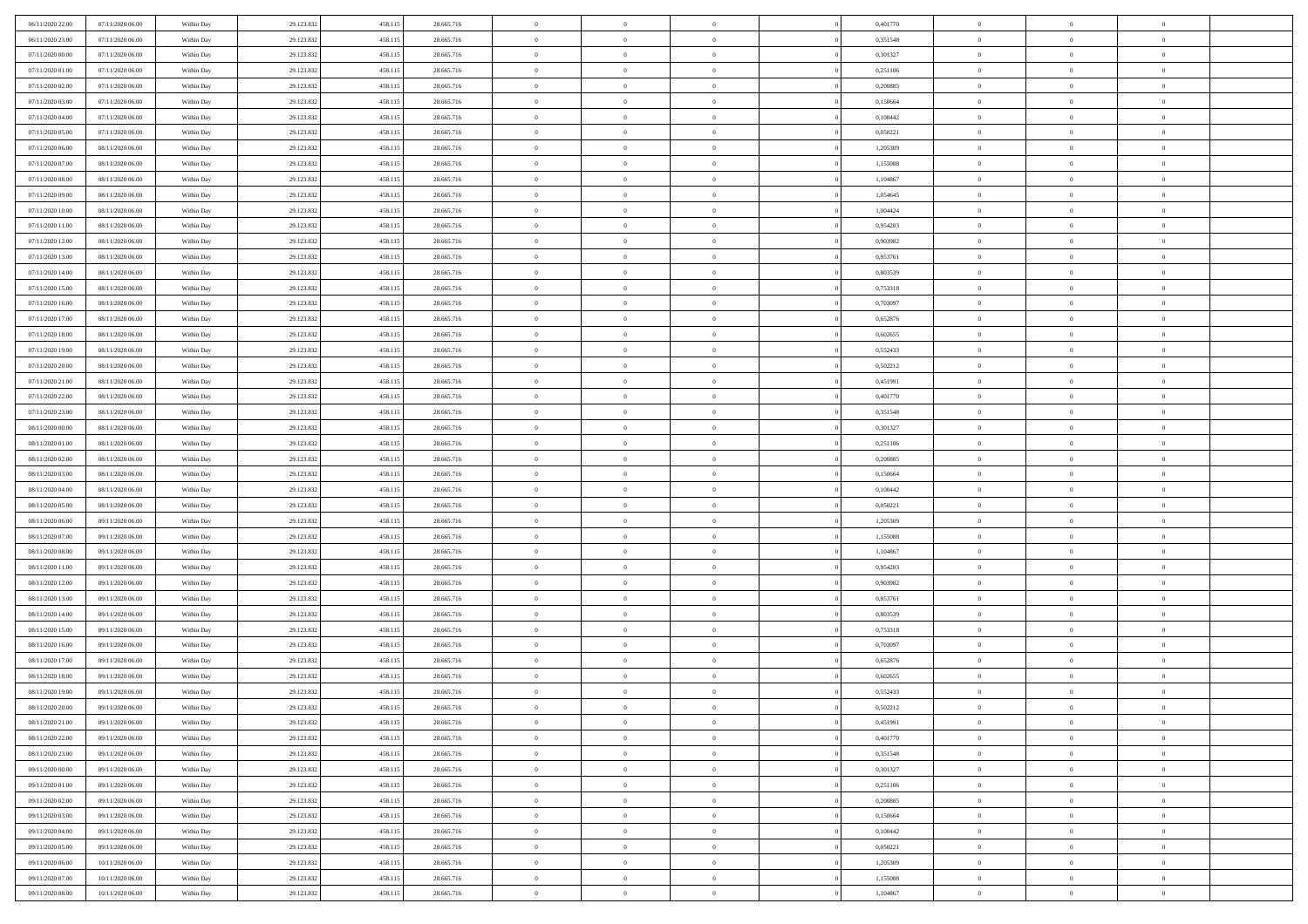| 09/11/2020 09:00 | 10/11/2020 06:00 | Within Day | 29.123.832 | 458.11: | 28.665.716 | $\bf{0}$                   | $\overline{0}$                   | $\overline{0}$ | 1,054645 | $\bf{0}$       | $\overline{0}$ | $\bf{0}$       |  |
|------------------|------------------|------------|------------|---------|------------|----------------------------|----------------------------------|----------------|----------|----------------|----------------|----------------|--|
| 09/11/2020 10:00 | 10/11/2020 06:00 | Within Day | 29.123.832 | 458.11: | 28.665.716 | $\overline{0}$             | $\overline{0}$                   | $\Omega$       | 1,004424 | $\overline{0}$ | $\theta$       | $\theta$       |  |
| 09/11/2020 11:00 | 10/11/2020 06:00 | Within Day | 29.123.832 | 458.115 | 28.665.716 | $\overline{0}$             | $\overline{0}$                   | $\overline{0}$ | 0,954203 | $\mathbf{0}$   | $\overline{0}$ | $\theta$       |  |
| 09/11/2020 12:00 | 10/11/2020 06:00 | Within Day | 29.123.832 | 458.115 | 28.665.716 | $\bf{0}$                   | $\overline{0}$                   | $\overline{0}$ | 0,903982 | $\mathbf{0}$   | $\overline{0}$ | $\bf{0}$       |  |
| 09/11/2020 13:00 | 10/11/2020 06:00 | Within Day | 29.123.832 | 458.11: | 28.665.716 | $\bf{0}$                   | $\overline{0}$                   | $\overline{0}$ | 0,853761 | $\bf{0}$       | $\overline{0}$ | $\bf{0}$       |  |
| 09/11/2020 14:00 | 10/11/2020 06:00 | Within Day | 29.123.832 | 458.115 | 28.665.716 | $\overline{0}$             | $\overline{0}$                   | $\overline{0}$ | 0,803539 | $\mathbf{0}$   | $\overline{0}$ | $\theta$       |  |
| 09/11/2020 15:00 |                  |            |            |         |            | $\bf{0}$                   | $\overline{0}$                   | $\overline{0}$ |          |                | $\overline{0}$ | $\bf{0}$       |  |
|                  | 10/11/2020 06:00 | Within Day | 29.123.832 | 458.115 | 28.665.716 |                            |                                  |                | 0,753318 | $\mathbf{0}$   |                |                |  |
| 09/11/2020 16:00 | 10/11/2020 06:00 | Within Day | 29.123.832 | 458.11: | 28.665.716 | $\overline{0}$             | $\overline{0}$                   | $\overline{0}$ | 0,703097 | $\mathbf{0}$   | $\theta$       | $\theta$       |  |
| 09/11/2020 17:00 | 10/11/2020 06:00 | Within Day | 29.123.832 | 458.115 | 28.665.716 | $\overline{0}$             | $\overline{0}$                   | $\overline{0}$ | 0,652876 | $\mathbf{0}$   | $\overline{0}$ | $\theta$       |  |
| 09/11/2020 18:00 | 10/11/2020 06:00 | Within Day | 29.123.832 | 458.115 | 28.665.716 | $\bf{0}$                   | $\bf{0}$                         | $\Omega$       | 0,602655 | $\bf{0}$       | $\overline{0}$ | $\bf{0}$       |  |
| 09/11/2020 19:00 | 10/11/2020 06:00 | Within Day | 29.123.832 | 458.11: | 28.665.716 | $\bf{0}$                   | $\overline{0}$                   | $\overline{0}$ | 0,552433 | $\mathbf{0}$   | $\theta$       | $\theta$       |  |
| 09/11/2020 20.00 | 10/11/2020 06:00 | Within Day | 29.123.832 | 458.115 | 28.665.716 | $\overline{0}$             | $\overline{0}$                   | $\overline{0}$ | 0,502212 | $\mathbf{0}$   | $\overline{0}$ | $\theta$       |  |
| 09/11/2020 21.00 | 10/11/2020 06:00 | Within Day | 29.123.832 | 458.115 | 28.665.716 | $\bf{0}$                   | $\overline{0}$                   | $\overline{0}$ | 0,451991 | $\mathbf{0}$   | $\overline{0}$ | $\bf{0}$       |  |
| 09/11/2020 22.00 | 10/11/2020 06:00 | Within Day | 29.123.832 | 458.11: | 28.665.716 | $\bf{0}$                   | $\overline{0}$                   | $\overline{0}$ | 0,401770 | $\bf{0}$       | $\theta$       | $\bf{0}$       |  |
| 09/11/2020 23.00 | 10/11/2020 06:00 | Within Day | 29.123.832 | 458.115 | 28.665.716 | $\overline{0}$             | $\overline{0}$                   | $\overline{0}$ | 0,351548 | $\mathbf{0}$   | $\overline{0}$ | $\theta$       |  |
| 10/11/2020 00:00 | 10/11/2020 06:00 | Within Day | 29.123.832 | 458.115 | 28.665.716 | $\bf{0}$                   | $\overline{0}$                   | $\Omega$       | 0,301327 | $\bf{0}$       | $\overline{0}$ | $\bf{0}$       |  |
| 10/11/2020 01:00 | 10/11/2020 06:00 | Within Day | 29.123.832 | 458.11: | 28.665.716 | $\,$ 0 $\,$                | $\overline{0}$                   | $\overline{0}$ | 0,251106 | $\mathbf{0}$   | $\overline{0}$ | $\theta$       |  |
| 10/11/2020 02:00 | 10/11/2020 06:00 | Within Day | 29.123.832 | 458.115 | 28.665.716 | $\overline{0}$             | $\overline{0}$                   | $\overline{0}$ | 0,200885 | $\mathbf{0}$   | $\overline{0}$ | $\theta$       |  |
| 10/11/2020 03:00 | 10/11/2020 06:00 | Within Day | 29.123.832 | 458.115 | 28.665.716 | $\bf{0}$                   | $\overline{0}$                   | $\Omega$       | 0,150664 | $\bf{0}$       | $\overline{0}$ | $\bf{0}$       |  |
| 10/11/2020 04:00 | 10/11/2020 06:00 | Within Day | 29.123.832 | 458.11: | 28.665.716 | $\bf{0}$                   | $\overline{0}$                   | $\overline{0}$ | 0.100442 | $\mathbf{0}$   | $\mathbf{0}$   | $\bf{0}$       |  |
| 10/11/2020 05:00 | 10/11/2020 06:00 | Within Day | 29.123.832 | 458.115 | 28.665.716 | $\overline{0}$             | $\overline{0}$                   | $\overline{0}$ | 0,050221 | $\mathbf{0}$   | $\overline{0}$ | $\theta$       |  |
| 10/11/2020 06:00 | 11/11/2020 06:00 | Within Day | 29.123.832 | 458.115 | 28.665.716 | $\bf{0}$                   | $\overline{0}$                   | $\overline{0}$ | 1,205309 | $\mathbf{0}$   | $\overline{0}$ | $\bf{0}$       |  |
| 10/11/2020 07:00 | 11/11/2020 06:00 | Within Day | 29.123.832 | 458.11: | 28.665.716 | $\bf{0}$                   | $\overline{0}$                   | $\overline{0}$ | 1,155088 | $\,$ 0 $\,$    | $\overline{0}$ | $\bf{0}$       |  |
| 10/11/2020 08:00 | 11/11/2020 06:00 | Within Day | 29.123.832 | 458.115 | 28.665.716 | $\overline{0}$             | $\overline{0}$                   | $\overline{0}$ | 1,104867 | $\mathbf{0}$   | $\overline{0}$ | $\theta$       |  |
| 10/11/2020 09:00 | 11/11/2020 06:00 | Within Day | 29.123.832 | 458.115 | 28.665.716 | $\bf{0}$                   | $\overline{0}$                   | $\overline{0}$ | 1,054645 | $\bf{0}$       | $\overline{0}$ | $\bf{0}$       |  |
| 10/11/2020 10:00 | 11/11/2020 06:00 | Within Day | 29.123.832 | 458.11: | 28.665.716 | $\,$ 0 $\,$                | $\overline{0}$                   | $\overline{0}$ | 1,004424 | $\mathbf{0}$   | $\overline{0}$ | $\overline{0}$ |  |
| 10/11/2020 11:00 | 11/11/2020 06:00 | Within Day | 29.123.832 | 458.115 | 28.665.716 | $\overline{0}$             | $\overline{0}$                   | $\overline{0}$ | 0,954203 | $\mathbf{0}$   | $\overline{0}$ | $\theta$       |  |
| 10/11/2020 12:00 |                  |            |            |         | 28.665.716 | $\bf{0}$                   | $\overline{0}$                   | $\Omega$       | 0,903982 | $\mathbf{0}$   | $\overline{0}$ | $\bf{0}$       |  |
|                  | 11/11/2020 06:00 | Within Day | 29.123.832 | 458.115 |            |                            |                                  |                |          |                | $\theta$       | $\overline{0}$ |  |
| 10/11/2020 13.00 | 11/11/2020 06:00 | Within Day | 29.123.832 | 458.11: | 28.665.716 | $\bf{0}$<br>$\overline{0}$ | $\overline{0}$<br>$\overline{0}$ | $\overline{0}$ | 0,853761 | $\mathbf{0}$   |                | $\theta$       |  |
| 10/11/2020 14:00 | 11/11/2020 06:00 | Within Day | 29.123.832 | 458.115 | 28.665.716 |                            |                                  | $\overline{0}$ | 0,803539 | $\mathbf{0}$   | $\overline{0}$ |                |  |
| 10/11/2020 15:00 | 11/11/2020 06:00 | Within Day | 29.123.832 | 458.115 | 28.665.716 | $\,$ 0                     | $\overline{0}$                   | $\overline{0}$ | 0,753318 | $\,$ 0 $\,$    | $\overline{0}$ | $\,$ 0 $\,$    |  |
| 10/11/2020 16:00 | 11/11/2020 06:00 | Within Day | 29.123.832 | 458.11: | 28.665.716 | $\bf{0}$                   | $\overline{0}$                   | $\overline{0}$ | 0,703097 | $\,$ 0 $\,$    | $\overline{0}$ | $\overline{0}$ |  |
| 10/11/2020 17:00 | 11/11/2020 06:00 | Within Day | 29.123.832 | 458.115 | 28.665.716 | $\overline{0}$             | $\overline{0}$                   | $\overline{0}$ | 0,652876 | $\mathbf{0}$   | $\overline{0}$ | $\theta$       |  |
| 10/11/2020 18:00 | 11/11/2020 06:00 | Within Day | 29.123.832 | 458.115 | 28.665.716 | $\,$ 0                     | $\overline{0}$                   | $\theta$       | 0,602655 | $\,$ 0 $\,$    | $\overline{0}$ | $\mathbf{0}$   |  |
| 10/11/2020 19:00 | 11/11/2020 06:00 | Within Day | 29.123.832 | 458.11: | 28.665.716 | $\bf{0}$                   | $\overline{0}$                   | $\overline{0}$ | 0,552433 | $\mathbf{0}$   | $\overline{0}$ | $\overline{0}$ |  |
| 10/11/2020 20:00 | 11/11/2020 06:00 | Within Day | 29.123.832 | 458.115 | 28.665.716 | $\overline{0}$             | $\overline{0}$                   | $\overline{0}$ | 0,502212 | $\mathbf{0}$   | $\overline{0}$ | $\theta$       |  |
| 10/11/2020 21:00 | 11/11/2020 06:00 | Within Day | 29.123.832 | 458.115 | 28.665.716 | $\,$ 0                     | $\overline{0}$                   | $\overline{0}$ | 0,451991 | $\,$ 0 $\,$    | $\overline{0}$ | $\mathbf{0}$   |  |
| 10/11/2020 22.00 | 11/11/2020 06:00 | Within Day | 29.123.832 | 458.11: | 28.665.716 | $\bf{0}$                   | $\overline{0}$                   | $\overline{0}$ | 0,401770 | $\mathbf{0}$   | $\mathbf{0}$   | $\overline{0}$ |  |
| 10/11/2020 23.00 | 11/11/2020 06:00 | Within Day | 29.123.832 | 458.115 | 28.665.716 | $\overline{0}$             | $\overline{0}$                   | $\overline{0}$ | 0,351548 | $\mathbf{0}$   | $\overline{0}$ | $\theta$       |  |
| 11/11/2020 00:00 | 11/11/2020 06:00 | Within Day | 29.123.832 | 458.115 | 28.665.716 | $\,$ 0                     | $\overline{0}$                   | $\overline{0}$ | 0,301327 | $\,$ 0 $\,$    | $\overline{0}$ | $\,0\,$        |  |
| 11/11/2020 01:00 | 11/11/2020 06:00 | Within Day | 29.123.832 | 458.11: | 28.665.716 | $\,$ 0 $\,$                | $\,$ 0 $\,$                      | $\overline{0}$ | 0,251106 | $\,$ 0 $\,$    | $\overline{0}$ | $\overline{0}$ |  |
| 11/11/2020 02:00 | 11/11/2020 06:00 | Within Day | 29.123.832 | 458.115 | 28.665.716 | $\overline{0}$             | $\overline{0}$                   | $\overline{0}$ | 0,200885 | $\mathbf{0}$   | $\overline{0}$ | $\theta$       |  |
| 11/11/2020 03:00 | 11/11/2020 06:00 | Within Day | 29.123.832 | 458.115 | 28.665.716 | $\overline{0}$             | $\overline{0}$                   | $\overline{0}$ | 0,150664 | $\overline{0}$ | $\overline{0}$ | $\mathbf{0}$   |  |
| 11/11/2020 04:00 | 11/11/2020 06:00 | Within Day | 29.123.832 | 458.11: | 28.665.716 | $\bf{0}$                   | $\overline{0}$                   | $\overline{0}$ | 0,100442 | $\mathbf{0}$   | $\overline{0}$ | $\overline{0}$ |  |
| 11/11/2020 05:00 | 11/11/2020 06:00 | Within Day | 29.123.832 | 458.115 | 28.665.716 | $\overline{0}$             | $\theta$                         |                | 0,050221 | $\overline{0}$ | $\Omega$       | $\overline{0}$ |  |
| 11/11/2020 06:00 | 12/11/2020 06:00 | Within Day | 29.123.832 | 458.115 | 28.665.716 | $\,$ 0 $\,$                | $\overline{0}$                   | $\overline{0}$ | 1,205309 | $\,$ 0 $\,$    | $\bf{0}$       | $\,0\,$        |  |
| 11/11/2020 07:00 | 12/11/2020 06:00 | Within Day | 29.123.832 | 458.11: | 28.665.716 | $\mathbf{0}$               | $\overline{0}$                   | $\overline{0}$ | 1,155088 | $\,$ 0 $\,$    | $\overline{0}$ | $\overline{0}$ |  |
| 11/11/2020 08:00 | 12/11/2020 06:00 | Within Day | 29.123.832 | 458.115 | 28.665.716 | $\mathbf{0}$               | $\overline{0}$                   | $\overline{0}$ | 1,104867 | $\mathbf{0}$   | $\bf{0}$       | $\overline{0}$ |  |
| 11/11/2020 09:00 | 12/11/2020 06:00 | Within Day | 29.123.832 | 458.115 | 28.665.716 | $\,$ 0 $\,$                | $\overline{0}$                   | $\overline{0}$ | 1,054645 | $\,$ 0 $\,$    | $\bf{0}$       | $\theta$       |  |
| 11/11/2020 10:00 | 12/11/2020 06:00 | Within Day | 29.123.832 | 458.11: | 28.665.716 | $\,$ 0 $\,$                | $\,$ 0 $\,$                      | $\overline{0}$ | 1,004424 | $\,$ 0 $\,$    | $\overline{0}$ | $\mathbf{0}$   |  |
| 11/11/2020 11:00 | 12/11/2020 06:00 | Within Day | 29.123.832 | 458.115 | 28.665.716 | $\mathbf{0}$               | $\overline{0}$                   | $\overline{0}$ | 0,954203 | $\mathbf{0}$   | $\bf{0}$       | $\overline{0}$ |  |
| 11/11/2020 12:00 | 12/11/2020 06:00 | Within Day | 29.123.832 | 458.115 | 28.665.716 | $\,$ 0 $\,$                | $\overline{0}$                   | $\overline{0}$ | 0,903982 | $\,$ 0 $\,$    | $\mathbf{0}$   | $\theta$       |  |
| 11/11/2020 13.00 | 12/11/2020 06:00 | Within Day | 29.123.832 | 458.11: | 28.665.716 | $\mathbf{0}$               | $\overline{0}$                   | $\overline{0}$ | 0,853761 | $\,$ 0 $\,$    | $\overline{0}$ | $\mathbf{0}$   |  |
| 11/11/2020 14:00 | 12/11/2020 06:00 | Within Day | 29.123.832 | 458.115 | 28.665.716 | $\mathbf{0}$               | $\overline{0}$                   | $\overline{0}$ | 0,803539 | $\mathbf{0}$   | $\bf{0}$       | $\overline{0}$ |  |
| 11/11/2020 15:00 | 12/11/2020 06:00 | Within Day | 29.123.832 | 458.115 | 28.665.716 | $\,$ 0 $\,$                | $\overline{0}$                   | $\overline{0}$ | 0,753318 | $\,$ 0 $\,$    | $\mathbf{0}$   | $\theta$       |  |
| 11/11/2020 16.00 | 12/11/2020 06:00 | Within Day | 29.123.832 | 458.115 | 28.665.716 | $\,$ 0 $\,$                | $\overline{0}$                   | $\overline{0}$ | 0,703097 | $\,$ 0 $\,$    | $\overline{0}$ | $\overline{0}$ |  |
| 11/11/2020 17.00 | 12/11/2020 06:00 | Within Day | 29.123.832 | 458.115 | 28.665.716 | $\mathbf{0}$               | $\overline{0}$                   | $\overline{0}$ | 0,652876 | $\mathbf{0}$   | $\mathbf{0}$   | $\overline{0}$ |  |
|                  |                  |            |            |         |            |                            |                                  |                |          |                |                |                |  |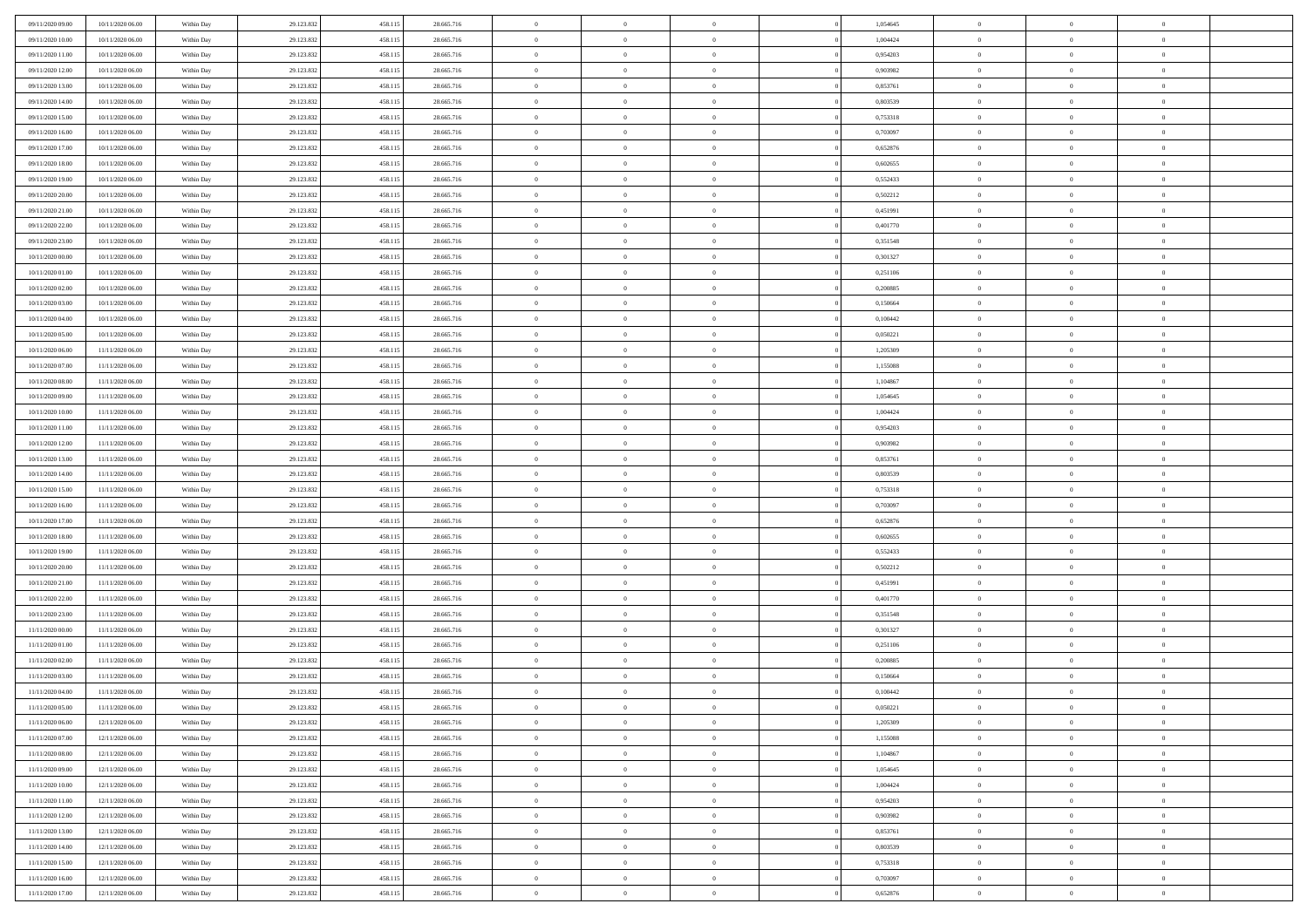| 11/11/2020 18:00 | 12/11/2020 06:00 | Within Day | 29.123.832 | 458.115 | 28.665.716 | $\,$ 0 $\,$    | $\overline{0}$ | $\overline{0}$ |          | 0,602655 | $\bf{0}$       | $\bf{0}$       | $\,0\,$        |  |
|------------------|------------------|------------|------------|---------|------------|----------------|----------------|----------------|----------|----------|----------------|----------------|----------------|--|
| 11/11/2020 19:00 | 12/11/2020 06:00 | Within Day | 29.123.832 | 458.115 | 28.665.716 | $\theta$       | $\overline{0}$ | $\mathbf{0}$   |          | 0,552433 | $\theta$       | $\overline{0}$ | $\theta$       |  |
| 11/11/2020 20:00 | 12/11/2020 06:00 | Within Dav | 29.123.832 | 458.115 | 28.665.716 | $\theta$       | $\overline{0}$ | $\overline{0}$ |          | 0,502212 | $\mathbf{0}$   | $\overline{0}$ | $\overline{0}$ |  |
| 11/11/2020 21:00 | 12/11/2020 06:00 | Within Day | 29.123.832 | 458.115 | 28.665.716 | $\,$ 0 $\,$    | $\overline{0}$ | $\overline{0}$ |          | 0,451991 | $\mathbf{0}$   | $\overline{0}$ | $\bf{0}$       |  |
| 11/11/2020 22.00 | 12/11/2020 06:00 | Within Day | 29.123.832 | 458.115 | 28.665.716 | $\,$ 0         | $\overline{0}$ | $\mathbf{0}$   |          | 0,401770 | $\bf{0}$       | $\bf{0}$       | $\,0\,$        |  |
| 11/11/2020 23:00 | 12/11/2020 06:00 | Within Dav | 29.123.832 | 458.115 | 28.665.716 | $\theta$       | $\overline{0}$ | $\mathbf{0}$   |          | 0,351548 | $\mathbf{0}$   | $\overline{0}$ | $\overline{0}$ |  |
| 12/11/2020 00:00 | 12/11/2020 06:00 | Within Day | 29.123.832 | 458.115 | 28.665.716 | $\,$ 0 $\,$    | $\overline{0}$ | $\overline{0}$ |          | 0,301327 | $\bf{0}$       | $\overline{0}$ | $\bf{0}$       |  |
| 12/11/2020 01:00 | 12/11/2020 06:00 | Within Day | 29.123.832 | 458.115 | 28.665.716 | $\,$ 0         | $\overline{0}$ | $\mathbf{0}$   |          | 0,251106 | $\,$ 0 $\,$    | $\overline{0}$ | $\overline{0}$ |  |
| 12/11/2020 02.00 | 12/11/2020 06:00 | Within Day | 29.123.832 | 458.115 | 28.665.716 | $\theta$       | $\overline{0}$ | $\mathbf{0}$   |          | 0,200885 | $\mathbf{0}$   | $\overline{0}$ | $\overline{0}$ |  |
| 12/11/2020 03:00 | 12/11/2020 06:00 | Within Day | 29.123.832 | 458.115 | 28.665.716 | $\,$ 0 $\,$    | $\overline{0}$ | $\Omega$       |          | 0,150664 | $\bf{0}$       | $\overline{0}$ | $\bf{0}$       |  |
| 12/11/2020 04:00 | 12/11/2020 06.00 | Within Day | 29.123.832 | 458.115 | 28.665.716 | $\bf{0}$       | $\overline{0}$ | $\mathbf{0}$   |          | 0,100442 | $\bf{0}$       | $\mathbf{0}$   | $\theta$       |  |
| 12/11/2020 05:00 | 12/11/2020 06:00 | Within Dav | 29.123.832 | 458.115 | 28.665.716 | $\theta$       | $\overline{0}$ | $\overline{0}$ |          | 0,050221 | $\mathbf{0}$   | $\overline{0}$ | $\overline{0}$ |  |
| 12/11/2020 06:00 | 13/11/2020 06:00 | Within Day | 29.123.832 | 458.115 | 28.665.716 | $\,$ 0 $\,$    | $\overline{0}$ | $\overline{0}$ |          | 1,205309 | $\bf{0}$       | $\overline{0}$ | $\bf{0}$       |  |
| 12/11/2020 07:00 | 13/11/2020 06:00 | Within Day | 29.123.832 | 458.115 | 28.665.716 | $\,$ 0         | $\overline{0}$ | $\mathbf{0}$   |          | 1,155088 | $\bf{0}$       | $\overline{0}$ | $\bf{0}$       |  |
| 12/11/2020 08:00 | 13/11/2020 06:00 | Within Dav | 29.123.832 | 458.115 | 28.665.716 | $\theta$       | $\overline{0}$ | $\overline{0}$ |          | 1,104867 | $\mathbf{0}$   | $\overline{0}$ | $\overline{0}$ |  |
| 12/11/2020 09:00 | 13/11/2020 06.00 | Within Day | 29.123.832 | 458.115 | 28.665.716 | $\,$ 0 $\,$    | $\overline{0}$ | $\Omega$       |          | 1,054645 | $\bf{0}$       | $\overline{0}$ | $\bf{0}$       |  |
| 12/11/2020 10:00 | 13/11/2020 06.00 | Within Day | 29.123.832 | 458.115 | 28.665.716 | $\,$ 0 $\,$    | $\overline{0}$ | $\mathbf{0}$   |          | 1,004424 | $\,$ 0 $\,$    | $\overline{0}$ | $\theta$       |  |
| 12/11/2020 11:00 | 13/11/2020 06:00 | Within Day | 29.123.832 | 458.115 | 28.665.716 | $\theta$       | $\overline{0}$ | $\mathbf{0}$   |          | 0,954203 | $\mathbf{0}$   | $\overline{0}$ | $\overline{0}$ |  |
| 12/11/2020 12:00 | 13/11/2020 06:00 | Within Day | 29.123.832 | 458.115 | 28.665.716 | $\,$ 0 $\,$    | $\overline{0}$ | $\overline{0}$ |          | 0,903982 | $\bf{0}$       | $\overline{0}$ | $\bf{0}$       |  |
| 12/11/2020 13:00 | 13/11/2020 06.00 | Within Day | 29.123.832 | 458.115 | 28.665.716 | $\bf{0}$       | $\overline{0}$ | $\mathbf{0}$   |          | 0,853761 | $\bf{0}$       | $\overline{0}$ | $\bf{0}$       |  |
| 12/11/2020 14:00 | 13/11/2020 06:00 | Within Dav | 29.123.832 | 458.115 | 28.665.716 | $\theta$       | $\overline{0}$ | $\overline{0}$ |          | 0,803539 | $\mathbf{0}$   | $\overline{0}$ | $\overline{0}$ |  |
| 12/11/2020 15:00 | 13/11/2020 06:00 | Within Day | 29.123.832 | 458.115 | 28.665.716 | $\,$ 0 $\,$    | $\overline{0}$ | $\overline{0}$ |          | 0,753318 | $\bf{0}$       | $\overline{0}$ | $\bf{0}$       |  |
| 12/11/2020 16:00 | 13/11/2020 06:00 | Within Day | 29.123.832 | 458.115 | 28.665.716 | $\,$ 0         | $\overline{0}$ | $\mathbf{0}$   |          | 0,703097 | $\,$ 0 $\,$    | $\overline{0}$ | $\bf{0}$       |  |
| 12/11/2020 17:00 | 13/11/2020 06:00 | Within Dav | 29.123.832 | 458.115 | 28.665.716 | $\theta$       | $\overline{0}$ | $\mathbf{0}$   |          | 0,652876 | $\mathbf{0}$   | $\overline{0}$ | $\overline{0}$ |  |
| 12/11/2020 18:00 | 13/11/2020 06:00 | Within Day | 29.123.832 | 458.115 | 28.665.716 | $\,$ 0 $\,$    | $\overline{0}$ | $\overline{0}$ |          | 0,602655 | $\bf{0}$       | $\overline{0}$ | $\bf{0}$       |  |
| 12/11/2020 19:00 | 13/11/2020 06.00 | Within Day | 29.123.832 | 458.115 | 28.665.716 | $\,$ 0         | $\overline{0}$ | $\mathbf{0}$   |          | 0,552433 | $\mathbf{0}$   | $\overline{0}$ | $\theta$       |  |
| 12/11/2020 20:00 | 13/11/2020 06:00 | Within Day | 29.123.832 | 458.115 | 28.665.716 | $\theta$       | $\overline{0}$ | $\overline{0}$ |          | 0,502212 | $\mathbf{0}$   | $\overline{0}$ | $\overline{0}$ |  |
| 12/11/2020 21:00 | 13/11/2020 06:00 | Within Day | 29.123.832 | 458.115 | 28.665.716 | $\,$ 0 $\,$    | $\overline{0}$ | $\overline{0}$ |          | 0,451991 | $\bf{0}$       | $\overline{0}$ | $\bf{0}$       |  |
| 12/11/2020 22.00 | 13/11/2020 06.00 | Within Day | 29.123.832 | 458.115 | 28.665.716 | $\bf{0}$       | $\overline{0}$ | $\mathbf{0}$   |          | 0,401770 | $\bf{0}$       | $\overline{0}$ | $\bf{0}$       |  |
| 12/11/2020 23:00 | 13/11/2020 06:00 | Within Dav | 29.123.832 | 458.115 | 28.665.716 | $\theta$       | $\overline{0}$ | $\overline{0}$ |          | 0,351548 | $\mathbf{0}$   | $\overline{0}$ | $\overline{0}$ |  |
| 13/11/2020 00:00 | 13/11/2020 06:00 | Within Day | 29.123.832 | 458.115 | 28.665.716 | $\,$ 0 $\,$    | $\overline{0}$ | $\overline{0}$ |          | 0,301327 | $\,$ 0         | $\overline{0}$ | $\,$ 0 $\,$    |  |
| 13/11/2020 01:00 | 13/11/2020 06:00 | Within Day | 29.123.832 | 458.115 | 28.665.716 | $\,$ 0         | $\overline{0}$ | $\overline{0}$ |          | 0,251106 | $\bf{0}$       | $\overline{0}$ | $\bf{0}$       |  |
| 13/11/2020 02.00 | 13/11/2020 06:00 | Within Dav | 29.123.832 | 458.115 | 28.665.716 | $\theta$       | $\overline{0}$ | $\overline{0}$ |          | 0,200885 | $\mathbf{0}$   | $\overline{0}$ | $\overline{0}$ |  |
| 13/11/2020 03:00 | 13/11/2020 06:00 | Within Day | 29.123.832 | 458.115 | 28.665.716 | $\theta$       | $\overline{0}$ | $\overline{0}$ |          | 0,150664 | $\,$ 0         | $\overline{0}$ | $\theta$       |  |
| 13/11/2020 04:00 | 13/11/2020 06.00 | Within Day | 29.123.832 | 458.115 | 28.665.716 | $\,$ 0 $\,$    | $\overline{0}$ | $\mathbf{0}$   |          | 0,100442 | $\mathbf{0}$   | $\overline{0}$ | $\overline{0}$ |  |
| 13/11/2020 05:00 | 13/11/2020 06:00 | Within Day | 29.123.832 | 458.115 | 28.665.716 | $\theta$       | $\overline{0}$ | $\overline{0}$ |          | 0,050221 | $\mathbf{0}$   | $\overline{0}$ | $\overline{0}$ |  |
| 13/11/2020 06:00 | 14/11/2020 06:00 | Within Day | 29.123.832 | 458.115 | 28.665.716 | $\theta$       | $\overline{0}$ | $\overline{0}$ |          | 1,205309 | $\,$ 0 $\,$    | $\overline{0}$ | $\theta$       |  |
| 13/11/2020 07:00 | 14/11/2020 06:00 | Within Day | 29.123.832 | 458.115 | 28.665.716 | $\bf{0}$       | $\overline{0}$ | $\mathbf{0}$   |          | 1,155088 | $\bf{0}$       | $\overline{0}$ | $\overline{0}$ |  |
| 13/11/2020 08:00 | 14/11/2020 06:00 | Within Day | 29.123.832 | 458.115 | 28.665.716 | $\theta$       | $\overline{0}$ | $\overline{0}$ |          | 1,104867 | $\mathbf{0}$   | $\overline{0}$ | $\overline{0}$ |  |
| 13/11/2020 09:00 | 14/11/2020 06:00 | Within Day | 29.123.832 | 458.115 | 28.665.716 | $\,$ 0 $\,$    | $\overline{0}$ | $\overline{0}$ |          | 1,054645 | $\,$ 0         | $\overline{0}$ | $\,$ 0 $\,$    |  |
| 13/11/2020 10:00 | 14/11/2020 06:00 | Within Day | 29.123.832 | 458.115 | 28.665.716 | $\,$ 0 $\,$    | $\,$ 0 $\,$    | $\overline{0}$ |          | 1,004424 | $\,$ 0 $\,$    | $\overline{0}$ | $\overline{0}$ |  |
| 13/11/2020 11:00 | 14/11/2020 06:00 | Within Dav | 29.123.832 | 458.115 | 28.665.716 | $\theta$       | $\overline{0}$ | $\mathbf{0}$   |          | 0,954203 | $\mathbf{0}$   | $\overline{0}$ | $\overline{0}$ |  |
| 13/11/2020 12:00 | 14/11/2020 06.00 | Within Day | 29.123.832 | 458.115 | 28.665.716 | $\theta$       | $\overline{0}$ | $\overline{0}$ |          | 0,903982 | $\,$ 0         | $\overline{0}$ | $\theta$       |  |
| 13/11/2020 13:00 | 14/11/2020 06.00 | Within Day | 29.123.832 | 458.115 | 28.665.716 | $\,$ 0         | $\,$ 0 $\,$    | $\mathbf{0}$   |          | 0,853761 | $\,$ 0 $\,$    | $\overline{0}$ | $\overline{0}$ |  |
| 13/11/2020 14:00 | 14/11/2020 06:00 | Within Day | 29.123.832 | 458.115 | 28.665.716 | $\overline{0}$ | $\theta$       |                |          | 0,803539 | $\overline{0}$ | $\theta$       | $\theta$       |  |
| 13/11/2020 15:00 | 14/11/2020 06:00 | Within Day | 29.123.832 | 458.115 | 28.665.716 | $\,$ 0 $\,$    | $\overline{0}$ | $\overline{0}$ |          | 0,753318 | $\,$ 0 $\,$    | $\bf{0}$       | $\theta$       |  |
| 13/11/2020 16.00 | 14/11/2020 06.00 | Within Day | 29.123.832 | 458.115 | 28.665.716 | $\overline{0}$ | $\,$ 0 $\,$    | $\overline{0}$ |          | 0,703097 | $\,$ 0 $\,$    | $\overline{0}$ | $\overline{0}$ |  |
| 13/11/2020 17:00 | 14/11/2020 06:00 | Within Day | 29.123.832 | 458.115 | 28.665.716 | $\mathbf{0}$   | $\overline{0}$ | $\overline{0}$ |          | 0,652876 | $\,$ 0 $\,$    | $\bf{0}$       | $\mathbf{0}$   |  |
| 13/11/2020 18:00 | 14/11/2020 06:00 | Within Day | 29.123.832 | 458.115 | 28.665.716 | $\,$ 0 $\,$    | $\overline{0}$ | $\overline{0}$ | $\theta$ | 0,602655 | $\,$ 0 $\,$    | $\bf{0}$       | $\,$ 0 $\,$    |  |
| 13/11/2020 19:00 | 14/11/2020 06:00 | Within Day | 29.123.832 | 458.115 | 28.665.716 | $\,$ 0 $\,$    | $\,$ 0 $\,$    | $\overline{0}$ |          | 0,552433 | $\,$ 0 $\,$    | $\overline{0}$ | $\overline{0}$ |  |
| 13/11/2020 20:00 | 14/11/2020 06:00 | Within Day | 29.123.832 | 458.115 | 28.665.716 | $\mathbf{0}$   | $\overline{0}$ | $\overline{0}$ |          | 0,502212 | $\mathbf{0}$   | $\overline{0}$ | $\overline{0}$ |  |
| 13/11/2020 21:00 | 14/11/2020 06:00 | Within Day | 29.123.832 | 458.115 | 28.665.716 | $\,$ 0 $\,$    | $\overline{0}$ | $\overline{0}$ |          | 0,451991 | $\,$ 0 $\,$    | $\overline{0}$ | $\,$ 0 $\,$    |  |
| 13/11/2020 22.00 | 14/11/2020 06.00 | Within Day | 29.123.832 | 458.115 | 28.665.716 | $\overline{0}$ | $\overline{0}$ | $\overline{0}$ |          | 0,401770 | $\,$ 0 $\,$    | $\overline{0}$ | $\overline{0}$ |  |
| 13/11/2020 23:00 | 14/11/2020 06:00 | Within Day | 29.123.832 | 458.115 | 28.665.716 | $\mathbf{0}$   | $\overline{0}$ | $\overline{0}$ |          | 0,351548 | $\mathbf{0}$   | $\bf{0}$       | $\overline{0}$ |  |
| 14/11/2020 00:00 | 14/11/2020 06:00 | Within Day | 29.123.832 | 458.115 | 28.665.716 | $\,$ 0 $\,$    | $\overline{0}$ | $\overline{0}$ |          | 0,301327 | $\,$ 0 $\,$    | $\mathbf{0}$   | $\,$ 0 $\,$    |  |
| 14/11/2020 01:00 | 14/11/2020 06.00 | Within Day | 29.123.832 | 458.115 | 28.665.716 | $\,$ 0 $\,$    | $\,$ 0 $\,$    | $\overline{0}$ |          | 0,251106 | $\bf{0}$       | $\overline{0}$ | $\overline{0}$ |  |
| 14/11/2020 02.00 | 14/11/2020 06:00 | Within Day | 29.123.832 | 458.115 | 28.665.716 | $\theta$       | $\overline{0}$ | $\overline{0}$ |          | 0,200885 | $\mathbf{0}$   | $\overline{0}$ | $\overline{0}$ |  |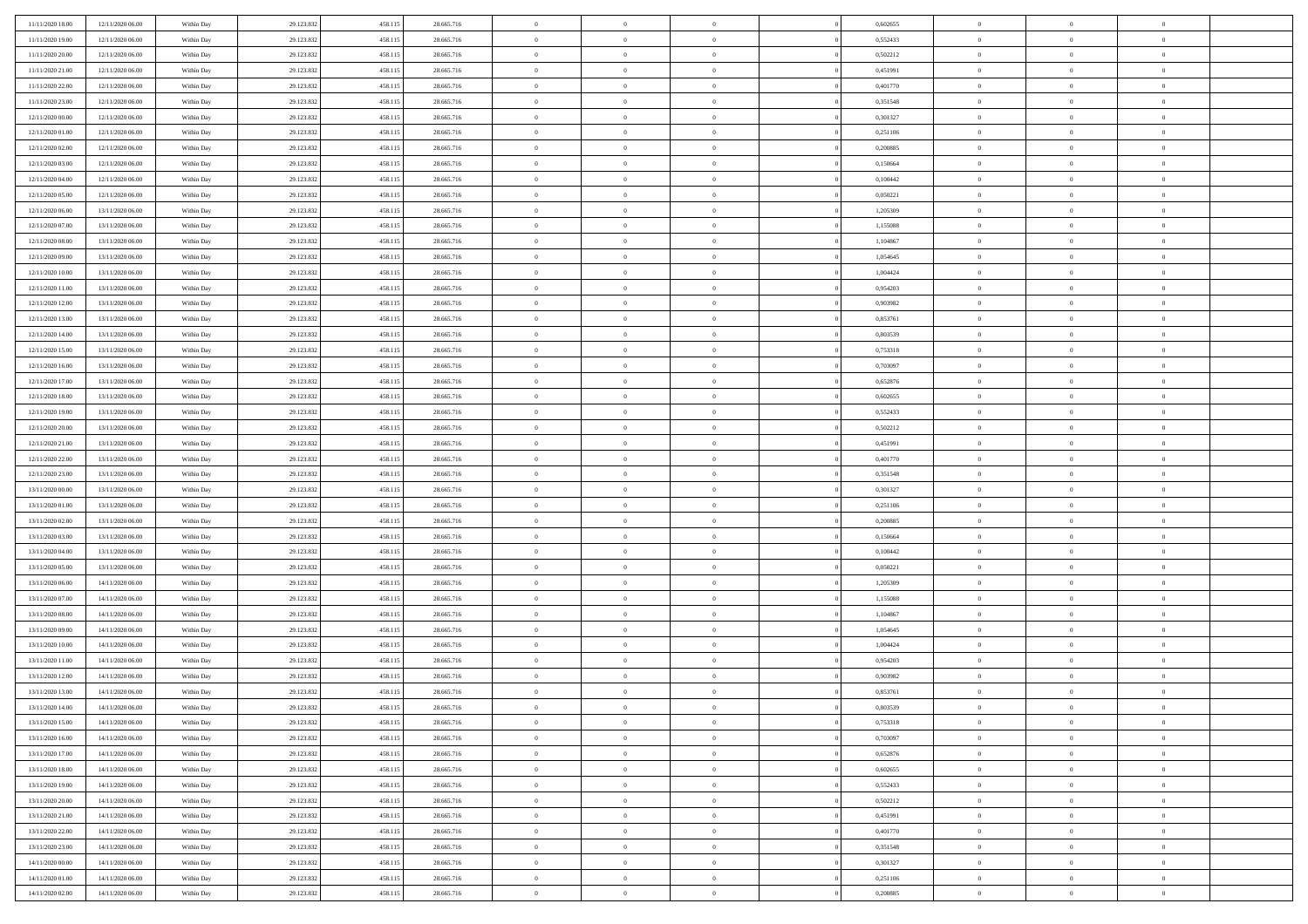| 14/11/2020 03:00 | 14/11/2020 06:00 | Within Day | 29.123.832 | 458.11: | 28.665.716 | $\bf{0}$       | $\overline{0}$ | $\overline{0}$ | 0,150664 | $\bf{0}$       | $\overline{0}$ | $\bf{0}$       |  |
|------------------|------------------|------------|------------|---------|------------|----------------|----------------|----------------|----------|----------------|----------------|----------------|--|
| 14/11/2020 04.00 | 14/11/2020 06:00 | Within Day | 29.123.832 | 458.11: | 28.665.716 | $\overline{0}$ | $\overline{0}$ | $\Omega$       | 0.100442 | $\overline{0}$ | $\theta$       | $\theta$       |  |
| 14/11/2020 05:00 | 14/11/2020 06:00 | Within Day | 29.123.832 | 458.115 | 28.665.716 | $\overline{0}$ | $\overline{0}$ | $\overline{0}$ | 0,050221 | $\mathbf{0}$   | $\overline{0}$ | $\theta$       |  |
| 14/11/2020 06:00 | 15/11/2020 06:00 | Within Day | 29.123.832 | 458.115 | 28.665.716 | $\bf{0}$       | $\overline{0}$ | $\overline{0}$ | 1,205309 | $\mathbf{0}$   | $\overline{0}$ | $\bf{0}$       |  |
| 14/11/2020 07:00 | 15/11/2020 06:00 |            | 29.123.832 | 458.11: | 28.665.716 | $\bf{0}$       | $\overline{0}$ | $\overline{0}$ | 1,155088 | $\bf{0}$       | $\overline{0}$ | $\bf{0}$       |  |
| 14/11/2020 08:00 |                  | Within Day |            |         |            | $\overline{0}$ |                |                |          |                |                | $\theta$       |  |
|                  | 15/11/2020 06:00 | Within Day | 29.123.832 | 458.115 | 28.665.716 |                | $\overline{0}$ | $\overline{0}$ | 1,104867 | $\mathbf{0}$   | $\overline{0}$ |                |  |
| 14/11/2020 09:00 | 15/11/2020 06:00 | Within Day | 29.123.832 | 458.115 | 28.665.716 | $\bf{0}$       | $\overline{0}$ | $\overline{0}$ | 1,054645 | $\mathbf{0}$   | $\overline{0}$ | $\bf{0}$       |  |
| 14/11/2020 10:00 | 15/11/2020 06:00 | Within Day | 29.123.832 | 458.11: | 28.665.716 | $\overline{0}$ | $\overline{0}$ | $\overline{0}$ | 1,004424 | $\mathbf{0}$   | $\theta$       | $\theta$       |  |
| 14/11/2020 11:00 | 15/11/2020 06:00 | Within Day | 29.123.832 | 458.115 | 28.665.716 | $\overline{0}$ | $\overline{0}$ | $\overline{0}$ | 0,954203 | $\mathbf{0}$   | $\overline{0}$ | $\theta$       |  |
| 14/11/2020 12:00 | 15/11/2020 06:00 | Within Day | 29.123.832 | 458.115 | 28.665.716 | $\bf{0}$       | $\bf{0}$       | $\Omega$       | 0,903982 | $\mathbf{0}$   | $\overline{0}$ | $\bf{0}$       |  |
| 14/11/2020 13:00 | 15/11/2020 06:00 | Within Day | 29.123.832 | 458.11: | 28.665.716 | $\bf{0}$       | $\overline{0}$ | $\overline{0}$ | 0,853761 | $\mathbf{0}$   | $\theta$       | $\theta$       |  |
| 14/11/2020 14.00 | 15/11/2020 06:00 | Within Day | 29.123.832 | 458.115 | 28.665.716 | $\overline{0}$ | $\overline{0}$ | $\overline{0}$ | 0,803539 | $\mathbf{0}$   | $\overline{0}$ | $\theta$       |  |
| 14/11/2020 15.00 | 15/11/2020 06:00 | Within Day | 29.123.832 | 458.115 | 28.665.716 | $\bf{0}$       | $\overline{0}$ | $\overline{0}$ | 0,753318 | $\mathbf{0}$   | $\overline{0}$ | $\bf{0}$       |  |
| 14/11/2020 16:00 | 15/11/2020 06:00 | Within Day | 29.123.832 | 458.11: | 28.665.716 | $\bf{0}$       | $\overline{0}$ | $\overline{0}$ | 0,703097 | $\bf{0}$       | $\theta$       | $\bf{0}$       |  |
| 14/11/2020 17.00 | 15/11/2020 06:00 | Within Day | 29.123.832 | 458.115 | 28.665.716 | $\overline{0}$ | $\overline{0}$ | $\overline{0}$ | 0,652876 | $\mathbf{0}$   | $\overline{0}$ | $\theta$       |  |
| 14/11/2020 18.00 | 15/11/2020 06:00 | Within Day | 29.123.832 | 458.115 | 28.665.716 | $\bf{0}$       | $\overline{0}$ | $\Omega$       | 0,602655 | $\bf{0}$       | $\overline{0}$ | $\bf{0}$       |  |
| 14/11/2020 19:00 | 15/11/2020 06:00 | Within Day | 29.123.832 | 458.11: | 28.665.716 | $\,$ 0 $\,$    | $\overline{0}$ | $\overline{0}$ | 0,552433 | $\mathbf{0}$   | $\overline{0}$ | $\theta$       |  |
| 14/11/2020 20.00 | 15/11/2020 06:00 | Within Day | 29.123.832 | 458.115 | 28.665.716 | $\overline{0}$ | $\overline{0}$ | $\overline{0}$ | 0,502212 | $\mathbf{0}$   | $\overline{0}$ | $\theta$       |  |
| 14/11/2020 21.00 | 15/11/2020 06:00 | Within Day | 29.123.832 | 458.115 | 28.665.716 | $\bf{0}$       | $\overline{0}$ | $\Omega$       | 0,451991 | $\bf{0}$       | $\overline{0}$ | $\bf{0}$       |  |
| 14/11/2020 22.00 | 15/11/2020 06:00 | Within Day | 29.123.832 | 458.11: | 28.665.716 | $\bf{0}$       | $\overline{0}$ | $\overline{0}$ | 0,401770 | $\mathbf{0}$   | $\mathbf{0}$   | $\bf{0}$       |  |
| 14/11/2020 23.00 | 15/11/2020 06:00 | Within Day | 29.123.832 | 458.115 | 28.665.716 | $\overline{0}$ | $\overline{0}$ | $\overline{0}$ | 0,351548 | $\mathbf{0}$   | $\overline{0}$ | $\theta$       |  |
| 15/11/2020 00:00 | 15/11/2020 06:00 | Within Day | 29.123.832 | 458.115 | 28.665.716 | $\bf{0}$       | $\overline{0}$ | $\overline{0}$ | 0,301327 | $\mathbf{0}$   | $\overline{0}$ | $\bf{0}$       |  |
| 15/11/2020 01:00 | 15/11/2020 06:00 | Within Day | 29.123.832 | 458.11: | 28.665.716 | $\,$ 0 $\,$    | $\overline{0}$ | $\overline{0}$ | 0,251106 | $\,$ 0 $\,$    | $\overline{0}$ | $\bf{0}$       |  |
| 15/11/2020 02:00 | 15/11/2020 06:00 | Within Day | 29.123.832 | 458.115 | 28.665.716 | $\overline{0}$ | $\overline{0}$ | $\overline{0}$ | 0,200885 | $\mathbf{0}$   | $\overline{0}$ | $\theta$       |  |
| 15/11/2020 03:00 | 15/11/2020 06:00 | Within Day | 29.123.832 | 458.115 | 28.665.716 | $\bf{0}$       | $\overline{0}$ | $\overline{0}$ | 0,150664 | $\bf{0}$       | $\overline{0}$ | $\bf{0}$       |  |
| 15/11/2020 04:00 | 15/11/2020 06:00 |            | 29.123.832 | 458.11: |            | $\,$ 0 $\,$    | $\overline{0}$ | $\overline{0}$ | 0,100442 | $\mathbf{0}$   | $\overline{0}$ | $\overline{0}$ |  |
| 15/11/2020 05:00 |                  | Within Day |            |         | 28.665.716 |                |                |                |          |                |                |                |  |
|                  | 15/11/2020 06:00 | Within Day | 29.123.832 | 458.115 | 28.665.716 | $\overline{0}$ | $\overline{0}$ | $\overline{0}$ | 0,050221 | $\mathbf{0}$   | $\overline{0}$ | $\theta$       |  |
| 15/11/2020 06.00 | 16/11/2020 06:00 | Within Day | 29.123.832 | 458.115 | 28.665.716 | $\bf{0}$       | $\overline{0}$ | $\Omega$       | 1,205309 | $\mathbf{0}$   | $\overline{0}$ | $\bf{0}$       |  |
| 15/11/2020 07:00 | 16/11/2020 06:00 | Within Day | 29.123.832 | 458.11: | 28.665.716 | $\bf{0}$       | $\overline{0}$ | $\overline{0}$ | 1,155088 | $\mathbf{0}$   | $\overline{0}$ | $\overline{0}$ |  |
| 15/11/2020 08:00 | 16/11/2020 06:00 | Within Day | 29.123.832 | 458.115 | 28.665.716 | $\overline{0}$ | $\overline{0}$ | $\overline{0}$ | 1,104867 | $\mathbf{0}$   | $\overline{0}$ | $\theta$       |  |
| 15/11/2020 11:00 | 16/11/2020 06:00 | Within Day | 29.123.832 | 458.115 | 28.665.716 | $\,$ 0         | $\overline{0}$ | $\overline{0}$ | 0,954203 | $\,$ 0 $\,$    | $\overline{0}$ | $\,0\,$        |  |
| 15/11/2020 12:00 | 16/11/2020 06:00 | Within Day | 29.123.832 | 458.11: | 28.665.716 | $\bf{0}$       | $\overline{0}$ | $\overline{0}$ | 0,903982 | $\,$ 0 $\,$    | $\overline{0}$ | $\overline{0}$ |  |
| 15/11/2020 13:00 | 16/11/2020 06:00 | Within Day | 29.123.832 | 458.115 | 28.665.716 | $\overline{0}$ | $\overline{0}$ | $\overline{0}$ | 0,853761 | $\mathbf{0}$   | $\overline{0}$ | $\theta$       |  |
| 15/11/2020 14:00 | 16/11/2020 06:00 | Within Day | 29.123.832 | 458.115 | 28.665.716 | $\,$ 0         | $\overline{0}$ | $\theta$       | 0,803539 | $\,$ 0 $\,$    | $\overline{0}$ | $\mathbf{0}$   |  |
| 15/11/2020 15:00 | 16/11/2020 06:00 | Within Day | 29.123.832 | 458.11: | 28.665.716 | $\,$ 0 $\,$    | $\overline{0}$ | $\overline{0}$ | 0,753318 | $\mathbf{0}$   | $\overline{0}$ | $\overline{0}$ |  |
| 15/11/2020 16.00 | 16/11/2020 06:00 | Within Day | 29.123.832 | 458.115 | 28.665.716 | $\overline{0}$ | $\overline{0}$ | $\overline{0}$ | 0,703097 | $\mathbf{0}$   | $\overline{0}$ | $\theta$       |  |
| 15/11/2020 17:00 | 16/11/2020 06:00 | Within Day | 29.123.832 | 458.115 | 28.665.716 | $\,$ 0         | $\overline{0}$ | $\overline{0}$ | 0,652876 | $\,$ 0 $\,$    | $\overline{0}$ | $\mathbf{0}$   |  |
| 15/11/2020 18:00 | 16/11/2020 06:00 | Within Day | 29.123.832 | 458.11: | 28.665.716 | $\bf{0}$       | $\overline{0}$ | $\overline{0}$ | 0.602655 | $\mathbf{0}$   | $\mathbf{0}$   | $\overline{0}$ |  |
| 15/11/2020 19:00 | 16/11/2020 06:00 | Within Day | 29.123.832 | 458.115 | 28.665.716 | $\overline{0}$ | $\overline{0}$ | $\overline{0}$ | 0,552433 | $\mathbf{0}$   | $\overline{0}$ | $\theta$       |  |
| 15/11/2020 20:00 | 16/11/2020 06:00 | Within Day | 29.123.832 | 458.115 | 28.665.716 | $\,$ 0         | $\overline{0}$ | $\overline{0}$ | 0,502212 | $\,$ 0 $\,$    | $\overline{0}$ | $\,$ 0 $\,$    |  |
| 15/11/2020 21:00 | 16/11/2020 06:00 | Within Day | 29.123.832 | 458.11: | 28.665.716 | $\,$ 0 $\,$    | $\,$ 0 $\,$    | $\overline{0}$ | 0,451991 | $\,$ 0 $\,$    | $\overline{0}$ | $\bf{0}$       |  |
| 15/11/2020 22.00 | 16/11/2020 06:00 | Within Day | 29.123.832 | 458.115 | 28.665.716 | $\overline{0}$ | $\overline{0}$ | $\overline{0}$ | 0,401770 | $\mathbf{0}$   | $\overline{0}$ | $\theta$       |  |
| 15/11/2020 23.00 | 16/11/2020 06:00 | Within Day | 29.123.832 | 458.115 | 28.665.716 | $\overline{0}$ | $\overline{0}$ | $\overline{0}$ | 0,351548 | $\,$ 0         | $\overline{0}$ | $\mathbf{0}$   |  |
| 16/11/2020 00:00 | 16/11/2020 06:00 | Within Day | 29.123.832 | 458.11: | 28.665.716 | $\bf{0}$       | $\overline{0}$ | $\overline{0}$ | 0,301327 | $\mathbf{0}$   | $\overline{0}$ | $\bf{0}$       |  |
| 16/11/2020 01:00 | 16/11/2020 06:00 | Within Day | 29.123.832 | 458.115 | 28.665.716 | $\overline{0}$ | $\theta$       |                | 0,251106 | $\overline{0}$ | $\Omega$       | $\overline{0}$ |  |
| 16/11/2020 02:00 | 16/11/2020 06:00 | Within Day | 29.123.832 | 458.115 | 28.665.716 | $\,$ 0 $\,$    | $\overline{0}$ | $\overline{0}$ | 0,200885 | $\,$ 0 $\,$    | $\bf{0}$       | $\mathbf{0}$   |  |
| 16/11/2020 03:00 | 16/11/2020 06:00 | Within Day | 29.123.832 | 458.11: | 28.665.716 | $\mathbf{0}$   | $\overline{0}$ | $\overline{0}$ | 0,150664 | $\,$ 0 $\,$    | $\overline{0}$ | $\overline{0}$ |  |
| 16/11/2020 04:00 | 16/11/2020 06:00 | Within Day | 29.123.832 | 458.115 | 28.665.716 | $\mathbf{0}$   | $\overline{0}$ | $\overline{0}$ | 0,100442 | $\mathbf{0}$   | $\bf{0}$       | $\overline{0}$ |  |
| 16/11/2020 05:00 | 16/11/2020 06:00 | Within Day | 29.123.832 | 458.115 | 28.665.716 | $\,$ 0 $\,$    | $\overline{0}$ | $\overline{0}$ | 0,050221 | $\,$ 0 $\,$    | $\bf{0}$       | $\theta$       |  |
| 16/11/2020 06:00 | 17/11/2020 06:00 | Within Day | 29.123.832 | 458.11: | 28.665.716 | $\,$ 0 $\,$    | $\,$ 0 $\,$    | $\overline{0}$ | 1,205309 | $\,$ 0 $\,$    | $\overline{0}$ | $\overline{0}$ |  |
| 16/11/2020 07:00 | 17/11/2020 06:00 | Within Day | 29.123.832 | 458.115 | 28.665.716 | $\mathbf{0}$   | $\overline{0}$ | $\overline{0}$ | 1,155088 | $\mathbf{0}$   | $\overline{0}$ | $\overline{0}$ |  |
| 16/11/2020 08:00 | 17/11/2020 06:00 | Within Day | 29.123.832 | 458.115 | 28.665.716 | $\,$ 0 $\,$    | $\overline{0}$ | $\overline{0}$ | 1,104867 | $\,$ 0 $\,$    | $\overline{0}$ | $\theta$       |  |
| 16/11/2020 09:00 | 17/11/2020 06:00 | Within Day | 29.123.832 | 458.11: | 28.665.716 | $\mathbf{0}$   | $\overline{0}$ | $\overline{0}$ | 1,054645 | $\,$ 0 $\,$    | $\overline{0}$ | $\overline{0}$ |  |
| 16/11/2020 10:00 | 17/11/2020 06:00 | Within Day | 29.123.832 | 458.115 | 28.665.716 | $\mathbf{0}$   | $\overline{0}$ | $\overline{0}$ | 1,004424 | $\mathbf{0}$   | $\bf{0}$       | $\overline{0}$ |  |
| 16/11/2020 11:00 | 17/11/2020 06:00 | Within Day | 29.123.832 | 458.115 | 28.665.716 | $\,$ 0 $\,$    | $\overline{0}$ | $\overline{0}$ | 0,954203 | $\,$ 0 $\,$    | $\mathbf{0}$   | $\theta$       |  |
| 16/11/2020 12:00 | 17/11/2020 06:00 | Within Day | 29.123.832 | 458.11: | 28.665.716 | $\mathbf{0}$   | $\overline{0}$ | $\overline{0}$ | 0,903982 | $\,$ 0 $\,$    | $\overline{0}$ | $\overline{0}$ |  |
| 16/11/2020 13:00 | 17/11/2020 06:00 | Within Day | 29.123.832 | 458.115 | 28.665.716 | $\mathbf{0}$   | $\overline{0}$ | $\overline{0}$ | 0,853761 | $\mathbf{0}$   | $\mathbf{0}$   | $\overline{0}$ |  |
|                  |                  |            |            |         |            |                |                |                |          |                |                |                |  |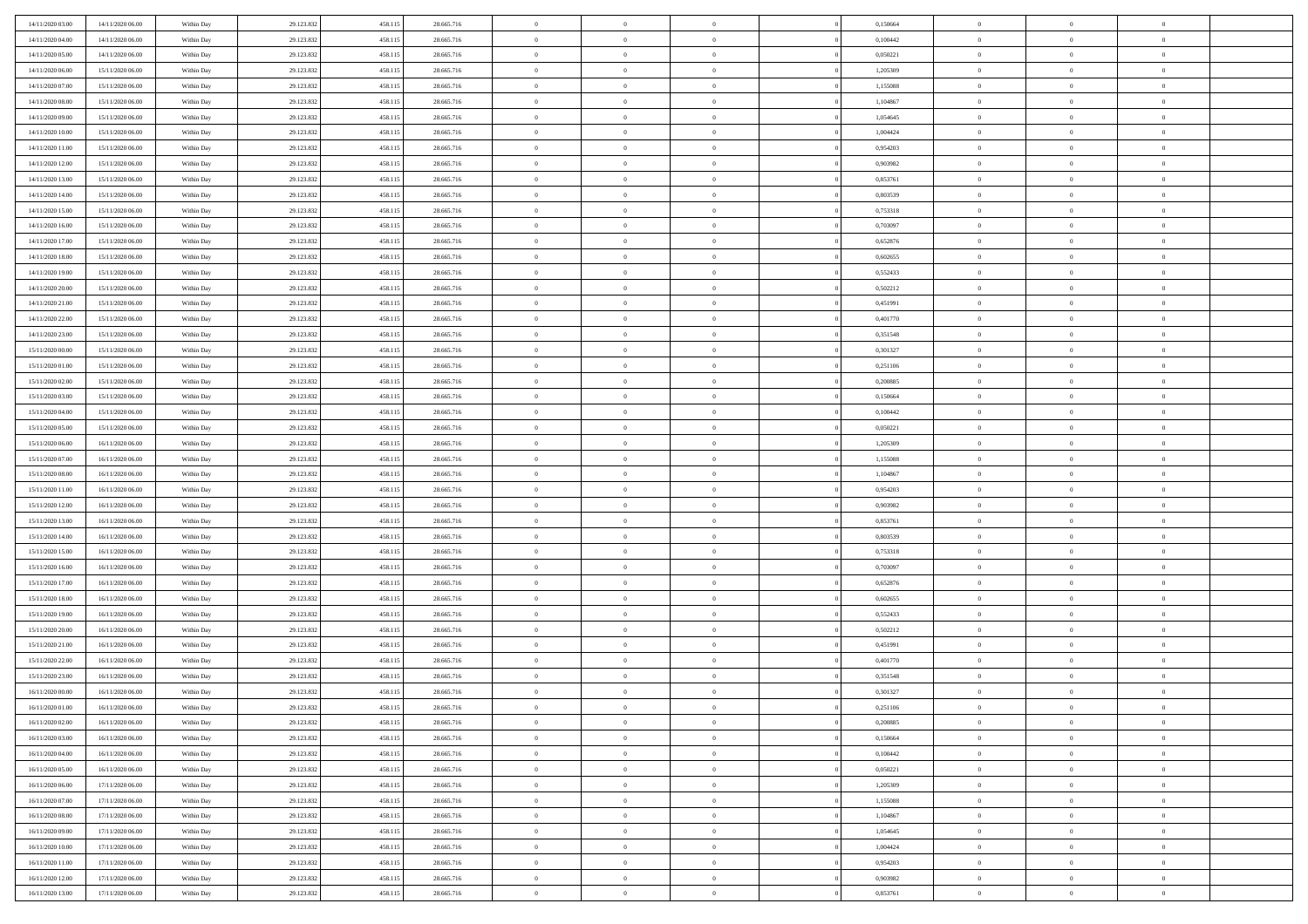| 16/11/2020 14:00 | 17/11/2020 06:00 | Within Day | 29.123.832 | 458.115 | 28.665.716 | $\bf{0}$       | $\overline{0}$ | $\overline{0}$ | 0,803539 | $\bf{0}$       | $\overline{0}$ | $\bf{0}$       |  |
|------------------|------------------|------------|------------|---------|------------|----------------|----------------|----------------|----------|----------------|----------------|----------------|--|
| 16/11/2020 15:00 | 17/11/2020 06:00 | Within Day | 29.123.832 | 458.11: | 28.665.716 | $\overline{0}$ | $\overline{0}$ | $\Omega$       | 0,753318 | $\overline{0}$ | $\theta$       | $\theta$       |  |
| 16/11/2020 16:00 | 17/11/2020 06:00 | Within Day | 29.123.832 | 458.115 | 28.665.716 | $\overline{0}$ | $\overline{0}$ | $\overline{0}$ | 0,703097 | $\mathbf{0}$   | $\overline{0}$ | $\theta$       |  |
| 16/11/2020 17.00 | 17/11/2020 06:00 | Within Day | 29.123.832 | 458.115 | 28.665.716 | $\bf{0}$       | $\overline{0}$ | $\overline{0}$ | 0,652876 | $\mathbf{0}$   | $\overline{0}$ | $\bf{0}$       |  |
| 16/11/2020 18:00 | 17/11/2020 06:00 | Within Day | 29.123.832 | 458.11: | 28.665.716 | $\bf{0}$       | $\overline{0}$ | $\overline{0}$ | 0,602655 | $\bf{0}$       | $\overline{0}$ | $\bf{0}$       |  |
| 16/11/2020 19:00 | 17/11/2020 06:00 | Within Day | 29.123.832 | 458.115 | 28.665.716 | $\overline{0}$ | $\overline{0}$ | $\overline{0}$ | 0,552433 | $\mathbf{0}$   | $\overline{0}$ | $\theta$       |  |
| 16/11/2020 20.00 |                  |            |            |         |            | $\bf{0}$       | $\overline{0}$ | $\overline{0}$ |          |                | $\overline{0}$ | $\bf{0}$       |  |
|                  | 17/11/2020 06:00 | Within Day | 29.123.832 | 458.115 | 28.665.716 |                |                |                | 0,502212 | $\mathbf{0}$   |                |                |  |
| 16/11/2020 21:00 | 17/11/2020 06:00 | Within Day | 29.123.832 | 458.11: | 28.665.716 | $\mathbf{0}$   | $\overline{0}$ | $\overline{0}$ | 0,451991 | $\mathbf{0}$   | $\theta$       | $\theta$       |  |
| 16/11/2020 22.00 | 17/11/2020 06:00 | Within Day | 29.123.832 | 458.115 | 28.665.716 | $\overline{0}$ | $\overline{0}$ | $\overline{0}$ | 0,401770 | $\mathbf{0}$   | $\overline{0}$ | $\theta$       |  |
| 16/11/2020 23.00 | 17/11/2020 06:00 | Within Day | 29.123.832 | 458.115 | 28.665.716 | $\bf{0}$       | $\overline{0}$ | $\Omega$       | 0,351548 | $\mathbf{0}$   | $\overline{0}$ | $\bf{0}$       |  |
| 17/11/2020 00:00 | 17/11/2020 06:00 | Within Day | 29.123.832 | 458.11: | 28.665.716 | $\bf{0}$       | $\overline{0}$ | $\overline{0}$ | 0,301327 | $\mathbf{0}$   | $\theta$       | $\theta$       |  |
| 17/11/2020 01:00 | 17/11/2020 06:00 | Within Day | 29.123.832 | 458.115 | 28.665.716 | $\overline{0}$ | $\overline{0}$ | $\overline{0}$ | 0,251106 | $\mathbf{0}$   | $\overline{0}$ | $\theta$       |  |
| 17/11/2020 02.00 | 17/11/2020 06:00 | Within Day | 29.123.832 | 458.115 | 28.665.716 | $\bf{0}$       | $\overline{0}$ | $\overline{0}$ | 0,200885 | $\mathbf{0}$   | $\overline{0}$ | $\bf{0}$       |  |
| 17/11/2020 03:00 | 17/11/2020 06:00 | Within Day | 29.123.832 | 458.11: | 28.665.716 | $\bf{0}$       | $\overline{0}$ | $\overline{0}$ | 0,150664 | $\bf{0}$       | $\theta$       | $\bf{0}$       |  |
| 17/11/2020 04:00 | 17/11/2020 06:00 | Within Day | 29.123.832 | 458.115 | 28.665.716 | $\overline{0}$ | $\overline{0}$ | $\overline{0}$ | 0,100442 | $\mathbf{0}$   | $\overline{0}$ | $\theta$       |  |
| 17/11/2020 05.00 | 17/11/2020 06:00 | Within Day | 29.123.832 | 458.115 | 28.665.716 | $\bf{0}$       | $\overline{0}$ | $\Omega$       | 0,050221 | $\mathbf{0}$   | $\overline{0}$ | $\bf{0}$       |  |
| 17/11/2020 06:00 | 18/11/2020 06:00 | Within Day | 29.123.832 | 458.11: | 28.665.716 | $\,$ 0 $\,$    | $\overline{0}$ | $\overline{0}$ | 1,205309 | $\mathbf{0}$   | $\overline{0}$ | $\theta$       |  |
| 17/11/2020 07:00 | 18/11/2020 06:00 | Within Day | 29.123.832 | 458.115 | 28.665.716 | $\overline{0}$ | $\overline{0}$ | $\overline{0}$ | 1,155088 | $\mathbf{0}$   | $\overline{0}$ | $\theta$       |  |
| 17/11/2020 08:00 | 18/11/2020 06:00 | Within Day | 29.123.832 | 458.115 | 28.665.716 | $\bf{0}$       | $\overline{0}$ | $\Omega$       | 1,104867 | $\mathbf{0}$   | $\overline{0}$ | $\bf{0}$       |  |
| 17/11/2020 09:00 | 18/11/2020 06:00 | Within Day | 29.123.832 | 458.11: | 28.665.716 | $\bf{0}$       | $\overline{0}$ | $\overline{0}$ | 1,054645 | $\mathbf{0}$   | $\mathbf{0}$   | $\overline{0}$ |  |
| 17/11/2020 10:00 | 18/11/2020 06:00 | Within Day | 29.123.832 | 458.115 | 28.665.716 | $\overline{0}$ | $\overline{0}$ | $\overline{0}$ | 1,004424 | $\mathbf{0}$   | $\overline{0}$ | $\theta$       |  |
| 17/11/2020 11:00 | 18/11/2020 06:00 | Within Day | 29.123.832 | 458.115 | 28.665.716 | $\bf{0}$       | $\overline{0}$ | $\overline{0}$ | 0,954203 | $\mathbf{0}$   | $\overline{0}$ | $\bf{0}$       |  |
| 17/11/2020 12:00 | 18/11/2020 06:00 | Within Day | 29.123.832 | 458.11: | 28.665.716 | $\,0\,$        | $\overline{0}$ | $\overline{0}$ | 0,903982 | $\,$ 0 $\,$    | $\overline{0}$ | $\bf{0}$       |  |
| 17/11/2020 13.00 | 18/11/2020 06:00 | Within Day | 29.123.832 | 458.115 | 28.665.716 | $\overline{0}$ | $\overline{0}$ | $\overline{0}$ | 0,853761 | $\mathbf{0}$   | $\overline{0}$ | $\theta$       |  |
| 17/11/2020 14.00 | 18/11/2020 06:00 | Within Day | 29.123.832 | 458.115 | 28.665.716 | $\bf{0}$       | $\overline{0}$ | $\overline{0}$ | 0,803539 | $\bf{0}$       | $\overline{0}$ | $\bf{0}$       |  |
| 17/11/2020 15:00 | 18/11/2020 06:00 | Within Day | 29.123.832 | 458.11: | 28.665.716 | $\,$ 0 $\,$    | $\overline{0}$ | $\overline{0}$ | 0,753318 | $\mathbf{0}$   | $\overline{0}$ | $\overline{0}$ |  |
| 17/11/2020 16.00 | 18/11/2020 06:00 | Within Day | 29.123.832 | 458.115 | 28.665.716 | $\overline{0}$ | $\overline{0}$ | $\overline{0}$ | 0,703097 | $\mathbf{0}$   | $\overline{0}$ | $\theta$       |  |
| 17/11/2020 17.00 | 18/11/2020 06:00 | Within Day | 29.123.832 | 458.115 | 28.665.716 | $\bf{0}$       | $\overline{0}$ | $\Omega$       | 0,652876 | $\mathbf{0}$   | $\overline{0}$ | $\bf{0}$       |  |
|                  |                  |            |            | 458.11: |            | $\bf{0}$       |                | $\overline{0}$ | 0.602655 |                | $\overline{0}$ |                |  |
| 17/11/2020 18:00 | 18/11/2020 06:00 | Within Day | 29.123.832 |         | 28.665.716 |                | $\overline{0}$ |                |          | $\mathbf{0}$   |                | $\bf{0}$       |  |
| 17/11/2020 19:00 | 18/11/2020 06:00 | Within Day | 29.123.832 | 458.115 | 28.665.716 | $\overline{0}$ | $\overline{0}$ | $\overline{0}$ | 0,552433 | $\mathbf{0}$   | $\overline{0}$ | $\theta$       |  |
| 17/11/2020 20:00 | 18/11/2020 06:00 | Within Day | 29.123.832 | 458.115 | 28.665.716 | $\,$ 0         | $\overline{0}$ | $\overline{0}$ | 0,502212 | $\,$ 0 $\,$    | $\overline{0}$ | $\,$ 0 $\,$    |  |
| 17/11/2020 21:00 | 18/11/2020 06:00 | Within Day | 29.123.832 | 458.11: | 28.665.716 | $\bf{0}$       | $\overline{0}$ | $\overline{0}$ | 0,451991 | $\,$ 0 $\,$    | $\overline{0}$ | $\bf{0}$       |  |
| 17/11/2020 22.00 | 18/11/2020 06:00 | Within Day | 29.123.832 | 458.115 | 28.665.716 | $\overline{0}$ | $\overline{0}$ | $\overline{0}$ | 0,401770 | $\mathbf{0}$   | $\overline{0}$ | $\theta$       |  |
| 17/11/2020 23.00 | 18/11/2020 06:00 | Within Day | 29.123.832 | 458.115 | 28.665.716 | $\,$ 0         | $\overline{0}$ | $\theta$       | 0,351548 | $\,$ 0 $\,$    | $\overline{0}$ | $\mathbf{0}$   |  |
| 18/11/2020 00:00 | 18/11/2020 06:00 | Within Day | 29.123.832 | 458.11: | 28.665.716 | $\,$ 0 $\,$    | $\overline{0}$ | $\overline{0}$ | 0,301327 | $\mathbf{0}$   | $\overline{0}$ | $\overline{0}$ |  |
| 18/11/2020 01:00 | 18/11/2020 06:00 | Within Day | 29.123.832 | 458.115 | 28.665.716 | $\overline{0}$ | $\overline{0}$ | $\overline{0}$ | 0,251106 | $\mathbf{0}$   | $\overline{0}$ | $\theta$       |  |
| 18/11/2020 02:00 | 18/11/2020 06:00 | Within Day | 29.123.832 | 458.115 | 28.665.716 | $\,$ 0         | $\overline{0}$ | $\overline{0}$ | 0,200885 | $\,$ 0 $\,$    | $\overline{0}$ | $\mathbf{0}$   |  |
| 18/11/2020 03:00 | 18/11/2020 06:00 | Within Day | 29.123.832 | 458.11: | 28.665.716 | $\bf{0}$       | $\overline{0}$ | $\overline{0}$ | 0,150664 | $\mathbf{0}$   | $\overline{0}$ | $\overline{0}$ |  |
| 18/11/2020 04:00 | 18/11/2020 06:00 | Within Day | 29.123.832 | 458.115 | 28.665.716 | $\overline{0}$ | $\overline{0}$ | $\overline{0}$ | 0,100442 | $\mathbf{0}$   | $\overline{0}$ | $\theta$       |  |
| 18/11/2020 05:00 | 18/11/2020 06:00 | Within Day | 29.123.832 | 458.115 | 28.665.716 | $\,$ 0         | $\overline{0}$ | $\overline{0}$ | 0,050221 | $\,$ 0 $\,$    | $\overline{0}$ | $\,0\,$        |  |
| 18/11/2020 06:00 | 19/11/2020 06:00 | Within Day | 29.123.832 | 458.11: | 28.665.716 | $\,$ 0 $\,$    | $\,$ 0 $\,$    | $\overline{0}$ | 1,205309 | $\,$ 0 $\,$    | $\overline{0}$ | $\overline{0}$ |  |
| 18/11/2020 07:00 | 19/11/2020 06:00 | Within Day | 29.123.832 | 458.115 | 28.665.716 | $\overline{0}$ | $\overline{0}$ | $\overline{0}$ | 1,155088 | $\mathbf{0}$   | $\overline{0}$ | $\theta$       |  |
| 18/11/2020 08:00 | 19/11/2020 06:00 | Within Day | 29.123.832 | 458.115 | 28.665.716 | $\overline{0}$ | $\overline{0}$ | $\overline{0}$ | 1,104867 | $\,$ 0         | $\overline{0}$ | $\mathbf{0}$   |  |
| 18/11/2020 09:00 | 19/11/2020 06:00 | Within Day | 29.123.832 | 458.11: | 28.665.716 | $\bf{0}$       | $\overline{0}$ | $\overline{0}$ | 1,054645 | $\mathbf{0}$   | $\overline{0}$ | $\overline{0}$ |  |
| 18/11/2020 10:00 | 19/11/2020 06:00 | Within Day | 29.123.832 | 458.115 | 28.665.716 | $\overline{0}$ | $\theta$       |                | 1,004424 | $\overline{0}$ | $\Omega$       | $\overline{0}$ |  |
| 18/11/2020 11:00 | 19/11/2020 06:00 | Within Day | 29.123.832 | 458.115 | 28.665.716 | $\,$ 0 $\,$    | $\overline{0}$ | $\overline{0}$ | 0,954203 | $\,$ 0 $\,$    | $\bf{0}$       | $\mathbf{0}$   |  |
| 18/11/2020 12:00 | 19/11/2020 06:00 | Within Day | 29.123.832 | 458.11: | 28.665.716 | $\mathbf{0}$   | $\overline{0}$ | $\overline{0}$ | 0,903982 | $\,$ 0 $\,$    | $\overline{0}$ | $\overline{0}$ |  |
| 18/11/2020 13:00 | 19/11/2020 06:00 | Within Day | 29.123.832 | 458.115 | 28.665.716 | $\mathbf{0}$   | $\overline{0}$ | $\overline{0}$ | 0,853761 | $\mathbf{0}$   | $\bf{0}$       | $\overline{0}$ |  |
| 18/11/2020 14:00 | 19/11/2020 06:00 | Within Day | 29.123.832 | 458.115 | 28.665.716 | $\,$ 0 $\,$    | $\overline{0}$ | $\overline{0}$ | 0,803539 | $\,$ 0 $\,$    | $\bf{0}$       | $\theta$       |  |
| 18/11/2020 15:00 | 19/11/2020 06:00 | Within Day | 29.123.832 | 458.11: | 28.665.716 | $\,$ 0 $\,$    | $\,$ 0 $\,$    | $\overline{0}$ | 0,753318 | $\,$ 0 $\,$    | $\overline{0}$ | $\mathbf{0}$   |  |
| 18/11/2020 16.00 | 19/11/2020 06:00 | Within Day | 29.123.832 | 458.115 | 28.665.716 | $\mathbf{0}$   | $\overline{0}$ | $\overline{0}$ | 0,703097 | $\mathbf{0}$   | $\bf{0}$       | $\overline{0}$ |  |
| 18/11/2020 17.00 | 19/11/2020 06:00 | Within Day | 29.123.832 | 458.115 | 28.665.716 | $\,$ 0 $\,$    | $\overline{0}$ | $\overline{0}$ | 0,652876 | $\,$ 0 $\,$    | $\overline{0}$ | $\theta$       |  |
| 18/11/2020 18:00 | 19/11/2020 06:00 | Within Day | 29.123.832 | 458.11: | 28.665.716 | $\mathbf{0}$   | $\overline{0}$ | $\overline{0}$ | 0.602655 | $\,$ 0 $\,$    | $\overline{0}$ | $\mathbf{0}$   |  |
| 18/11/2020 19:00 | 19/11/2020 06:00 | Within Day | 29.123.832 | 458.115 | 28.665.716 | $\mathbf{0}$   | $\overline{0}$ | $\overline{0}$ | 0,552433 | $\mathbf{0}$   | $\bf{0}$       | $\overline{0}$ |  |
| 18/11/2020 20:00 | 19/11/2020 06:00 | Within Day | 29.123.832 | 458.115 | 28.665.716 | $\,$ 0 $\,$    | $\overline{0}$ | $\overline{0}$ | 0,502212 | $\,$ 0 $\,$    | $\overline{0}$ | $\theta$       |  |
| 18/11/2020 21.00 | 19/11/2020 06:00 | Within Day | 29.123.832 | 458.115 | 28.665.716 | $\mathbf{0}$   | $\overline{0}$ | $\overline{0}$ | 0,451991 | $\,$ 0 $\,$    | $\overline{0}$ | $\overline{0}$ |  |
| 18/11/2020 22.00 | 19/11/2020 06:00 | Within Day | 29.123.832 | 458.115 | 28.665.716 | $\mathbf{0}$   | $\overline{0}$ | $\overline{0}$ | 0,401770 | $\mathbf{0}$   | $\mathbf{0}$   | $\overline{0}$ |  |
|                  |                  |            |            |         |            |                |                |                |          |                |                |                |  |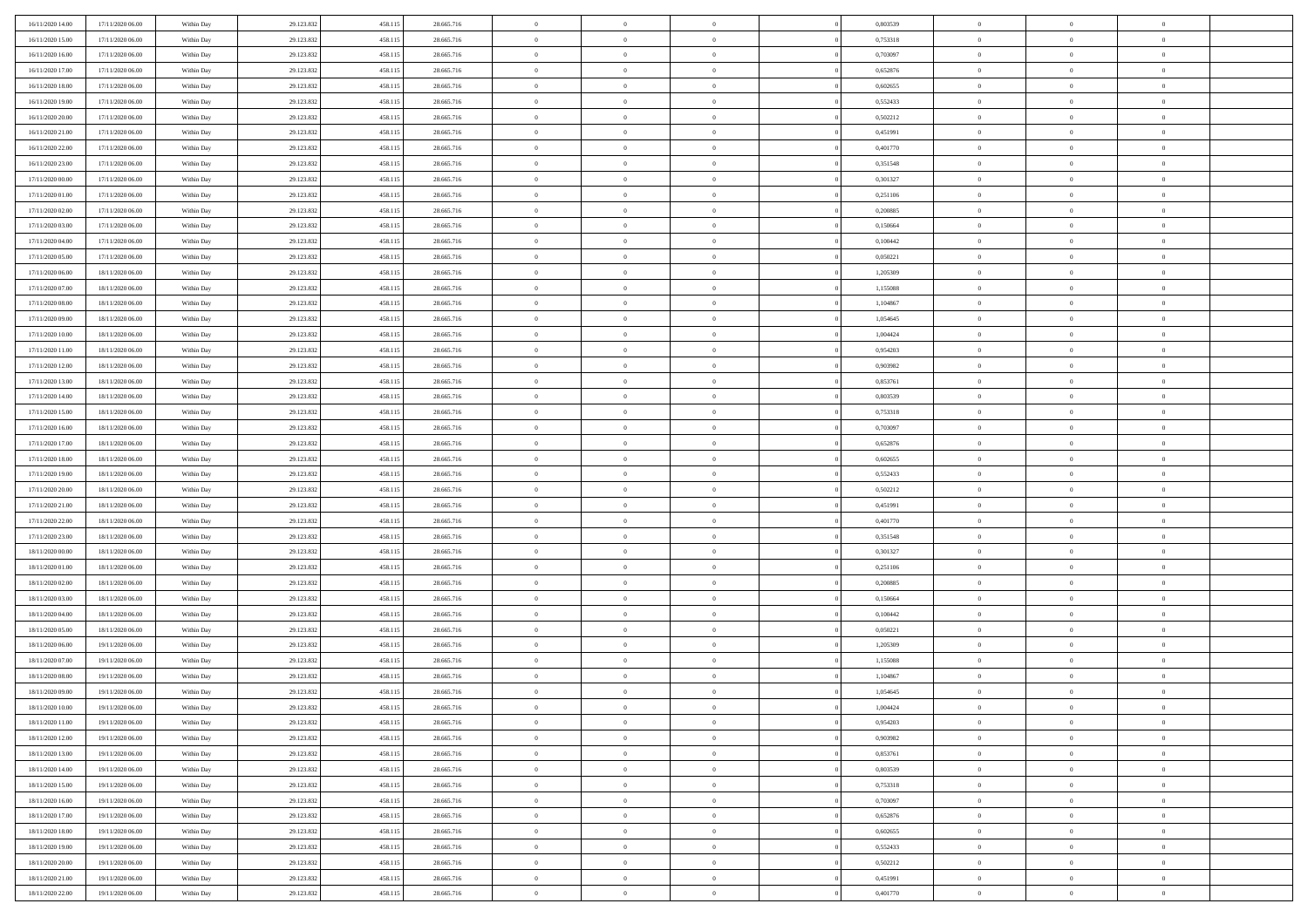| 18/11/2020 23.00 | 19/11/2020 06:00 | Within Day | 29.123.832 | 458,115 | 28.665.716 |            |  | 0,351548 |  |  |
|------------------|------------------|------------|------------|---------|------------|------------|--|----------|--|--|
| 19/11/2020 00:00 | 19/11/2020 06.00 | Within Day | 29.123.832 | 458,115 | 28.665.716 |            |  | 0,301327 |  |  |
| 19/11/2020 01:00 | 19/11/2020 06.00 | Within Day | 29.123.832 | 458,115 | 28.665.716 |            |  | 0,251106 |  |  |
| 19/11/2020 02.00 | 19/11/2020 06.00 | Within Day | 29.123.832 | 458,115 | 28.665.716 |            |  | 0,200885 |  |  |
| 19/11/2020 03:00 | 19/11/2020 06.00 | Within Day | 29.123.832 | 458,115 | 28.665.716 |            |  | 0,150664 |  |  |
| 19/11/2020 04:00 | 19/11/2020 06.00 | Within Day | 29.123.832 | 458,115 | 28.665.716 |            |  | 0,100442 |  |  |
| 19/11/2020 05:00 | 19/11/2020 06:00 | Within Day | 29.123.832 | 458,115 | 28.665.716 |            |  | 0,050221 |  |  |
| 19/11/2020 06:00 | 20/11/2020 06:00 | Within Day | 29.123.832 | 458,115 | 28.665.716 |            |  | 1,205309 |  |  |
| 19/11/2020 07:00 | 20/11/2020 06.00 | Within Day | 29.123.832 | 458,115 | 28.665.716 |            |  | 1,155088 |  |  |
| 19/11/2020 08:00 | 20/11/2020 06:00 | Within Day | 29.123.832 | 458,115 | 28.665.716 | $\sqrt{ }$ |  | 1,104867 |  |  |

(\*) GCV used for the purpose of the conversion does not corresponding to the actual GCV of the Gas Day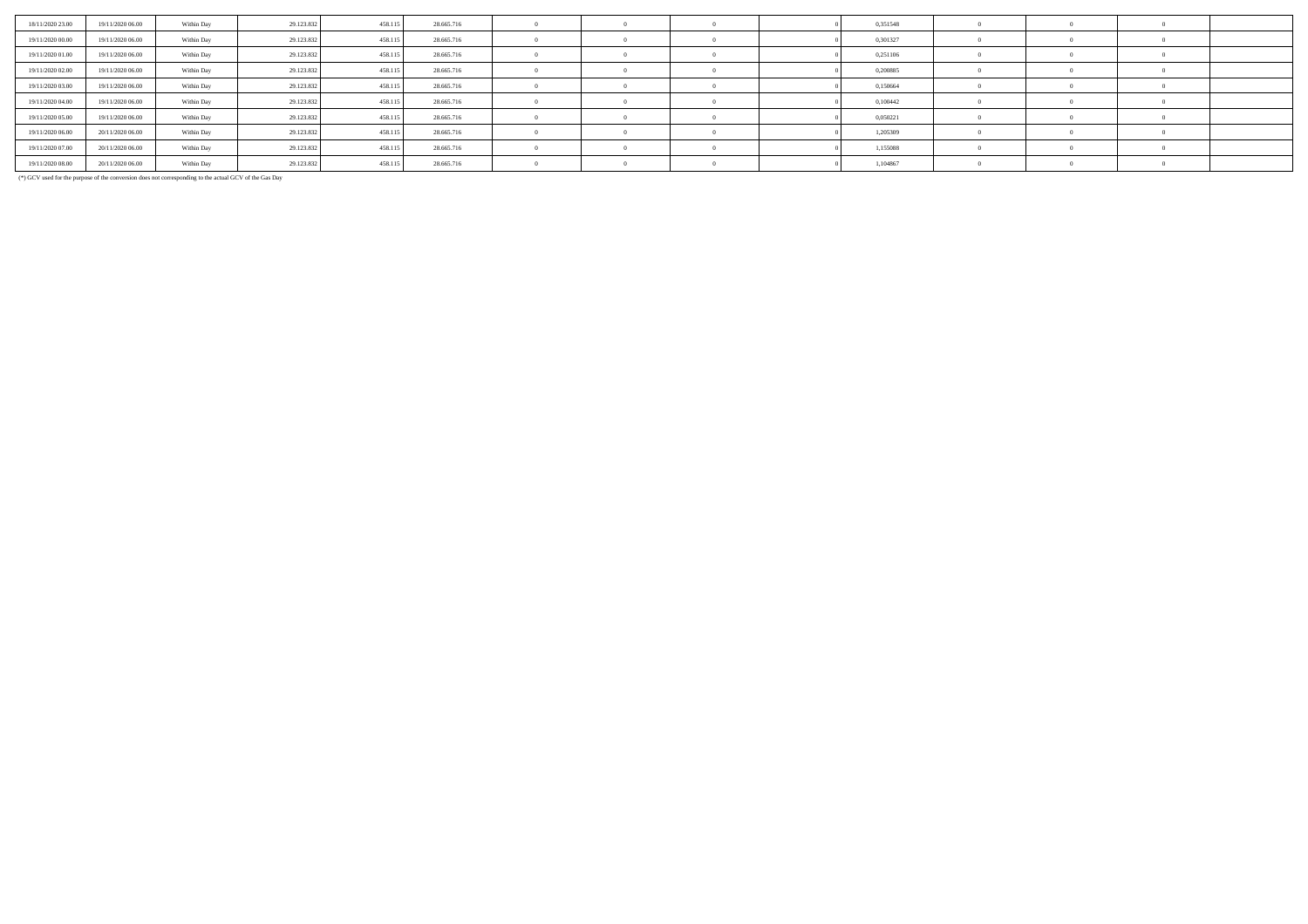## **SNAM RETE GAS**

**Transportation capacity at Entry Point interconnected with foreign pipelines**

**Update to 19/11/2020 of offered and assigned capacity in auction day-ahead and within-day**

**Thermal Year 2020/2021**

(Values in Scm/day (15° C; 1,01325 bar); Prices in c/Scm)

| <b>Entry Point</b> |  |
|--------------------|--|
|--------------------|--|

**PASSO-GRIES**

| <b>Timeframe</b> |                  |                     |                            |                                              |            | Offered capacity | <b>Assigned capacity</b> |                | Day-Ahead                                    |                             | Prices                        |                                  |                                         |             |
|------------------|------------------|---------------------|----------------------------|----------------------------------------------|------------|------------------|--------------------------|----------------|----------------------------------------------|-----------------------------|-------------------------------|----------------------------------|-----------------------------------------|-------------|
| From             | To               | <b>Auction type</b> | Transportation<br>capacity | <b>Assigned capacity</b><br>(before auction) | Firm       | Interruptible    | Firm                     | Interruptible  | <b>Interrupted Capacity</b><br>Interruptible | <b>Reserve price - Firm</b> | <b>Auction premium - Firm</b> | Reserve price -<br>Interruptible | <b>Auction premium</b><br>Interruptible | <b>Note</b> |
| 01/11/2020 06:00 | 02/11/2020 06:00 | Day Ahead           | 64.400.000                 | 1.013.006                                    | 63.386.993 | $\bf{0}$         | $\overline{0}$           | $\overline{0}$ |                                              | 0,005451                    | $\theta$                      | 0,005451                         | $\overline{0}$                          |             |
| 02/11/2020 06:00 | 03/11/2020 06:00 | Day Ahead           | 64,400,000                 | 1.013.006                                    | 63.386.993 | $\theta$         | $\Omega$                 | $\Omega$       |                                              | 0.005451                    | $\theta$                      | 0.005451                         | $\theta$                                |             |
| 03/11/2020 06:00 | 04/11/2020 06:00 | Day Ahead           | 64,400,000                 | 1.013.006                                    | 63.386.993 | $\overline{0}$   | $\Omega$                 | $\overline{0}$ |                                              | 0.005451                    | $\overline{0}$                | 0.005451                         | $\overline{0}$                          |             |
| 04/11/2020 06:00 | 05/11/2020 06:00 | Day Ahead           | 64.400.000                 | 1.013.006                                    | 63.386.993 | $\overline{0}$   | $\overline{0}$           | $\mathbf{0}$   |                                              | 0,005451                    | $\bf{0}$                      | 0,005451                         | $\overline{0}$                          |             |
| 05/11/2020 06:00 | 06/11/2020 06:00 | Day Ahead           | 64.400.00                  | 1.013.006                                    | 63.386.993 | $\theta$         | $\overline{0}$           | $\theta$       |                                              | 0,005451                    | $\theta$                      | 0,005451                         | $\overline{0}$                          |             |
| 06/11/2020 06.00 | 07/11/2020 06.00 | Day Ahead           | 64.400.000                 | 1.013.006                                    | 63.386.993 | $\theta$         | $\overline{0}$           | $\mathbf{0}$   |                                              | 0,005451                    | $\theta$                      | 0,005451                         | $\overline{0}$                          |             |
| 07/11/2020 06:00 | 08/11/2020 06:00 | Day Ahead           | 64,400,000                 | 1.013.006                                    | 63.386.993 | $\mathbf{a}$     | $\Omega$                 | $\Omega$       |                                              | 0.005451                    | $\mathbf{a}$                  | 0.005451                         | $\overline{0}$                          |             |
| 08/11/2020 06:00 | 09/11/2020 06:00 | Day Ahead           | 64.400.00                  | 1.013.006                                    | 63.386.993 | $\theta$         | $\overline{0}$           | $\overline{0}$ |                                              | 0,005451                    | $\theta$                      | 0,005451                         | $\overline{0}$                          |             |
| 09/11/2020 06:00 | 10/11/2020 06:00 | Day Ahead           | 64.400.000                 | 1.013.006                                    | 63.386.993 | $\overline{0}$   | $\theta$                 | $\mathbf{0}$   |                                              | 0,005451                    | $\overline{0}$                | 0,005451                         | $\overline{0}$                          |             |
| 10/11/2020 06:00 | 11/11/2020 06:00 | Day Ahead           | 64,400,000                 | 1.013.006                                    | 63.386.993 | $\overline{0}$   | $\Omega$                 | $\Omega$       |                                              | 0.005451                    | $\theta$                      | 0.005451                         | $\theta$                                |             |
| 11/11/2020 06:00 | 12/11/2020 06:00 | Day Ahead           | 64.400.000                 | 1.013.006                                    | 63.386.993 | $\theta$         | $\overline{0}$           | $\,0\,$        |                                              | 0,005451                    | $\theta$                      | 0,005451                         | $\overline{0}$                          |             |
| 12/11/2020 06:00 | 13/11/2020 06:00 | Day Ahead           | 64.400.000                 | 1.013.006                                    | 63.386.993 | $\theta$         | $\overline{0}$           | $\mathbf{0}$   |                                              | 0,005451                    | $\theta$                      | 0,005451                         | $\overline{0}$                          |             |
| 13/11/2020 06:00 | 14/11/2020 06:00 | Day Ahead           | 64.400.000                 | 1.013.006                                    | 63.386.993 | $\theta$         | $\overline{0}$           | $\Omega$       |                                              | 0,005451                    | $\theta$                      | 0,005451                         | $\overline{0}$                          |             |
| 14/11/2020 06:00 | 15/11/2020 06:00 | Day Ahead           | 64,400,000                 | 1.013.006                                    | 63.386.993 | $\mathbf{a}$     | $\Omega$                 | $\theta$       |                                              | 0.005451                    | $\alpha$                      | 0.005451                         | $\overline{0}$                          |             |
| 15/11/2020 06:00 | 16/11/2020 06:00 | Day Ahead           | 64.400.000                 | 1.013.006                                    | 63.386.993 | $\bf{0}$         | $\overline{0}$           | $\overline{0}$ |                                              | 0,005451                    | $\overline{0}$                | 0,005451                         | $\overline{0}$                          |             |
| 16/11/2020 06:00 | 17/11/2020 06:00 | Day Ahead           | 64.400.00                  | 1.013.006                                    | 63.386.993 | $\overline{0}$   | $\theta$                 | $\mathbf{0}$   |                                              | 0,005451                    | $\theta$                      | 0,005451                         | $\overline{0}$                          |             |
| 17/11/2020 06:00 | 18/11/2020 06:00 | Day Ahead           | 64,400,000                 | 1.013.006                                    | 63.386.993 | $\theta$         | $\Omega$                 | $\mathbf{0}$   |                                              | 0.005451                    | $\Omega$                      | 0.005451                         | $\theta$                                |             |
| 18/11/2020 06:00 | 19/11/2020 06:00 | Day Ahead           | 64.400.000                 | 1.013.006                                    | 63.386.993 | $\mathbf{0}$     | $\theta$                 | $\mathbf{0}$   |                                              | 0,005451                    | $\theta$                      | 0,005451                         | $\overline{0}$                          |             |
| 19/11/2020 06:00 | 20/11/2020 06:00 | Day Ahead           | 64.400.00                  | 1.013.006                                    | 63.386.993 | $\theta$         | $\overline{0}$           | $\overline{0}$ |                                              | 0,005451                    | $\Omega$                      | 0,005451                         | $\overline{0}$                          |             |
| 01/11/2020 06:00 | 02/11/2020 06:00 | Within Day          | 64.400.000                 | 1.013.006                                    | 63.386.993 | $\bf{0}$         | $\overline{0}$           | $\overline{0}$ |                                              | 0,545081                    | $\overline{0}$                | $\bf{0}$                         | $\overline{0}$                          |             |
| 01/11/2020 07:00 | 02/11/2020 06:00 | Within Day          | 64,400,000                 | 1.013,006                                    | 60.745.868 | $\overline{0}$   | $\Omega$                 | $\Omega$       |                                              | 0.545081                    | $\theta$                      | $\overline{0}$                   | $\overline{0}$                          |             |
| 01/11/2020 08:00 | 02/11/2020 06:00 | Within Day          | 64,400,000                 | 1.013.006                                    | 58.104.743 | $\theta$         | $\overline{0}$           | $\overline{0}$ |                                              | 0,545081                    | $\theta$                      | $\overline{0}$                   | $\overline{0}$                          |             |
| 01/11/2020 09:00 | 02/11/2020 06:00 | Within Day          | 64.400.000                 | 1.013.006                                    | 55.463.619 | $\overline{0}$   | $\overline{0}$           | $\mathbf{0}$   |                                              | 0,545081                    | $\theta$                      | $\overline{0}$                   | $\overline{0}$                          |             |
| 01/11/2020 11:00 | 02/11/2020 06:00 | Within Day          | 64,400,000                 | 1.013.006                                    | 50.181.369 | $\theta$         | $\Omega$                 | $\theta$       |                                              | 0.545081                    | $\Omega$                      | $\theta$                         | $\Omega$                                |             |
| 01/11/2020 12:00 | 02/11/2020 06.00 | Within Day          | 64.400.000                 | 1.013.006                                    | 47.540.244 | $\overline{0}$   | $\overline{0}$           | $\overline{0}$ |                                              | 0,545081                    | $\overline{0}$                | $\overline{0}$                   | $\overline{0}$                          |             |
| 01/11/2020 13:00 | 02/11/2020 06:00 | Within Day          | 64.400.000                 | 1.013.006                                    | 44.899.120 | $\overline{0}$   | $\overline{0}$           | $\overline{0}$ |                                              | 0,545081                    | $\overline{0}$                | $\bf{0}$                         | $\overline{0}$                          |             |
| 01/11/2020 14:00 | 02/11/2020 06:00 | Within Day          | 64.400.000                 | 1.013.006                                    | 42.257.995 | $\theta$         | $\overline{0}$           | $\overline{0}$ |                                              | 0,545081                    | $\Omega$                      | $\theta$                         | $\overline{0}$                          |             |
| 01/11/2020 15:00 | 02/11/2020 06:00 | Within Day          | 64,400,000                 | 1.013.006                                    | 39.616.870 | $\theta$         | $\Omega$                 | $\theta$       |                                              | 0.545081                    | $\overline{0}$                | $\theta$                         | $\overline{0}$                          |             |
| 01/11/2020 16.00 | 02/11/2020 06.00 | Within Day          | 64.400.000                 | 1.013.006                                    | 36.975.746 | $\theta$         | $\Omega$                 | $\Omega$       |                                              | 0,545081                    | $\mathbf{a}$                  | $\theta$                         | $\Omega$                                |             |
| 01/11/2020 17:00 | 02/11/2020 06:00 | Within Day          | 64,400,00                  | 1.013.006                                    | 34.334.621 | $\overline{0}$   | $\theta$                 | $\mathbf{0}$   |                                              | 0,545081                    | $\mathbf{0}$                  | $\overline{0}$                   | $\overline{0}$                          |             |
| 01/11/2020 18:00 | 02/11/2020 06:00 | Within Day          | 64.400.000                 | 1.013.006                                    | 31.693.496 | $\theta$         | $\overline{0}$           | $\mathbf{0}$   |                                              | 0,545081                    | $\theta$                      | $\overline{0}$                   | $\overline{0}$                          |             |
| 01/11/2020 19:00 | 02/11/2020 06:00 | Within Day          | 64,400,000                 | 1.013.006                                    | 29.052.371 | $\overline{0}$   | $\overline{0}$           | $\overline{0}$ |                                              | 0,545081                    | $\theta$                      | $\overline{0}$                   | $\overline{0}$                          |             |
| 01/11/2020 20:00 | 02/11/2020 06:00 | Within Day          | 64.400.000                 | 1.013.006                                    | 26.411.247 | $\theta$         | $\overline{0}$           | $\overline{0}$ |                                              | 0,545081                    | $\Omega$                      | $\theta$                         | $\overline{0}$                          |             |
| 01/11/2020 21.00 | 02/11/2020 06:00 | Within Day          | 64.400.000                 | 1.013.006                                    | 23.770.122 | $\overline{0}$   | $\overline{0}$           | $\overline{0}$ |                                              | 0,545081                    | $\theta$                      | $\overline{0}$                   | $\overline{0}$                          |             |
| 01/11/2020 22:00 | 02/11/2020 06:00 | Within Day          | 64,400,000                 | 1.013,006                                    | 21.128.997 | $\theta$         | $\Omega$                 | $\Omega$       |                                              | 0.545081                    | $\Omega$                      | $\theta$                         | $\theta$                                |             |
| 01/11/2020 23.00 | 02/11/2020 06:00 | Within Day          | 64.400.000                 | 1.013.006                                    | 18.487.873 | $\overline{0}$   | $\overline{0}$           | $\overline{0}$ |                                              | 0,545080                    | $\theta$                      | $\overline{0}$                   | $\overline{0}$                          |             |
| 02/11/2020 00:00 | 02/11/2020 06:00 | Within Day          | 64.400.000                 | 1.013.006                                    | 15.846.748 | $\overline{0}$   | $\bf{0}$                 | $\overline{0}$ |                                              | 0,545081                    | $\overline{0}$                | $\bf{0}$                         | $\overline{0}$                          |             |
| 02/11/2020 01:00 | 02/11/2020 06:00 | Within Day          | 64.400.000                 | 1.013.006                                    | 13.205.623 | $\theta$         | $\overline{0}$           | $\overline{0}$ |                                              | 0,545081                    | $\Omega$                      | $\overline{0}$                   | $\overline{0}$                          |             |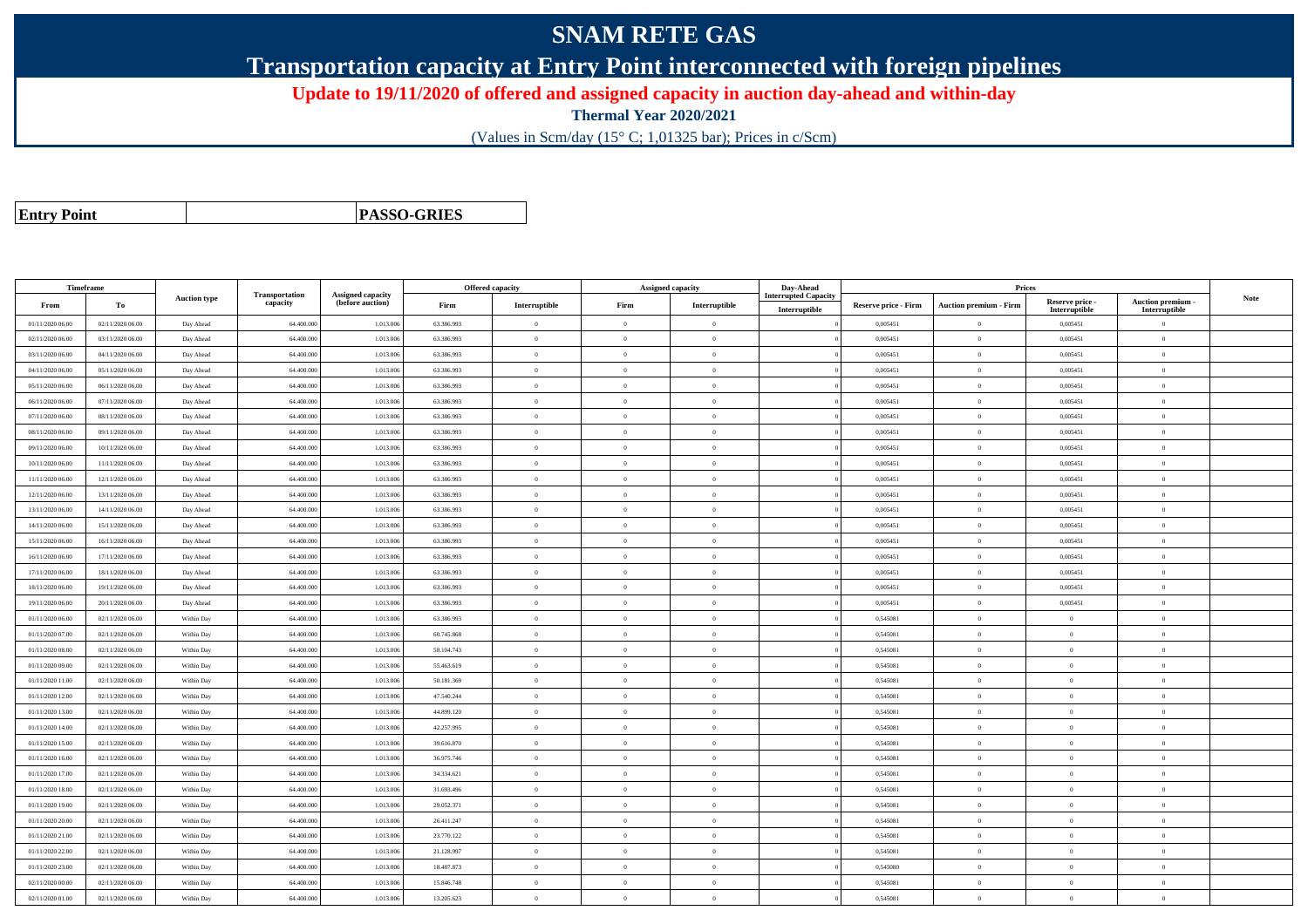| 02/11/2020 02.00 | 02/11/2020 06.00 | Within Day | 64,400,000 | 1.013.006 | 10.564.498 | $\bf{0}$       | $\overline{0}$ | $\Omega$       | 0,545081 | $\bf{0}$       | $\mathbf{0}$   | $\bf{0}$       |  |
|------------------|------------------|------------|------------|-----------|------------|----------------|----------------|----------------|----------|----------------|----------------|----------------|--|
| 02/11/2020 03:00 | 02/11/2020 06:00 | Within Day | 64.400.000 | 1.013.006 | 7.923.374  | $\mathbf{0}$   | $\overline{0}$ | $\overline{0}$ | 0,545082 | $\overline{0}$ | $\overline{0}$ | $\theta$       |  |
| 02/11/2020 04:00 | 02/11/2020 06:00 | Within Day | 64.400.000 | 1.013.006 | 5.282.249  | $\,$ 0         | $\overline{0}$ | $\bf{0}$       | 0,545079 | $\,$ 0         | $\overline{0}$ | $\,$ 0 $\,$    |  |
| 02/11/2020 05.00 | 02/11/2020 06.00 | Within Day | 64,400,000 | 1.013.006 | 2.641.124  | $\bf{0}$       | $\overline{0}$ | $\Omega$       | 0.545079 | $\bf{0}$       | $\mathbf{0}$   | $\theta$       |  |
| 02/11/2020 06:00 | 03/11/2020 06:00 | Within Day | 64.400.000 | 1.013.006 | 63.386.993 | $\bf{0}$       | $\overline{0}$ | $\overline{0}$ | 0,545081 | $\mathbf{0}$   | $\overline{0}$ | $\overline{0}$ |  |
| 02/11/2020 07.00 | 03/11/2020 06:00 | Within Day | 64.400.000 | 1.013.006 | 60.745.868 | $\bf{0}$       | $\overline{0}$ | $\bf{0}$       | 0,545081 | $\,$ 0         | $\overline{0}$ | $\,$ 0 $\,$    |  |
| 02/11/2020 08:00 | 03/11/2020 06.00 | Within Day | 64,400,000 | 1.013.006 | 58.104.743 | $\bf{0}$       | $\overline{0}$ | $\overline{0}$ | 0.545081 | $\theta$       | $\bf{0}$       | $\theta$       |  |
| 02/11/2020 09:00 | 03/11/2020 06:00 | Within Day | 64.400.000 | 1.013.006 | 55.463.619 | $\overline{0}$ | $\overline{0}$ | $\overline{0}$ | 0,545081 | $\mathbf{0}$   | $\overline{0}$ | $\overline{0}$ |  |
| 02/11/2020 10:00 | 03/11/2020 06:00 | Within Day | 64.400.000 | 1.013.006 | 52.822.494 | $\bf{0}$       | $\overline{0}$ | $\bf{0}$       | 0,545081 | $\,$ 0         | $\overline{0}$ | $\,$ 0 $\,$    |  |
| 02/11/2020 11:00 | 03/11/2020 06.00 | Within Day | 64,400,000 | 1.013.006 | 50.181.369 | $\bf{0}$       | $\overline{0}$ | $\Omega$       | 0.545081 | $\theta$       | $\mathbf{0}$   | $\theta$       |  |
| 02/11/2020 12:00 | 03/11/2020 06:00 | Within Day | 64.400.000 | 1.013.006 | 47.540.244 | $\overline{0}$ | $\overline{0}$ | $\overline{0}$ | 0,545081 | $\overline{0}$ | $\overline{0}$ | $\overline{0}$ |  |
| 02/11/2020 13:00 | 03/11/2020 06:00 | Within Day | 64.400.000 | 1.013.006 | 44.899.120 | $\bf{0}$       | $\overline{0}$ | $\bf{0}$       | 0,545081 | $\,$ 0         | $\overline{0}$ | $\,$ 0 $\,$    |  |
| 02/11/2020 14:00 | 03/11/2020 06.00 | Within Day | 64,400,000 | 1.013.006 | 42.257.995 | $\bf{0}$       | $\overline{0}$ | $\Omega$       | 0.545081 | $\overline{0}$ | $\mathbf{0}$   | $\theta$       |  |
| 02/11/2020 15:00 | 03/11/2020 06:00 | Within Day | 64.400.000 | 1.013.006 | 39.616.870 | $\overline{0}$ | $\overline{0}$ | $\overline{0}$ | 0,545081 | $\mathbf{0}$   | $\overline{0}$ | $\overline{0}$ |  |
| 02/11/2020 16:00 | 03/11/2020 06:00 | Within Day | 64.400.000 | 1.013.006 | 36.975.746 | $\bf{0}$       | $\overline{0}$ | $\bf{0}$       | 0,545081 | $\,$ 0         | $\overline{0}$ | $\,$ 0 $\,$    |  |
| 02/11/2020 17.00 | 03/11/2020 06.00 | Within Day | 64,400,000 | 1.013.006 | 34.334.621 | $\bf{0}$       | $\overline{0}$ | $\overline{0}$ | 0.545081 | $\bf{0}$       | $\mathbf{0}$   | $\bf{0}$       |  |
| 02/11/2020 18:00 | 03/11/2020 06:00 | Within Day | 64.400.000 | 1.013.006 | 31.693.496 | $\overline{0}$ | $\overline{0}$ | $\overline{0}$ | 0,545081 | $\mathbf{0}$   | $\overline{0}$ | $\overline{0}$ |  |
| 02/11/2020 19:00 | 03/11/2020 06:00 | Within Day | 64.400.000 | 1.013.006 | 29.052.371 | $\bf{0}$       | $\overline{0}$ | $\bf{0}$       | 0,545081 | $\,$ 0         | $\overline{0}$ | $\,$ 0 $\,$    |  |
| 02/11/2020 20:00 | 03/11/2020 06.00 | Within Day | 64,400,000 | 1.013.006 | 26.411.247 | $\bf{0}$       | $\overline{0}$ | $\Omega$       | 0.545081 | $\theta$       | $\mathbf{0}$   | $\theta$       |  |
| 02/11/2020 21:00 | 03/11/2020 06:00 | Within Day | 64.400.000 | 1.013.006 | 23.770.122 | $\overline{0}$ | $\overline{0}$ | $\overline{0}$ | 0,545081 | $\mathbf{0}$   | $\overline{0}$ | $\overline{0}$ |  |
| 02/11/2020 22.00 | 03/11/2020 06:00 | Within Day | 64.400.000 | 1.013.006 | 21.128.997 | $\bf{0}$       | $\overline{0}$ | $\bf{0}$       | 0,545081 | $\,$ 0         | $\overline{0}$ | $\,$ 0 $\,$    |  |
| 02/11/2020 23.00 | 03/11/2020 06.00 | Within Day | 64,400,000 | 1.013.006 | 18.487.873 | $\bf{0}$       | $\overline{0}$ | $\Omega$       | 0.545080 | $\bf{0}$       | $\mathbf{0}$   | $\theta$       |  |
| 03/11/2020 00:00 | 03/11/2020 06:00 | Within Day | 64.400.000 | 1.013.006 | 15.846.748 | $\overline{0}$ | $\overline{0}$ | $\overline{0}$ | 0,545081 | $\mathbf{0}$   | $\overline{0}$ | $\overline{0}$ |  |
| 03/11/2020 01:00 | 03/11/2020 06:00 | Within Day | 64.400.000 | 1.013.006 | 13.205.623 | $\bf{0}$       | $\overline{0}$ | $\bf{0}$       | 0,545081 | $\,$ 0         | $\overline{0}$ | $\,$ 0 $\,$    |  |
| 03/11/2020 02.00 | 03/11/2020 06.00 | Within Day | 64,400,000 | 1.013.006 | 10.564.498 | $\bf{0}$       | $\overline{0}$ | $\overline{0}$ | 0,545081 | $\bf{0}$       | $\bf{0}$       | $\bf{0}$       |  |
| 03/11/2020 03:00 | 03/11/2020 06:00 | Within Day | 64.400.000 | 1.013.006 | 7.923.374  | $\overline{0}$ | $\overline{0}$ | $\overline{0}$ | 0,545082 | $\mathbf{0}$   | $\overline{0}$ | $\overline{0}$ |  |
| 03/11/2020 04:00 | 03/11/2020 06:00 | Within Day | 64.400.000 | 1.013.006 | 5.282.249  | $\bf{0}$       | $\overline{0}$ | $\bf{0}$       | 0,545079 | $\,$ 0         | $\overline{0}$ | $\,$ 0 $\,$    |  |
| 03/11/2020 05:00 | 03/11/2020 06.00 | Within Day | 64,400,000 | 1.013.006 | 2.641.124  | $\bf{0}$       | $\overline{0}$ | $\Omega$       | 0.545079 | $\theta$       | $\mathbf{0}$   | $\theta$       |  |
| 03/11/2020 06:00 | 04/11/2020 06:00 | Within Day | 64.400.000 | 1.013.006 | 63.386.993 | $\overline{0}$ | $\overline{0}$ | $\overline{0}$ | 0,545081 | $\mathbf{0}$   | $\overline{0}$ | $\overline{0}$ |  |
| 03/11/2020 07.00 | 04/11/2020 06:00 | Within Day | 64.400.000 | 1.013.006 | 60.745.868 | $\bf{0}$       | $\overline{0}$ | $\bf{0}$       | 0,545081 | $\,$ 0         | $\overline{0}$ | $\,$ 0 $\,$    |  |
| 03/11/2020 08:00 | 04/11/2020 06.00 | Within Day | 64.400.000 | 1.013.006 | 58.104.743 | $\,$ 0         | $\bf{0}$       | $\overline{0}$ | 0,545081 | $\bf{0}$       | $\overline{0}$ | $\,0\,$        |  |
| 03/11/2020 09:00 | 04/11/2020 06:00 | Within Day | 64.400.000 | 1.013.006 | 55.463.619 | $\overline{0}$ | $\overline{0}$ | $\overline{0}$ | 0,545081 | $\mathbf{0}$   | $\overline{0}$ | $\overline{0}$ |  |
| 03/11/2020 10:00 | 04/11/2020 06:00 | Within Day | 64.400.000 | 1.013.006 | 52.822.494 | $\bf{0}$       | $\overline{0}$ | $\bf{0}$       | 0,545081 | $\,$ 0         | $\overline{0}$ | $\,$ 0 $\,$    |  |
| 03/11/2020 11:00 | 04/11/2020 06.00 | Within Day | 64.400.000 | 1.013.006 | 50.181.369 | $\bf{0}$       | $\bf{0}$       | $\bf{0}$       | 0,545081 | $\bf{0}$       | $\overline{0}$ | $\,0\,$        |  |
| 03/11/2020 12:00 | 04/11/2020 06:00 | Within Day | 64.400.000 | 1.013.006 | 47.540.244 | $\mathbf{0}$   | $\overline{0}$ | $\overline{0}$ | 0,545081 | $\overline{0}$ | $\overline{0}$ | $\overline{0}$ |  |
| 03/11/2020 13:00 | 04/11/2020 06:00 | Within Day | 64.400.000 | 1.013.006 | 44.899.120 | $\bf{0}$       | $\overline{0}$ | $\bf{0}$       | 0,545081 | $\,$ 0         | $\overline{0}$ | $\,$ 0 $\,$    |  |
| 03/11/2020 14:00 | 04/11/2020 06.00 | Within Day | 64.400.000 | 1.013.006 | 42.257.995 | $\,$ 0         | $\bf{0}$       | $\overline{0}$ | 0,545081 | $\bf{0}$       | $\overline{0}$ | $\,0\,$        |  |
| 03/11/2020 15:00 | 04/11/2020 06:00 | Within Day | 64.400.000 | 1.013.006 | 39.616.870 | $\overline{0}$ | $\overline{0}$ | $\overline{0}$ | 0,545081 | $\mathbf{0}$   | $\overline{0}$ | $\overline{0}$ |  |
| 03/11/2020 16:00 | 04/11/2020 06:00 | Within Day | 64.400.000 | 1.013.006 | 36.975.746 | $\bf{0}$       | $\overline{0}$ | $\bf{0}$       | 0,545081 | $\,$ 0         | $\overline{0}$ | $\,$ 0 $\,$    |  |
| 03/11/2020 17.00 | 04/11/2020 06.00 | Within Day | 64.400.000 | 1.013.006 | 34.334.621 | $\bf{0}$       | $\bf{0}$       | $\overline{0}$ | 0,545081 | $\bf{0}$       | $\overline{0}$ | $\,0\,$        |  |
| 03/11/2020 18:00 | 04/11/2020 06:00 | Within Day | 64.400.000 | 1.013.006 | 31.693.496 | $\overline{0}$ | $\overline{0}$ | $\overline{0}$ | 0,545081 | $\overline{0}$ | $\overline{0}$ | $\overline{0}$ |  |
| 03/11/2020 19:00 | 04/11/2020 06:00 | Within Day | 64.400.000 | 1.013.006 | 29.052.371 | $\bf{0}$       | $\overline{0}$ | $\bf{0}$       | 0,545081 | $\,$ 0         | $\overline{0}$ | $\,$ 0 $\,$    |  |
| 03/11/2020 20:00 | 04/11/2020 06.00 | Within Day | 64.400.000 | 1.013.006 | 26.411.247 | $\bf{0}$       | $\bf{0}$       | $\bf{0}$       | 0,545081 | $\bf{0}$       | $\overline{0}$ | $\,0\,$        |  |
| 03/11/2020 21.00 | 04/11/2020 06:00 | Within Day | 64.400.000 | 1.013.006 | 23.770.122 | $\mathbf{0}$   | $\overline{0}$ | $\overline{0}$ | 0,545081 | $\overline{0}$ | $\overline{0}$ | $\overline{0}$ |  |
| 03/11/2020 22.00 | 04/11/2020 06:00 | Within Day | 64.400.000 | 1.013.006 | 21.128.997 | $\bf{0}$       | $\overline{0}$ | $\theta$       | 0,545081 | $\overline{0}$ | $\overline{0}$ | $\theta$       |  |
| 03/11/2020 23.00 | 04/11/2020 06.00 | Within Day | 64.400.000 | 1.013.006 | 18.487.873 | $\bf{0}$       | $\bf{0}$       | $\bf{0}$       | 0,545080 | $\bf{0}$       | $\overline{0}$ | $\,0\,$        |  |
| 04/11/2020 00:00 | 04/11/2020 06:00 | Within Day | 64.400.000 | 1.013.006 | 15.846.748 | $\overline{0}$ | $\overline{0}$ | $\overline{0}$ | 0,545081 | $\overline{0}$ | $\bf{0}$       | $\overline{0}$ |  |
| 04/11/2020 01:00 | 04/11/2020 06:00 | Within Day | 64.400.000 | 1.013.006 | 13.205.623 | $\,$ 0 $\,$    | $\overline{0}$ | $\overline{0}$ | 0,545081 | $\,$ 0 $\,$    | $\,$ 0 $\,$    | $\,$ 0 $\,$    |  |
| 04/11/2020 02.00 | 04/11/2020 06.00 | Within Day | 64.400.000 | 1.013.006 | 10.564.498 | $\bf{0}$       | $\bf{0}$       | $\overline{0}$ | 0,545081 | $\bf{0}$       | $\overline{0}$ | $\bf{0}$       |  |
| 04/11/2020 03:00 | 04/11/2020 06:00 | Within Day | 64.400.000 | 1.013.006 | 7.923.374  | $\bf{0}$       | $\overline{0}$ | $\overline{0}$ | 0,545082 | $\overline{0}$ | $\overline{0}$ | $\overline{0}$ |  |
| 04/11/2020 04.00 | 04/11/2020 06:00 | Within Day | 64.400.000 | 1.013.006 | 5.282.249  | $\,$ 0 $\,$    | $\overline{0}$ | $\overline{0}$ | 0,545079 | $\,$ 0 $\,$    | $\overline{0}$ | $\,$ 0 $\,$    |  |
| 04/11/2020 05.00 | 04/11/2020 06.00 | Within Day | 64.400.000 | 1.013.006 | 2.641.124  | $\bf{0}$       | $\overline{0}$ | $\overline{0}$ | 0,545079 | $\bf{0}$       | $\overline{0}$ | $\overline{0}$ |  |
| 04/11/2020 06.00 | 05/11/2020 06:00 | Within Day | 64.400.000 | 1.013.006 | 63.386.993 | $\overline{0}$ | $\overline{0}$ | $\overline{0}$ | 0,545081 | $\overline{0}$ | $\bf{0}$       | $\overline{0}$ |  |
| 04/11/2020 07.00 | 05/11/2020 06:00 | Within Day | 64.400.000 | 1.013.006 | 60.745.868 | $\,$ 0 $\,$    | $\overline{0}$ | $\overline{0}$ | 0,545081 | $\,$ 0 $\,$    | $\,$ 0 $\,$    | $\,$ 0 $\,$    |  |
| 04/11/2020 08:00 | 05/11/2020 06.00 | Within Day | 64.400.000 | 1.013.006 | 58.104.743 | $\bf{0}$       | $\bf{0}$       | $\overline{0}$ | 0,545081 | $\mathbf{0}$   | $\overline{0}$ | $\bf{0}$       |  |
| 04/11/2020 09:00 | 05/11/2020 06:00 | Within Day | 64.400.000 | 1.013.006 | 55.463.619 | $\bf{0}$       | $\overline{0}$ | $\overline{0}$ | 0,545081 | $\mathbf{0}$   | $\bf{0}$       | $\overline{0}$ |  |
| 04/11/2020 10:00 | 05/11/2020 06:00 | Within Day | 64.400.000 | 1.013.006 | 52.822.494 | $\,0\,$        | $\overline{0}$ | $\overline{0}$ | 0,545081 | $\,$ 0         | $\overline{0}$ | $\,$ 0 $\,$    |  |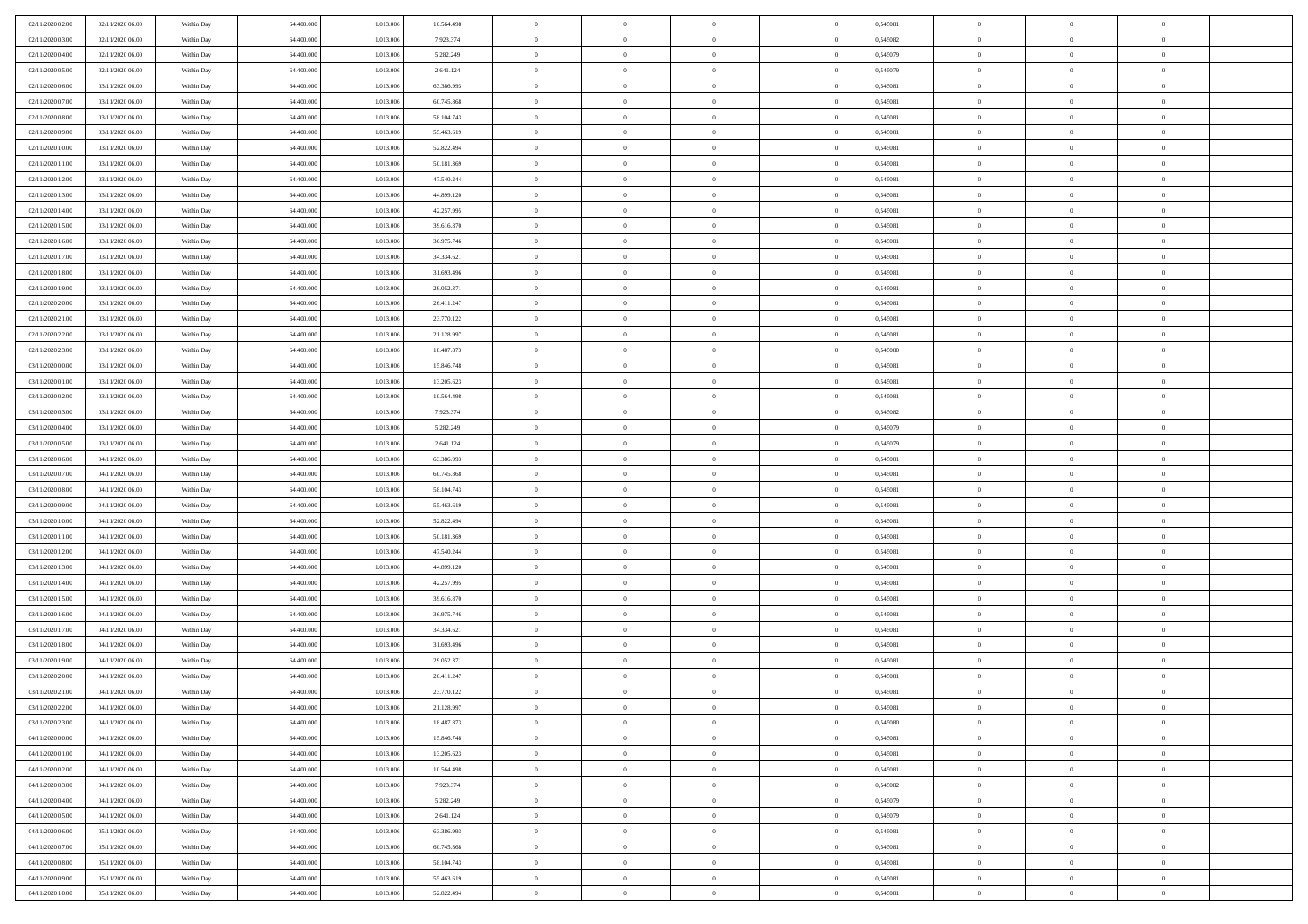| 04/11/2020 11:00<br>05/11/2020 06.00 | Within Day | 64,400,000 | 1.013.006 | 50.181.369 | $\bf{0}$       | $\overline{0}$ | $\Omega$       | 0,545081 | $\bf{0}$       | $\mathbf{0}$   | $\bf{0}$       |  |
|--------------------------------------|------------|------------|-----------|------------|----------------|----------------|----------------|----------|----------------|----------------|----------------|--|
| 04/11/2020 12:00<br>05/11/2020 06:00 | Within Day | 64.400.000 | 1.013.006 | 47.540.244 | $\mathbf{0}$   | $\overline{0}$ | $\overline{0}$ | 0,545081 | $\overline{0}$ | $\overline{0}$ | $\theta$       |  |
| 04/11/2020 13.00<br>05/11/2020 06:00 | Within Day | 64.400.000 | 1.013.006 | 44.899.120 | $\,$ 0         | $\overline{0}$ | $\bf{0}$       | 0,545081 | $\,$ 0         | $\overline{0}$ | $\,$ 0 $\,$    |  |
| 04/11/2020 14.00<br>05/11/2020 06.00 | Within Day | 64,400,000 | 1.013.006 | 42.257.995 | $\bf{0}$       | $\overline{0}$ | $\Omega$       | 0.545081 | $\bf{0}$       | $\mathbf{0}$   | $\theta$       |  |
| 04/11/2020 15.00<br>05/11/2020 06:00 | Within Day | 64.400.000 | 1.013.006 | 39.616.870 | $\bf{0}$       | $\overline{0}$ | $\overline{0}$ | 0,545081 | $\mathbf{0}$   | $\overline{0}$ | $\overline{0}$ |  |
| 04/11/2020 16.00<br>05/11/2020 06:00 | Within Day | 64.400.000 | 1.013.006 | 36.975.746 | $\bf{0}$       | $\overline{0}$ | $\bf{0}$       | 0,545081 | $\,$ 0         | $\overline{0}$ | $\,$ 0 $\,$    |  |
| 04/11/2020 17.00<br>05/11/2020 06:00 | Within Day | 64,400,000 | 1.013.006 | 34.334.621 | $\bf{0}$       | $\overline{0}$ | $\Omega$       | 0.545081 | $\theta$       | $\mathbf{0}$   | $\theta$       |  |
| 04/11/2020 18:00<br>05/11/2020 06:00 | Within Day | 64.400.000 | 1.013.006 | 31.693.496 | $\overline{0}$ | $\overline{0}$ | $\overline{0}$ | 0,545081 | $\mathbf{0}$   | $\overline{0}$ | $\overline{0}$ |  |
| 04/11/2020 19:00<br>05/11/2020 06:00 | Within Day | 64.400.000 | 1.013.006 | 29.052.371 | $\bf{0}$       | $\overline{0}$ | $\bf{0}$       | 0,545081 | $\,$ 0         | $\overline{0}$ | $\,$ 0 $\,$    |  |
| 04/11/2020 20.00<br>05/11/2020 06.00 | Within Day | 64,400,000 | 1.013.006 | 26.411.247 | $\bf{0}$       | $\overline{0}$ | $\Omega$       | 0.545081 | $\bf{0}$       | $\mathbf{0}$   | $\theta$       |  |
| 04/11/2020 21.00<br>05/11/2020 06:00 | Within Day | 64.400.000 | 1.013.006 | 23.770.122 | $\overline{0}$ | $\overline{0}$ | $\overline{0}$ | 0,545081 | $\overline{0}$ | $\overline{0}$ | $\overline{0}$ |  |
| 04/11/2020 22.00<br>05/11/2020 06:00 | Within Day | 64.400.000 | 1.013.006 | 21.128.997 | $\bf{0}$       | $\overline{0}$ | $\bf{0}$       | 0,545081 | $\,$ 0         | $\overline{0}$ | $\,$ 0 $\,$    |  |
| 04/11/2020 23.00<br>05/11/2020 06.00 | Within Day | 64,400,000 | 1.013.006 | 18.487.873 | $\bf{0}$       | $\overline{0}$ | $\Omega$       | 0.545080 | $\overline{0}$ | $\mathbf{0}$   | $\theta$       |  |
| 05/11/2020 00:00<br>05/11/2020 06:00 | Within Day | 64.400.000 | 1.013.006 | 15.846.748 | $\overline{0}$ | $\overline{0}$ | $\overline{0}$ | 0,545081 | $\mathbf{0}$   | $\overline{0}$ | $\overline{0}$ |  |
| 05/11/2020 01:00<br>05/11/2020 06:00 | Within Day | 64.400.000 | 1.013.006 | 13.205.623 | $\bf{0}$       | $\overline{0}$ | $\bf{0}$       | 0,545081 | $\,$ 0         | $\overline{0}$ | $\,$ 0 $\,$    |  |
| 05/11/2020 02.00<br>05/11/2020 06.00 | Within Day | 64,400,000 | 1.013.006 | 10.564.498 | $\bf{0}$       | $\overline{0}$ | $\overline{0}$ | 0.545081 | $\bf{0}$       | $\mathbf{0}$   | $\bf{0}$       |  |
| 05/11/2020 03:00<br>05/11/2020 06:00 | Within Day | 64.400.000 | 1.013.006 | 7.923.374  | $\overline{0}$ | $\overline{0}$ | $\overline{0}$ | 0,545082 | $\mathbf{0}$   | $\overline{0}$ | $\overline{0}$ |  |
| 05/11/2020 04:00<br>05/11/2020 06:00 | Within Day | 64.400.000 | 1.013.006 | 5.282.249  | $\bf{0}$       | $\overline{0}$ | $\bf{0}$       | 0,545079 | $\,$ 0         | $\overline{0}$ | $\,$ 0 $\,$    |  |
| 05/11/2020 05:00<br>05/11/2020 06.00 | Within Day | 64,400,000 | 1.013.006 | 2.641.124  | $\bf{0}$       | $\overline{0}$ | $\Omega$       | 0.545079 | $\theta$       | $\mathbf{0}$   | $\theta$       |  |
| 05/11/2020 06:00<br>06/11/2020 06:00 | Within Day | 64.400.000 | 1.013.006 | 63.386.993 | $\overline{0}$ | $\overline{0}$ | $\overline{0}$ | 0,545081 | $\overline{0}$ | $\overline{0}$ | $\overline{0}$ |  |
| 05/11/2020 07.00<br>06/11/2020 06:00 | Within Day | 64.400.000 | 1.013.006 | 60.745.868 | $\bf{0}$       | $\overline{0}$ | $\bf{0}$       | 0,545081 | $\,$ 0         | $\overline{0}$ | $\,$ 0 $\,$    |  |
| 05/11/2020 08:00<br>06/11/2020 06.00 | Within Day | 64,400,000 | 1.013.006 | 58.104.743 | $\bf{0}$       | $\overline{0}$ | $\Omega$       | 0.545081 | $\bf{0}$       | $\mathbf{0}$   | $\theta$       |  |
| 05/11/2020 09:00<br>06/11/2020 06:00 | Within Day | 64.400.000 | 1.013.006 | 55.463.619 | $\overline{0}$ | $\overline{0}$ | $\overline{0}$ | 0,545081 | $\mathbf{0}$   | $\overline{0}$ | $\overline{0}$ |  |
| 05/11/2020 10:00<br>06/11/2020 06:00 | Within Day | 64.400.000 | 1.013.006 | 52.822.494 | $\bf{0}$       | $\overline{0}$ | $\bf{0}$       | 0,545081 | $\,$ 0         | $\overline{0}$ | $\,$ 0 $\,$    |  |
| 06/11/2020 06.00<br>05/11/2020 11:00 | Within Day | 64,400,000 | 1.013.006 | 50.181.369 | $\bf{0}$       | $\overline{0}$ | $\overline{0}$ | 0,545081 | $\bf{0}$       | $\bf{0}$       | $\bf{0}$       |  |
| 05/11/2020 12:00<br>06/11/2020 06:00 | Within Day | 64.400.000 | 1.013.006 | 47.540.244 | $\mathbf{0}$   | $\overline{0}$ | $\overline{0}$ | 0,545081 | $\overline{0}$ | $\overline{0}$ | $\overline{0}$ |  |
| 05/11/2020 13:00<br>06/11/2020 06:00 | Within Day | 64.400.000 | 1.013.006 | 44.899.120 | $\bf{0}$       | $\overline{0}$ | $\bf{0}$       | 0,545081 | $\,$ 0         | $\overline{0}$ | $\,$ 0 $\,$    |  |
| 05/11/2020 14:00<br>06/11/2020 06.00 | Within Day | 64,400,000 | 1.013.006 | 42.257.995 | $\bf{0}$       | $\overline{0}$ | $\Omega$       | 0.545081 | $\theta$       | $\mathbf{0}$   | $\theta$       |  |
| 05/11/2020 15:00<br>06/11/2020 06:00 | Within Day | 64.400.000 | 1.013.006 | 39.616.870 | $\overline{0}$ | $\overline{0}$ | $\overline{0}$ | 0,545081 | $\mathbf{0}$   | $\overline{0}$ | $\overline{0}$ |  |
| 05/11/2020 16:00<br>06/11/2020 06:00 | Within Day | 64.400.000 | 1.013.006 | 36.975.746 | $\bf{0}$       | $\overline{0}$ | $\bf{0}$       | 0,545081 | $\,$ 0         | $\overline{0}$ | $\,$ 0 $\,$    |  |
| 05/11/2020 17.00<br>06/11/2020 06:00 | Within Day | 64.400.000 | 1.013.006 | 34.334.621 | $\,$ 0         | $\bf{0}$       | $\overline{0}$ | 0,545081 | $\bf{0}$       | $\overline{0}$ | $\,0\,$        |  |
| 05/11/2020 18:00<br>06/11/2020 06:00 | Within Day | 64.400.000 | 1.013.006 | 31.693.496 | $\overline{0}$ | $\overline{0}$ | $\overline{0}$ | 0,545081 | $\mathbf{0}$   | $\overline{0}$ | $\overline{0}$ |  |
| 05/11/2020 19:00<br>06/11/2020 06:00 | Within Day | 64.400.000 | 1.013.006 | 29.052.371 | $\bf{0}$       | $\overline{0}$ | $\bf{0}$       | 0,545081 | $\,$ 0         | $\overline{0}$ | $\,$ 0 $\,$    |  |
| 05/11/2020 20.00<br>06/11/2020 06:00 | Within Day | 64.400.000 | 1.013.006 | 26.411.247 | $\bf{0}$       | $\overline{0}$ | $\bf{0}$       | 0,545081 | $\bf{0}$       | $\overline{0}$ | $\,0\,$        |  |
| 05/11/2020 21:00<br>06/11/2020 06:00 | Within Day | 64.400.000 | 1.013.006 | 23.770.122 | $\mathbf{0}$   | $\overline{0}$ | $\overline{0}$ | 0,545081 | $\overline{0}$ | $\overline{0}$ | $\overline{0}$ |  |
| 05/11/2020 22.00<br>06/11/2020 06:00 | Within Day | 64.400.000 | 1.013.006 | 21.128.997 | $\bf{0}$       | $\overline{0}$ | $\bf{0}$       | 0,545081 | $\,$ 0         | $\overline{0}$ | $\,$ 0 $\,$    |  |
| 05/11/2020 23.00<br>06/11/2020 06:00 | Within Day | 64.400.000 | 1.013.006 | 18.487.873 | $\,$ 0         | $\overline{0}$ | $\overline{0}$ | 0,545080 | $\bf{0}$       | $\overline{0}$ | $\,0\,$        |  |
| 06/11/2020 00:00<br>06/11/2020 06:00 | Within Day | 64.400.000 | 1.013.006 | 15.846.748 | $\overline{0}$ | $\overline{0}$ | $\overline{0}$ | 0,545081 | $\mathbf{0}$   | $\overline{0}$ | $\overline{0}$ |  |
| 06/11/2020 01:00<br>06/11/2020 06:00 | Within Day | 64.400.000 | 1.013.006 | 13.205.623 | $\bf{0}$       | $\overline{0}$ | $\bf{0}$       | 0,545081 | $\,$ 0         | $\overline{0}$ | $\,$ 0 $\,$    |  |
| 06/11/2020 02.00<br>06/11/2020 06:00 | Within Day | 64.400.000 | 1.013.006 | 10.564.498 | $\bf{0}$       | $\overline{0}$ | $\overline{0}$ | 0,545081 | $\bf{0}$       | $\overline{0}$ | $\,0\,$        |  |
| 06/11/2020 03:00<br>06/11/2020 06:00 | Within Day | 64.400.000 | 1.013.006 | 7.923.374  | $\mathbf{0}$   | $\overline{0}$ | $\overline{0}$ | 0,545082 | $\overline{0}$ | $\overline{0}$ | $\overline{0}$ |  |
| 06/11/2020 04:00<br>06/11/2020 06:00 | Within Day | 64.400.000 | 1.013.006 | 5.282.249  | $\bf{0}$       | $\overline{0}$ | $\bf{0}$       | 0,545079 | $\,$ 0         | $\overline{0}$ | $\,$ 0 $\,$    |  |
| 06/11/2020 05.00<br>06/11/2020 06:00 | Within Day | 64.400.000 | 1.013.006 | 2.641.124  | $\bf{0}$       | $\overline{0}$ | $\bf{0}$       | 0,545079 | $\bf{0}$       | $\overline{0}$ | $\,0\,$        |  |
| 06/11/2020 06:00<br>07/11/2020 06:00 | Within Day | 64.400.000 | 1.013.006 | 63.386.993 | $\mathbf{0}$   | $\overline{0}$ | $\overline{0}$ | 0,545081 | $\overline{0}$ | $\overline{0}$ | $\overline{0}$ |  |
| 06/11/2020 07.00<br>07/11/2020 06:00 | Within Day | 64.400.000 | 1.013.006 | 60.745.868 | $\bf{0}$       | $\overline{0}$ | $\theta$       | 0,545081 | $\overline{0}$ | $\overline{0}$ | $\theta$       |  |
| 06/11/2020 08:00<br>07/11/2020 06.00 | Within Day | 64.400.000 | 1.013.006 | 58.104.743 | $\bf{0}$       | $\bf{0}$       | $\bf{0}$       | 0,545081 | $\bf{0}$       | $\overline{0}$ | $\,0\,$        |  |
| 06/11/2020 09:00<br>07/11/2020 06:00 | Within Day | 64.400.000 | 1.013.006 | 55.463.619 | $\overline{0}$ | $\overline{0}$ | $\overline{0}$ | 0,545081 | $\overline{0}$ | $\bf{0}$       | $\overline{0}$ |  |
| 06/11/2020 10:00<br>07/11/2020 06:00 | Within Day | 64.400.000 | 1.013.006 | 52.822.494 | $\,$ 0 $\,$    | $\overline{0}$ | $\overline{0}$ | 0,545081 | $\,$ 0 $\,$    | $\overline{0}$ | $\,$ 0 $\,$    |  |
| 06/11/2020 11:00<br>07/11/2020 06.00 | Within Day | 64.400.000 | 1.013.006 | 50.181.369 | $\bf{0}$       | $\bf{0}$       | $\overline{0}$ | 0,545081 | $\bf{0}$       | $\overline{0}$ | $\bf{0}$       |  |
| 06/11/2020 12:00<br>07/11/2020 06.00 | Within Day | 64.400.000 | 1.013.006 | 47.540.244 | $\bf{0}$       | $\overline{0}$ | $\overline{0}$ | 0,545081 | $\mathbf{0}$   | $\overline{0}$ | $\overline{0}$ |  |
| 06/11/2020 13.00<br>07/11/2020 06:00 | Within Day | 64.400.000 | 1.013.006 | 44.899.120 | $\,$ 0 $\,$    | $\overline{0}$ | $\overline{0}$ | 0,545081 | $\,$ 0 $\,$    | $\overline{0}$ | $\,$ 0 $\,$    |  |
| 06/11/2020 14:00<br>07/11/2020 06.00 | Within Day | 64.400.000 | 1.013.006 | 42.257.995 | $\bf{0}$       | $\overline{0}$ | $\overline{0}$ | 0,545081 | $\bf{0}$       | $\overline{0}$ | $\overline{0}$ |  |
| 06/11/2020 15:00<br>07/11/2020 06:00 | Within Day | 64.400.000 | 1.013.006 | 39.616.870 | $\overline{0}$ | $\overline{0}$ | $\overline{0}$ | 0,545081 | $\overline{0}$ | $\bf{0}$       | $\overline{0}$ |  |
| 06/11/2020 16:00<br>07/11/2020 06:00 | Within Day | 64.400.000 | 1.013.006 | 36.975.746 | $\,$ 0 $\,$    | $\overline{0}$ | $\overline{0}$ | 0,545081 | $\,$ 0 $\,$    | $\overline{0}$ | $\,$ 0 $\,$    |  |
| 06/11/2020 17:00<br>07/11/2020 06.00 | Within Day | 64.400.000 | 1.013.006 | 34.334.621 | $\bf{0}$       | $\bf{0}$       | $\overline{0}$ | 0,545081 | $\mathbf{0}$   | $\overline{0}$ | $\bf{0}$       |  |
| 06/11/2020 18:00<br>07/11/2020 06:00 | Within Day | 64.400.000 | 1.013.006 | 31.693.496 | $\bf{0}$       | $\overline{0}$ | $\overline{0}$ | 0,545081 | $\overline{0}$ | $\bf{0}$       | $\overline{0}$ |  |
| 06/11/2020 19:00<br>07/11/2020 06:00 | Within Day | 64.400.000 | 1.013.006 | 29.052.371 | $\,0\,$        | $\overline{0}$ | $\overline{0}$ | 0,545081 | $\,$ 0         | $\overline{0}$ | $\,$ 0 $\,$    |  |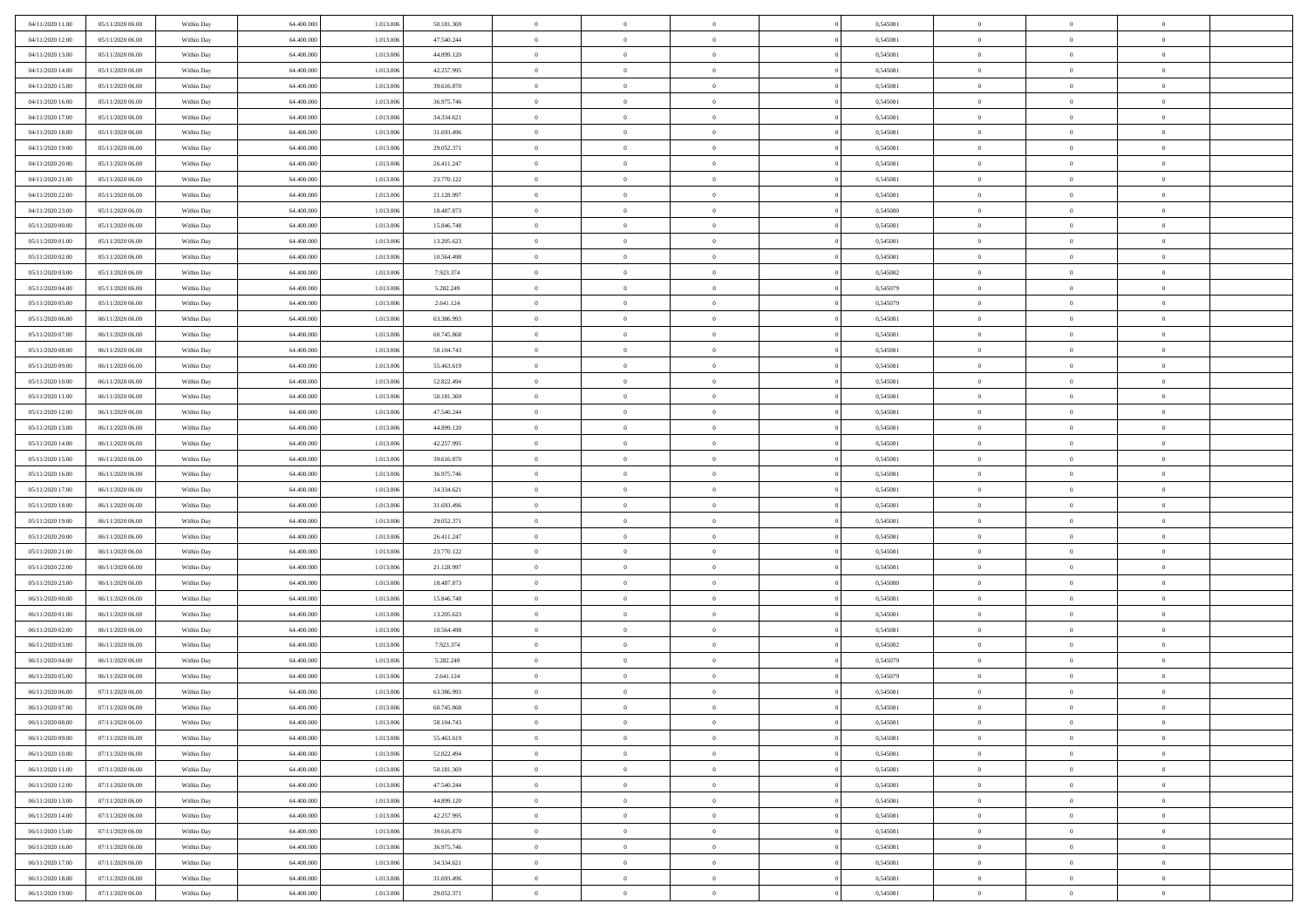| 06/11/2020 20:00                     | 07/11/2020 06.00                     | Within Day               | 64,400,000               | 1.013.006              | 26.411.247               | $\bf{0}$                      | $\overline{0}$                   | $\Omega$                         | 0,545081             | $\bf{0}$                 | $\overline{0}$             | $\bf{0}$                  |  |
|--------------------------------------|--------------------------------------|--------------------------|--------------------------|------------------------|--------------------------|-------------------------------|----------------------------------|----------------------------------|----------------------|--------------------------|----------------------------|---------------------------|--|
| 06/11/2020 21:00                     | 07/11/2020 06:00                     | Within Day               | 64.400.000               | 1.013.006              | 23.770.122               | $\theta$                      | $\overline{0}$                   | $\overline{0}$                   | 0,545081             | $\mathbf{0}$             | $\bf{0}$                   | $\overline{0}$            |  |
| 06/11/2020 22.00                     | 07/11/2020 06:00                     | Within Day               | 64.400.000               | 1.013.006              | 21.128.997               | $\theta$                      | $\overline{0}$                   | $\overline{0}$                   | 0,545081             | $\,$ 0                   | $\overline{0}$             | $\,$ 0 $\,$               |  |
| 06/11/2020 23.00                     | 07/11/2020 06.00                     | Within Day               | 64,400,000               | 1.013.006              | 18.487.873               | $\mathbf{0}$                  | $\overline{0}$                   | $\mathbf{0}$                     | 0.545080             | $\bf{0}$                 | $\mathbf{0}$               | $\theta$                  |  |
| 07/11/2020 00:00                     | 07/11/2020 06:00                     | Within Day               | 64.400.000               | 1.013.006              | 15.846.748               | $\overline{0}$                | $\overline{0}$                   | $\overline{0}$                   | 0,545081             | $\mathbf{0}$             | $\bf{0}$                   | $\overline{0}$            |  |
| 07/11/2020 01:00                     | 07/11/2020 06:00                     | Within Day               | 64.400.000               | 1.013.006              | 13.205.623               | $\theta$                      | $\overline{0}$                   | $\bf{0}$                         | 0,545081             | $\,$ 0                   | $\overline{0}$             | $\,$ 0 $\,$               |  |
| 07/11/2020 02.00                     | 07/11/2020 06.00                     | Within Day               | 64,400,000               | 1.013.006              | 10.564.498               | $\,$ 0 $\,$                   | $\overline{0}$                   | $\Omega$                         | 0.545081             | $\bf{0}$                 | $\mathbf{0}$               | $\theta$                  |  |
| 07/11/2020 03:00                     | 07/11/2020 06:00                     | Within Day               | 64.400.000               | 1.013.006              | 7.923.374                | $\overline{0}$                | $\overline{0}$                   | $\overline{0}$                   | 0,545082             | $\mathbf{0}$             | $\bf{0}$                   | $\overline{0}$            |  |
| 07/11/2020 04:00                     | 07/11/2020 06:00                     | Within Day               | 64.400.000               | 1.013.006              | 5.282.249                | $\theta$                      | $\overline{0}$                   | $\overline{0}$                   | 0,545079             | $\,$ 0                   | $\overline{0}$             | $\,$ 0 $\,$               |  |
| 07/11/2020 05:00                     | 07/11/2020 06.00                     | Within Day               | 64,400,000               | 1.013.006              | 2.641.124                | $\mathbf{0}$                  | $\overline{0}$                   | $\mathbf{0}$                     | 0.545079             | $\bf{0}$                 | $\mathbf{0}$               | $\theta$                  |  |
| 07/11/2020 06:00                     | 08/11/2020 06:00                     | Within Day               | 64.400.000               | 1.013.006              | 63.386.993               | $\overline{0}$                | $\overline{0}$                   | $\overline{0}$                   | 0,545081             | $\mathbf{0}$             | $\bf{0}$                   | $\overline{0}$            |  |
| 07/11/2020 07:00                     | 08/11/2020 06:00                     | Within Day               | 64.400.000               | 1.013.006              | 60.745.868               | $\theta$                      | $\overline{0}$                   | $\bf{0}$                         | 0,545081             | $\,$ 0                   | $\overline{0}$             | $\,$ 0 $\,$               |  |
| 07/11/2020 08:00                     | 08/11/2020 06:00                     | Within Day               | 64,400,000               | 1.013.006              | 58.104.743               | $\theta$                      | $\overline{0}$                   | $\mathbf{0}$                     | 0.545081             | $\bf{0}$                 | $\mathbf{0}$               | $\theta$                  |  |
| 07/11/2020 09:00                     | 08/11/2020 06:00                     | Within Day               | 64.400.000               | 1.013.006              | 55.463.619               | $\overline{0}$                | $\overline{0}$                   | $\overline{0}$                   | 0,545081             | $\mathbf{0}$             | $\bf{0}$                   | $\overline{0}$            |  |
| 07/11/2020 10:00                     | 08/11/2020 06:00                     | Within Day               | 64.400.000               | 1.013.006              | 52.822.494               | $\theta$                      | $\overline{0}$                   | $\overline{0}$                   | 0,545081             | $\,$ 0                   | $\overline{0}$             | $\,$ 0 $\,$               |  |
| 07/11/2020 11:00                     | 08/11/2020 06.00                     | Within Day               | 64,400,000               | 1.013.006              | 50.181.369               | $\bf{0}$                      | $\overline{0}$                   | $\mathbf{0}$                     | 0.545081             | $\bf{0}$                 | $\mathbf{0}$               | $\bf{0}$                  |  |
| 07/11/2020 12:00                     | 08/11/2020 06:00                     | Within Day               | 64.400.000               | 1.013.006              | 47.540.244               | $\overline{0}$                | $\overline{0}$                   | $\overline{0}$                   | 0,545081             | $\mathbf{0}$             | $\bf{0}$                   | $\overline{0}$            |  |
| 07/11/2020 13:00                     | 08/11/2020 06:00                     | Within Day               | 64.400.000               | 1.013.006              | 44.899.120               | $\theta$                      | $\overline{0}$                   | $\bf{0}$                         | 0,545081             | $\,$ 0                   | $\overline{0}$             | $\,$ 0 $\,$               |  |
| 07/11/2020 14:00                     | 08/11/2020 06.00                     | Within Day               | 64,400,000               | 1.013.006              | 42.257.995               | $\mathbf{0}$                  | $\overline{0}$                   | $\mathbf{0}$                     | 0.545081             | $\bf{0}$                 | $\mathbf{0}$               | $\theta$                  |  |
| 07/11/2020 15:00                     | 08/11/2020 06:00                     | Within Day               | 64.400.000               | 1.013.006              | 39.616.870               | $\overline{0}$                | $\overline{0}$                   | $\overline{0}$                   | 0,545081             | $\mathbf{0}$             | $\bf{0}$                   | $\overline{0}$            |  |
| 07/11/2020 16:00                     | 08/11/2020 06:00                     | Within Day               | 64.400.000               | 1.013.006              | 36.975.746               | $\theta$                      | $\overline{0}$                   | $\bf{0}$                         | 0,545081             | $\,$ 0                   | $\overline{0}$             | $\,$ 0 $\,$               |  |
| 07/11/2020 17.00                     | 08/11/2020 06:00                     | Within Day               | 64,400,000               | 1.013.006              | 34.334.621               | $\mathbf{0}$                  | $\overline{0}$                   | $\mathbf{0}$                     | 0.545081             | $\bf{0}$                 | $\mathbf{0}$               | $\theta$                  |  |
| 07/11/2020 18:00                     | 08/11/2020 06:00                     | Within Dav               | 64.400.000               | 1.013.006              | 31.693.496               | $\overline{0}$                | $\overline{0}$                   | $\overline{0}$                   | 0,545081             | $\mathbf{0}$             | $\bf{0}$                   | $\overline{0}$            |  |
| 07/11/2020 19:00                     | 08/11/2020 06:00                     | Within Day               | 64.400.000               | 1.013.006              | 29.052.371               | $\theta$                      | $\overline{0}$                   | $\bf{0}$                         | 0,545081             | $\,$ 0                   | $\overline{0}$             | $\,$ 0 $\,$               |  |
| 07/11/2020 20:00                     | 08/11/2020 06:00                     | Within Day               | 64,400,000               | 1.013.006              | 26.411.247               | $\bf{0}$                      | $\overline{0}$                   | $\mathbf{0}$                     | 0.545081             | $\bf{0}$                 | $\overline{0}$             | $\bf{0}$                  |  |
| 07/11/2020 21:00                     | 08/11/2020 06:00                     | Within Dav               | 64.400.000               | 1.013.006              | 23.770.122               | $\overline{0}$                | $\overline{0}$                   | $\overline{0}$                   | 0,545081             | $\mathbf{0}$             | $\bf{0}$                   | $\overline{0}$            |  |
| 07/11/2020 22.00                     | 08/11/2020 06:00                     | Within Day               | 64.400.000               | 1.013.006              | 21.128.997               | $\theta$                      | $\overline{0}$                   | $\overline{0}$                   | 0,545081             | $\,$ 0                   | $\overline{0}$             | $\,$ 0 $\,$               |  |
| 07/11/2020 23.00                     | 08/11/2020 06:00                     | Within Day               | 64,400,000               | 1.013.006              | 18,487,873               | $\mathbf{0}$                  | $\overline{0}$                   | $\mathbf{0}$                     | 0.545080             | $\bf{0}$                 | $\mathbf{0}$               | $\theta$                  |  |
| 08/11/2020 00:00                     | 08/11/2020 06:00                     | Within Dav               | 64.400.000               | 1.013.006              | 15.846.748               | $\mathbf{0}$                  | $\overline{0}$                   | $\overline{0}$                   | 0,545081             | $\mathbf{0}$             | $\bf{0}$                   | $\overline{0}$            |  |
| 08/11/2020 01:00                     | 08/11/2020 06:00                     | Within Day               | 64.400.000               | 1.013.006              | 13.205.623               | $\theta$                      | $\overline{0}$                   | $\bf{0}$                         | 0,545081             | $\,$ 0                   | $\overline{0}$             | $\,$ 0 $\,$               |  |
| 08/11/2020 02.00                     | 08/11/2020 06:00                     | Within Day               | 64.400.000               | 1.013.006              | 10.564.498               | $\bf{0}$                      | $\overline{0}$                   | $\overline{0}$                   | 0,545081             | $\bf{0}$                 | $\overline{0}$             | $\,0\,$                   |  |
| 08/11/2020 03:00                     | 08/11/2020 06:00                     | Within Dav               | 64.400.000               | 1.013.006              | 7.923.374                | $\overline{0}$                | $\overline{0}$                   | $\overline{0}$                   | 0,545082             | $\mathbf{0}$             | $\bf{0}$                   | $\overline{0}$            |  |
| 08/11/2020 04:00                     | 08/11/2020 06:00                     | Within Day               | 64.400.000               | 1.013.006              | 5.282.249                | $\theta$                      | $\overline{0}$                   | $\overline{0}$                   | 0,545079             | $\,$ 0                   | $\overline{0}$             | $\,$ 0 $\,$               |  |
| 08/11/2020 05:00                     | 08/11/2020 06:00                     | Within Day               | 64.400.000               | 1.013.006              | 2.641.124                | $\,$ 0 $\,$                   | $\overline{0}$                   | $\overline{0}$                   | 0,545079             | $\bf{0}$                 | $\overline{0}$             | $\,0\,$                   |  |
| 08/11/2020 06:00                     | 09/11/2020 06:00                     | Within Dav               | 64.400.000               | 1.013.006              | 63.386.993               | $\theta$                      | $\overline{0}$                   | $\overline{0}$                   | 0,545081             | $\mathbf{0}$             | $\bf{0}$                   | $\overline{0}$            |  |
| 08/11/2020 07:00                     | 09/11/2020 06:00                     | Within Day               | 64.400.000               | 1.013.006              | 60.745.868               | $\theta$                      | $\overline{0}$                   | $\bf{0}$                         | 0,545081             | $\,$ 0                   | $\overline{0}$             | $\,$ 0 $\,$               |  |
| 08/11/2020 08:00<br>08/11/2020 11:00 | 09/11/2020 06:00<br>09/11/2020 06:00 | Within Day<br>Within Dav | 64.400.000<br>64.400.000 | 1.013.006<br>1.013.006 | 58.104.743<br>50.181.369 | $\,$ 0 $\,$<br>$\overline{0}$ | $\overline{0}$<br>$\overline{0}$ | $\overline{0}$<br>$\overline{0}$ | 0,545081<br>0,545081 | $\bf{0}$<br>$\mathbf{0}$ | $\overline{0}$<br>$\bf{0}$ | $\,0\,$<br>$\overline{0}$ |  |
| 08/11/2020 12:00                     | 09/11/2020 06:00                     |                          | 64.400.000               | 1.013.006              | 47.540.244               | $\theta$                      | $\overline{0}$                   | $\bf{0}$                         | 0,545081             | $\,$ 0                   | $\overline{0}$             | $\,$ 0 $\,$               |  |
|                                      |                                      | Within Day               |                          |                        |                          |                               |                                  | $\overline{0}$                   |                      |                          | $\overline{0}$             |                           |  |
| 08/11/2020 13:00<br>08/11/2020 14:00 | 09/11/2020 06.00<br>09/11/2020 06:00 | Within Day<br>Within Dav | 64.400.000<br>64.400.000 | 1.013.006<br>1.013.006 | 44.899.120<br>42.257.995 | $\,$ 0 $\,$<br>$\theta$       | $\overline{0}$<br>$\overline{0}$ | $\overline{0}$                   | 0,545081<br>0,545081 | $\bf{0}$<br>$\mathbf{0}$ | $\bf{0}$                   | $\,0\,$<br>$\overline{0}$ |  |
| 08/11/2020 15:00                     | 09/11/2020 06:00                     | Within Day               | 64.400.000               | 1.013.006              | 39.616.870               | $\theta$                      | $\overline{0}$                   | $\bf{0}$                         | 0,545081             | $\,$ 0                   | $\overline{0}$             | $\,$ 0 $\,$               |  |
| 08/11/2020 16:00                     | 09/11/2020 06.00                     | Within Day               | 64.400.000               | 1.013.006              | 36.975.746               | $\,$ 0 $\,$                   | $\overline{0}$                   | $\overline{0}$                   | 0,545081             | $\bf{0}$                 | $\overline{0}$             | $\,0\,$                   |  |
| 08/11/2020 17:00                     | 09/11/2020 06:00                     | Within Dav               | 64.400.000               | 1.013.006              | 34.334.621               | $\theta$                      | $\overline{0}$                   | $\overline{0}$                   | 0,545081             | $\mathbf{0}$             | $\bf{0}$                   | $\overline{0}$            |  |
| 08/11/2020 18:00                     | 09/11/2020 06:00                     | Within Day               | 64.400.000               | 1.013.006              | 31.693.496               | $\overline{0}$                | $\overline{0}$                   | $\overline{0}$                   | 0,545081             | $\overline{0}$           | $\overline{0}$             | $\theta$                  |  |
| 08/11/2020 19:00                     | 09/11/2020 06:00                     | Within Day               | 64.400.000               | 1.013.006              | 29.052.371               | $\bf{0}$                      | $\overline{0}$                   | $\overline{0}$                   | 0,545081             | $\mathbf{0}$             | $\overline{0}$             | $\bf{0}$                  |  |
| 08/11/2020 20:00                     | 09/11/2020 06:00                     | Within Day               | 64.400.000               | 1.013.006              | 26.411.247               | $\overline{0}$                | $\overline{0}$                   | $\overline{0}$                   | 0,545081             | $\overline{0}$           | $\overline{0}$             | $\overline{0}$            |  |
| 08/11/2020 21:00                     | 09/11/2020 06:00                     | Within Day               | 64.400.000               | 1.013.006              | 23.770.122               | $\,$ 0                        | $\overline{0}$                   | $\overline{0}$                   | 0,545081             | $\,$ 0 $\,$              | $\,$ 0 $\,$                | $\,$ 0 $\,$               |  |
| 08/11/2020 22.00                     | 09/11/2020 06:00                     | Within Day               | 64.400.000               | 1.013.006              | 21.128.997               | $\bf{0}$                      | $\overline{0}$                   | $\overline{0}$                   | 0,545081             | $\mathbf{0}$             | $\overline{0}$             | $\bf{0}$                  |  |
| 08/11/2020 23:00                     | 09/11/2020 06:00                     | Within Day               | 64.400.000               | 1.013.006              | 18.487.873               | $\,$ 0 $\,$                   | $\overline{0}$                   | $\overline{0}$                   | 0,545080             | $\,$ 0 $\,$              | $\bf{0}$                   | $\overline{0}$            |  |
| 09/11/2020 00:00                     | 09/11/2020 06:00                     | Within Day               | 64.400.000               | 1.013.006              | 15.846.748               | $\,$ 0                        | $\overline{0}$                   | $\overline{0}$                   | 0,545081             | $\,$ 0 $\,$              | $\overline{0}$             | $\,$ 0 $\,$               |  |
| 09/11/2020 01:00                     | 09/11/2020 06:00                     | Within Day               | 64.400.000               | 1.013.006              | 13.205.623               | $\bf{0}$                      | $\overline{0}$                   | $\overline{0}$                   | 0,545081             | $\overline{0}$           | $\overline{0}$             | $\overline{0}$            |  |
| 09/11/2020 02.00                     | 09/11/2020 06:00                     | Within Day               | 64.400.000               | 1.013.006              | 10.564.498               | $\,$ 0 $\,$                   | $\overline{0}$                   | $\overline{0}$                   | 0,545081             | $\,$ 0 $\,$              | $\bf{0}$                   | $\overline{0}$            |  |
| 09/11/2020 03:00                     | 09/11/2020 06:00                     | Within Day               | 64.400.000               | 1.013.006              | 7.923.374                | $\,$ 0                        | $\overline{0}$                   | $\overline{0}$                   | 0,545082             | $\,$ 0 $\,$              | $\,$ 0 $\,$                | $\,$ 0 $\,$               |  |
| 09/11/2020 04:00                     | 09/11/2020 06.00                     | Within Day               | 64.400.000               | 1.013.006              | 5.282.249                | $\bf{0}$                      | $\overline{0}$                   | $\overline{0}$                   | 0,545079             | $\mathbf{0}$             | $\overline{0}$             | $\bf{0}$                  |  |
| 09/11/2020 05:00                     | 09/11/2020 06:00                     | Within Day               | 64.400.000               | 1.013.006              | 2.641.124                | $\mathbf{0}$                  | $\overline{0}$                   | $\overline{0}$                   | 0,545079             | $\overline{0}$           | $\bf{0}$                   | $\overline{0}$            |  |
| 09/11/2020 06:00                     | 10/11/2020 06:00                     | Within Day               | 64.400.000               | 1.013.006              | 63.386.993               | $\,$ 0 $\,$                   | $\overline{0}$                   | $\overline{0}$                   | 0,545081             | $\,$ 0 $\,$              | $\overline{0}$             | $\,$ 0 $\,$               |  |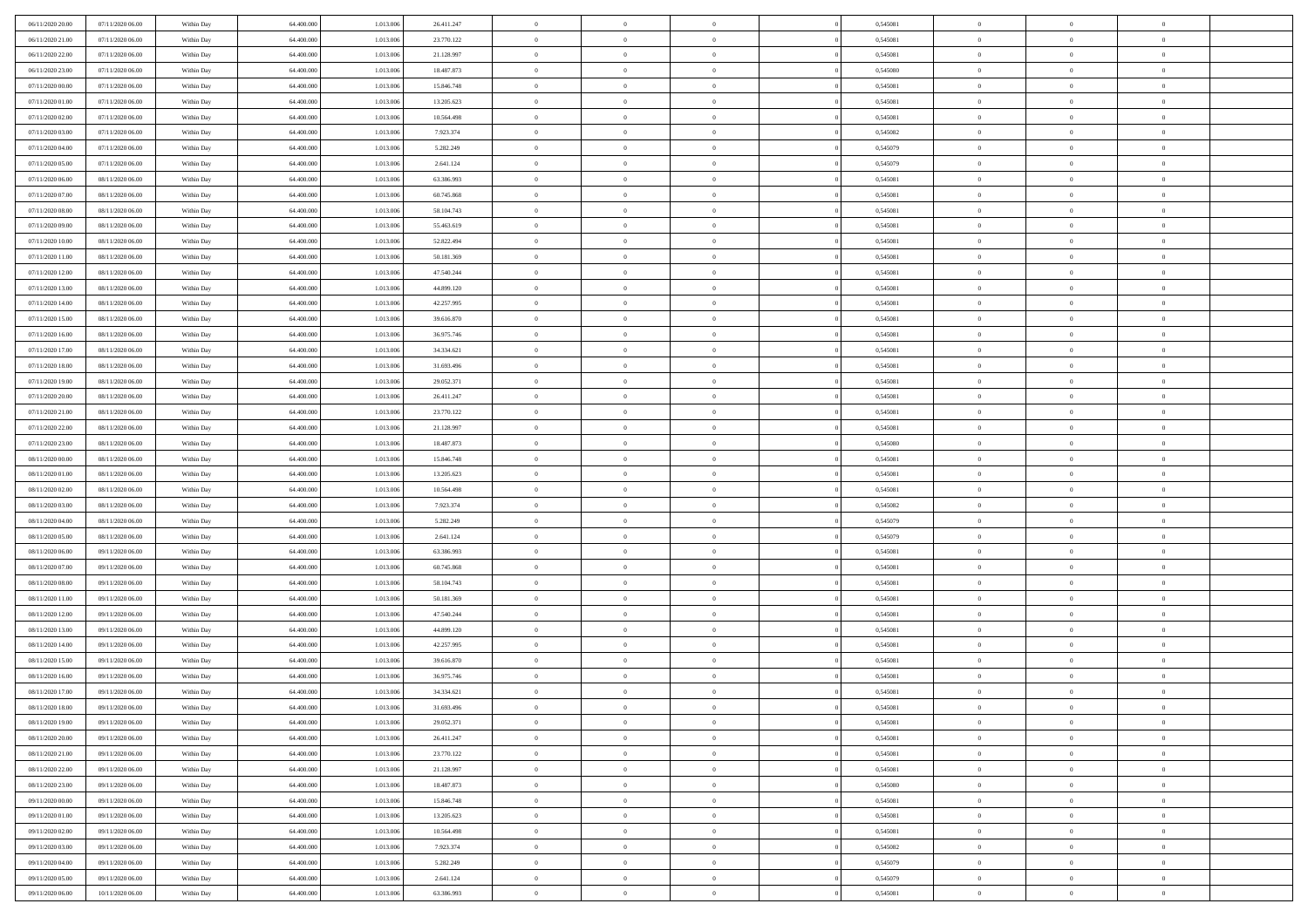| 09/11/2020 07:00                     | 10/11/2020 06:00                     | Within Day | 64.400.000 | 1.013.006 | 60.745.868 | $\,$ 0         | $\bf{0}$       | $\theta$       |                | 0,545081 | $\bf{0}$             | $\overline{0}$ | $\theta$       |  |
|--------------------------------------|--------------------------------------|------------|------------|-----------|------------|----------------|----------------|----------------|----------------|----------|----------------------|----------------|----------------|--|
| 09/11/2020 08:00                     | 10/11/2020 06:00                     | Within Day | 64,400,000 | 1.013.006 | 58.104.743 | $\theta$       | $\overline{0}$ | $\overline{0}$ |                | 0,545081 | $\theta$             | $\theta$       | $\overline{0}$ |  |
| 09/11/2020 09:00                     | 10/11/2020 06:00                     | Within Dav | 64.400.000 | 1.013.006 | 55.463.619 | $\mathbf{0}$   | $\overline{0}$ | $\overline{0}$ |                | 0,545081 | $\theta$             | $\overline{0}$ | $\theta$       |  |
| 09/11/2020 10:00                     | 10/11/2020 06:00                     | Within Day | 64.400.000 | 1.013.006 | 52.822.494 | $\bf{0}$       | $\overline{0}$ | $\bf{0}$       |                | 0,545081 | $\bf{0}$             | $\overline{0}$ | $\bf{0}$       |  |
| 09/11/2020 11:00                     | 10/11/2020 06:00                     | Within Day | 64,400,000 | 1.013.006 | 50.181.369 | $\bf{0}$       | $\bf{0}$       | $\overline{0}$ |                | 0,545081 | $\bf{0}$             | $\overline{0}$ | $\bf{0}$       |  |
| 09/11/2020 12:00                     | 10/11/2020 06:00                     | Within Dav | 64.400.000 | 1.013.006 | 47.540.244 | $\overline{0}$ | $\overline{0}$ | $\overline{0}$ |                | 0,545081 | $\theta$             | $\overline{0}$ | $\theta$       |  |
|                                      |                                      |            |            |           |            |                |                | $\overline{0}$ |                |          |                      | $\overline{0}$ | $\theta$       |  |
| 09/11/2020 13:00                     | 10/11/2020 06:00                     | Within Day | 64.400.000 | 1.013.006 | 44.899.120 | $\bf{0}$       | $\bf{0}$       |                |                | 0,545081 | $\bf{0}$             |                |                |  |
| 09/11/2020 14:00                     | 10/11/2020 06:00                     | Within Day | 64,400,000 | 1.013.006 | 42.257.995 | $\bf{0}$       | $\overline{0}$ | $\overline{0}$ |                | 0,545081 | $\,$ 0 $\,$          | $\overline{0}$ | $\overline{0}$ |  |
| 09/11/2020 15:00                     | 10/11/2020 06:00                     | Within Day | 64.400.000 | 1.013.006 | 39.616.870 | $\mathbf{0}$   | $\overline{0}$ | $\overline{0}$ |                | 0,545081 | $\theta$             | $\overline{0}$ | $\theta$       |  |
| 09/11/2020 16:00                     | 10/11/2020 06:00                     | Within Day | 64.400.000 | 1.013.006 | 36.975.746 | $\bf{0}$       | $\bf{0}$       | $\overline{0}$ |                | 0,545081 | $\bf{0}$             | $\overline{0}$ | $\theta$       |  |
| 09/11/2020 17.00                     | 10/11/2020 06:00                     | Within Day | 64,400,000 | 1.013.006 | 34.334.621 | $\bf{0}$       | $\overline{0}$ | $\overline{0}$ |                | 0,545081 | $\bf{0}$             | $\theta$       | $\overline{0}$ |  |
| 09/11/2020 18:00                     | 10/11/2020 06:00                     | Within Dav | 64.400.000 | 1.013.006 | 31.693.496 | $\mathbf{0}$   | $\overline{0}$ | $\overline{0}$ |                | 0,545081 | $\theta$             | $\overline{0}$ | $\theta$       |  |
| 09/11/2020 19:00                     | 10/11/2020 06:00                     | Within Day | 64.400.000 | 1.013.006 | 29.052.371 | $\bf{0}$       | $\overline{0}$ | $\bf{0}$       |                | 0,545081 | $\bf{0}$             | $\overline{0}$ | $\bf{0}$       |  |
| 09/11/2020 20:00                     | 10/11/2020 06:00                     | Within Day | 64.400.000 | 1.013.006 | 26.411.247 | $\bf{0}$       | $\overline{0}$ | $\overline{0}$ |                | 0,545081 | $\bf{0}$             | $\Omega$       | $\bf{0}$       |  |
| 09/11/2020 21:00                     | 10/11/2020 06:00                     | Within Dav | 64.400.000 | 1.013.006 | 23.770.122 | $\overline{0}$ | $\overline{0}$ | $\overline{0}$ |                | 0,545081 | $\theta$             | $\overline{0}$ | $\theta$       |  |
| 09/11/2020 22.00                     | 10/11/2020 06:00                     | Within Day | 64.400.000 | 1.013.006 | 21.128.997 | $\bf{0}$       | $\overline{0}$ | $\overline{0}$ |                | 0,545081 | $\bf{0}$             | $\overline{0}$ | $\theta$       |  |
| 09/11/2020 23.00                     | 10/11/2020 06:00                     | Within Day | 64,400,000 | 1.013.006 | 18.487.873 | $\bf{0}$       | $\overline{0}$ | $\overline{0}$ |                | 0,545080 | $\,$ 0 $\,$          | $\overline{0}$ | $\overline{0}$ |  |
| 10/11/2020 00:00                     | 10/11/2020 06:00                     | Within Day | 64.400.000 | 1.013.006 | 15.846.748 | $\mathbf{0}$   | $\overline{0}$ | $\overline{0}$ |                | 0,545081 | $\theta$             | $\overline{0}$ | $\theta$       |  |
| 10/11/2020 01:00                     | 10/11/2020 06:00                     | Within Day | 64.400.000 | 1.013.006 | 13.205.623 | $\bf{0}$       | $\overline{0}$ | $\overline{0}$ |                | 0,545081 | $\bf{0}$             | $\overline{0}$ | $\theta$       |  |
| 10/11/2020 02.00                     | 10/11/2020 06:00                     | Within Day | 64.400.000 | 1.013.006 | 10.564.498 | $\bf{0}$       | $\overline{0}$ | $\overline{0}$ |                | 0,545081 | $\bf{0}$             | $\theta$       | $\bf{0}$       |  |
| 10/11/2020 03:00                     | 10/11/2020 06:00                     | Within Dav | 64.400.000 | 1.013.006 | 7.923.374  | $\mathbf{0}$   | $\overline{0}$ | $\overline{0}$ |                | 0,545082 | $\theta$             | $\overline{0}$ | $\theta$       |  |
| 10/11/2020 04:00                     | 10/11/2020 06:00                     | Within Day | 64.400.000 | 1.013.006 | 5.282.249  | $\bf{0}$       | $\overline{0}$ | $\bf{0}$       |                | 0,545079 | $\bf{0}$             | $\overline{0}$ | $\bf{0}$       |  |
| 10/11/2020 05:00                     | 10/11/2020 06:00                     | Within Day | 64,400,000 | 1.013.006 | 2.641.124  | $\bf{0}$       | $\bf{0}$       | $\overline{0}$ |                | 0,545079 | $\bf{0}$             | $\overline{0}$ | $\bf{0}$       |  |
| 10/11/2020 06:00                     | 11/11/2020 06:00                     | Within Dav | 64.400.000 | 1.013.006 | 63.386.993 | $\mathbf{0}$   | $\overline{0}$ | $\overline{0}$ |                | 0,545081 | $\theta$             | $\overline{0}$ | $\theta$       |  |
| 10/11/2020 07.00                     | 11/11/2020 06:00                     | Within Day | 64.400.000 | 1.013.006 | 60.745.868 | $\bf{0}$       | $\bf{0}$       | $\overline{0}$ |                | 0,545081 | $\bf{0}$             | $\overline{0}$ | $\theta$       |  |
| 10/11/2020 08:00                     | 11/11/2020 06.00                     | Within Day | 64,400,000 | 1.013.006 | 58.104.743 | $\bf{0}$       | $\overline{0}$ | $\overline{0}$ |                | 0,545081 | $\,$ 0 $\,$          | $\theta$       | $\bf{0}$       |  |
| 10/11/2020 09:00                     | 11/11/2020 06:00                     | Within Dav | 64.400.000 | 1.013.006 | 55.463.619 | $\mathbf{0}$   | $\overline{0}$ | $\overline{0}$ |                | 0,545081 | $\theta$             | $\overline{0}$ | $\theta$       |  |
| 10/11/2020 10:00                     | 11/11/2020 06.00                     | Within Day | 64.400.000 | 1.013.006 | 52.822.494 | $\bf{0}$       | $\bf{0}$       | $\overline{0}$ |                | 0,545081 | $\bf{0}$             | $\overline{0}$ | $\theta$       |  |
| 10/11/2020 11:00                     | 11/11/2020 06.00                     | Within Day | 64,400,000 | 1.013.006 | 50.181.369 | $\bf{0}$       | $\overline{0}$ | $\overline{0}$ |                | 0,545081 | $\bf{0}$             | $\theta$       | $\bf{0}$       |  |
| 10/11/2020 12:00                     | 11/11/2020 06:00                     | Within Dav | 64.400.000 | 1.013.006 | 47.540.244 | $\mathbf{0}$   | $\overline{0}$ | $\overline{0}$ |                | 0,545081 | $\theta$             | $\overline{0}$ | $\theta$       |  |
| 10/11/2020 13:00                     | 11/11/2020 06:00                     | Within Day | 64.400.000 | 1.013.006 | 44.899.120 | $\bf{0}$       | $\overline{0}$ | $\overline{0}$ |                | 0,545081 | $\,0\,$              | $\overline{0}$ | $\theta$       |  |
| 10/11/2020 14:00                     | 11/11/2020 06:00                     | Within Day | 64.400.000 | 1.013.006 | 42.257.995 | $\bf{0}$       | $\bf{0}$       | $\overline{0}$ |                | 0,545081 | $\bf{0}$             | $\overline{0}$ | $\bf{0}$       |  |
| 10/11/2020 15:00                     | 11/11/2020 06:00                     | Within Day | 64.400.000 | 1.013.006 | 39.616.870 | $\mathbf{0}$   | $\overline{0}$ | $\overline{0}$ |                | 0,545081 | $\theta$             | $\overline{0}$ | $\theta$       |  |
| 10/11/2020 16:00                     | 11/11/2020 06.00                     | Within Day | 64.400.000 | 1.013.006 | 36.975.746 | $\bf{0}$       | $\overline{0}$ | $\theta$       |                | 0,545081 | $\,0\,$              | $\overline{0}$ | $\theta$       |  |
| 10/11/2020 17:00                     | 11/11/2020 06.00                     | Within Day | 64,400,000 | 1.013.006 | 34.334.621 | $\overline{0}$ | $\overline{0}$ | $\overline{0}$ |                | 0,545081 | $\bf{0}$             | $\overline{0}$ | $\bf{0}$       |  |
| 10/11/2020 18:00                     | 11/11/2020 06:00                     | Within Day | 64.400.000 | 1.013.006 | 31.693.496 | $\mathbf{0}$   | $\overline{0}$ | $\overline{0}$ |                | 0,545081 | $\theta$             | $\overline{0}$ | $\theta$       |  |
| 10/11/2020 19:00                     | 11/11/2020 06:00                     |            | 64.400.000 | 1.013.006 |            | $\bf{0}$       | $\overline{0}$ | $\overline{0}$ |                | 0,545081 | $\,0\,$              | $\overline{0}$ | $\theta$       |  |
|                                      |                                      | Within Day |            |           | 29.052.371 | $\bf{0}$       | $\overline{0}$ |                |                |          |                      | $\theta$       | $\bf{0}$       |  |
| 10/11/2020 20:00<br>10/11/2020 21:00 | 11/11/2020 06.00<br>11/11/2020 06:00 | Within Day | 64.400.000 | 1.013.006 | 26.411.247 | $\mathbf{0}$   |                | $\overline{0}$ |                | 0,545081 | $\bf{0}$<br>$\theta$ |                | $\theta$       |  |
|                                      |                                      | Within Day | 64.400.000 | 1.013.006 | 23.770.122 |                | $\overline{0}$ | $\overline{0}$ |                | 0,545081 |                      | $\overline{0}$ |                |  |
| 10/11/2020 22.00                     | 11/11/2020 06:00                     | Within Day | 64.400.000 | 1.013.006 | 21.128.997 | $\,0\,$        | $\overline{0}$ | $\overline{0}$ |                | 0,545081 | $\,0\,$              | $\overline{0}$ | $\theta$       |  |
| 10/11/2020 23.00                     | 11/11/2020 06:00                     | Within Day | 64,400,000 | 1.013.006 | 18.487.873 | $\bf{0}$       | $\bf{0}$       | $\overline{0}$ |                | 0,545080 | $\bf{0}$             | $\overline{0}$ | $\bf{0}$       |  |
| 11/11/2020 00:00                     | 11/11/2020 06:00                     | Within Day | 64.400.000 | 1.013.006 | 15.846.748 | $\mathbf{0}$   | $\overline{0}$ | $\overline{0}$ |                | 0,545081 | $\theta$             | $\overline{0}$ | $\theta$       |  |
| 11/11/2020 01:00                     | 11/11/2020 06.00                     | Within Day | 64.400.000 | 1.013.006 | 13.205.623 | $\bf{0}$       | $\overline{0}$ | $\overline{0}$ |                | 0,545081 | $\,0\,$              | $\overline{0}$ | $\theta$       |  |
| 11/11/2020 02.00                     | 11/11/2020 06.00                     | Within Day | 64,400,000 | 1.013.006 | 10.564.498 | $\bf{0}$       | $\overline{0}$ | $\overline{0}$ |                | 0,545081 | $\,$ 0 $\,$          | $\overline{0}$ | $\bf{0}$       |  |
| 11/11/2020 03:00                     | 11/11/2020 06:00                     | Within Day | 64.400.000 | 1.013.006 | 7.923.374  | $\bf{0}$       | $\overline{0}$ |                |                | 0,545082 | $\bf{0}$             | $\Omega$       | $\theta$       |  |
| 11/11/2020 04:00                     | 11/11/2020 06:00                     | Within Day | 64.400.000 | 1.013.006 | 5.282.249  | $\,0\,$        | $\overline{0}$ | $\overline{0}$ |                | 0,545079 | $\,$ 0 $\,$          | $\overline{0}$ | $\theta$       |  |
| 11/11/2020 05.00                     | 11/11/2020 06.00                     | Within Day | 64.400.000 | 1.013.006 | 2.641.124  | $\overline{0}$ | $\overline{0}$ | $\overline{0}$ |                | 0,545079 | $\overline{0}$       | $\overline{0}$ | $\overline{0}$ |  |
| 11/11/2020 06:00                     | 12/11/2020 06:00                     | Within Day | 64.400.000 | 1.013.006 | 63.386.993 | $\mathbf{0}$   | $\overline{0}$ | $\overline{0}$ |                | 0,545081 | $\mathbf{0}$         | $\overline{0}$ | $\overline{0}$ |  |
| 11/11/2020 07:00                     | 12/11/2020 06:00                     | Within Day | 64.400.000 | 1.013.006 | 60.745.868 | $\,$ 0 $\,$    | $\overline{0}$ | $\overline{0}$ | $\overline{0}$ | 0,545081 | $\,$ 0 $\,$          | $\overline{0}$ | $\,$ 0         |  |
| 11/11/2020 08:00                     | 12/11/2020 06:00                     | Within Day | 64,400,000 | 1.013.006 | 58.104.743 | $\,$ 0 $\,$    | $\overline{0}$ | $\overline{0}$ |                | 0,545081 | $\,$ 0 $\,$          | $\overline{0}$ | $\overline{0}$ |  |
| 11/11/2020 09:00                     | 12/11/2020 06:00                     | Within Day | 64.400.000 | 1.013.006 | 55.463.619 | $\mathbf{0}$   | $\overline{0}$ | $\overline{0}$ |                | 0,545081 | $\overline{0}$       | $\overline{0}$ | $\overline{0}$ |  |
| 11/11/2020 10:00                     | 12/11/2020 06:00                     | Within Day | 64.400.000 | 1.013.006 | 52.822.494 | $\,0\,$        | $\overline{0}$ | $\overline{0}$ | $\theta$       | 0,545081 | $\,$ 0 $\,$          | $\overline{0}$ | $\theta$       |  |
| 11/11/2020 11:00                     | 12/11/2020 06.00                     | Within Day | 64.400.000 | 1.013.006 | 50.181.369 | $\overline{0}$ | $\overline{0}$ | $\overline{0}$ |                | 0,545081 | $\,$ 0 $\,$          | $\overline{0}$ | $\overline{0}$ |  |
| 11/11/2020 12:00                     | 12/11/2020 06:00                     | Within Day | 64.400.000 | 1.013.006 | 47.540.244 | $\mathbf{0}$   | $\overline{0}$ | $\overline{0}$ |                | 0,545081 | $\mathbf{0}$         | $\overline{0}$ | $\overline{0}$ |  |
| 11/11/2020 13:00                     | 12/11/2020 06:00                     | Within Day | 64.400.000 | 1.013.006 | 44.899.120 | $\,0\,$        | $\overline{0}$ | $\overline{0}$ |                | 0,545081 | $\,$ 0 $\,$          | $\overline{0}$ | $\,$ 0 $\,$    |  |
| 11/11/2020 14.00                     | 12/11/2020 06.00                     | Within Day | 64.400.000 | 1.013.006 | 42.257.995 | $\bf{0}$       | $\bf{0}$       | $\overline{0}$ |                | 0,545081 | $\,$ 0 $\,$          | $\overline{0}$ | $\overline{0}$ |  |
| 11/11/2020 15:00                     | 12/11/2020 06:00                     | Within Day | 64.400.000 | 1.013.006 | 39.616.870 | $\mathbf{0}$   | $\overline{0}$ | $\overline{0}$ |                | 0,545081 | $\mathbf{0}$         | $\overline{0}$ | $\overline{0}$ |  |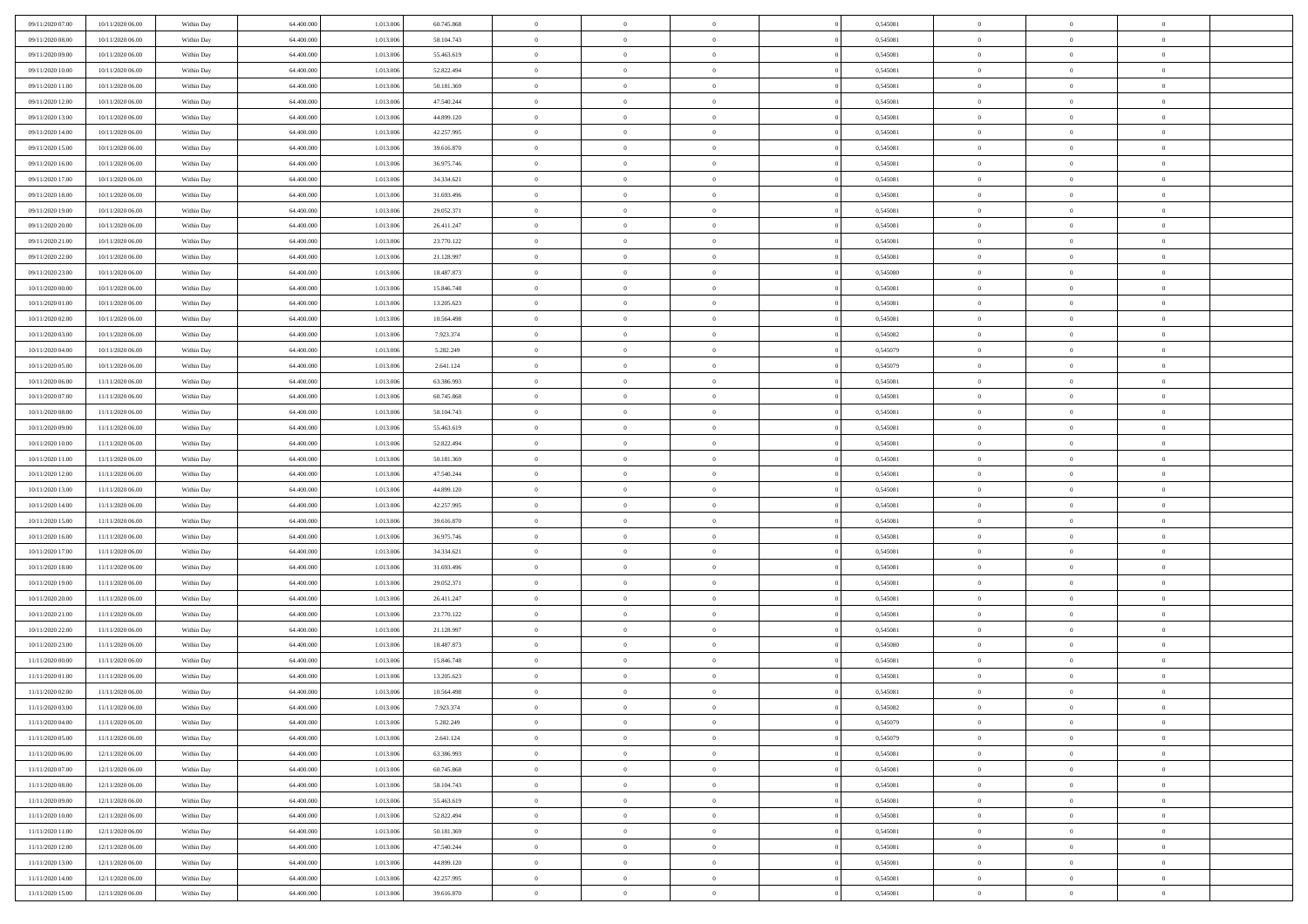| 11/11/2020 16:00 | 12/11/2020 06.00 | Within Day | 64,400,000 | 1.013.006 | 36.975.746 | $\bf{0}$       | $\overline{0}$                   | $\Omega$       | 0,545081 | $\bf{0}$                 | $\overline{0}$ | $\bf{0}$       |  |
|------------------|------------------|------------|------------|-----------|------------|----------------|----------------------------------|----------------|----------|--------------------------|----------------|----------------|--|
| 11/11/2020 17:00 | 12/11/2020 06:00 | Within Dav | 64.400.000 | 1.013.006 | 34.334.621 | $\theta$       | $\overline{0}$                   | $\overline{0}$ | 0,545081 | $\mathbf{0}$             | $\bf{0}$       | $\overline{0}$ |  |
| 11/11/2020 18:00 | 12/11/2020 06:00 | Within Day | 64.400.000 | 1.013.006 | 31.693.496 | $\theta$       | $\overline{0}$                   | $\overline{0}$ | 0,545081 | $\,$ 0                   | $\overline{0}$ | $\,$ 0 $\,$    |  |
| 11/11/2020 19:00 | 12/11/2020 06:00 | Within Day | 64,400,000 | 1.013.006 | 29.052.371 | $\overline{0}$ | $\overline{0}$                   | $\mathbf{0}$   | 0.545081 | $\bf{0}$                 | $\mathbf{0}$   | $\theta$       |  |
| 11/11/2020 20:00 | 12/11/2020 06:00 | Within Dav | 64.400.000 | 1.013.006 | 26.411.247 | $\mathbf{0}$   | $\overline{0}$                   | $\overline{0}$ | 0,545081 | $\mathbf{0}$             | $\bf{0}$       | $\overline{0}$ |  |
| 11/11/2020 21:00 | 12/11/2020 06:00 | Within Day | 64.400.000 | 1.013.006 | 23.770.122 | $\theta$       | $\overline{0}$                   | $\bf{0}$       | 0,545081 | $\,$ 0                   | $\overline{0}$ | $\,$ 0 $\,$    |  |
| 11/11/2020 22.00 | 12/11/2020 06:00 | Within Day | 64,400,000 | 1.013.006 | 21.128.997 | $\,$ 0 $\,$    | $\overline{0}$                   | $\Omega$       | 0.545081 | $\bf{0}$                 | $\overline{0}$ | $\bf{0}$       |  |
| 11/11/2020 23:00 | 12/11/2020 06:00 | Within Dav | 64.400.000 | 1.013.006 | 18.487.873 | $\overline{0}$ | $\overline{0}$                   | $\overline{0}$ | 0,545080 | $\mathbf{0}$             | $\bf{0}$       | $\overline{0}$ |  |
|                  |                  |            |            |           |            |                |                                  |                |          |                          |                |                |  |
| 12/11/2020 00:00 | 12/11/2020 06:00 | Within Day | 64.400.000 | 1.013.006 | 15.846.748 | $\theta$       | $\overline{0}$                   | $\bf{0}$       | 0,545081 | $\,$ 0                   | $\overline{0}$ | $\,$ 0 $\,$    |  |
| 12/11/2020 01:00 | 12/11/2020 06.00 | Within Day | 64,400,000 | 1.013.006 | 13.205.623 | $\mathbf{0}$   | $\overline{0}$                   | $\mathbf{0}$   | 0.545081 | $\bf{0}$                 | $\mathbf{0}$   | $\theta$       |  |
| 12/11/2020 02:00 | 12/11/2020 06:00 | Within Dav | 64.400.000 | 1.013.006 | 10.564.498 | $\mathbf{0}$   | $\overline{0}$                   | $\overline{0}$ | 0,545081 | $\mathbf{0}$             | $\bf{0}$       | $\overline{0}$ |  |
| 12/11/2020 03:00 | 12/11/2020 06:00 | Within Day | 64.400.000 | 1.013.006 | 7.923.374  | $\theta$       | $\overline{0}$                   | $\overline{0}$ | 0,545082 | $\,$ 0                   | $\overline{0}$ | $\,$ 0 $\,$    |  |
| 12/11/2020 04:00 | 12/11/2020 06.00 | Within Day | 64,400,000 | 1.013.006 | 5.282.249  | $\theta$       | $\overline{0}$                   | $\mathbf{0}$   | 0.545079 | $\bf{0}$                 | $\mathbf{0}$   | $\theta$       |  |
| 12/11/2020 05:00 | 12/11/2020 06:00 | Within Dav | 64.400.000 | 1.013.006 | 2.641.124  | $\mathbf{0}$   | $\overline{0}$                   | $\overline{0}$ | 0,545079 | $\mathbf{0}$             | $\bf{0}$       | $\overline{0}$ |  |
| 12/11/2020 06:00 | 13/11/2020 06:00 | Within Day | 64.400.000 | 1.013.006 | 63.386.993 | $\theta$       | $\overline{0}$                   | $\overline{0}$ | 0,545081 | $\,$ 0                   | $\overline{0}$ | $\,$ 0 $\,$    |  |
| 12/11/2020 07:00 | 13/11/2020 06.00 | Within Day | 64,400,000 | 1.013.006 | 60.745.868 | $\bf{0}$       | $\overline{0}$                   | $\mathbf{0}$   | 0.545081 | $\bf{0}$                 | $\overline{0}$ | $\bf{0}$       |  |
| 12/11/2020 08:00 | 13/11/2020 06:00 | Within Dav | 64.400.000 | 1.013.006 | 58.104.743 | $\overline{0}$ | $\overline{0}$                   | $\overline{0}$ | 0,545081 | $\mathbf{0}$             | $\bf{0}$       | $\overline{0}$ |  |
| 12/11/2020 09:00 | 13/11/2020 06:00 | Within Day | 64.400.000 | 1.013.006 | 55.463.619 | $\theta$       | $\overline{0}$                   | $\bf{0}$       | 0,545081 | $\,$ 0                   | $\overline{0}$ | $\,$ 0 $\,$    |  |
| 12/11/2020 10:00 | 13/11/2020 06.00 | Within Day | 64,400,000 | 1.013.006 | 52.822.494 | $\theta$       | $\overline{0}$                   | $\mathbf{0}$   | 0.545081 | $\theta$                 | $\mathbf{0}$   | $\theta$       |  |
| 12/11/2020 11:00 | 13/11/2020 06:00 | Within Dav | 64.400.000 | 1.013.006 | 50.181.369 | $\overline{0}$ | $\overline{0}$                   | $\overline{0}$ | 0,545081 | $\mathbf{0}$             | $\bf{0}$       | $\overline{0}$ |  |
| 12/11/2020 12:00 | 13/11/2020 06:00 | Within Day | 64.400.000 | 1.013.006 | 47.540.244 | $\theta$       | $\overline{0}$                   | $\bf{0}$       | 0,545081 | $\,$ 0                   | $\overline{0}$ | $\,$ 0 $\,$    |  |
| 12/11/2020 13:00 | 13/11/2020 06.00 | Within Day | 64,400,000 | 1.013.006 | 44.899.120 | $\theta$       | $\overline{0}$                   | $\mathbf{0}$   | 0.545081 | $\bf{0}$                 | $\mathbf{0}$   | $\theta$       |  |
| 12/11/2020 14:00 | 13/11/2020 06:00 | Within Dav | 64.400.000 | 1.013.006 | 42.257.995 | $\mathbf{0}$   | $\overline{0}$                   | $\overline{0}$ | 0,545081 | $\mathbf{0}$             | $\bf{0}$       | $\overline{0}$ |  |
| 12/11/2020 15:00 | 13/11/2020 06:00 | Within Day | 64.400.000 | 1.013.006 | 39.616.870 | $\theta$       | $\overline{0}$                   | $\bf{0}$       | 0,545081 | $\,$ 0                   | $\overline{0}$ | $\,$ 0 $\,$    |  |
| 12/11/2020 16:00 | 13/11/2020 06.00 | Within Day | 64,400,000 | 1.013.006 | 36.975.746 | $\,$ 0 $\,$    | $\overline{0}$                   | $\mathbf{0}$   | 0.545081 | $\bf{0}$                 | $\overline{0}$ | $\bf{0}$       |  |
| 12/11/2020 17:00 | 13/11/2020 06:00 | Within Dav | 64.400.000 | 1.013.006 | 34.334.621 | $\overline{0}$ | $\overline{0}$                   | $\overline{0}$ | 0,545081 | $\mathbf{0}$             | $\bf{0}$       | $\overline{0}$ |  |
| 12/11/2020 18:00 | 13/11/2020 06:00 | Within Day | 64.400.000 | 1.013.006 | 31.693.496 | $\theta$       | $\overline{0}$                   | $\bf{0}$       | 0,545081 | $\,$ 0                   | $\overline{0}$ | $\,$ 0 $\,$    |  |
| 12/11/2020 19:00 | 13/11/2020 06.00 | Within Day | 64,400,000 | 1.013.006 | 29.052.371 | $\mathbf{0}$   | $\overline{0}$                   | $\mathbf{0}$   | 0.545081 | $\theta$                 | $\mathbf{0}$   | $\theta$       |  |
| 12/11/2020 20:00 | 13/11/2020 06:00 | Within Dav | 64.400.000 | 1.013.006 | 26.411.247 | $\mathbf{0}$   | $\overline{0}$                   | $\overline{0}$ | 0,545081 | $\mathbf{0}$             | $\bf{0}$       | $\overline{0}$ |  |
| 12/11/2020 21:00 | 13/11/2020 06:00 | Within Day | 64.400.000 | 1.013.006 | 23.770.122 | $\theta$       | $\overline{0}$                   | $\bf{0}$       | 0,545081 | $\,$ 0                   | $\overline{0}$ | $\,$ 0 $\,$    |  |
| 12/11/2020 22.00 | 13/11/2020 06:00 | Within Day | 64.400.000 | 1.013.006 | 21.128.997 | $\,$ 0 $\,$    | $\overline{0}$                   | $\overline{0}$ | 0,545081 | $\bf{0}$                 | $\overline{0}$ | $\,0\,$        |  |
| 12/11/2020 23:00 | 13/11/2020 06:00 | Within Dav | 64.400.000 | 1.013.006 | 18.487.873 | $\overline{0}$ | $\overline{0}$                   | $\overline{0}$ | 0,545080 | $\mathbf{0}$             | $\bf{0}$       | $\overline{0}$ |  |
| 13/11/2020 00:00 | 13/11/2020 06:00 | Within Day | 64.400.000 | 1.013.006 | 15.846.748 | $\theta$       | $\overline{0}$                   | $\overline{0}$ | 0,545081 | $\,$ 0                   | $\overline{0}$ | $\,$ 0 $\,$    |  |
| 13/11/2020 01:00 | 13/11/2020 06.00 | Within Day | 64.400.000 | 1.013.006 | 13.205.623 | $\,$ 0 $\,$    | $\overline{0}$                   | $\overline{0}$ | 0,545081 | $\bf{0}$                 | $\overline{0}$ | $\bf{0}$       |  |
| 13/11/2020 02.00 | 13/11/2020 06:00 | Within Dav | 64.400.000 | 1.013.006 | 10.564.498 | $\overline{0}$ | $\overline{0}$                   | $\overline{0}$ | 0,545081 | $\mathbf{0}$             | $\bf{0}$       | $\overline{0}$ |  |
|                  |                  |            |            |           |            | $\theta$       |                                  |                |          | $\,$ 0                   | $\overline{0}$ | $\,$ 0 $\,$    |  |
| 13/11/2020 03:00 | 13/11/2020 06:00 | Within Day | 64.400.000 | 1.013.006 | 7.923.374  |                | $\overline{0}$                   | $\bf{0}$       | 0,545082 |                          |                |                |  |
| 13/11/2020 04:00 | 13/11/2020 06:00 | Within Day | 64.400.000 | 1.013.006 | 5.282.249  | $\,$ 0 $\,$    | $\overline{0}$<br>$\overline{0}$ | $\overline{0}$ | 0,545079 | $\bf{0}$<br>$\mathbf{0}$ | $\overline{0}$ | $\,0\,$        |  |
| 13/11/2020 05:00 | 13/11/2020 06:00 | Within Dav | 64.400.000 | 1.013.006 | 2.641.124  | $\mathbf{0}$   |                                  | $\overline{0}$ | 0,545079 |                          | $\bf{0}$       | $\overline{0}$ |  |
| 13/11/2020 06:00 | 14/11/2020 06:00 | Within Day | 64.400.000 | 1.013.006 | 63.386.993 | $\theta$       | $\overline{0}$                   | $\bf{0}$       | 0,545081 | $\,$ 0                   | $\overline{0}$ | $\,$ 0 $\,$    |  |
| 13/11/2020 07.00 | 14/11/2020 06.00 | Within Day | 64.400.000 | 1.013.006 | 60.745.868 | $\,$ 0 $\,$    | $\overline{0}$                   | $\overline{0}$ | 0,545081 | $\bf{0}$                 | $\overline{0}$ | $\,0\,$        |  |
| 13/11/2020 08:00 | 14/11/2020 06:00 | Within Dav | 64.400.000 | 1.013.006 | 58.104.743 | $\theta$       | $\overline{0}$                   | $\overline{0}$ | 0,545081 | $\mathbf{0}$             | $\bf{0}$       | $\overline{0}$ |  |
| 13/11/2020 09:00 | 14/11/2020 06:00 | Within Day | 64.400.000 | 1.013.006 | 55.463.619 | $\theta$       | $\overline{0}$                   | $\bf{0}$       | 0,545081 | $\,$ 0                   | $\overline{0}$ | $\,$ 0 $\,$    |  |
| 13/11/2020 10:00 | 14/11/2020 06.00 | Within Day | 64.400.000 | 1.013.006 | 52.822.494 | $\,$ 0 $\,$    | $\overline{0}$                   | $\overline{0}$ | 0,545081 | $\bf{0}$                 | $\overline{0}$ | $\,0\,$        |  |
| 13/11/2020 11:00 | 14/11/2020 06:00 | Within Dav | 64.400.000 | 1.013.006 | 50.181.369 | $\theta$       | $\overline{0}$                   | $\overline{0}$ | 0,545081 | $\mathbf{0}$             | $\bf{0}$       | $\overline{0}$ |  |
| 13/11/2020 12:00 | 14/11/2020 06:00 | Within Day | 64.400.000 | 1.013.006 | 47.540.244 | $\overline{0}$ | $\overline{0}$                   | $\overline{0}$ | 0,545081 | $\overline{0}$           | $\overline{0}$ | $\theta$       |  |
| 13/11/2020 13:00 | 14/11/2020 06:00 | Within Day | 64.400.000 | 1.013.006 | 44.899.120 | $\bf{0}$       | $\overline{0}$                   | $\overline{0}$ | 0,545081 | $\mathbf{0}$             | $\overline{0}$ | $\bf{0}$       |  |
| 13/11/2020 14:00 | 14/11/2020 06:00 | Within Day | 64.400.000 | 1.013.006 | 42.257.995 | $\overline{0}$ | $\overline{0}$                   | $\overline{0}$ | 0,545081 | $\overline{0}$           | $\bf{0}$       | $\overline{0}$ |  |
| 13/11/2020 15:00 | 14/11/2020 06:00 | Within Day | 64.400.000 | 1.013.006 | 39.616.870 | $\,$ 0         | $\overline{0}$                   | $\overline{0}$ | 0,545081 | $\,$ 0 $\,$              | $\,$ 0 $\,$    | $\,$ 0 $\,$    |  |
| 13/11/2020 16:00 | 14/11/2020 06:00 | Within Day | 64.400.000 | 1.013.006 | 36.975.746 | $\bf{0}$       | $\overline{0}$                   | $\overline{0}$ | 0,545081 | $\mathbf{0}$             | $\overline{0}$ | $\bf{0}$       |  |
| 13/11/2020 17:00 | 14/11/2020 06:00 | Within Day | 64.400.000 | 1.013.006 | 34.334.621 | $\,$ 0 $\,$    | $\overline{0}$                   | $\overline{0}$ | 0,545081 | $\,$ 0 $\,$              | $\bf{0}$       | $\overline{0}$ |  |
| 13/11/2020 18:00 | 14/11/2020 06:00 | Within Day | 64.400.000 | 1.013.006 | 31.693.496 | $\,$ 0         | $\overline{0}$                   | $\overline{0}$ | 0,545081 | $\,$ 0 $\,$              | $\overline{0}$ | $\,$ 0 $\,$    |  |
| 13/11/2020 19:00 | 14/11/2020 06:00 | Within Day | 64.400.000 | 1.013.006 | 29.052.371 | $\bf{0}$       | $\overline{0}$                   | $\overline{0}$ | 0,545081 | $\overline{0}$           | $\overline{0}$ | $\overline{0}$ |  |
| 13/11/2020 20:00 | 14/11/2020 06:00 | Within Day | 64.400.000 | 1.013.006 | 26.411.247 | $\,$ 0 $\,$    | $\overline{0}$                   | $\overline{0}$ | 0,545081 | $\,$ 0 $\,$              | $\bf{0}$       | $\overline{0}$ |  |
| 13/11/2020 21:00 | 14/11/2020 06:00 | Within Day | 64.400.000 | 1.013.006 | 23.770.122 | $\,$ 0         | $\overline{0}$                   | $\overline{0}$ | 0,545081 | $\,$ 0 $\,$              | $\,$ 0 $\,$    | $\,$ 0 $\,$    |  |
| 13/11/2020 22.00 | 14/11/2020 06.00 | Within Day | 64.400.000 | 1.013.006 | 21.128.997 | $\bf{0}$       | $\overline{0}$                   | $\overline{0}$ | 0,545081 | $\mathbf{0}$             | $\overline{0}$ | $\bf{0}$       |  |
| 13/11/2020 23.00 | 14/11/2020 06:00 | Within Day | 64.400.000 | 1.013.006 | 18.487.873 | $\,$ 0 $\,$    | $\overline{0}$                   | $\overline{0}$ | 0,545080 | $\overline{0}$           | $\bf{0}$       | $\overline{0}$ |  |
| 14/11/2020 00:00 | 14/11/2020 06.00 | Within Day | 64.400.000 | 1.013.006 | 15.846.748 | $\,$ 0 $\,$    | $\overline{0}$                   | $\overline{0}$ | 0,545081 | $\,$ 0 $\,$              | $\overline{0}$ | $\,$ 0 $\,$    |  |
|                  |                  |            |            |           |            |                |                                  |                |          |                          |                |                |  |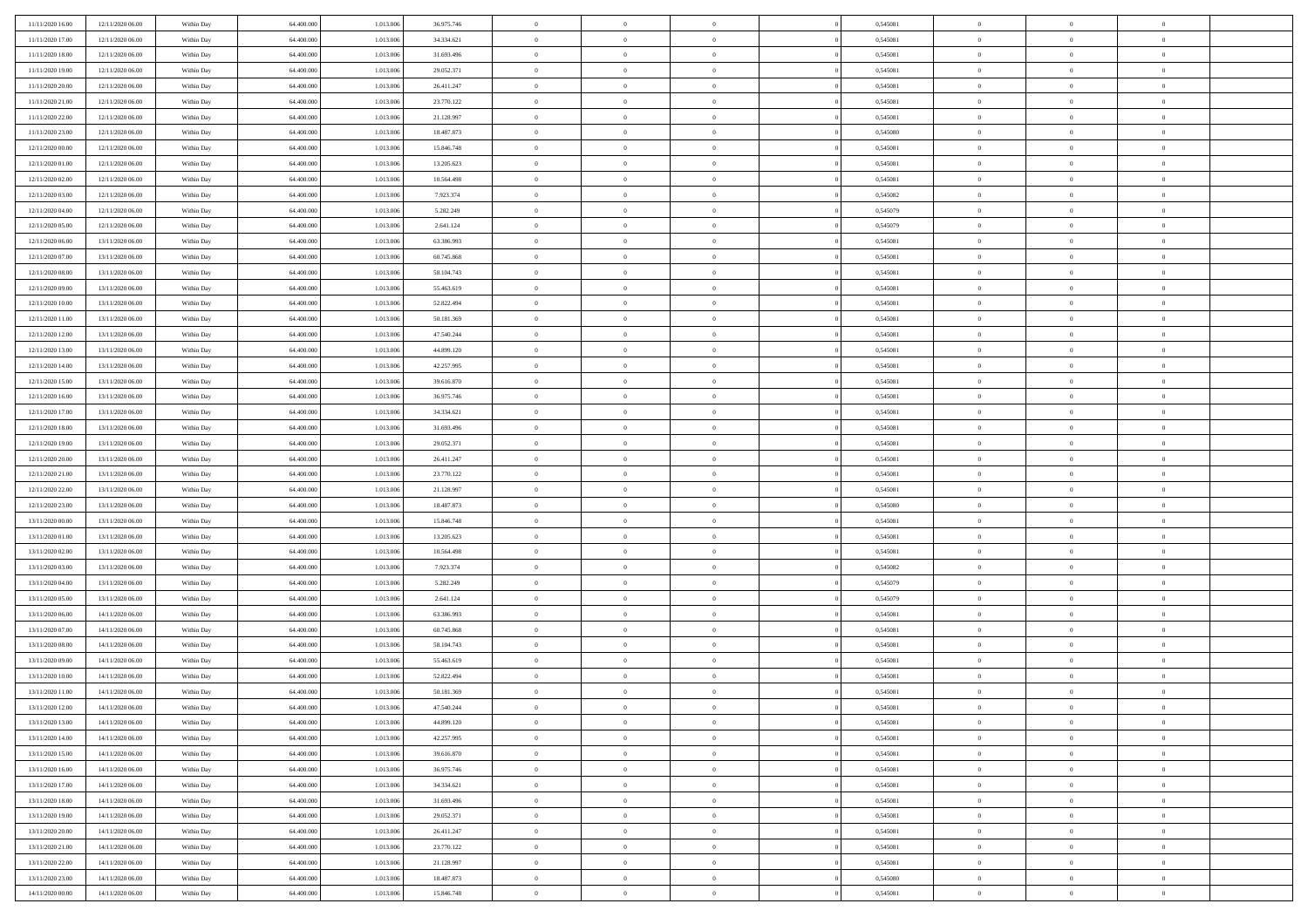| 14/11/2020 01:00 | 14/11/2020 06.00 | Within Day | 64,400,000 | 1.013.006 | 13.205.623 | $\bf{0}$       | $\overline{0}$ | $\Omega$       | 0,545081 | $\bf{0}$       | $\overline{0}$ | $\bf{0}$       |  |
|------------------|------------------|------------|------------|-----------|------------|----------------|----------------|----------------|----------|----------------|----------------|----------------|--|
| 14/11/2020 02.00 | 14/11/2020 06:00 | Within Dav | 64.400.000 | 1.013.006 | 10.564.498 | $\theta$       | $\overline{0}$ | $\overline{0}$ | 0,545081 | $\mathbf{0}$   | $\bf{0}$       | $\overline{0}$ |  |
| 14/11/2020 03:00 | 14/11/2020 06:00 | Within Day | 64.400.000 | 1.013.006 | 7.923.374  | $\theta$       | $\overline{0}$ | $\overline{0}$ | 0,545082 | $\,$ 0         | $\overline{0}$ | $\,$ 0 $\,$    |  |
| 14/11/2020 04:00 | 14/11/2020 06.00 | Within Day | 64,400,000 | 1.013.006 | 5.282.249  | $\mathbf{0}$   | $\overline{0}$ | $\mathbf{0}$   | 0.545079 | $\bf{0}$       | $\mathbf{0}$   | $\theta$       |  |
| 14/11/2020 05:00 | 14/11/2020 06:00 | Within Dav | 64.400.000 | 1.013.006 | 2.641.124  | $\mathbf{0}$   | $\overline{0}$ | $\overline{0}$ | 0,545079 | $\mathbf{0}$   | $\bf{0}$       | $\overline{0}$ |  |
| 14/11/2020 06:00 | 15/11/2020 06:00 | Within Day | 64.400.000 | 1.013.006 | 63.386.993 | $\theta$       | $\overline{0}$ | $\bf{0}$       | 0,545081 | $\,$ 0         | $\overline{0}$ | $\,$ 0 $\,$    |  |
| 14/11/2020 07.00 | 15/11/2020 06.00 | Within Day | 64,400,000 | 1.013.006 | 60.745.868 | $\,$ 0 $\,$    | $\overline{0}$ | $\Omega$       | 0.545081 | $\bf{0}$       | $\overline{0}$ | $\theta$       |  |
| 14/11/2020 08:00 | 15/11/2020 06:00 | Within Dav | 64.400.000 | 1.013.006 | 58.104.743 | $\overline{0}$ | $\overline{0}$ | $\overline{0}$ | 0,545081 | $\mathbf{0}$   | $\bf{0}$       | $\overline{0}$ |  |
| 14/11/2020 09:00 | 15/11/2020 06:00 | Within Day | 64.400.000 | 1.013.006 | 55.463.619 | $\theta$       | $\overline{0}$ | $\bf{0}$       | 0,545081 | $\,$ 0         | $\overline{0}$ | $\,$ 0 $\,$    |  |
| 14/11/2020 10:00 | 15/11/2020 06.00 | Within Day | 64,400,000 | 1.013.006 | 52.822.494 | $\mathbf{0}$   | $\overline{0}$ | $\mathbf{0}$   | 0.545081 | $\theta$       | $\mathbf{0}$   | $\theta$       |  |
| 14/11/2020 11:00 | 15/11/2020 06:00 | Within Dav | 64.400.000 | 1.013.006 | 50.181.369 | $\mathbf{0}$   | $\overline{0}$ | $\overline{0}$ | 0,545081 | $\mathbf{0}$   | $\bf{0}$       | $\overline{0}$ |  |
| 14/11/2020 12:00 | 15/11/2020 06:00 | Within Day | 64.400.000 | 1.013.006 | 47.540.244 | $\theta$       | $\overline{0}$ | $\overline{0}$ | 0,545081 | $\,$ 0         | $\overline{0}$ | $\,$ 0 $\,$    |  |
| 14/11/2020 13:00 | 15/11/2020 06.00 | Within Day | 64,400,000 | 1.013.006 | 44.899.120 | $\theta$       | $\overline{0}$ | $\mathbf{0}$   | 0.545081 | $\bf{0}$       | $\mathbf{0}$   | $\theta$       |  |
| 14/11/2020 14:00 | 15/11/2020 06:00 | Within Dav | 64.400.000 | 1.013.006 | 42.257.995 | $\overline{0}$ | $\overline{0}$ | $\overline{0}$ | 0,545081 | $\mathbf{0}$   | $\bf{0}$       | $\overline{0}$ |  |
| 14/11/2020 15:00 | 15/11/2020 06:00 | Within Day | 64.400.000 | 1.013.006 | 39.616.870 | $\theta$       | $\overline{0}$ | $\overline{0}$ | 0,545081 | $\,$ 0         | $\overline{0}$ | $\,$ 0 $\,$    |  |
| 14/11/2020 16:00 | 15/11/2020 06.00 | Within Day | 64,400,000 | 1.013.006 | 36.975.746 | $\bf{0}$       | $\overline{0}$ | $\mathbf{0}$   | 0.545081 | $\bf{0}$       | $\mathbf{0}$   | $\bf{0}$       |  |
| 14/11/2020 17:00 | 15/11/2020 06:00 | Within Dav | 64.400.000 | 1.013.006 | 34.334.621 | $\overline{0}$ | $\overline{0}$ | $\overline{0}$ | 0,545081 | $\mathbf{0}$   | $\bf{0}$       | $\overline{0}$ |  |
| 14/11/2020 18:00 | 15/11/2020 06:00 | Within Day | 64.400.000 | 1.013.006 | 31.693.496 | $\theta$       | $\overline{0}$ | $\bf{0}$       | 0,545081 | $\,$ 0         | $\overline{0}$ | $\,$ 0 $\,$    |  |
| 14/11/2020 19:00 | 15/11/2020 06.00 | Within Day | 64,400,000 | 1.013.006 | 29.052.371 | $\theta$       | $\overline{0}$ | $\mathbf{0}$   | 0.545081 | $\theta$       | $\mathbf{0}$   | $\theta$       |  |
| 14/11/2020 20:00 | 15/11/2020 06:00 | Within Dav | 64.400.000 | 1.013.006 | 26.411.247 | $\overline{0}$ | $\overline{0}$ | $\overline{0}$ | 0,545081 | $\mathbf{0}$   | $\bf{0}$       | $\overline{0}$ |  |
| 14/11/2020 21:00 | 15/11/2020 06:00 | Within Day | 64.400.000 | 1.013.006 | 23.770.122 | $\theta$       | $\overline{0}$ | $\bf{0}$       | 0,545081 | $\,$ 0         | $\overline{0}$ | $\,$ 0 $\,$    |  |
| 14/11/2020 22.00 | 15/11/2020 06.00 | Within Day | 64,400,000 | 1.013.006 | 21.128.997 | $\theta$       | $\overline{0}$ | $\mathbf{0}$   | 0.545081 | $\bf{0}$       | $\mathbf{0}$   | $\theta$       |  |
| 14/11/2020 23:00 | 15/11/2020 06:00 | Within Dav | 64.400.000 | 1.013.006 | 18.487.873 | $\mathbf{0}$   | $\overline{0}$ | $\overline{0}$ | 0,545080 | $\mathbf{0}$   | $\bf{0}$       | $\overline{0}$ |  |
| 15/11/2020 00:00 | 15/11/2020 06:00 | Within Day | 64.400.000 | 1.013.006 | 15.846.748 | $\theta$       | $\overline{0}$ | $\bf{0}$       | 0,545081 | $\,$ 0         | $\overline{0}$ | $\,$ 0 $\,$    |  |
| 15/11/2020 01:00 | 15/11/2020 06.00 | Within Day | 64,400,000 | 1.013.006 | 13.205.623 | $\,$ 0 $\,$    | $\overline{0}$ | $\mathbf{0}$   | 0.545081 | $\bf{0}$       | $\bf{0}$       | $\bf{0}$       |  |
| 15/11/2020 02.00 | 15/11/2020 06:00 | Within Dav | 64.400.000 | 1.013.006 | 10.564.498 | $\overline{0}$ | $\overline{0}$ | $\overline{0}$ | 0,545081 | $\mathbf{0}$   | $\bf{0}$       | $\overline{0}$ |  |
| 15/11/2020 03:00 | 15/11/2020 06:00 | Within Day | 64.400.000 | 1.013.006 | 7.923.374  | $\theta$       | $\overline{0}$ | $\overline{0}$ | 0,545082 | $\,$ 0         | $\overline{0}$ | $\,$ 0 $\,$    |  |
| 15/11/2020 04:00 | 15/11/2020 06:00 | Within Day | 64,400,000 | 1.013.006 | 5.282.249  | $\mathbf{0}$   | $\overline{0}$ | $\mathbf{0}$   | 0.545079 | $\theta$       | $\mathbf{0}$   | $\theta$       |  |
| 15/11/2020 05:00 | 15/11/2020 06:00 | Within Dav | 64.400.000 | 1.013.006 | 2.641.124  | $\mathbf{0}$   | $\overline{0}$ | $\overline{0}$ | 0,545079 | $\mathbf{0}$   | $\bf{0}$       | $\overline{0}$ |  |
| 15/11/2020 06:00 | 16/11/2020 06:00 | Within Day | 64.400.000 | 1.013.006 | 63.386.993 | $\theta$       | $\overline{0}$ | $\bf{0}$       | 0,545081 | $\,$ 0         | $\overline{0}$ | $\,$ 0 $\,$    |  |
| 15/11/2020 07.00 | 16/11/2020 06:00 | Within Day | 64.400.000 | 1.013.006 | 60.745.868 | $\bf{0}$       | $\overline{0}$ | $\overline{0}$ | 0,545081 | $\bf{0}$       | $\overline{0}$ | $\,0\,$        |  |
| 15/11/2020 08:00 | 16/11/2020 06:00 | Within Dav | 64.400.000 | 1.013.006 | 58.104.743 | $\overline{0}$ | $\overline{0}$ | $\overline{0}$ | 0,545081 | $\mathbf{0}$   | $\bf{0}$       | $\overline{0}$ |  |
| 15/11/2020 11:00 | 16/11/2020 06:00 | Within Day | 64.400.000 | 1.013.006 | 50.181.369 | $\theta$       | $\overline{0}$ | $\overline{0}$ | 0,545081 | $\,$ 0         | $\overline{0}$ | $\,$ 0 $\,$    |  |
| 15/11/2020 12:00 | 16/11/2020 06:00 | Within Day | 64.400.000 | 1.013.006 | 47.540.244 | $\,$ 0 $\,$    | $\overline{0}$ | $\overline{0}$ | 0,545081 | $\bf{0}$       | $\overline{0}$ | $\,0\,$        |  |
| 15/11/2020 13:00 | 16/11/2020 06:00 | Within Dav | 64.400.000 | 1.013.006 | 44.899.120 | $\overline{0}$ | $\overline{0}$ | $\overline{0}$ | 0,545081 | $\mathbf{0}$   | $\bf{0}$       | $\overline{0}$ |  |
| 15/11/2020 14:00 | 16/11/2020 06:00 | Within Day | 64.400.000 | 1.013.006 | 42.257.995 | $\theta$       | $\overline{0}$ | $\bf{0}$       | 0,545081 | $\,$ 0         | $\overline{0}$ | $\,$ 0 $\,$    |  |
| 15/11/2020 15:00 | 16/11/2020 06:00 | Within Day | 64.400.000 | 1.013.006 | 39.616.870 | $\,$ 0 $\,$    | $\overline{0}$ | $\overline{0}$ | 0,545081 | $\bf{0}$       | $\overline{0}$ | $\,0\,$        |  |
| 15/11/2020 16:00 | 16/11/2020 06:00 | Within Dav | 64.400.000 | 1.013.006 | 36.975.746 | $\overline{0}$ | $\overline{0}$ | $\overline{0}$ | 0,545081 | $\mathbf{0}$   | $\bf{0}$       | $\overline{0}$ |  |
| 15/11/2020 17:00 | 16/11/2020 06:00 | Within Day | 64.400.000 | 1.013.006 | 34.334.621 | $\theta$       | $\overline{0}$ | $\bf{0}$       | 0,545081 | $\,$ 0         | $\overline{0}$ | $\,$ 0 $\,$    |  |
| 15/11/2020 18:00 | 16/11/2020 06:00 | Within Day | 64.400.000 | 1.013.006 | 31.693.496 | $\,$ 0 $\,$    | $\overline{0}$ | $\overline{0}$ | 0,545081 | $\bf{0}$       | $\overline{0}$ | $\,0\,$        |  |
| 15/11/2020 19:00 | 16/11/2020 06:00 | Within Dav | 64.400.000 | 1.013.006 | 29.052.371 | $\theta$       | $\overline{0}$ | $\overline{0}$ | 0,545081 | $\mathbf{0}$   | $\bf{0}$       | $\overline{0}$ |  |
| 15/11/2020 20:00 | 16/11/2020 06:00 | Within Day | 64.400.000 | 1.013.006 | 26.411.247 | $\theta$       | $\overline{0}$ | $\bf{0}$       | 0,545081 | $\,$ 0         | $\overline{0}$ | $\,$ 0 $\,$    |  |
| 15/11/2020 21:00 | 16/11/2020 06.00 | Within Day | 64.400.000 | 1.013.006 | 23.770.122 | $\,$ 0 $\,$    | $\overline{0}$ | $\overline{0}$ | 0,545081 | $\bf{0}$       | $\overline{0}$ | $\,0\,$        |  |
| 15/11/2020 22:00 | 16/11/2020 06:00 | Within Dav | 64.400.000 | 1.013.006 | 21.128.997 | $\theta$       | $\overline{0}$ | $\overline{0}$ | 0,545081 | $\mathbf{0}$   | $\bf{0}$       | $\overline{0}$ |  |
| 15/11/2020 23:00 | 16/11/2020 06:00 | Within Day | 64.400.000 | 1.013.006 | 18.487.873 | $\overline{0}$ | $\overline{0}$ | $\overline{0}$ | 0,545080 | $\overline{0}$ | $\overline{0}$ | $\theta$       |  |
| 16/11/2020 00:00 | 16/11/2020 06:00 | Within Day | 64.400.000 | 1.013.006 | 15.846.748 | $\bf{0}$       | $\overline{0}$ | $\overline{0}$ | 0,545081 | $\bf{0}$       | $\overline{0}$ | $\bf{0}$       |  |
| 16/11/2020 01:00 | 16/11/2020 06:00 | Within Day | 64.400.000 | 1.013.006 | 13.205.623 | $\overline{0}$ | $\overline{0}$ | $\overline{0}$ | 0,545081 | $\overline{0}$ | $\bf{0}$       | $\overline{0}$ |  |
| 16/11/2020 02:00 | 16/11/2020 06:00 | Within Day | 64.400.000 | 1.013.006 | 10.564.498 | $\,$ 0 $\,$    | $\overline{0}$ | $\overline{0}$ | 0,545081 | $\,$ 0 $\,$    | $\,$ 0 $\,$    | $\,$ 0 $\,$    |  |
| 16/11/2020 03:00 | 16/11/2020 06.00 | Within Day | 64.400.000 | 1.013.006 | 7.923.374  | $\bf{0}$       | $\overline{0}$ | $\overline{0}$ | 0,545082 | $\mathbf{0}$   | $\overline{0}$ | $\bf{0}$       |  |
| 16/11/2020 04:00 | 16/11/2020 06:00 | Within Day | 64.400.000 | 1.013.006 | 5.282.249  | $\,$ 0 $\,$    | $\overline{0}$ | $\overline{0}$ | 0,545079 | $\,$ 0 $\,$    | $\bf{0}$       | $\overline{0}$ |  |
| 16/11/2020 05:00 | 16/11/2020 06:00 | Within Day | 64.400.000 | 1.013.006 | 2.641.124  | $\,$ 0 $\,$    | $\overline{0}$ | $\overline{0}$ | 0,545079 | $\,$ 0 $\,$    | $\overline{0}$ | $\,$ 0 $\,$    |  |
| 16/11/2020 06:00 | 17/11/2020 06:00 | Within Day | 64.400.000 | 1.013.006 | 63.386.993 | $\bf{0}$       | $\overline{0}$ | $\overline{0}$ | 0,545081 | $\overline{0}$ | $\overline{0}$ | $\overline{0}$ |  |
| 16/11/2020 07:00 | 17/11/2020 06:00 | Within Day | 64.400.000 | 1.013.006 | 60.745.868 | $\,$ 0 $\,$    | $\overline{0}$ | $\overline{0}$ | 0,545081 | $\,$ 0 $\,$    | $\bf{0}$       | $\mathbf{0}$   |  |
| 16/11/2020 08:00 | 17/11/2020 06:00 | Within Day | 64.400.000 | 1.013.006 | 58.104.743 | $\,$ 0         | $\overline{0}$ | $\overline{0}$ | 0,545081 | $\,$ 0 $\,$    | $\,$ 0 $\,$    | $\,$ 0 $\,$    |  |
| 16/11/2020 09:00 | 17/11/2020 06.00 | Within Day | 64.400.000 | 1.013.006 | 55.463.619 | $\bf{0}$       | $\overline{0}$ | $\overline{0}$ | 0,545081 | $\mathbf{0}$   | $\overline{0}$ | $\bf{0}$       |  |
| 16/11/2020 10:00 | 17/11/2020 06:00 | Within Day | 64.400.000 | 1.013.006 | 52.822.494 | $\,$ 0 $\,$    | $\overline{0}$ | $\overline{0}$ | 0,545081 | $\overline{0}$ | $\bf{0}$       | $\overline{0}$ |  |
| 16/11/2020 11:00 | 17/11/2020 06.00 | Within Day | 64.400.000 | 1.013.006 | 50.181.369 | $\,$ 0 $\,$    | $\overline{0}$ | $\overline{0}$ | 0,545081 | $\,$ 0 $\,$    | $\overline{0}$ | $\,$ 0 $\,$    |  |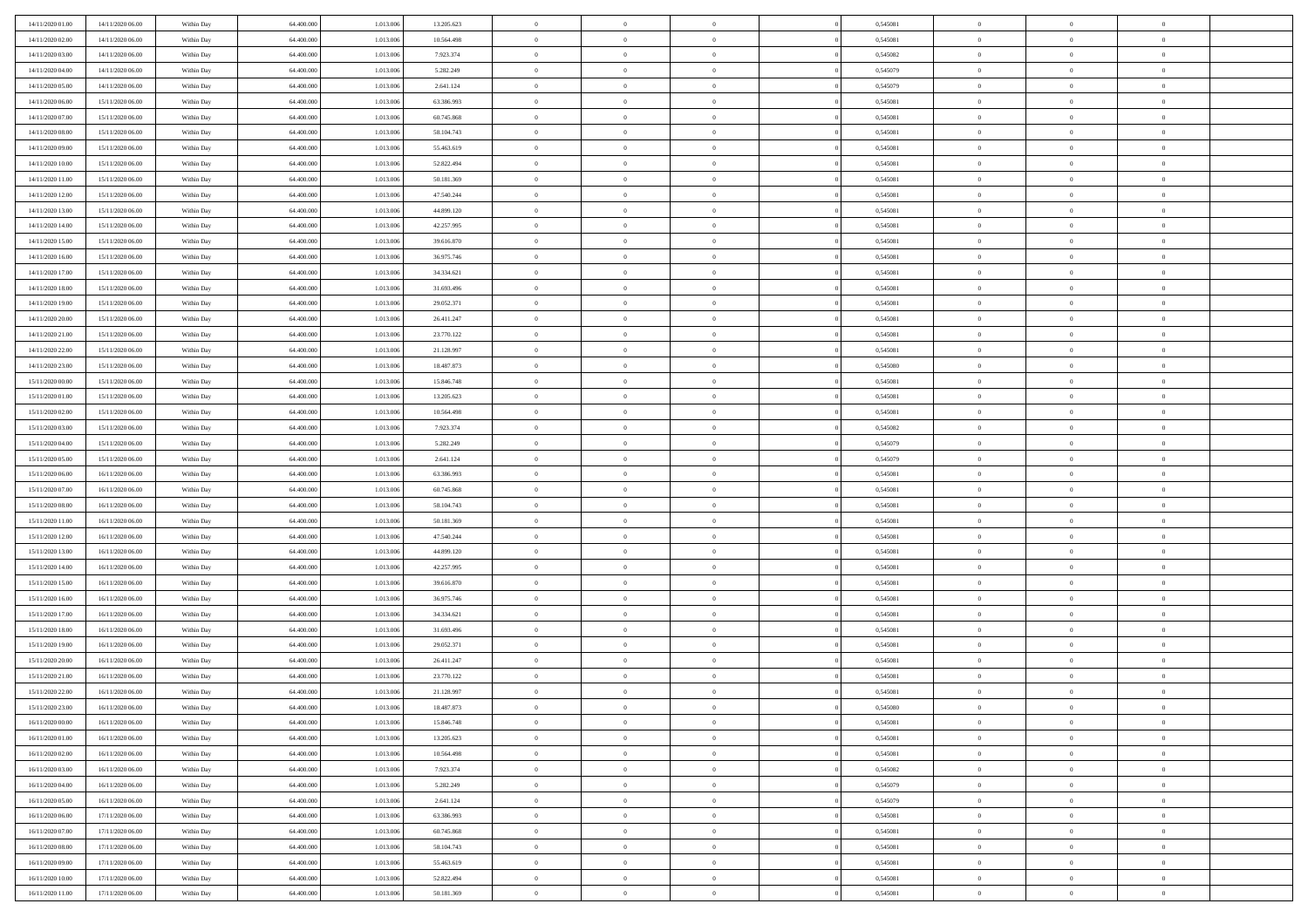| 16/11/2020 12:00                     | 17/11/2020 06:00                     | Within Day               | 64.400.000               | 1.013.00               | 47.540.244               | $\bf{0}$                   | $\bf{0}$                         | $\overline{0}$                   | 0,545081             | $\bf{0}$                     | $\overline{0}$                   | $\bf{0}$                      |  |
|--------------------------------------|--------------------------------------|--------------------------|--------------------------|------------------------|--------------------------|----------------------------|----------------------------------|----------------------------------|----------------------|------------------------------|----------------------------------|-------------------------------|--|
| 16/11/2020 13:00                     | 17/11/2020 06:00                     | Within Day               | 64,400,000               | 1.013.00               | 44.899.120               | $\overline{0}$             | $\overline{0}$                   | $\Omega$                         | 0,545081             | $\overline{0}$               | $\theta$                         | $\theta$                      |  |
| 16/11/2020 14:00                     | 17/11/2020 06:00                     | Within Day               | 64.400.000               | 1.013.006              | 42.257.995               | $\overline{0}$             | $\overline{0}$                   | $\overline{0}$                   | 0,545081             | $\mathbf{0}$                 | $\overline{0}$                   | $\theta$                      |  |
| 16/11/2020 15:00                     | 17/11/2020 06:00                     | Within Day               | 64.400.000               | 1.013.006              | 39.616.870               | $\bf{0}$                   | $\overline{0}$                   | $\overline{0}$                   | 0,545081             | $\mathbf{0}$                 | $\overline{0}$                   | $\bf{0}$                      |  |
| 16/11/2020 16:00                     | 17/11/2020 06:00                     | Within Day               | 64,400,000               | 1.013.006              | 36.975.746               | $\bf{0}$                   | $\overline{0}$                   | $\overline{0}$                   | 0,545081             | $\bf{0}$                     | $\overline{0}$                   | $\bf{0}$                      |  |
| 16/11/2020 17:00                     | 17/11/2020 06:00                     | Within Day               | 64.400.000               | 1.013.006              | 34.334.621               | $\overline{0}$             | $\overline{0}$                   | $\overline{0}$                   | 0,545081             | $\mathbf{0}$                 | $\overline{0}$                   | $\theta$                      |  |
| 16/11/2020 18.00                     | 17/11/2020 06:00                     | Within Day               | 64.400.000               | 1.013.006              | 31.693.496               | $\bf{0}$                   | $\overline{0}$                   | $\overline{0}$                   | 0,545081             | $\bf{0}$                     | $\overline{0}$                   | $\bf{0}$                      |  |
| 16/11/2020 19:00                     | 17/11/2020 06:00                     | Within Day               | 64,400,000               | 1.013.006              | 29.052.371               | $\overline{0}$             | $\overline{0}$                   | $\overline{0}$                   | 0,545081             | $\mathbf{0}$                 | $\theta$                         | $\theta$                      |  |
| 16/11/2020 20:00                     | 17/11/2020 06:00                     | Within Day               | 64.400.000               | 1.013.006              | 26.411.247               | $\overline{0}$             | $\overline{0}$                   | $\overline{0}$                   | 0,545081             | $\mathbf{0}$                 | $\overline{0}$                   | $\theta$                      |  |
| 16/11/2020 21:00                     | 17/11/2020 06:00                     | Within Day               | 64.400.000               | 1.013.006              | 23.770.122               | $\bf{0}$                   | $\overline{0}$                   | $\Omega$                         | 0,545081             | $\bf{0}$                     | $\overline{0}$                   | $\bf{0}$                      |  |
| 16/11/2020 22.00                     | 17/11/2020 06:00                     | Within Day               | 64,400,000               | 1.013.006              | 21.128.997               | $\bf{0}$                   | $\overline{0}$                   | $\overline{0}$                   | 0,545081             | $\mathbf{0}$                 | $\theta$                         | $\theta$                      |  |
| 16/11/2020 23.00                     | 17/11/2020 06:00                     | Within Day               | 64.400.000               | 1.013.006              | 18.487.873               | $\overline{0}$             | $\overline{0}$                   | $\overline{0}$                   | 0,545080             | $\mathbf{0}$                 | $\overline{0}$                   | $\theta$                      |  |
| 17/11/2020 00:00                     | 17/11/2020 06:00                     | Within Day               | 64.400.000               | 1.013.006              | 15.846.748               | $\bf{0}$                   | $\overline{0}$                   | $\overline{0}$                   | 0,545081             | $\mathbf{0}$                 | $\overline{0}$                   | $\bf{0}$                      |  |
| 17/11/2020 01:00                     | 17/11/2020 06:00                     | Within Day               | 64.400.000               | 1.013.006              | 13.205.623               | $\bf{0}$                   | $\overline{0}$                   | $\overline{0}$                   | 0,545081             | $\bf{0}$                     | $\theta$                         | $\bf{0}$                      |  |
| 17/11/2020 02:00                     | 17/11/2020 06:00                     | Within Day               | 64.400.000               | 1.013.006              | 10.564.498               | $\overline{0}$             | $\overline{0}$                   | $\overline{0}$                   | 0,545081             | $\mathbf{0}$                 | $\overline{0}$                   | $\theta$                      |  |
| 17/11/2020 03:00                     | 17/11/2020 06:00                     | Within Day               | 64.400.000               | 1.013.006              | 7.923.374                | $\bf{0}$                   | $\overline{0}$                   | $\Omega$                         | 0,545082             | $\bf{0}$                     | $\overline{0}$                   | $\bf{0}$                      |  |
| 17/11/2020 04:00                     | 17/11/2020 06:00                     | Within Day               | 64,400,000               | 1.013.006              | 5.282.249                | $\,$ 0 $\,$                | $\overline{0}$                   | $\overline{0}$                   | 0,545079             | $\mathbf{0}$                 | $\theta$                         | $\theta$                      |  |
| 17/11/2020 05:00                     | 17/11/2020 06:00                     | Within Day               | 64.400.000               | 1.013.006              | 2.641.124                | $\overline{0}$             | $\overline{0}$                   | $\overline{0}$                   | 0,545079             | $\mathbf{0}$                 | $\overline{0}$                   | $\theta$                      |  |
| 17/11/2020 06:00                     | 18/11/2020 06:00                     | Within Day               | 64.400.000               | 1.013.00               | 63.386.993               | $\bf{0}$                   | $\overline{0}$                   | $\Omega$                         | 0,545081             | $\bf{0}$                     | $\overline{0}$                   | $\bf{0}$                      |  |
| 17/11/2020 07:00                     | 18/11/2020 06:00                     | Within Day               | 64,400,000               | 1.013.006              | 60.745.868               | $\bf{0}$                   | $\overline{0}$                   | $\overline{0}$                   | 0,545081             | $\mathbf{0}$                 | $\mathbf{0}$                     | $\overline{0}$                |  |
| 17/11/2020 08:00                     | 18/11/2020 06:00                     | Within Day               | 64.400.000               | 1.013.006              | 58.104.743               | $\overline{0}$             | $\overline{0}$                   | $\overline{0}$                   | 0,545081             | $\mathbf{0}$                 | $\overline{0}$                   | $\theta$                      |  |
| 17/11/2020 09:00                     | 18/11/2020 06:00                     | Within Day               | 64.400.000               | 1.013.006              | 55.463.619               | $\bf{0}$                   | $\overline{0}$                   | $\overline{0}$                   | 0,545081             | $\mathbf{0}$                 | $\overline{0}$                   | $\bf{0}$                      |  |
| 17/11/2020 10:00                     | 18/11/2020 06:00                     | Within Day               | 64,400,000               | 1.013.006              | 52.822.494               | $\bf{0}$                   | $\overline{0}$                   | $\overline{0}$                   | 0,545081             | $\,$ 0 $\,$                  | $\overline{0}$                   | $\bf{0}$                      |  |
| 17/11/2020 11:00                     | 18/11/2020 06:00                     | Within Day               | 64.400.000               | 1.013.006              | 50.181.369               | $\overline{0}$             | $\overline{0}$                   | $\overline{0}$                   | 0,545081             | $\mathbf{0}$                 | $\overline{0}$                   | $\theta$                      |  |
| 17/11/2020 12:00                     | 18/11/2020 06:00                     | Within Day               | 64.400.000               | 1.013.006              | 47.540.244               | $\bf{0}$                   | $\overline{0}$                   | $\overline{0}$                   | 0,545081             | $\bf{0}$                     | $\overline{0}$                   | $\bf{0}$                      |  |
| 17/11/2020 13:00                     | 18/11/2020 06:00                     | Within Day               | 64,400,000               | 1.013.006              | 44.899.120               | $\,$ 0 $\,$                | $\overline{0}$                   | $\overline{0}$                   | 0,545081             | $\mathbf{0}$                 | $\overline{0}$                   | $\overline{0}$                |  |
| 17/11/2020 14.00                     | 18/11/2020 06:00                     | Within Day               | 64.400.000               | 1.013.006              | 42.257.995               | $\overline{0}$             | $\overline{0}$                   | $\overline{0}$                   | 0,545081             | $\mathbf{0}$                 | $\overline{0}$                   | $\theta$                      |  |
| 17/11/2020 15.00                     | 18/11/2020 06:00                     | Within Day               | 64.400.000               | 1.013.006              | 39.616.870               | $\bf{0}$                   | $\overline{0}$                   | $\Omega$                         | 0,545081             | $\mathbf{0}$                 | $\overline{0}$                   | $\bf{0}$                      |  |
| 17/11/2020 16.00                     | 18/11/2020 06:00                     | Within Day               | 64,400,000               | 1.013.006              | 36.975.746               | $\bf{0}$                   | $\overline{0}$                   | $\overline{0}$                   | 0,545081             | $\mathbf{0}$                 | $\theta$                         | $\overline{0}$                |  |
| 17/11/2020 17.00                     | 18/11/2020 06:00                     | Within Day               | 64.400.000               | 1.013.006              | 34.334.621               | $\overline{0}$             | $\overline{0}$                   | $\overline{0}$                   | 0,545081             | $\mathbf{0}$                 | $\overline{0}$                   | $\theta$                      |  |
| 17/11/2020 18:00                     | 18/11/2020 06:00                     | Within Day               | 64.400.000               | 1.013.006              | 31.693.496               | $\,$ 0                     | $\overline{0}$                   | $\overline{0}$                   | 0,545081             | $\,$ 0 $\,$                  | $\overline{0}$                   | $\,$ 0 $\,$                   |  |
| 17/11/2020 19:00                     | 18/11/2020 06:00                     | Within Day               | 64,400,000               | 1.013.006              | 29.052.371               | $\bf{0}$                   | $\overline{0}$                   | $\overline{0}$                   | 0,545081             | $\,$ 0 $\,$                  | $\overline{0}$                   | $\overline{0}$                |  |
| 17/11/2020 20.00                     | 18/11/2020 06:00                     | Within Day               | 64.400.000               | 1.013.006              | 26.411.247               | $\overline{0}$             | $\overline{0}$                   | $\overline{0}$                   | 0,545081             | $\mathbf{0}$                 | $\overline{0}$                   | $\theta$                      |  |
| 17/11/2020 21:00                     | 18/11/2020 06:00                     | Within Day               | 64.400.000               | 1.013.006              | 23.770.122               | $\,$ 0                     | $\overline{0}$                   | $\theta$                         | 0,545081             | $\,$ 0                       | $\overline{0}$                   | $\mathbf{0}$                  |  |
| 17/11/2020 22.00                     | 18/11/2020 06:00                     | Within Day               | 64,400,000               | 1.013.006              | 21.128.997               | $\bf{0}$                   | $\overline{0}$                   | $\overline{0}$                   | 0,545081             | $\mathbf{0}$                 | $\overline{0}$                   | $\overline{0}$                |  |
| 17/11/2020 23.00                     | 18/11/2020 06:00                     | Within Day               | 64.400.000               | 1.013.006              | 18.487.873               | $\overline{0}$             | $\overline{0}$<br>$\overline{0}$ | $\overline{0}$                   | 0,545080             | $\mathbf{0}$                 | $\overline{0}$                   | $\theta$<br>$\mathbf{0}$      |  |
| 18/11/2020 00:00                     | 18/11/2020 06:00                     | Within Day               | 64.400.000<br>64,400,000 | 1.013.006              | 15.846.748               | $\overline{0}$<br>$\bf{0}$ |                                  | $\overline{0}$<br>$\overline{0}$ | 0,545081             | $\,$ 0 $\,$                  | $\overline{0}$<br>$\mathbf{0}$   |                               |  |
| 18/11/2020 01:00<br>18/11/2020 02:00 | 18/11/2020 06:00<br>18/11/2020 06:00 | Within Day<br>Within Day | 64.400.000               | 1.013.006<br>1.013.006 | 13.205.623<br>10.564.498 | $\overline{0}$             | $\overline{0}$<br>$\overline{0}$ | $\overline{0}$                   | 0,545081<br>0,545081 | $\mathbf{0}$<br>$\mathbf{0}$ | $\overline{0}$                   | $\overline{0}$<br>$\theta$    |  |
|                                      |                                      |                          |                          |                        |                          |                            | $\overline{0}$                   |                                  |                      |                              |                                  |                               |  |
| 18/11/2020 03:00<br>18/11/2020 04:00 | 18/11/2020 06:00<br>18/11/2020 06:00 | Within Day<br>Within Day | 64.400.000<br>64,400,000 | 1.013.006<br>1.013.006 | 7.923.374<br>5.282.249   | $\,$ 0<br>$\,$ 0 $\,$      | $\,$ 0 $\,$                      | $\overline{0}$<br>$\overline{0}$ | 0,545082<br>0,545079 | $\,$ 0 $\,$<br>$\,$ 0 $\,$   | $\overline{0}$<br>$\overline{0}$ | $\,$ 0 $\,$<br>$\overline{0}$ |  |
| 18/11/2020 05:00                     | 18/11/2020 06:00                     | Within Day               | 64.400.000               | 1.013.006              | 2.641.124                | $\overline{0}$             | $\overline{0}$                   | $\overline{0}$                   | 0,545079             | $\mathbf{0}$                 | $\overline{0}$                   | $\theta$                      |  |
| 18/11/2020 06:00                     | 19/11/2020 06:00                     | Within Day               | 64.400.000               | 1.013.006              | 63.386.993               | $\overline{0}$             | $\overline{0}$                   | $\overline{0}$                   | 0,545081             | $\,$ 0                       | $\overline{0}$                   | $\mathbf{0}$                  |  |
| 18/11/2020 07:00                     | 19/11/2020 06:00                     | Within Day               | 64,400,000               | 1.013.006              | 60.745.868               | $\bf{0}$                   | $\overline{0}$                   | $\overline{0}$                   | 0,545081             | $\mathbf{0}$                 | $\overline{0}$                   | $\overline{0}$                |  |
| 18/11/2020 08:00                     | 19/11/2020 06:00                     | Within Day               | 64.400.000               | 1.013.006              | 58.104.743               | $\overline{0}$             | $\theta$                         |                                  | 0,545081             | $\overline{0}$               | $\Omega$                         | $\overline{0}$                |  |
| 18/11/2020 09:00                     | 19/11/2020 06:00                     | Within Day               | 64.400.000               | 1.013.006              | 55.463.619               | $\,$ 0 $\,$                | $\overline{0}$                   | $\overline{0}$                   | 0,545081             | $\,$ 0 $\,$                  | $\bf{0}$                         | $\,$ 0 $\,$                   |  |
| 18/11/2020 10:00                     | 19/11/2020 06:00                     | Within Day               | 64.400.000               | 1.013.006              | 52.822.494               | $\mathbf{0}$               | $\overline{0}$                   | $\overline{0}$                   | 0,545081             | $\,$ 0 $\,$                  | $\overline{0}$                   | $\overline{0}$                |  |
| 18/11/2020 11:00                     | 19/11/2020 06:00                     | Within Day               | 64.400.000               | 1.013.006              | 50.181.369               | $\mathbf{0}$               | $\overline{0}$                   | $\overline{0}$                   | 0,545081             | $\mathbf{0}$                 | $\bf{0}$                         | $\overline{0}$                |  |
| 18/11/2020 12:00                     | 19/11/2020 06:00                     | Within Day               | 64.400.000               | 1.013.006              | 47.540.244               | $\,$ 0 $\,$                | $\overline{0}$                   | $\overline{0}$                   | 0,545081             | $\,$ 0 $\,$                  | $\bf{0}$                         | $\theta$                      |  |
| 18/11/2020 13:00                     | 19/11/2020 06:00                     | Within Day               | 64.400.000               | 1.013.006              | 44.899.120               | $\,$ 0 $\,$                | $\,$ 0 $\,$                      | $\overline{0}$                   | 0,545081             | $\,$ 0 $\,$                  | $\overline{0}$                   | $\overline{0}$                |  |
| 18/11/2020 14:00                     | 19/11/2020 06:00                     | Within Day               | 64.400.000               | 1.013.006              | 42.257.995               | $\mathbf{0}$               | $\overline{0}$                   | $\overline{0}$                   | 0,545081             | $\mathbf{0}$                 | $\bf{0}$                         | $\overline{0}$                |  |
| 18/11/2020 15:00                     | 19/11/2020 06:00                     | Within Day               | 64.400.000               | 1.013.006              | 39.616.870               | $\,$ 0 $\,$                | $\overline{0}$                   | $\overline{0}$                   | 0,545081             | $\,$ 0 $\,$                  | $\mathbf{0}$                     | $\theta$                      |  |
| 18/11/2020 16.00                     | 19/11/2020 06:00                     | Within Day               | 64,400,000               | 1.013.006              | 36.975.746               | $\mathbf{0}$               | $\overline{0}$                   | $\overline{0}$                   | 0,545081             | $\,$ 0 $\,$                  | $\overline{0}$                   | $\overline{0}$                |  |
| 18/11/2020 17:00                     | 19/11/2020 06:00                     | Within Day               | 64.400.000               | 1.013.006              | 34.334.621               | $\mathbf{0}$               | $\overline{0}$                   | $\overline{0}$                   | 0,545081             | $\mathbf{0}$                 | $\bf{0}$                         | $\overline{0}$                |  |
| 18/11/2020 18:00                     | 19/11/2020 06:00                     | Within Day               | 64.400.000               | 1.013.006              | 31.693.496               | $\,$ 0 $\,$                | $\overline{0}$                   | $\overline{0}$                   | 0,545081             | $\,$ 0 $\,$                  | $\overline{0}$                   | $\theta$                      |  |
| 18/11/2020 19:00                     | 19/11/2020 06:00                     | Within Day               | 64,400,000               | 1.013.006              | 29.052.371               | $\mathbf{0}$               | $\overline{0}$                   | $\overline{0}$                   | 0,545081             | $\,$ 0 $\,$                  | $\overline{0}$                   | $\overline{0}$                |  |
| 18/11/2020 20.00                     | 19/11/2020 06:00                     | Within Day               | 64.400.000               | 1.013.006              | 26.411.247               | $\mathbf{0}$               | $\overline{0}$                   | $\overline{0}$                   | 0,545081             | $\mathbf{0}$                 | $\overline{0}$                   | $\overline{0}$                |  |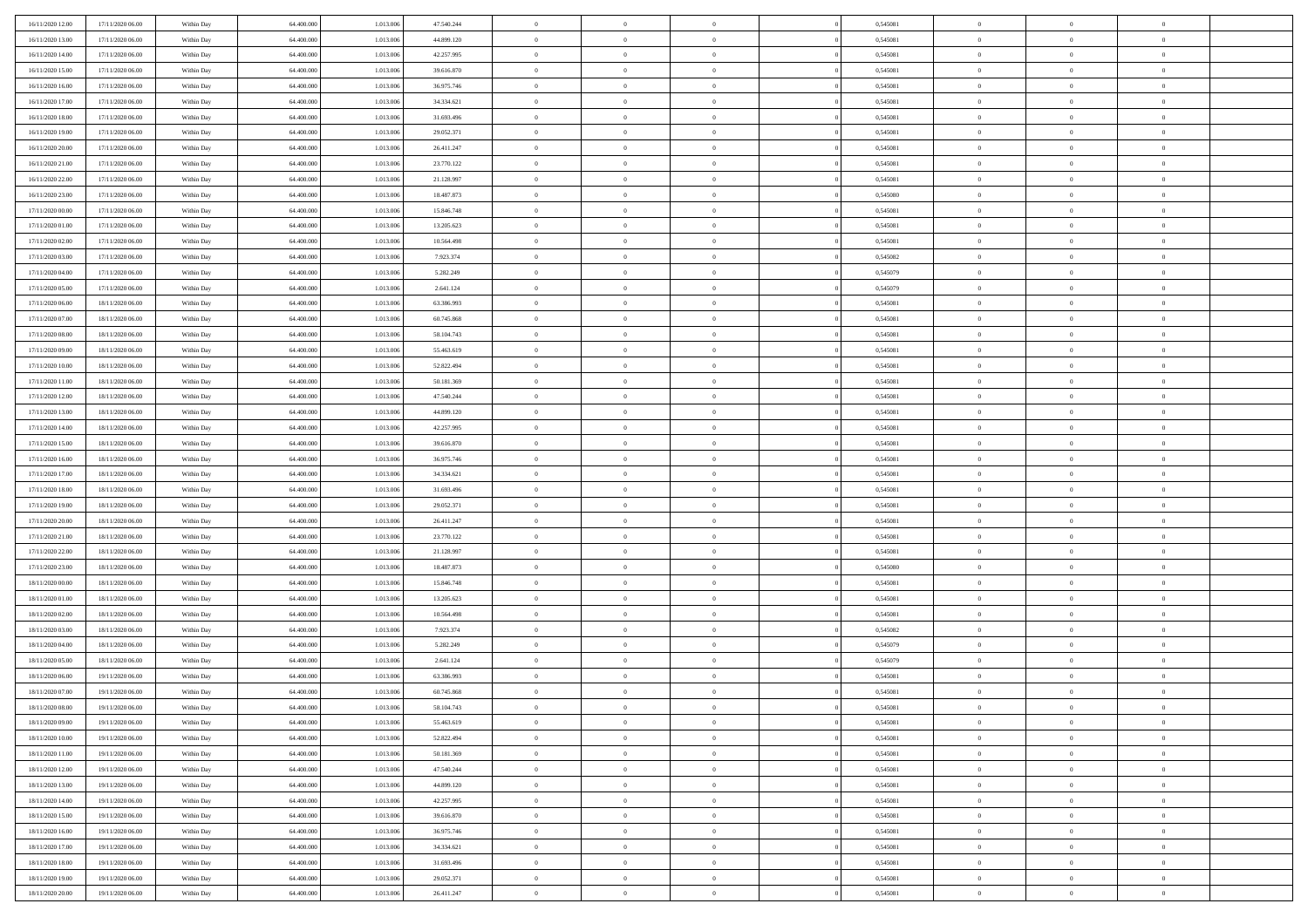| 18/11/2020 21.00 | 19/11/2020 06.00 | Within Day | 64.400.000 | 1.013.006 | 23.770.122 |  |  | 0,545081 |  |  |
|------------------|------------------|------------|------------|-----------|------------|--|--|----------|--|--|
| 18/11/2020 22.00 | 19/11/2020 06.00 | Within Day | 64.400.000 | 1.013.006 | 21.128.997 |  |  | 0,545081 |  |  |
| 18/11/2020 23.00 | 19/11/2020 06.00 | Within Day | 64.400,000 | 1.013.006 | 18.487.873 |  |  | 0,545080 |  |  |
| 19/11/2020 00:00 | 19/11/2020 06.00 | Within Day | 64.400.000 | 1.013.006 | 15.846.748 |  |  | 0,545081 |  |  |
| 19/11/2020 01:00 | 19/11/2020 06.00 | Within Day | 64.400.000 | 1.013.006 | 13.205.623 |  |  | 0,545081 |  |  |
| 19/11/2020 02:00 | 19/11/2020 06.00 | Within Day | 64,400,000 | 1.013.006 | 10.564.498 |  |  | 0,545081 |  |  |
| 19/11/2020 03:00 | 19/11/2020 06.00 | Within Day | 64.400.000 | 1.013.006 | 7.923.374  |  |  | 0,545082 |  |  |
| 19/11/2020 04:00 | 19/11/2020 06.00 | Within Day | 64.400.000 | 1.013.006 | 5.282.249  |  |  | 0,545079 |  |  |
| 19/11/2020 05:00 | 19/11/2020 06.00 | Within Day | 64,400,000 | 1.013.006 | 2.641.124  |  |  | 0,545079 |  |  |
| 19/11/2020 06:00 | 20/11/2020 06.00 | Within Day | 64.400.000 | 1.013.006 | 63.386.993 |  |  | 0,545081 |  |  |
| 19/11/2020 07:00 | 20/11/2020 06:00 | Within Day | 64.400.000 | 1.013.006 | 60.745.868 |  |  | 0,545081 |  |  |
| 19/11/2020 08:00 | 20/11/2020 06.00 | Within Day | 64.400.000 | 1.013.006 | 58.104.743 |  |  | 0,545081 |  |  |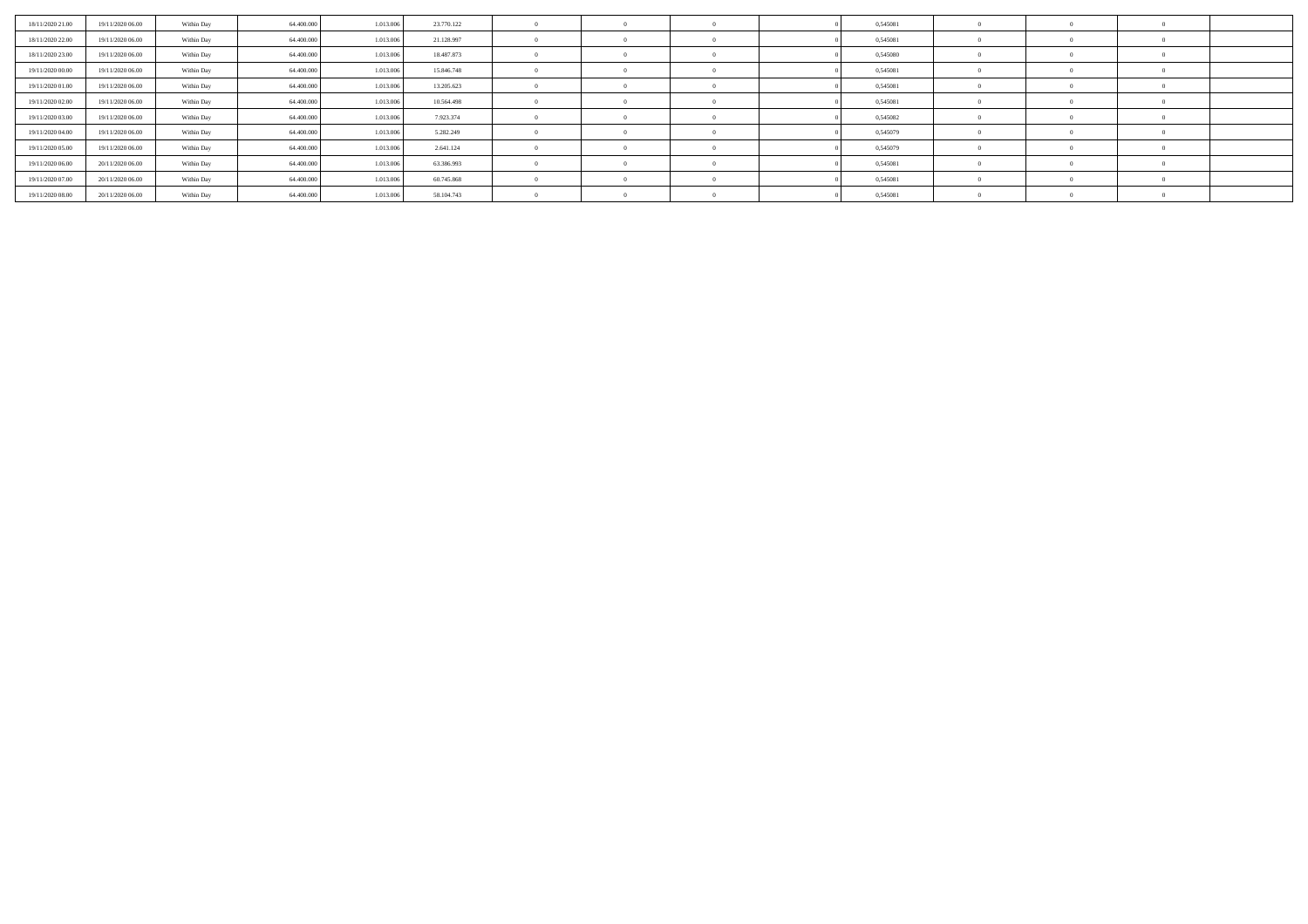## **SNAM RETE GAS**

**Transportation capacity at Entry Point interconnected with foreign pipelines**

**Update to 19/11/2020 of offered and assigned capacity in auction day-ahead and within-day**

**Thermal Year 2020/2021**

(Values in Ncm/day (0° C; 1,01325 bar) - 1 Scm=0,94794378 Ncm; Prices in c/Ncm)

**Entry Point**

**PASSO-GRIES**

| Timeframe        |                  |                     |                            |                                              |            | <b>Offered capacity</b> | <b>Assigned capacity</b> |                | Day-Ahead                                    |                             | Prices                        |                                  |                                    |      |
|------------------|------------------|---------------------|----------------------------|----------------------------------------------|------------|-------------------------|--------------------------|----------------|----------------------------------------------|-----------------------------|-------------------------------|----------------------------------|------------------------------------|------|
| From             | To               | <b>Auction type</b> | Transportation<br>capacity | <b>Assigned capacity</b><br>(before auction) | Firm       | Interruptible           | Firm                     | Interruptible  | <b>Interrupted Capacity</b><br>Interruptible | <b>Reserve price - Firm</b> | <b>Auction premium - Firm</b> | Reserve price -<br>Interruptible | Auction premium -<br>Interruptible | Note |
| 01/11/2020 06.00 | 02/11/2020 06:00 | Day Ahead           | 67.936.518                 | 1.068.635                                    | 66.867.882 | $\overline{0}$          | $\overline{0}$           | $\overline{0}$ |                                              | 0.005167                    | $\theta$                      | 0,005167                         | $\Omega$                           |      |
| 02/11/2020 06.00 | 03/11/2020 06:00 | Day Ahead           | 67.936.518                 | 1.068.63                                     | 66.867.882 | $\theta$                | $\overline{0}$           | $\Omega$       |                                              | 0,005167                    | $\theta$                      | 0,005167                         | $\Omega$                           |      |
| 03/11/2020 06:00 | 04/11/2020 06.00 | Day Ahead           | 67.936.518                 | 1.068.635                                    | 66.867.882 | $\overline{0}$          | $\overline{0}$           | $\overline{0}$ |                                              | 0,005167                    | $\overline{0}$                | 0,005167                         | $\overline{0}$                     |      |
| 04/11/2020 06.00 | 05/11/2020 06:00 | Day Ahead           | 67.936.518                 | 1.068.635                                    | 66.867.882 | $\theta$                | $\overline{0}$           | $\Omega$       |                                              | 0.005167                    | $\overline{0}$                | 0,005167                         | $\theta$                           |      |
| 05/11/2020 06:00 | 06/11/2020 06:00 | Day Ahead           | 67.936.518                 | 1.068.635                                    | 66.867.882 | $\overline{0}$          | $\overline{0}$           | $\mathbf{0}$   |                                              | 0,005167                    | $\overline{0}$                | 0,005167                         | $\overline{0}$                     |      |
| 06/11/2020 06:00 | 07/11/2020 06:00 | Day Ahead           | 67.936.518                 | 1.068.635                                    | 66.867.882 | $\theta$                | $\overline{0}$           | $\mathbf{0}$   |                                              | 0,005167                    | $\theta$                      | 0,005167                         | $\overline{0}$                     |      |
| 07/11/2020 06:00 | 08/11/2020 06:00 | Day Ahead           | 67.936.518                 | 1.068.635                                    | 66.867.882 | $\theta$                | $\theta$                 | $\Omega$       |                                              | 0.005167                    | $\theta$                      | 0,005167                         | $\theta$                           |      |
| 08/11/2020 06:00 | 09/11/2020 06:00 | Day Ahead           | 67.936.518                 | 1.068.635                                    | 66.867.882 | $\theta$                | $\overline{0}$           | $\theta$       |                                              | 0,005167                    | $\theta$                      | 0,005167                         | $\Omega$                           |      |
| 09/11/2020 06.00 | 10/11/2020 06:00 | Day Ahead           | 67.936.518                 | 1.068.635                                    | 66.867.882 | $\overline{0}$          | $\overline{0}$           | $\theta$       |                                              | 0,005167                    | $\overline{0}$                | 0,005167                         | $\overline{0}$                     |      |
| 10/11/2020 06:00 | 11/11/2020 06:00 | Day Ahead           | 67.936.518                 | 1.068.635                                    | 66,867,882 | $\theta$                | $\theta$                 | $\Omega$       |                                              | 0.005167                    | $\overline{0}$                | 0.005167                         | $\overline{0}$                     |      |
| 11/11/2020 06:00 | 12/11/2020 06:00 | Day Ahead           | 67.936.518                 | 1.068.635                                    | 66.867.882 | $\theta$                | $\overline{0}$           | $\,$ 0 $\,$    |                                              | 0,005167                    | $\overline{0}$                | 0,005167                         | $\Omega$                           |      |
| 12/11/2020 06:00 | 13/11/2020 06:00 | Day Ahead           | 67.936.518                 | 1.068.635                                    | 66.867.882 | $\theta$                | $\overline{0}$           | $\theta$       |                                              | 0,005167                    | $\theta$                      | 0,005167                         | $\overline{0}$                     |      |
| 13/11/2020 06:00 | 14/11/2020 06:00 | Day Ahead           | 67.936.518                 | 1.068.635                                    | 66.867.882 | $\theta$                | $\overline{0}$           | $\mathbf{0}$   |                                              | 0,005167                    | $\theta$                      | 0,005167                         | $\theta$                           |      |
| 14/11/2020 06.00 | 15/11/2020 06:00 | Day Ahead           | 67.936.518                 | 1.068.635                                    | 66.867.882 | $\theta$                | $\overline{0}$           | $\mathbf{0}$   |                                              | 0.005167                    | $\overline{0}$                | 0,005167                         | $\Omega$                           |      |
| 15/11/2020 06:00 | 16/11/2020 06:00 | Day Ahead           | 67.936.518                 | 1.068.635                                    | 66.867.882 | $\overline{0}$          | $\overline{0}$           | $\mathbf{0}$   |                                              | 0,005167                    | $\overline{0}$                | 0,005167                         | $\overline{0}$                     |      |
| 16/11/2020 06.00 | 17/11/2020 06:00 | Day Ahead           | 67.936.518                 | 1.068.635                                    | 66.867.882 | $\theta$                | $\overline{0}$           | $\Omega$       |                                              | 0,005167                    | $\theta$                      | 0,005167                         | $\Omega$                           |      |
| 17/11/2020 06:00 | 18/11/2020 06:00 | Day Ahead           | 67.936.518                 | 1.068.635                                    | 66,867,882 | $\theta$                | $\theta$                 | $\overline{0}$ |                                              | 0.005167                    | $\theta$                      | 0.005167                         | $\theta$                           |      |
| 18/11/2020 06:00 | 19/11/2020 06:00 | Day Ahead           | 67.936.518                 | 1.068.635                                    | 66.867.882 | $\theta$                | $\overline{0}$           | $\theta$       |                                              | 0,005167                    | $\theta$                      | 0,005167                         | $\overline{0}$                     |      |
| 19/11/2020 06:00 | 20/11/2020 06:00 | Day Ahead           | 67.936.518                 | 1.068.635                                    | 66.867.882 | $\theta$                | $\overline{0}$           | $\mathbf{0}$   |                                              | 0,005167                    | $\overline{0}$                | 0,005167                         | $\overline{0}$                     |      |
| 01/11/2020 06:00 | 02/11/2020 06:00 | Within Day          | 67.936.518                 | 1.068.635                                    | 66.867.882 | $\theta$                | $\overline{0}$           | $\mathbf{0}$   |                                              | 0,516706                    | $\overline{0}$                | $\theta$                         | $\theta$                           |      |
| 01/11/2020 07:00 | 02/11/2020 06:00 | Within Day          | 67.936.518                 | 1.068.635                                    | 64.081.720 | $\overline{0}$          | $\overline{0}$           | $\overline{0}$ |                                              | 0,516706                    | $\overline{0}$                | $\bf{0}$                         | $\overline{0}$                     |      |
| 01/11/2020 08:00 | 02/11/2020 06.00 | Within Day          | 67.936.518                 | 1.068.635                                    | 61.295.558 | $\theta$                | $\overline{0}$           | $\overline{0}$ |                                              | 0,516706                    | $\overline{0}$                | $\bf{0}$                         | $\overline{0}$                     |      |
| 01/11/2020 09:00 | 02/11/2020 06:00 | Within Day          | 67.936.518                 | 1.068.635                                    | 58,509,397 | $\theta$                | $\overline{0}$           | $\mathbf{0}$   |                                              | 0.516706                    | $\overline{0}$                | $\bf{0}$                         | $\overline{0}$                     |      |
| 01/11/2020 11:00 | 02/11/2020 06:00 | Within Day          | 67.936.518                 | 1.068.635                                    | 52.937.073 | $\theta$                | $\Omega$                 | $\Omega$       |                                              | 0,516706                    | $\mathbf{a}$                  | $\theta$                         | $\Omega$                           |      |
| 01/11/2020 12:00 | 02/11/2020 06:00 | Within Day          | 67.936.518                 | 1.068.635                                    | 50.150.911 | $\theta$                | $\overline{0}$           | $\mathbf{0}$   |                                              | 0,516706                    | $\theta$                      | $\bf{0}$                         | $\Omega$                           |      |
| 01/11/2020 13:00 | 02/11/2020 06:00 | Within Day          | 67.936.518                 | 1.068.635                                    | 47.364.750 | $\overline{0}$          | $\overline{0}$           | $\overline{0}$ |                                              | 0,516706                    | $\overline{0}$                | $\bf{0}$                         | $\overline{0}$                     |      |
| 01/11/2020 14:00 | 02/11/2020 06:00 | Within Day          | 67.936.518                 | 1.068.635                                    | 44.578.588 | $\overline{0}$          | $\overline{0}$           | $\mathbf{0}$   |                                              | 0.516706                    | $\overline{0}$                | $\bf{0}$                         | $\overline{0}$                     |      |
| 01/11/2020 15:00 | 02/11/2020 06:00 | Within Day          | 67.936.518                 | 1.068.635                                    | 41.792.426 | $\theta$                | $\overline{0}$           | $\overline{0}$ |                                              | 0,516706                    | $\theta$                      | $\Omega$                         | $\Omega$                           |      |
| 01/11/2020 16:00 | 02/11/2020 06:00 | Within Day          | 67.936.518                 | 1.068.635                                    | 39.006.265 | $\overline{0}$          | $\overline{0}$           | $\mathbf{0}$   |                                              | 0,516706                    | $\overline{0}$                | $\bf{0}$                         | $\overline{0}$                     |      |
| 01/11/2020 17:00 | 02/11/2020 06:00 | Within Day          | 67.936.518                 | 1.068.635                                    | 36.220.103 | $\theta$                | $\theta$                 | $\theta$       |                                              | 0.516706                    | $\theta$                      | $\theta$                         | $\theta$                           |      |
| 01/11/2020 18:00 | 02/11/2020 06:00 | Within Day          | 67.936.518                 | 1.068.635                                    | 33.433.941 | $\theta$                | $\overline{0}$           | $\mathbf{0}$   |                                              | 0.516707                    | $\overline{0}$                | $\theta$                         | $\theta$                           |      |
| 01/11/2020 19:00 | 02/11/2020 06:00 | Within Day          | 67.936.518                 | 1.068.635                                    | 30.647.779 | $\overline{0}$          | $\overline{0}$           | $\theta$       |                                              | 0,516706                    | $\overline{0}$                | $\bf{0}$                         | $\overline{0}$                     |      |
| 01/11/2020 20:00 | 02/11/2020 06:00 | Within Day          | 67.936.518                 | 1.068.635                                    | 27.861.617 | $\theta$                | $\theta$                 | $\theta$       |                                              | 0.516706                    | $\theta$                      | $\theta$                         | $\theta$                           |      |
| 01/11/2020 21:00 | 02/11/2020 06:00 | Within Day          | 67.936.518                 | 1.068.635                                    | 25.075.455 | $\theta$                | $\theta$                 | $\overline{0}$ |                                              | 0,516706                    | $\overline{0}$                | $\theta$                         | $\overline{0}$                     |      |
| 01/11/2020 22.00 | 02/11/2020 06:00 | Within Day          | 67.936.518                 | 1.068.635                                    | 22.289.293 | $\theta$                | $\theta$                 | $\overline{0}$ |                                              | 0,516707                    | $\overline{0}$                | $\bf{0}$                         | $\overline{0}$                     |      |
| 01/11/2020 23.00 | 02/11/2020 06:00 | Within Day          | 67.936.518                 | 1.068.635                                    | 19.503.132 | $\theta$                | $\overline{0}$           | $\Omega$       |                                              | 0,516705                    | $\theta$                      | $\Omega$                         | $\Omega$                           |      |
| 02/11/2020 00:00 | 02/11/2020 06:00 | Within Day          | 67.936.518                 | 1.068.635                                    | 16.716.970 | $\overline{0}$          | $\theta$                 | $\overline{0}$ |                                              | 0.516706                    | $\overline{0}$                | $\overline{0}$                   | $\overline{0}$                     |      |
| 02/11/2020 01:00 | 02/11/2020 06:00 | Within Day          | 67.936.518                 | 1.068.635                                    | 13.930.808 | $\theta$                | $\overline{0}$           | $\theta$       |                                              | 0,516706                    | $\Omega$                      | $\bf{0}$                         | $\Omega$                           |      |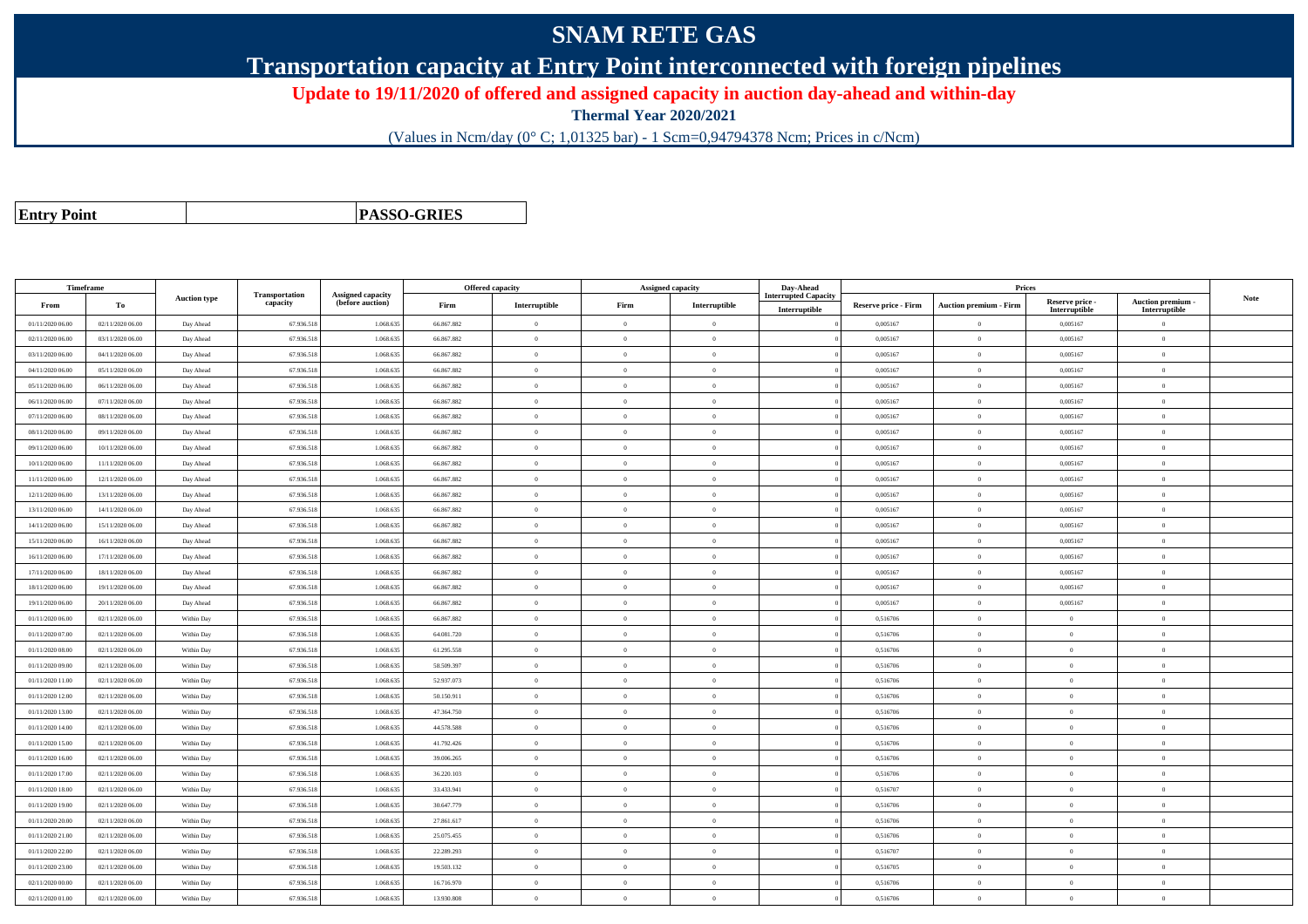| 02/11/2020 02.00 | 02/11/2020 06:00                     | Within Day | 67.936.518 | 1.068.635 | 11.144.646 | $\bf{0}$       | $\overline{0}$ | $\overline{0}$ | 0,516707 | $\bf{0}$       | $\overline{0}$ | $\,0\,$        |  |
|------------------|--------------------------------------|------------|------------|-----------|------------|----------------|----------------|----------------|----------|----------------|----------------|----------------|--|
| 02/11/2020 03.00 | 02/11/2020 06.00                     | Within Day | 67.936.518 | 1.068.635 | 8.358.485  | $\theta$       | $\overline{0}$ | $\mathbf{0}$   | 0,516707 | $\theta$       | $\mathbf{0}$   | $\theta$       |  |
| 02/11/2020 04:00 | 02/11/2020 06:00                     | Within Dav | 67.936.518 | 1.068.635 | 5.572.323  | $\theta$       | $\overline{0}$ | $\mathbf{0}$   | 0,516704 | $\mathbf{0}$   | $\overline{0}$ | $\overline{0}$ |  |
| 02/11/2020 05:00 | 02/11/2020 06.00                     | Within Day | 67.936.518 | 1.068.635 | 2.786.161  | $\,$ 0 $\,$    | $\overline{0}$ | $\overline{0}$ | 0,516704 | $\bf{0}$       | $\overline{0}$ | $\bf{0}$       |  |
| 02/11/2020 06:00 | 03/11/2020 06.00                     | Within Day | 67.936.518 | 1.068.635 | 66.867.882 | $\bf{0}$       | $\overline{0}$ | $\mathbf{0}$   | 0,516706 | $\bf{0}$       | $\theta$       | $\,0\,$        |  |
| 02/11/2020 07:00 | 03/11/2020 06:00                     | Within Dav | 67.936.518 | 1.068.635 | 64.081.720 | $\theta$       | $\overline{0}$ | $\mathbf{0}$   | 0,516706 | $\mathbf{0}$   | $\overline{0}$ | $\overline{0}$ |  |
| 02/11/2020 08:00 | 03/11/2020 06:00                     | Within Day | 67.936.518 | 1.068.635 | 61.295.558 | $\,$ 0 $\,$    | $\overline{0}$ | $\overline{0}$ | 0,516706 | $\bf{0}$       | $\overline{0}$ | $\,0\,$        |  |
|                  |                                      |            |            | 1.068.635 |            | $\theta$       | $\overline{0}$ |                |          | $\,$ 0 $\,$    | $\overline{0}$ | $\theta$       |  |
| 02/11/2020 09:00 | 03/11/2020 06.00                     | Within Day | 67.936.518 |           | 58.509.397 |                |                | $\mathbf{0}$   | 0,516706 |                |                |                |  |
| 02/11/2020 10:00 | 03/11/2020 06:00                     | Within Day | 67.936.518 | 1.068.635 | 55.723.235 | $\theta$       | $\overline{0}$ | $\overline{0}$ | 0,516706 | $\mathbf{0}$   | $\bf{0}$       | $\overline{0}$ |  |
| 02/11/2020 11:00 | 03/11/2020 06.00                     | Within Day | 67.936.518 | 1.068.635 | 52.937.073 | $\,$ 0 $\,$    | $\overline{0}$ | $\Omega$       | 0,516706 | $\bf{0}$       | $\overline{0}$ | $\,0\,$        |  |
| 02/11/2020 12:00 | 03/11/2020 06.00                     | Within Day | 67.936.518 | 1.068.635 | 50.150.911 | $\bf{0}$       | $\overline{0}$ | $\mathbf{0}$   | 0,516706 | $\bf{0}$       | $\mathbf{0}$   | $\theta$       |  |
| 02/11/2020 13:00 | 03/11/2020 06:00                     | Within Dav | 67.936.518 | 1.068.635 | 47.364.750 | $\theta$       | $\overline{0}$ | $\mathbf{0}$   | 0,516706 | $\mathbf{0}$   | $\overline{0}$ | $\overline{0}$ |  |
| 02/11/2020 14:00 | 03/11/2020 06.00                     | Within Day | 67.936.518 | 1.068.635 | 44.578.588 | $\,$ 0 $\,$    | $\overline{0}$ | $\overline{0}$ | 0,516706 | $\bf{0}$       | $\overline{0}$ | $\bf{0}$       |  |
| 02/11/2020 15:00 | 03/11/2020 06:00                     | Within Day | 67.936.518 | 1.068.635 | 41.792.426 | $\bf{0}$       | $\overline{0}$ | $\mathbf{0}$   | 0,516706 | $\bf{0}$       | $\theta$       | $\,0\,$        |  |
| 02/11/2020 16:00 | 03/11/2020 06:00                     | Within Dav | 67.936.518 | 1.068.635 | 39.006.265 | $\theta$       | $\overline{0}$ | $\mathbf{0}$   | 0,516706 | $\mathbf{0}$   | $\overline{0}$ | $\overline{0}$ |  |
| 02/11/2020 17.00 | 03/11/2020 06.00                     | Within Day | 67.936.518 | 1.068.635 | 36.220.103 | $\,$ 0 $\,$    | $\overline{0}$ | $\overline{0}$ | 0,516706 | $\bf{0}$       | $\overline{0}$ | $\bf{0}$       |  |
| 02/11/2020 18:00 | 03/11/2020 06.00                     | Within Day | 67.936.518 | 1.068.635 | 33.433.941 | $\,$ 0         | $\overline{0}$ | $\mathbf{0}$   | 0,516707 | $\bf{0}$       | $\overline{0}$ | $\theta$       |  |
| 02/11/2020 19:00 | 03/11/2020 06:00                     | Within Day | 67.936.518 | 1.068.635 | 30.647.779 | $\theta$       | $\overline{0}$ | $\mathbf{0}$   | 0,516706 | $\mathbf{0}$   | $\overline{0}$ | $\overline{0}$ |  |
| 02/11/2020 20:00 | 03/11/2020 06:00                     | Within Day | 67.936.518 | 1.068.635 | 27.861.617 | $\,$ 0 $\,$    | $\overline{0}$ | $\Omega$       | 0,516706 | $\bf{0}$       | $\overline{0}$ | $\,0\,$        |  |
| 02/11/2020 21:00 | 03/11/2020 06.00                     | Within Day | 67.936.518 | 1.068.635 | 25.075.455 | $\bf{0}$       | $\overline{0}$ | $\mathbf{0}$   | 0,516706 | $\bf{0}$       | $\mathbf{0}$   | $\theta$       |  |
| 02/11/2020 22.00 | 03/11/2020 06:00                     | Within Dav | 67.936.518 | 1.068.635 | 22.289.293 | $\theta$       | $\overline{0}$ | $\mathbf{0}$   | 0,516707 | $\mathbf{0}$   | $\overline{0}$ | $\overline{0}$ |  |
| 02/11/2020 23.00 | 03/11/2020 06.00                     | Within Day | 67.936.518 | 1.068.635 | 19.503.132 | $\,$ 0 $\,$    | $\overline{0}$ | $\overline{0}$ | 0,516705 | $\bf{0}$       | $\overline{0}$ | $\bf{0}$       |  |
| 03/11/2020 00:00 | 03/11/2020 06:00                     | Within Day | 67.936.518 | 1.068.635 | 16.716.970 | $\,$ 0         | $\overline{0}$ | $\mathbf{0}$   | 0,516706 | $\bf{0}$       | $\theta$       | $\,0\,$        |  |
| 03/11/2020 01:00 | 03/11/2020 06:00                     | Within Dav | 67.936.518 | 1.068.635 | 13.930.808 | $\theta$       | $\overline{0}$ | $\mathbf{0}$   | 0,516706 | $\mathbf{0}$   | $\overline{0}$ | $\overline{0}$ |  |
| 03/11/2020 02.00 | 03/11/2020 06.00                     | Within Day | 67.936.518 | 1.068.635 | 11.144.646 | $\,$ 0 $\,$    | $\overline{0}$ | $\overline{0}$ | 0,516707 | $\bf{0}$       | $\overline{0}$ | $\,0\,$        |  |
| 03/11/2020 03:00 | 03/11/2020 06.00                     | Within Day | 67.936.518 | 1.068.635 | 8.358.485  | $\,$ 0         | $\overline{0}$ | $\mathbf{0}$   | 0,516707 | $\bf{0}$       | $\overline{0}$ | $\theta$       |  |
| 03/11/2020 04:00 | 03/11/2020 06:00                     | Within Day | 67.936.518 | 1.068.635 | 5.572.323  | $\theta$       | $\overline{0}$ | $\overline{0}$ | 0,516704 | $\mathbf{0}$   | $\bf{0}$       | $\overline{0}$ |  |
| 03/11/2020 05:00 | 03/11/2020 06.00                     | Within Day | 67.936.518 | 1.068.635 | 2.786.161  | $\,$ 0 $\,$    | $\overline{0}$ | $\Omega$       | 0,516704 | $\bf{0}$       | $\overline{0}$ | $\,0\,$        |  |
|                  |                                      |            |            |           |            |                |                |                |          |                | $\mathbf{0}$   | $\theta$       |  |
| 03/11/2020 06:00 | 04/11/2020 06.00                     | Within Day | 67.936.518 | 1.068.635 | 66.867.882 | $\bf{0}$       | $\overline{0}$ | $\mathbf{0}$   | 0,516706 | $\bf{0}$       |                |                |  |
| 03/11/2020 07:00 | 04/11/2020 06:00                     | Within Dav | 67.936.518 | 1.068.635 | 64.081.720 | $\theta$       | $\overline{0}$ | $\overline{0}$ | 0,516706 | $\mathbf{0}$   | $\overline{0}$ | $\overline{0}$ |  |
| 03/11/2020 08:00 | 04/11/2020 06:00                     | Within Day | 67.936.518 | 1.068.635 | 61.295.558 | $\theta$       | $\overline{0}$ | $\overline{0}$ | 0,516706 | $\,$ 0         | $\overline{0}$ | $\,$ 0 $\,$    |  |
| 03/11/2020 09:00 | 04/11/2020 06:00                     | Within Day | 67.936.518 | 1.068.635 | 58.509.397 | $\,$ 0         | $\overline{0}$ | $\mathbf{0}$   | 0,516706 | $\bf{0}$       | $\mathbf{0}$   | $\overline{0}$ |  |
| 03/11/2020 10:00 | 04/11/2020 06:00                     | Within Dav | 67.936.518 | 1.068.635 | 55.723.235 | $\theta$       | $\overline{0}$ | $\mathbf{0}$   | 0,516706 | $\mathbf{0}$   | $\overline{0}$ | $\overline{0}$ |  |
| 03/11/2020 11:00 | 04/11/2020 06.00                     | Within Day | 67.936.518 | 1.068.635 | 52.937.073 | $\theta$       | $\overline{0}$ | $\overline{0}$ | 0,516706 | $\,$ 0         | $\overline{0}$ | $\theta$       |  |
| 03/11/2020 12:00 | 04/11/2020 06.00                     | Within Day | 67.936.518 | 1.068.635 | 50.150.911 | $\bf{0}$       | $\overline{0}$ | $\mathbf{0}$   | 0,516706 | $\mathbf{0}$   | $\overline{0}$ | $\overline{0}$ |  |
| 03/11/2020 13:00 | 04/11/2020 06:00                     | Within Day | 67.936.518 | 1.068.635 | 47.364.750 | $\theta$       | $\overline{0}$ | $\mathbf{0}$   | 0,516706 | $\mathbf{0}$   | $\overline{0}$ | $\overline{0}$ |  |
| 03/11/2020 14:00 | 04/11/2020 06:00                     | Within Day | 67.936.518 | 1.068.635 | 44.578.588 | $\theta$       | $\overline{0}$ | $\overline{0}$ | 0,516706 | $\,$ 0         | $\overline{0}$ | $\theta$       |  |
| 03/11/2020 15:00 | 04/11/2020 06.00                     | Within Day | 67.936.518 | 1.068.635 | 41.792.426 | $\bf{0}$       | $\overline{0}$ | $\mathbf{0}$   | 0,516706 | $\bf{0}$       | $\mathbf{0}$   | $\bf{0}$       |  |
| 03/11/2020 16:00 | 04/11/2020 06:00                     | Within Dav | 67.936.518 | 1.068.635 | 39.006.265 | $\theta$       | $\overline{0}$ | $\mathbf{0}$   | 0,516706 | $\mathbf{0}$   | $\overline{0}$ | $\overline{0}$ |  |
| 03/11/2020 17:00 | 04/11/2020 06:00                     | Within Day | 67.936.518 | 1.068.635 | 36.220.103 | $\,$ 0 $\,$    | $\overline{0}$ | $\overline{0}$ | 0,516706 | $\,$ 0         | $\overline{0}$ | $\,$ 0 $\,$    |  |
| 03/11/2020 18:00 | 04/11/2020 06:00                     | Within Day | 67.936.518 | 1.068.635 | 33.433.941 | $\,$ 0         | $\,$ 0 $\,$    | $\overline{0}$ | 0,516707 | $\,$ 0 $\,$    | $\overline{0}$ | $\bf{0}$       |  |
| 03/11/2020 19:00 | 04/11/2020 06:00                     | Within Dav | 67.936.518 | 1.068.635 | 30.647.779 | $\theta$       | $\overline{0}$ | $\mathbf{0}$   | 0,516706 | $\mathbf{0}$   | $\overline{0}$ | $\overline{0}$ |  |
| 03/11/2020 20:00 | 04/11/2020 06.00                     | Within Day | 67.936.518 | 1.068.635 | 27.861.617 | $\overline{0}$ | $\overline{0}$ | $\overline{0}$ | 0,516706 | $\,$ 0         | $\overline{0}$ | $\theta$       |  |
| 03/11/2020 21:00 | 04/11/2020 06.00                     | Within Day | 67.936.518 | 1.068.635 | 25.075.455 | $\bf{0}$       | $\,$ 0 $\,$    | $\mathbf{0}$   | 0,516706 | $\bf{0}$       | $\overline{0}$ | $\bf{0}$       |  |
| 03/11/2020 22.00 | 04/11/2020 06:00                     | Within Day | 67.936.518 | 1.068.635 | 22.289.293 | $\overline{0}$ | $\theta$       |                | 0,516707 | $\overline{0}$ | $\theta$       | $\theta$       |  |
| 03/11/2020 23:00 | 04/11/2020 06:00                     | Within Day | 67.936.518 | 1.068.635 | 19.503.132 | $\,$ 0 $\,$    | $\overline{0}$ | $\overline{0}$ | 0,516705 | $\,$ 0 $\,$    | $\bf{0}$       | $\theta$       |  |
| 04/11/2020 00:00 | 04/11/2020 06.00                     | Within Day | 67.936.518 | 1.068.635 | 16.716.970 | $\bf{0}$       | $\,$ 0 $\,$    | $\mathbf{0}$   | 0,516706 | $\,$ 0 $\,$    | $\overline{0}$ | $\overline{0}$ |  |
| 04/11/2020 01:00 | 04/11/2020 06:00                     | Within Day | 67.936.518 | 1.068.635 | 13.930.808 | $\mathbf{0}$   | $\overline{0}$ | $\overline{0}$ | 0,516706 | $\,$ 0 $\,$    | $\bf{0}$       | $\mathbf{0}$   |  |
| 04/11/2020 02.00 | 04/11/2020 06:00                     | Within Day | 67.936.518 | 1.068.635 | 11.144.646 | $\,$ 0 $\,$    | $\overline{0}$ | $\overline{0}$ | 0,516707 | $\,$ 0 $\,$    | $\bf{0}$       | $\,$ 0 $\,$    |  |
| 04/11/2020 03:00 | 04/11/2020 06.00                     | Within Day | 67.936.518 | 1.068.635 | 8.358.485  | $\,$ 0 $\,$    | $\,$ 0 $\,$    | $\overline{0}$ | 0,516707 | $\,$ 0 $\,$    | $\overline{0}$ | $\overline{0}$ |  |
| 04/11/2020 04:00 | 04/11/2020 06:00                     | Within Day | 67.936.518 | 1.068.635 | 5.572.323  | $\mathbf{0}$   | $\overline{0}$ | $\overline{0}$ | 0,516704 | $\mathbf{0}$   | $\overline{0}$ | $\overline{0}$ |  |
| 04/11/2020 05:00 | 04/11/2020 06:00                     | Within Day | 67.936.518 | 1.068.635 | 2.786.161  | $\,$ 0 $\,$    | $\overline{0}$ | $\overline{0}$ | 0,516704 | $\,$ 0 $\,$    | $\overline{0}$ | $\,$ 0 $\,$    |  |
|                  |                                      |            | 67.936.518 | 1.068.635 |            | $\bf{0}$       | $\overline{0}$ | $\overline{0}$ |          |                | $\overline{0}$ |                |  |
| 04/11/2020 06.00 | 05/11/2020 06.00<br>05/11/2020 06:00 | Within Day |            |           | 66.867.882 |                |                |                | 0,516706 | $\,$ 0 $\,$    |                | $\overline{0}$ |  |
| 04/11/2020 07:00 |                                      | Within Day | 67.936.518 | 1.068.635 | 64.081.720 | $\mathbf{0}$   | $\overline{0}$ | $\overline{0}$ | 0,516706 | $\mathbf{0}$   | $\bf{0}$       | $\mathbf{0}$   |  |
| 04/11/2020 08:00 | 05/11/2020 06:00                     | Within Day | 67.936.518 | 1.068.635 | 61.295.558 | $\,0\,$        | $\overline{0}$ | $\overline{0}$ | 0,516706 | $\,$ 0 $\,$    | $\mathbf{0}$   | $\,$ 0 $\,$    |  |
| 04/11/2020 09:00 | 05/11/2020 06.00                     | Within Day | 67.936.518 | 1.068.635 | 58.509.397 | $\,$ 0 $\,$    | $\,$ 0 $\,$    | $\overline{0}$ | 0,516706 | $\bf{0}$       | $\overline{0}$ | $\overline{0}$ |  |
| 04/11/2020 10:00 | 05/11/2020 06:00                     | Within Day | 67.936.518 | 1.068.635 | 55.723.235 | $\theta$       | $\overline{0}$ | $\overline{0}$ | 0,516706 | $\mathbf{0}$   | $\overline{0}$ | $\overline{0}$ |  |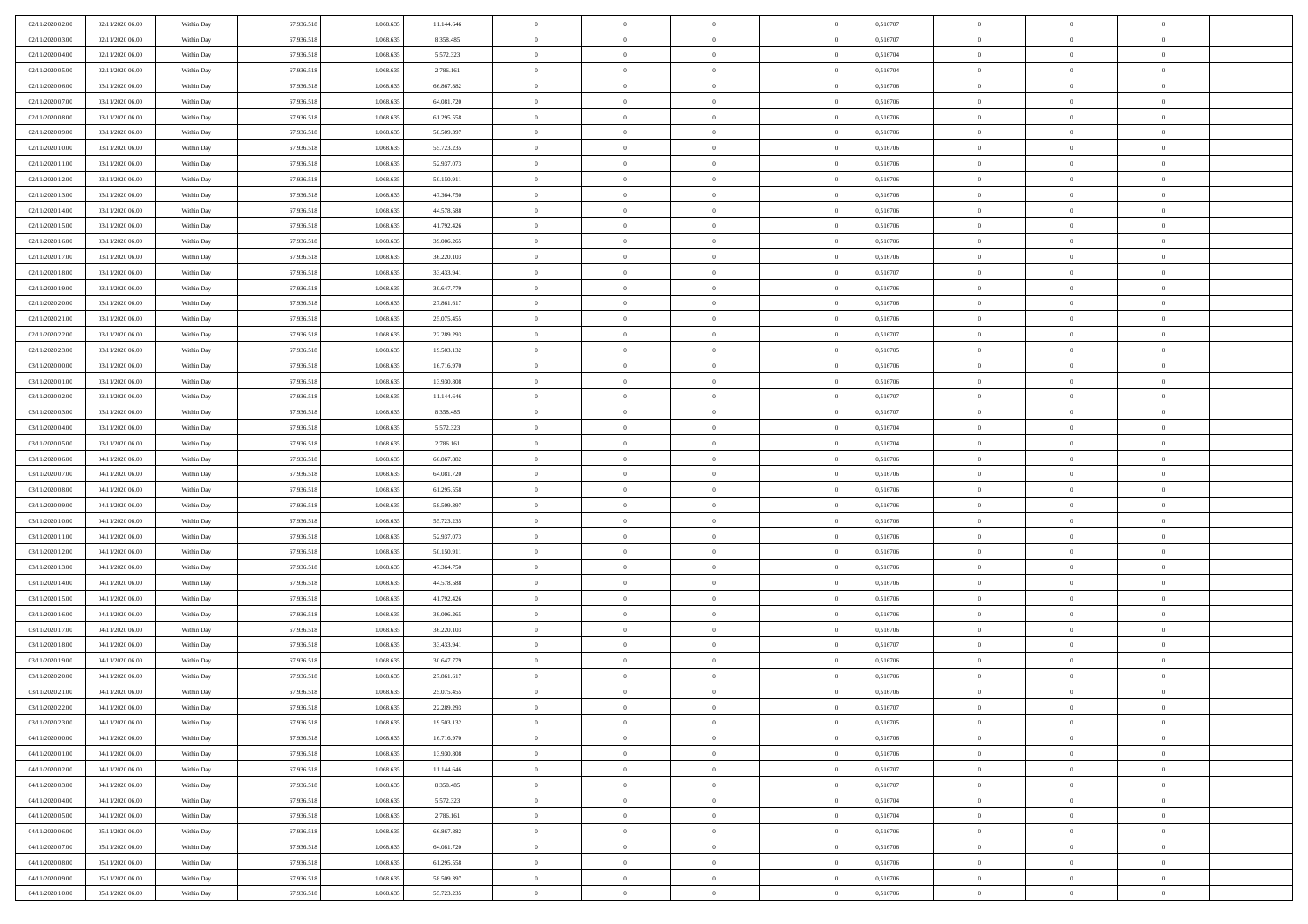| 04/11/2020 11:00<br>05/11/2020 06.00 | Within Day | 67.936.518 | 1.068.635 | 52.937.073 | $\overline{0}$ | $\overline{0}$ | $\Omega$       | 0,516706 | $\bf{0}$       | $\mathbf{0}$   | $\bf{0}$       |  |
|--------------------------------------|------------|------------|-----------|------------|----------------|----------------|----------------|----------|----------------|----------------|----------------|--|
| 04/11/2020 12:00<br>05/11/2020 06:00 | Within Day | 67.936.518 | 1.068.635 | 50.150.911 | $\mathbf{0}$   | $\overline{0}$ | $\overline{0}$ | 0,516706 | $\overline{0}$ | $\overline{0}$ | $\theta$       |  |
| 04/11/2020 13.00<br>05/11/2020 06:00 | Within Day | 67.936.518 | 1.068.635 | 47.364.750 | $\,$ 0         | $\overline{0}$ | $\bf{0}$       | 0,516706 | $\,$ 0         | $\overline{0}$ | $\,$ 0 $\,$    |  |
| 04/11/2020 14.00<br>05/11/2020 06.00 | Within Day | 67.936.518 | 1.068.635 | 44.578.588 | $\bf{0}$       | $\overline{0}$ | $\Omega$       | 0,516706 | $\bf{0}$       | $\mathbf{0}$   | $\theta$       |  |
| 04/11/2020 15.00<br>05/11/2020 06:00 | Within Day | 67.936.518 | 1.068.635 | 41.792.426 | $\bf{0}$       | $\overline{0}$ | $\overline{0}$ | 0,516706 | $\mathbf{0}$   | $\overline{0}$ | $\overline{0}$ |  |
| 04/11/2020 16.00<br>05/11/2020 06:00 | Within Day | 67.936.518 | 1.068.635 | 39.006.265 | $\bf{0}$       | $\overline{0}$ | $\bf{0}$       | 0,516706 | $\,$ 0         | $\overline{0}$ | $\,$ 0 $\,$    |  |
| 04/11/2020 17.00<br>05/11/2020 06:00 | Within Day | 67.936.518 | 1.068.635 | 36.220.103 | $\bf{0}$       | $\overline{0}$ | $\Omega$       | 0,516706 | $\bf{0}$       | $\mathbf{0}$   | $\theta$       |  |
| 04/11/2020 18:00<br>05/11/2020 06:00 | Within Day | 67.936.518 | 1.068.635 | 33.433.941 | $\overline{0}$ | $\overline{0}$ | $\overline{0}$ | 0,516707 | $\mathbf{0}$   | $\overline{0}$ | $\overline{0}$ |  |
| 04/11/2020 19:00<br>05/11/2020 06:00 | Within Day | 67.936.518 | 1.068.635 | 30.647.779 | $\bf{0}$       | $\overline{0}$ | $\bf{0}$       | 0,516706 | $\,$ 0         | $\overline{0}$ | $\,$ 0 $\,$    |  |
| 04/11/2020 20.00<br>05/11/2020 06.00 | Within Day | 67.936.518 | 1.068.635 | 27.861.617 | $\bf{0}$       | $\overline{0}$ | $\Omega$       | 0,516706 | $\bf{0}$       | $\mathbf{0}$   | $\theta$       |  |
| 04/11/2020 21:00<br>05/11/2020 06:00 | Within Day | 67.936.518 | 1.068.635 | 25.075.455 | $\overline{0}$ | $\overline{0}$ | $\overline{0}$ | 0,516706 | $\overline{0}$ | $\overline{0}$ | $\overline{0}$ |  |
| 04/11/2020 22.00<br>05/11/2020 06:00 | Within Day | 67.936.518 | 1.068.635 | 22.289.293 | $\bf{0}$       | $\overline{0}$ | $\bf{0}$       | 0,516707 | $\,$ 0         | $\overline{0}$ | $\,$ 0 $\,$    |  |
| 04/11/2020 23.00<br>05/11/2020 06:00 | Within Day | 67.936.518 | 1.068.635 | 19.503.132 | $\bf{0}$       | $\overline{0}$ | $\Omega$       | 0,516705 | $\overline{0}$ | $\mathbf{0}$   | $\theta$       |  |
| 05/11/2020 00:00<br>05/11/2020 06:00 | Within Day | 67.936.518 | 1.068.635 | 16.716.970 | $\overline{0}$ | $\overline{0}$ | $\overline{0}$ | 0,516706 | $\mathbf{0}$   | $\overline{0}$ | $\overline{0}$ |  |
| 05/11/2020 01:00<br>05/11/2020 06:00 | Within Day | 67.936.518 | 1.068.635 | 13.930.808 | $\bf{0}$       | $\overline{0}$ | $\bf{0}$       | 0,516706 | $\,$ 0         | $\overline{0}$ | $\,$ 0 $\,$    |  |
| 05/11/2020 02.00<br>05/11/2020 06.00 | Within Day | 67.936.518 | 1.068.635 | 11.144.646 | $\bf{0}$       | $\overline{0}$ | $\overline{0}$ | 0,516707 | $\bf{0}$       | $\mathbf{0}$   | $\bf{0}$       |  |
| 05/11/2020 03:00<br>05/11/2020 06:00 | Within Day | 67.936.518 | 1.068.635 | 8.358.485  | $\overline{0}$ | $\overline{0}$ | $\overline{0}$ | 0,516707 | $\overline{0}$ | $\overline{0}$ | $\overline{0}$ |  |
| 05/11/2020 04:00<br>05/11/2020 06:00 | Within Day | 67.936.518 | 1.068.635 | 5.572.323  | $\bf{0}$       | $\overline{0}$ | $\bf{0}$       | 0,516704 | $\,$ 0         | $\overline{0}$ | $\,$ 0 $\,$    |  |
| 05/11/2020 05.00<br>05/11/2020 06.00 | Within Day | 67.936.518 | 1.068.635 | 2.786.161  | $\bf{0}$       | $\overline{0}$ | $\Omega$       | 0.516704 | $\overline{0}$ | $\mathbf{0}$   | $\theta$       |  |
| 05/11/2020 06:00<br>06/11/2020 06:00 | Within Day | 67.936.518 | 1.068.635 | 66.867.882 | $\overline{0}$ | $\overline{0}$ | $\overline{0}$ | 0,516706 | $\overline{0}$ | $\overline{0}$ | $\overline{0}$ |  |
| 05/11/2020 07.00<br>06/11/2020 06:00 | Within Day | 67.936.518 | 1.068.635 | 64.081.720 | $\bf{0}$       | $\overline{0}$ | $\bf{0}$       | 0,516706 | $\,$ 0         | $\overline{0}$ | $\,$ 0 $\,$    |  |
| 05/11/2020 08:00<br>06/11/2020 06.00 | Within Day | 67.936.518 | 1.068.635 | 61.295.558 | $\bf{0}$       | $\overline{0}$ | $\Omega$       | 0.516706 | $\overline{0}$ | $\theta$       | $\theta$       |  |
| 05/11/2020 09:00<br>06/11/2020 06:00 | Within Day | 67.936.518 | 1.068.635 | 58.509.397 | $\overline{0}$ | $\overline{0}$ | $\overline{0}$ | 0,516706 | $\mathbf{0}$   | $\overline{0}$ | $\overline{0}$ |  |
| 05/11/2020 10:00<br>06/11/2020 06:00 | Within Day | 67.936.518 | 1.068.635 | 55.723.235 | $\bf{0}$       | $\overline{0}$ | $\bf{0}$       | 0,516706 | $\,$ 0         | $\overline{0}$ | $\,$ 0 $\,$    |  |
| 06/11/2020 06.00<br>05/11/2020 11:00 | Within Day | 67.936.518 | 1.068.635 | 52.937.073 | $\bf{0}$       | $\overline{0}$ | $\overline{0}$ | 0,516706 | $\bf{0}$       | $\overline{0}$ | $\bf{0}$       |  |
| 05/11/2020 12:00<br>06/11/2020 06:00 | Within Day | 67.936.518 | 1.068.635 | 50.150.911 | $\mathbf{0}$   | $\overline{0}$ | $\overline{0}$ | 0,516706 | $\overline{0}$ | $\overline{0}$ | $\overline{0}$ |  |
| 05/11/2020 13:00<br>06/11/2020 06:00 | Within Day | 67.936.518 | 1.068.635 | 47.364.750 | $\bf{0}$       | $\overline{0}$ | $\bf{0}$       | 0,516706 | $\,$ 0         | $\overline{0}$ | $\,$ 0 $\,$    |  |
| 05/11/2020 14:00<br>06/11/2020 06.00 | Within Day | 67.936.518 | 1.068.635 | 44.578.588 | $\bf{0}$       | $\overline{0}$ | $\Omega$       | 0.516706 | $\bf{0}$       | $\mathbf{0}$   | $\theta$       |  |
| 05/11/2020 15:00<br>06/11/2020 06:00 | Within Day | 67.936.518 | 1.068.635 | 41.792.426 | $\overline{0}$ | $\overline{0}$ | $\overline{0}$ | 0,516706 | $\mathbf{0}$   | $\overline{0}$ | $\overline{0}$ |  |
| 05/11/2020 16:00<br>06/11/2020 06:00 | Within Day | 67.936.518 | 1.068.635 | 39.006.265 | $\bf{0}$       | $\overline{0}$ | $\bf{0}$       | 0,516706 | $\,$ 0         | $\overline{0}$ | $\,$ 0 $\,$    |  |
| 05/11/2020 17.00<br>06/11/2020 06:00 | Within Day | 67.936.518 | 1.068.635 | 36.220.103 | $\,$ 0         | $\bf{0}$       | $\overline{0}$ | 0,516706 | $\bf{0}$       | $\overline{0}$ | $\,0\,$        |  |
| 05/11/2020 18:00<br>06/11/2020 06:00 | Within Day | 67.936.518 | 1.068.635 | 33.433.941 | $\overline{0}$ | $\overline{0}$ | $\overline{0}$ | 0,516707 | $\mathbf{0}$   | $\overline{0}$ | $\overline{0}$ |  |
| 05/11/2020 19:00<br>06/11/2020 06:00 | Within Day | 67.936.518 | 1.068.635 | 30.647.779 | $\bf{0}$       | $\overline{0}$ | $\bf{0}$       | 0,516706 | $\,$ 0         | $\overline{0}$ | $\,$ 0 $\,$    |  |
| 05/11/2020 20.00<br>06/11/2020 06:00 | Within Day | 67.936.518 | 1.068.635 | 27.861.617 | $\bf{0}$       | $\bf{0}$       | $\bf{0}$       | 0,516706 | $\bf{0}$       | $\overline{0}$ | $\,0\,$        |  |
| 05/11/2020 21:00<br>06/11/2020 06:00 | Within Day | 67.936.518 | 1.068.635 | 25.075.455 | $\mathbf{0}$   | $\overline{0}$ | $\overline{0}$ | 0,516706 | $\overline{0}$ | $\overline{0}$ | $\overline{0}$ |  |
| 05/11/2020 22.00<br>06/11/2020 06:00 | Within Day | 67.936.518 | 1.068.635 | 22.289.293 | $\bf{0}$       | $\overline{0}$ | $\bf{0}$       | 0,516707 | $\,$ 0         | $\overline{0}$ | $\,$ 0 $\,$    |  |
| 05/11/2020 23.00<br>06/11/2020 06:00 | Within Day | 67.936.518 | 1.068.635 | 19.503.132 | $\,$ 0         | $\bf{0}$       | $\overline{0}$ | 0,516705 | $\bf{0}$       | $\overline{0}$ | $\,0\,$        |  |
| 06/11/2020 00:00<br>06/11/2020 06:00 | Within Day | 67.936.518 | 1.068.635 | 16.716.970 | $\overline{0}$ | $\overline{0}$ | $\overline{0}$ | 0,516706 | $\mathbf{0}$   | $\overline{0}$ | $\overline{0}$ |  |
| 06/11/2020 01:00<br>06/11/2020 06:00 | Within Day | 67.936.518 | 1.068.635 | 13.930.808 | $\bf{0}$       | $\overline{0}$ | $\bf{0}$       | 0,516706 | $\,$ 0         | $\overline{0}$ | $\,$ 0 $\,$    |  |
| 06/11/2020 02.00<br>06/11/2020 06:00 | Within Day | 67.936.518 | 1.068.635 | 11.144.646 | $\bf{0}$       | $\bf{0}$       | $\overline{0}$ | 0,516707 | $\bf{0}$       | $\overline{0}$ | $\,0\,$        |  |
| 06/11/2020 03:00<br>06/11/2020 06:00 | Within Day | 67.936.518 | 1.068.635 | 8.358.485  | $\mathbf{0}$   | $\overline{0}$ | $\overline{0}$ | 0,516707 | $\overline{0}$ | $\overline{0}$ | $\overline{0}$ |  |
| 06/11/2020 04:00<br>06/11/2020 06:00 | Within Day | 67.936.518 | 1.068.635 | 5.572.323  | $\bf{0}$       | $\overline{0}$ | $\bf{0}$       | 0,516704 | $\,$ 0         | $\overline{0}$ | $\,$ 0 $\,$    |  |
| 06/11/2020 05.00<br>06/11/2020 06:00 | Within Day | 67.936.518 | 1.068.635 | 2.786.161  | $\bf{0}$       | $\bf{0}$       | $\bf{0}$       | 0,516704 | $\bf{0}$       | $\overline{0}$ | $\,0\,$        |  |
| 06/11/2020 06:00<br>07/11/2020 06:00 | Within Day | 67.936.518 | 1.068.635 | 66.867.882 | $\mathbf{0}$   | $\overline{0}$ | $\overline{0}$ | 0,516706 | $\overline{0}$ | $\overline{0}$ | $\overline{0}$ |  |
| 06/11/2020 07.00<br>07/11/2020 06:00 | Within Day | 67.936.518 | 1.068.635 | 64.081.720 | $\bf{0}$       | $\overline{0}$ | $\theta$       | 0,516706 | $\overline{0}$ | $\overline{0}$ | $\theta$       |  |
| 06/11/2020 08:00<br>07/11/2020 06.00 | Within Day | 67.936.518 | 1.068.635 | 61.295.558 | $\bf{0}$       | $\bf{0}$       | $\bf{0}$       | 0,516706 | $\bf{0}$       | $\overline{0}$ | $\,0\,$        |  |
| 06/11/2020 09:00<br>07/11/2020 06:00 | Within Day | 67.936.518 | 1.068.635 | 58.509.397 | $\overline{0}$ | $\overline{0}$ | $\overline{0}$ | 0,516706 | $\overline{0}$ | $\bf{0}$       | $\overline{0}$ |  |
| 06/11/2020 10:00<br>07/11/2020 06:00 | Within Day | 67.936.518 | 1.068.635 | 55.723.235 | $\,$ 0 $\,$    | $\overline{0}$ | $\overline{0}$ | 0,516706 | $\,$ 0 $\,$    | $\overline{0}$ | $\,$ 0 $\,$    |  |
| 06/11/2020 11:00<br>07/11/2020 06.00 | Within Day | 67.936.518 | 1.068.635 | 52.937.073 | $\bf{0}$       | $\bf{0}$       | $\overline{0}$ | 0,516706 | $\mathbf{0}$   | $\overline{0}$ | $\bf{0}$       |  |
| 06/11/2020 12:00<br>07/11/2020 06.00 | Within Day | 67.936.518 | 1.068.635 | 50.150.911 | $\bf{0}$       | $\overline{0}$ | $\overline{0}$ | 0,516706 | $\mathbf{0}$   | $\overline{0}$ | $\overline{0}$ |  |
| 06/11/2020 13.00<br>07/11/2020 06:00 | Within Day | 67.936.518 | 1.068.635 | 47.364.750 | $\,$ 0 $\,$    | $\overline{0}$ | $\overline{0}$ | 0,516706 | $\,$ 0 $\,$    | $\overline{0}$ | $\,$ 0 $\,$    |  |
| 06/11/2020 14:00<br>07/11/2020 06.00 | Within Day | 67.936.518 | 1.068.635 | 44.578.588 | $\bf{0}$       | $\overline{0}$ | $\overline{0}$ | 0,516706 | $\bf{0}$       | $\overline{0}$ | $\overline{0}$ |  |
| 06/11/2020 15:00<br>07/11/2020 06:00 | Within Day | 67.936.518 | 1.068.635 | 41.792.426 | $\overline{0}$ | $\overline{0}$ | $\overline{0}$ | 0,516706 | $\overline{0}$ | $\bf{0}$       | $\overline{0}$ |  |
| 06/11/2020 16:00<br>07/11/2020 06:00 | Within Day | 67.936.518 | 1.068.635 | 39.006.265 | $\,$ 0 $\,$    | $\overline{0}$ | $\overline{0}$ | 0,516706 | $\,$ 0 $\,$    | $\overline{0}$ | $\,$ 0 $\,$    |  |
| 06/11/2020 17:00<br>07/11/2020 06.00 | Within Day | 67.936.518 | 1.068.635 | 36.220.103 | $\bf{0}$       | $\bf{0}$       | $\overline{0}$ | 0,516706 | $\mathbf{0}$   | $\overline{0}$ | $\bf{0}$       |  |
| 06/11/2020 18:00<br>07/11/2020 06:00 | Within Day | 67.936.518 | 1.068.635 | 33.433.941 | $\bf{0}$       | $\overline{0}$ | $\overline{0}$ | 0,516707 | $\overline{0}$ | $\bf{0}$       | $\overline{0}$ |  |
| 06/11/2020 19:00<br>07/11/2020 06:00 | Within Day | 67.936.518 | 1.068.635 | 30.647.779 | $\,0\,$        | $\overline{0}$ | $\overline{0}$ | 0,516706 | $\,$ 0         | $\overline{0}$ | $\,$ 0 $\,$    |  |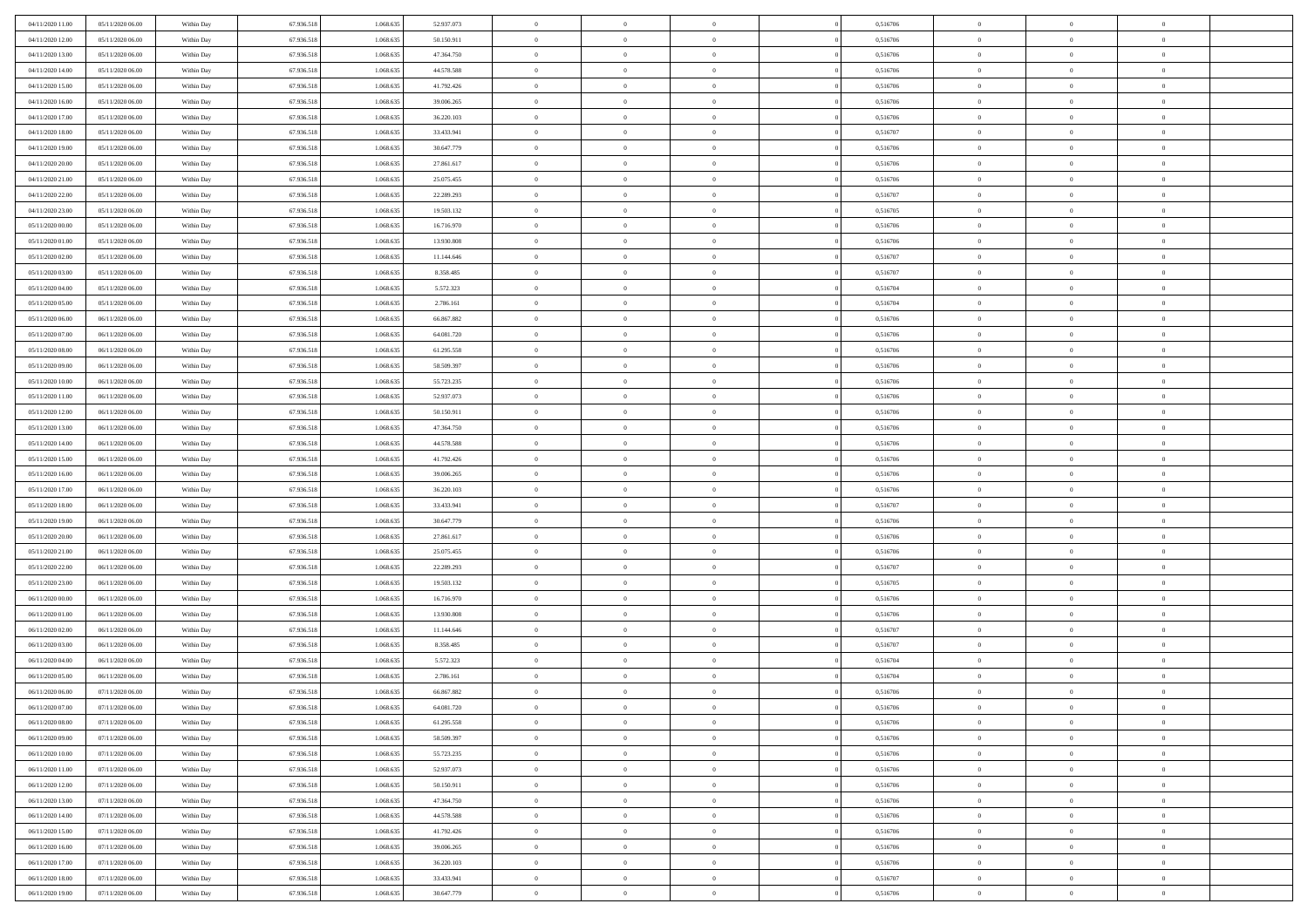| 06/11/2020 20.00 | 07/11/2020 06.00 | Within Day | 67.936.518 | 1.068.635 | 27.861.617 | $\overline{0}$ | $\overline{0}$ | $\Omega$       | 0,516706 | $\bf{0}$       | $\mathbf{0}$   | $\bf{0}$       |  |
|------------------|------------------|------------|------------|-----------|------------|----------------|----------------|----------------|----------|----------------|----------------|----------------|--|
| 06/11/2020 21:00 | 07/11/2020 06:00 | Within Day | 67.936.518 | 1.068.635 | 25.075.455 | $\mathbf{0}$   | $\overline{0}$ | $\overline{0}$ | 0,516706 | $\overline{0}$ | $\overline{0}$ | $\theta$       |  |
| 06/11/2020 22.00 | 07/11/2020 06:00 | Within Day | 67.936.518 | 1.068.635 | 22.289.293 | $\,$ 0         | $\overline{0}$ | $\bf{0}$       | 0,516707 | $\,$ 0         | $\overline{0}$ | $\,$ 0 $\,$    |  |
| 06/11/2020 23.00 | 07/11/2020 06.00 | Within Day | 67.936.518 | 1.068.635 | 19.503.132 | $\bf{0}$       | $\overline{0}$ | $\Omega$       | 0,516705 | $\bf{0}$       | $\mathbf{0}$   | $\theta$       |  |
| 07/11/2020 00:00 | 07/11/2020 06:00 | Within Day | 67.936.518 | 1.068.635 | 16.716.970 | $\bf{0}$       | $\overline{0}$ | $\overline{0}$ | 0,516706 | $\mathbf{0}$   | $\overline{0}$ | $\overline{0}$ |  |
| 07/11/2020 01:00 | 07/11/2020 06:00 | Within Day | 67.936.518 | 1.068.635 | 13.930.808 | $\bf{0}$       | $\overline{0}$ | $\bf{0}$       | 0,516706 | $\,$ 0         | $\overline{0}$ | $\,$ 0 $\,$    |  |
| 07/11/2020 02.00 | 07/11/2020 06:00 | Within Day | 67.936.518 | 1.068.635 | 11.144.646 | $\bf{0}$       | $\overline{0}$ | $\Omega$       | 0,516707 | $\theta$       | $\mathbf{0}$   | $\theta$       |  |
| 07/11/2020 03:00 | 07/11/2020 06:00 | Within Day | 67.936.518 | 1.068.635 | 8.358.485  | $\overline{0}$ | $\overline{0}$ | $\overline{0}$ | 0,516707 | $\mathbf{0}$   | $\overline{0}$ | $\overline{0}$ |  |
| 07/11/2020 04:00 | 07/11/2020 06:00 | Within Day | 67.936.518 | 1.068.635 | 5.572.323  | $\bf{0}$       | $\overline{0}$ | $\bf{0}$       | 0,516704 | $\,$ 0         | $\overline{0}$ | $\,$ 0 $\,$    |  |
| 07/11/2020 05.00 | 07/11/2020 06.00 | Within Day | 67.936.518 | 1.068.635 | 2.786.161  | $\bf{0}$       | $\overline{0}$ | $\Omega$       | 0,516704 | $\bf{0}$       | $\mathbf{0}$   | $\theta$       |  |
| 07/11/2020 06:00 | 08/11/2020 06:00 | Within Day | 67.936.518 | 1.068.635 | 66.867.882 | $\overline{0}$ | $\overline{0}$ | $\overline{0}$ | 0,516706 | $\overline{0}$ | $\overline{0}$ | $\overline{0}$ |  |
| 07/11/2020 07.00 | 08/11/2020 06:00 | Within Day | 67.936.518 | 1.068.635 | 64.081.720 | $\bf{0}$       | $\overline{0}$ | $\bf{0}$       | 0,516706 | $\,$ 0         | $\overline{0}$ | $\,$ 0 $\,$    |  |
| 07/11/2020 08:00 | 08/11/2020 06:00 | Within Day | 67.936.518 | 1.068.635 | 61.295.558 | $\bf{0}$       | $\overline{0}$ | $\Omega$       | 0,516706 | $\overline{0}$ | $\mathbf{0}$   | $\theta$       |  |
| 07/11/2020 09:00 | 08/11/2020 06:00 | Within Day | 67.936.518 | 1.068.635 | 58.509.397 | $\overline{0}$ | $\overline{0}$ | $\overline{0}$ | 0,516706 | $\mathbf{0}$   | $\overline{0}$ | $\overline{0}$ |  |
| 07/11/2020 10:00 | 08/11/2020 06:00 | Within Day | 67.936.518 | 1.068.635 | 55.723.235 | $\bf{0}$       | $\overline{0}$ | $\bf{0}$       | 0,516706 | $\,$ 0         | $\overline{0}$ | $\,$ 0 $\,$    |  |
| 07/11/2020 11:00 | 08/11/2020 06.00 | Within Day | 67.936.518 | 1.068.635 | 52.937.073 | $\bf{0}$       | $\overline{0}$ | $\overline{0}$ | 0,516706 | $\bf{0}$       | $\mathbf{0}$   | $\bf{0}$       |  |
| 07/11/2020 12:00 | 08/11/2020 06:00 | Within Day | 67.936.518 | 1.068.635 | 50.150.911 | $\overline{0}$ | $\overline{0}$ | $\overline{0}$ | 0,516706 | $\mathbf{0}$   | $\overline{0}$ | $\overline{0}$ |  |
| 07/11/2020 13.00 | 08/11/2020 06:00 | Within Day | 67.936.518 | 1.068.635 | 47.364.750 | $\bf{0}$       | $\overline{0}$ | $\bf{0}$       | 0,516706 | $\,$ 0         | $\overline{0}$ | $\,$ 0 $\,$    |  |
| 07/11/2020 14.00 | 08/11/2020 06.00 | Within Day | 67.936.518 | 1.068.635 | 44.578.588 | $\bf{0}$       | $\overline{0}$ | $\Omega$       | 0,516706 | $\overline{0}$ | $\mathbf{0}$   | $\theta$       |  |
| 07/11/2020 15:00 | 08/11/2020 06:00 | Within Day | 67.936.518 | 1.068.635 | 41.792.426 | $\overline{0}$ | $\overline{0}$ | $\overline{0}$ | 0,516706 | $\overline{0}$ | $\overline{0}$ | $\overline{0}$ |  |
| 07/11/2020 16.00 | 08/11/2020 06:00 | Within Day | 67.936.518 | 1.068.635 | 39.006.265 | $\bf{0}$       | $\overline{0}$ | $\bf{0}$       | 0,516706 | $\,$ 0         | $\overline{0}$ | $\,$ 0 $\,$    |  |
| 07/11/2020 17.00 | 08/11/2020 06:00 | Within Day | 67.936.518 | 1.068.635 | 36.220.103 | $\bf{0}$       | $\overline{0}$ | $\Omega$       | 0.516706 | $\bf{0}$       | $\theta$       | $\theta$       |  |
| 07/11/2020 18:00 | 08/11/2020 06:00 | Within Day | 67.936.518 | 1.068.635 | 33.433.941 | $\overline{0}$ | $\overline{0}$ | $\overline{0}$ | 0,516707 | $\mathbf{0}$   | $\overline{0}$ | $\overline{0}$ |  |
| 07/11/2020 19:00 | 08/11/2020 06:00 | Within Day | 67.936.518 | 1.068.635 | 30.647.779 | $\bf{0}$       | $\overline{0}$ | $\bf{0}$       | 0,516706 | $\,$ 0         | $\overline{0}$ | $\,$ 0 $\,$    |  |
| 07/11/2020 20.00 | 08/11/2020 06.00 | Within Day | 67.936.518 | 1.068.635 | 27.861.617 | $\bf{0}$       | $\overline{0}$ | $\overline{0}$ | 0,516706 | $\bf{0}$       | $\overline{0}$ | $\bf{0}$       |  |
| 07/11/2020 21:00 | 08/11/2020 06:00 | Within Day | 67.936.518 | 1.068.635 | 25.075.455 | $\mathbf{0}$   | $\overline{0}$ | $\overline{0}$ | 0,516706 | $\overline{0}$ | $\overline{0}$ | $\overline{0}$ |  |
| 07/11/2020 22.00 | 08/11/2020 06:00 | Within Day | 67.936.518 | 1.068.635 | 22.289.293 | $\bf{0}$       | $\overline{0}$ | $\bf{0}$       | 0,516707 | $\,$ 0         | $\overline{0}$ | $\,$ 0 $\,$    |  |
| 07/11/2020 23.00 | 08/11/2020 06.00 | Within Day | 67.936.518 | 1.068.635 | 19.503.132 | $\bf{0}$       | $\overline{0}$ | $\Omega$       | 0.516705 | $\bf{0}$       | $\mathbf{0}$   | $\theta$       |  |
| 08/11/2020 00:00 | 08/11/2020 06:00 | Within Day | 67.936.518 | 1.068.635 | 16.716.970 | $\overline{0}$ | $\overline{0}$ | $\overline{0}$ | 0,516706 | $\mathbf{0}$   | $\overline{0}$ | $\overline{0}$ |  |
| 08/11/2020 01:00 | 08/11/2020 06:00 | Within Day | 67.936.518 | 1.068.635 | 13.930.808 | $\bf{0}$       | $\overline{0}$ | $\bf{0}$       | 0,516706 | $\,$ 0         | $\overline{0}$ | $\,$ 0 $\,$    |  |
| 08/11/2020 02.00 | 08/11/2020 06:00 | Within Day | 67.936.518 | 1.068.635 | 11.144.646 | $\,$ 0         | $\bf{0}$       | $\overline{0}$ | 0,516707 | $\bf{0}$       | $\overline{0}$ | $\,0\,$        |  |
| 08/11/2020 03:00 | 08/11/2020 06:00 | Within Day | 67.936.518 | 1.068.635 | 8.358.485  | $\overline{0}$ | $\overline{0}$ | $\overline{0}$ | 0,516707 | $\mathbf{0}$   | $\overline{0}$ | $\overline{0}$ |  |
| 08/11/2020 04:00 | 08/11/2020 06:00 | Within Day | 67.936.518 | 1.068.635 | 5.572.323  | $\bf{0}$       | $\overline{0}$ | $\bf{0}$       | 0,516704 | $\,$ 0         | $\overline{0}$ | $\,$ 0 $\,$    |  |
| 08/11/2020 05.00 | 08/11/2020 06:00 | Within Day | 67.936.518 | 1.068.635 | 2.786.161  | $\bf{0}$       | $\bf{0}$       | $\bf{0}$       | 0,516704 | $\bf{0}$       | $\overline{0}$ | $\,0\,$        |  |
| 08/11/2020 06:00 | 09/11/2020 06:00 | Within Day | 67.936.518 | 1.068.635 | 66.867.882 | $\mathbf{0}$   | $\overline{0}$ | $\overline{0}$ | 0,516706 | $\overline{0}$ | $\overline{0}$ | $\overline{0}$ |  |
| 08/11/2020 07.00 | 09/11/2020 06:00 | Within Day | 67.936.518 | 1.068.635 | 64.081.720 | $\bf{0}$       | $\overline{0}$ | $\bf{0}$       | 0,516706 | $\,$ 0         | $\overline{0}$ | $\,$ 0 $\,$    |  |
| 08/11/2020 08:00 | 09/11/2020 06:00 | Within Day | 67.936.518 | 1.068.635 | 61.295.558 | $\,$ 0         | $\bf{0}$       | $\overline{0}$ | 0,516706 | $\bf{0}$       | $\overline{0}$ | $\,0\,$        |  |
| 08/11/2020 11:00 | 09/11/2020 06:00 | Within Day | 67.936.518 | 1.068.635 | 52.937.073 | $\overline{0}$ | $\overline{0}$ | $\overline{0}$ | 0,516706 | $\mathbf{0}$   | $\overline{0}$ | $\overline{0}$ |  |
| 08/11/2020 12:00 | 09/11/2020 06:00 | Within Day | 67.936.518 | 1.068.635 | 50.150.911 | $\bf{0}$       | $\overline{0}$ | $\bf{0}$       | 0,516706 | $\,$ 0         | $\overline{0}$ | $\,$ 0 $\,$    |  |
| 08/11/2020 13.00 | 09/11/2020 06:00 | Within Day | 67.936.518 | 1.068.635 | 47.364.750 | $\bf{0}$       | $\bf{0}$       | $\overline{0}$ | 0,516706 | $\bf{0}$       | $\overline{0}$ | $\,0\,$        |  |
| 08/11/2020 14:00 | 09/11/2020 06:00 | Within Day | 67.936.518 | 1.068.635 | 44.578.588 | $\overline{0}$ | $\overline{0}$ | $\overline{0}$ | 0,516706 | $\overline{0}$ | $\overline{0}$ | $\overline{0}$ |  |
| 08/11/2020 15:00 | 09/11/2020 06:00 | Within Day | 67.936.518 | 1.068.635 | 41.792.426 | $\bf{0}$       | $\overline{0}$ | $\bf{0}$       | 0,516706 | $\,$ 0         | $\overline{0}$ | $\,$ 0 $\,$    |  |
| 08/11/2020 16:00 | 09/11/2020 06:00 | Within Day | 67.936.518 | 1.068.635 | 39.006.265 | $\bf{0}$       | $\bf{0}$       | $\bf{0}$       | 0,516706 | $\bf{0}$       | $\overline{0}$ | $\,0\,$        |  |
| 08/11/2020 17:00 | 09/11/2020 06:00 | Within Day | 67.936.518 | 1.068.635 | 36.220.103 | $\mathbf{0}$   | $\overline{0}$ | $\overline{0}$ | 0,516706 | $\overline{0}$ | $\overline{0}$ | $\overline{0}$ |  |
| 08/11/2020 18:00 | 09/11/2020 06:00 | Within Day | 67.936.518 | 1.068.635 | 33.433.941 | $\bf{0}$       | $\overline{0}$ | $\theta$       | 0,516707 | $\overline{0}$ | $\theta$       | $\theta$       |  |
| 08/11/2020 19:00 | 09/11/2020 06.00 | Within Day | 67.936.518 | 1.068.635 | 30.647.779 | $\bf{0}$       | $\bf{0}$       | $\bf{0}$       | 0,516706 | $\bf{0}$       | $\overline{0}$ | $\,0\,$        |  |
| 08/11/2020 20:00 | 09/11/2020 06:00 | Within Day | 67.936.518 | 1.068.635 | 27.861.617 | $\overline{0}$ | $\overline{0}$ | $\overline{0}$ | 0,516706 | $\mathbf{0}$   | $\bf{0}$       | $\overline{0}$ |  |
| 08/11/2020 21:00 | 09/11/2020 06:00 | Within Day | 67.936.518 | 1.068.635 | 25.075.455 | $\,$ 0 $\,$    | $\overline{0}$ | $\overline{0}$ | 0,516706 | $\mathbf{0}$   | $\,$ 0 $\,$    | $\,$ 0 $\,$    |  |
| 08/11/2020 22.00 | 09/11/2020 06.00 | Within Day | 67.936.518 | 1.068.635 | 22.289.293 | $\bf{0}$       | $\bf{0}$       | $\overline{0}$ | 0,516707 | $\bf{0}$       | $\overline{0}$ | $\bf{0}$       |  |
| 08/11/2020 23.00 | 09/11/2020 06.00 | Within Day | 67.936.518 | 1.068.635 | 19.503.132 | $\bf{0}$       | $\overline{0}$ | $\overline{0}$ | 0,516705 | $\mathbf{0}$   | $\overline{0}$ | $\overline{0}$ |  |
| 09/11/2020 00:00 | 09/11/2020 06:00 | Within Day | 67.936.518 | 1.068.635 | 16.716.970 | $\,$ 0 $\,$    | $\overline{0}$ | $\overline{0}$ | 0,516706 | $\,$ 0 $\,$    | $\overline{0}$ | $\,$ 0 $\,$    |  |
| 09/11/2020 01:00 | 09/11/2020 06.00 | Within Day | 67.936.518 | 1.068.635 | 13.930.808 | $\bf{0}$       | $\overline{0}$ | $\overline{0}$ | 0,516706 | $\bf{0}$       | $\overline{0}$ | $\overline{0}$ |  |
| 09/11/2020 02.00 | 09/11/2020 06:00 | Within Day | 67.936.518 | 1.068.635 | 11.144.646 | $\overline{0}$ | $\overline{0}$ | $\overline{0}$ | 0,516707 | $\overline{0}$ | $\bf{0}$       | $\overline{0}$ |  |
| 09/11/2020 03.00 | 09/11/2020 06:00 | Within Day | 67.936.518 | 1.068.635 | 8.358.485  | $\,$ 0 $\,$    | $\overline{0}$ | $\overline{0}$ | 0,516707 | $\mathbf{0}$   | $\,$ 0 $\,$    | $\,$ 0 $\,$    |  |
| 09/11/2020 04:00 | 09/11/2020 06.00 | Within Day | 67.936.518 | 1.068.635 | 5.572.323  | $\bf{0}$       | $\bf{0}$       | $\overline{0}$ | 0,516704 | $\mathbf{0}$   | $\overline{0}$ | $\bf{0}$       |  |
| 09/11/2020 05:00 | 09/11/2020 06:00 | Within Day | 67.936.518 | 1.068.635 | 2.786.161  | $\bf{0}$       | $\overline{0}$ | $\overline{0}$ | 0,516704 | $\mathbf{0}$   | $\bf{0}$       | $\overline{0}$ |  |
| 09/11/2020 06:00 | 10/11/2020 06:00 | Within Day | 67.936.518 | 1.068.635 | 66.867.882 | $\,0\,$        | $\overline{0}$ | $\overline{0}$ | 0,516706 | $\,$ 0         | $\overline{0}$ | $\,$ 0 $\,$    |  |
|                  |                  |            |            |           |            |                |                |                |          |                |                |                |  |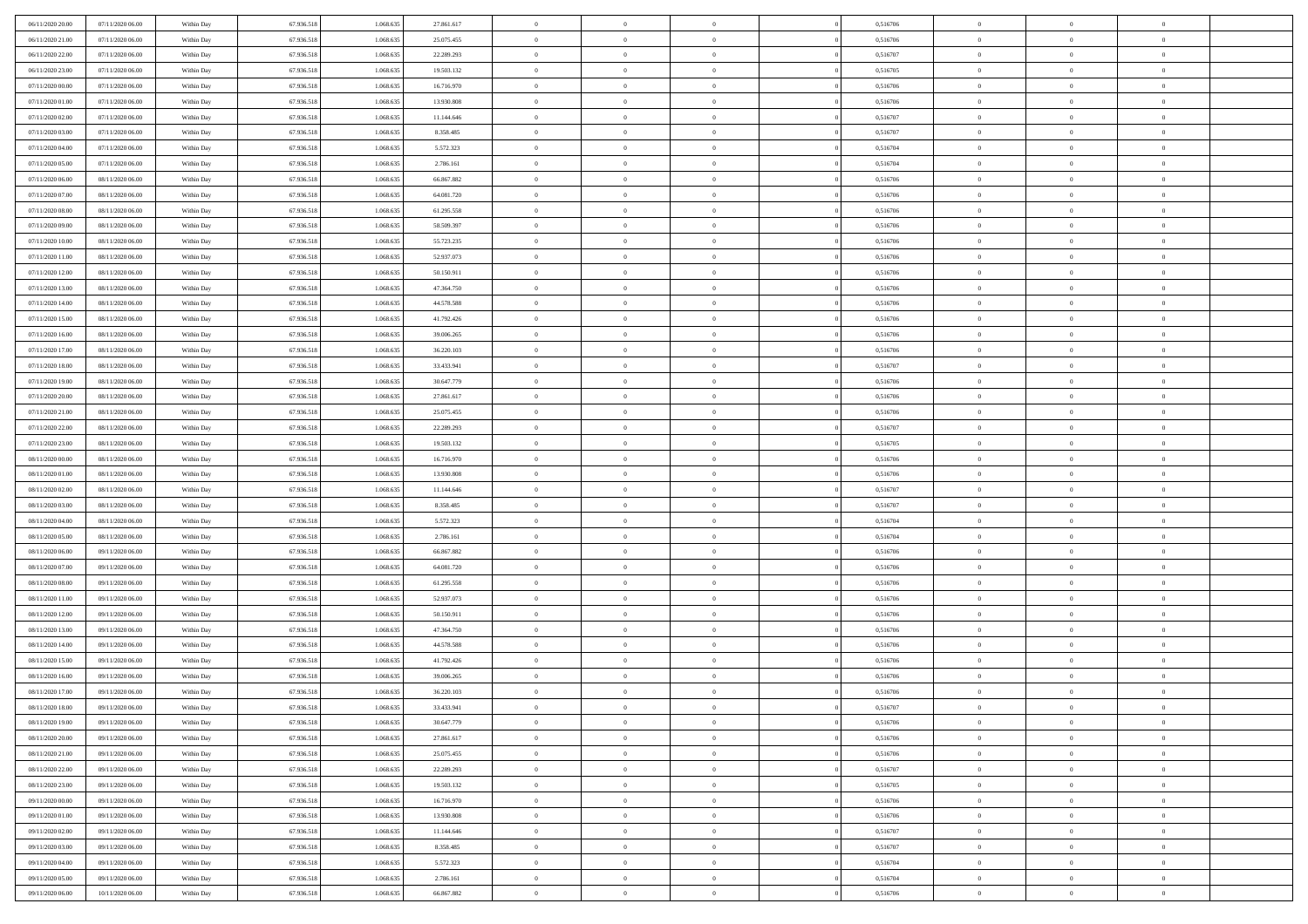| 09/11/2020 07:00 | 10/11/2020 06:00                     | Within Day | 67.936.518 | 1.068.635 | 64.081.720 | $\,$ 0 $\,$    | $\overline{0}$ | $\overline{0}$ | 0,516706 | $\bf{0}$       | $\overline{0}$ | $\,0\,$        |  |
|------------------|--------------------------------------|------------|------------|-----------|------------|----------------|----------------|----------------|----------|----------------|----------------|----------------|--|
| 09/11/2020 08:00 | 10/11/2020 06:00                     | Within Day | 67.936.518 | 1.068.635 | 61.295.558 | $\theta$       | $\overline{0}$ | $\mathbf{0}$   | 0,516706 | $\theta$       | $\overline{0}$ | $\theta$       |  |
| 09/11/2020 09:00 | 10/11/2020 06:00                     | Within Dav | 67.936.518 | 1.068.635 | 58.509.397 | $\theta$       | $\overline{0}$ | $\mathbf{0}$   | 0,516706 | $\mathbf{0}$   | $\overline{0}$ | $\overline{0}$ |  |
| 09/11/2020 10:00 | 10/11/2020 06:00                     | Within Day | 67.936.518 | 1.068.635 | 55.723.235 | $\,$ 0 $\,$    | $\overline{0}$ | $\overline{0}$ | 0,516706 | $\bf{0}$       | $\overline{0}$ | $\bf{0}$       |  |
| 09/11/2020 11:00 | 10/11/2020 06:00                     | Within Day | 67.936.518 | 1.068.635 | 52.937.073 | $\,$ 0         | $\overline{0}$ | $\mathbf{0}$   | 0,516706 | $\bf{0}$       | $\theta$       | $\,0\,$        |  |
| 09/11/2020 12:00 | 10/11/2020 06:00                     | Within Dav | 67.936.518 | 1.068.635 | 50.150.911 | $\theta$       | $\overline{0}$ | $\mathbf{0}$   | 0,516706 | $\mathbf{0}$   | $\overline{0}$ | $\overline{0}$ |  |
| 09/11/2020 13:00 | 10/11/2020 06:00                     | Within Day | 67.936.518 | 1.068.635 | 47.364.750 | $\,$ 0 $\,$    | $\overline{0}$ | $\overline{0}$ | 0,516706 | $\bf{0}$       | $\overline{0}$ | $\,0\,$        |  |
| 09/11/2020 14:00 | 10/11/2020 06:00                     | Within Day | 67.936.518 | 1.068.635 | 44.578.588 | $\,$ 0         | $\overline{0}$ | $\mathbf{0}$   | 0,516706 | $\,$ 0 $\,$    | $\overline{0}$ | $\theta$       |  |
| 09/11/2020 15:00 | 10/11/2020 06:00                     | Within Day | 67.936.518 | 1.068.635 | 41.792.426 | $\theta$       | $\overline{0}$ | $\overline{0}$ | 0,516706 | $\mathbf{0}$   | $\overline{0}$ | $\overline{0}$ |  |
| 09/11/2020 16:00 | 10/11/2020 06:00                     | Within Day | 67.936.518 | 1.068.635 | 39.006.265 | $\,$ 0 $\,$    | $\overline{0}$ | $\Omega$       | 0,516706 | $\bf{0}$       | $\overline{0}$ | $\,0\,$        |  |
| 09/11/2020 17.00 | 10/11/2020 06:00                     | Within Day | 67.936.518 | 1.068.635 | 36.220.103 | $\bf{0}$       | $\overline{0}$ | $\mathbf{0}$   | 0,516706 | $\bf{0}$       | $\mathbf{0}$   | $\theta$       |  |
| 09/11/2020 18:00 | 10/11/2020 06:00                     | Within Dav | 67.936.518 | 1.068.635 | 33.433.941 | $\theta$       | $\overline{0}$ |                | 0,516707 | $\mathbf{0}$   | $\overline{0}$ | $\overline{0}$ |  |
| 09/11/2020 19:00 |                                      |            |            |           |            | $\,$ 0 $\,$    |                | $\mathbf{0}$   |          | $\bf{0}$       |                | $\bf{0}$       |  |
|                  | 10/11/2020 06:00                     | Within Day | 67.936.518 | 1.068.635 | 30.647.779 |                | $\overline{0}$ | $\overline{0}$ | 0,516706 |                | $\overline{0}$ |                |  |
| 09/11/2020 20:00 | 10/11/2020 06:00                     | Within Day | 67.936.518 | 1.068.635 | 27.861.617 | $\bf{0}$       | $\overline{0}$ | $\mathbf{0}$   | 0,516706 | $\bf{0}$       | $\theta$       | $\,0\,$        |  |
| 09/11/2020 21:00 | 10/11/2020 06:00                     | Within Dav | 67.936.518 | 1.068.635 | 25.075.455 | $\theta$       | $\overline{0}$ | $\mathbf{0}$   | 0,516706 | $\mathbf{0}$   | $\overline{0}$ | $\overline{0}$ |  |
| 09/11/2020 22.00 | 10/11/2020 06:00                     | Within Day | 67.936.518 | 1.068.635 | 22.289.293 | $\,$ 0 $\,$    | $\overline{0}$ | $\overline{0}$ | 0,516707 | $\bf{0}$       | $\overline{0}$ | $\bf{0}$       |  |
| 09/11/2020 23.00 | 10/11/2020 06:00                     | Within Day | 67.936.518 | 1.068.635 | 19.503.132 | $\,$ 0         | $\overline{0}$ | $\mathbf{0}$   | 0,516705 | $\bf{0}$       | $\overline{0}$ | $\theta$       |  |
| 10/11/2020 00:00 | 10/11/2020 06:00                     | Within Day | 67.936.518 | 1.068.635 | 16.716.970 | $\theta$       | $\overline{0}$ | $\mathbf{0}$   | 0,516706 | $\mathbf{0}$   | $\overline{0}$ | $\overline{0}$ |  |
| 10/11/2020 01:00 | 10/11/2020 06:00                     | Within Day | 67.936.518 | 1.068.635 | 13.930.808 | $\,$ 0 $\,$    | $\overline{0}$ | $\Omega$       | 0,516706 | $\bf{0}$       | $\overline{0}$ | $\,0\,$        |  |
| 10/11/2020 02.00 | 10/11/2020 06:00                     | Within Day | 67.936.518 | 1.068.635 | 11.144.646 | $\bf{0}$       | $\overline{0}$ | $\mathbf{0}$   | 0,516707 | $\bf{0}$       | $\mathbf{0}$   | $\theta$       |  |
| 10/11/2020 03:00 | 10/11/2020 06:00                     | Within Dav | 67.936.518 | 1.068.635 | 8.358.485  | $\theta$       | $\overline{0}$ | $\mathbf{0}$   | 0,516707 | $\mathbf{0}$   | $\overline{0}$ | $\overline{0}$ |  |
| 10/11/2020 04:00 | 10/11/2020 06:00                     | Within Day | 67.936.518 | 1.068.635 | 5.572.323  | $\,$ 0 $\,$    | $\overline{0}$ | $\overline{0}$ | 0,516704 | $\bf{0}$       | $\overline{0}$ | $\bf{0}$       |  |
| 10/11/2020 05:00 | 10/11/2020 06:00                     | Within Day | 67.936.518 | 1.068.635 | 2.786.161  | $\,$ 0         | $\overline{0}$ | $\mathbf{0}$   | 0,516704 | $\bf{0}$       | $\bf{0}$       | $\,0\,$        |  |
| 10/11/2020 06:00 | 11/11/2020 06:00                     | Within Dav | 67.936.518 | 1.068.635 | 66.867.882 | $\theta$       | $\overline{0}$ | $\mathbf{0}$   | 0,516706 | $\mathbf{0}$   | $\overline{0}$ | $\overline{0}$ |  |
| 10/11/2020 07.00 | 11/11/2020 06:00                     | Within Day | 67.936.518 | 1.068.635 | 64.081.720 | $\,$ 0 $\,$    | $\overline{0}$ | $\overline{0}$ | 0,516706 | $\bf{0}$       | $\overline{0}$ | $\,0\,$        |  |
| 10/11/2020 08:00 | 11/11/2020 06.00                     | Within Day | 67.936.518 | 1.068.635 | 61.295.558 | $\,$ 0         | $\overline{0}$ | $\mathbf{0}$   | 0,516706 | $\bf{0}$       | $\overline{0}$ | $\theta$       |  |
| 10/11/2020 09:00 | 11/11/2020 06:00                     | Within Day | 67.936.518 | 1.068.635 | 58.509.397 | $\theta$       | $\overline{0}$ | $\overline{0}$ | 0,516706 | $\mathbf{0}$   | $\bf{0}$       | $\overline{0}$ |  |
| 10/11/2020 10:00 | 11/11/2020 06:00                     | Within Day | 67.936.518 | 1.068.635 | 55.723.235 | $\,$ 0 $\,$    | $\overline{0}$ | $\Omega$       | 0,516706 | $\bf{0}$       | $\overline{0}$ | $\bf{0}$       |  |
| 10/11/2020 11:00 | 11/11/2020 06.00                     | Within Day | 67.936.518 | 1.068.635 | 52.937.073 | $\bf{0}$       | $\overline{0}$ | $\mathbf{0}$   | 0,516706 | $\bf{0}$       | $\mathbf{0}$   | $\theta$       |  |
| 10/11/2020 12:00 | 11/11/2020 06:00                     | Within Dav | 67.936.518 | 1.068.635 | 50.150.911 | $\theta$       | $\overline{0}$ | $\overline{0}$ | 0,516706 | $\mathbf{0}$   | $\overline{0}$ | $\overline{0}$ |  |
| 10/11/2020 13:00 | 11/11/2020 06:00                     | Within Day | 67.936.518 | 1.068.635 | 47.364.750 | $\theta$       | $\overline{0}$ | $\overline{0}$ | 0,516706 | $\,$ 0         | $\overline{0}$ | $\,$ 0 $\,$    |  |
| 10/11/2020 14:00 | 11/11/2020 06:00                     | Within Day | 67.936.518 | 1.068.635 | 44.578.588 | $\,$ 0         | $\overline{0}$ | $\mathbf{0}$   | 0,516706 | $\bf{0}$       | $\mathbf{0}$   | $\overline{0}$ |  |
| 10/11/2020 15:00 | 11/11/2020 06:00                     | Within Dav | 67.936.518 | 1.068.635 | 41.792.426 | $\theta$       | $\overline{0}$ | $\mathbf{0}$   | 0,516706 | $\mathbf{0}$   | $\overline{0}$ | $\overline{0}$ |  |
| 10/11/2020 16:00 | 11/11/2020 06:00                     | Within Day | 67.936.518 | 1.068.635 | 39.006.265 | $\theta$       | $\overline{0}$ | $\overline{0}$ | 0,516706 | $\,$ 0         | $\overline{0}$ | $\theta$       |  |
| 10/11/2020 17:00 | 11/11/2020 06.00                     | Within Day | 67.936.518 | 1.068.635 | 36.220.103 | $\bf{0}$       | $\overline{0}$ | $\mathbf{0}$   | 0,516706 | $\mathbf{0}$   | $\overline{0}$ | $\overline{0}$ |  |
| 10/11/2020 18:00 | 11/11/2020 06:00                     | Within Day | 67.936.518 | 1.068.635 | 33.433.941 | $\theta$       | $\overline{0}$ | $\mathbf{0}$   | 0,516707 | $\mathbf{0}$   | $\overline{0}$ | $\overline{0}$ |  |
| 10/11/2020 19:00 | 11/11/2020 06:00                     | Within Day | 67.936.518 | 1.068.635 | 30.647.779 | $\theta$       | $\overline{0}$ | $\overline{0}$ | 0,516706 | $\,$ 0         | $\overline{0}$ | $\theta$       |  |
| 10/11/2020 20:00 | 11/11/2020 06.00                     | Within Day | 67.936.518 | 1.068.635 | 27.861.617 | $\bf{0}$       | $\overline{0}$ | $\mathbf{0}$   | 0,516706 | $\bf{0}$       | $\mathbf{0}$   | $\overline{0}$ |  |
| 10/11/2020 21:00 | 11/11/2020 06:00                     | Within Dav | 67.936.518 | 1.068.635 | 25.075.455 | $\theta$       | $\overline{0}$ | $\mathbf{0}$   | 0,516706 | $\mathbf{0}$   | $\overline{0}$ | $\overline{0}$ |  |
| 10/11/2020 22.00 | 11/11/2020 06:00                     | Within Day | 67.936.518 | 1.068.635 | 22.289.293 | $\,$ 0 $\,$    | $\overline{0}$ | $\overline{0}$ | 0,516707 | $\,$ 0         | $\overline{0}$ | $\,$ 0 $\,$    |  |
| 10/11/2020 23.00 | 11/11/2020 06:00                     | Within Day | 67.936.518 | 1.068.635 | 19.503.132 | $\,$ 0         | $\,$ 0 $\,$    | $\overline{0}$ | 0,516705 | $\,$ 0 $\,$    | $\overline{0}$ | $\overline{0}$ |  |
| 11/11/2020 00:00 | 11/11/2020 06:00                     | Within Dav | 67.936.518 | 1.068.635 | 16.716.970 | $\theta$       | $\overline{0}$ | $\mathbf{0}$   | 0,516706 | $\mathbf{0}$   | $\overline{0}$ | $\overline{0}$ |  |
| 11/11/2020 01:00 | 11/11/2020 06.00                     | Within Day | 67.936.518 | 1.068.635 | 13.930.808 | $\overline{0}$ | $\overline{0}$ | $\overline{0}$ | 0,516706 | $\,$ 0         | $\overline{0}$ | $\theta$       |  |
| 11/11/2020 02.00 | 11/11/2020 06.00                     | Within Day | 67.936.518 | 1.068.635 | 11.144.646 | $\bf{0}$       | $\,$ 0 $\,$    | $\mathbf{0}$   | 0,516707 | $\bf{0}$       | $\overline{0}$ | $\bf{0}$       |  |
| 11/11/2020 03:00 | 11/11/2020 06:00                     | Within Day | 67.936.518 | 1.068.635 | 8.358.485  | $\overline{0}$ | $\theta$       |                | 0,516707 | $\overline{0}$ | $\theta$       | $\theta$       |  |
| 11/11/2020 04:00 | 11/11/2020 06:00                     | Within Day | 67.936.518 | 1.068.635 | 5.572.323  | $\,$ 0 $\,$    | $\overline{0}$ | $\overline{0}$ | 0,516704 | $\,$ 0 $\,$    | $\bf{0}$       | $\theta$       |  |
| 11/11/2020 05.00 | 11/11/2020 06.00                     | Within Day | 67.936.518 | 1.068.635 | 2.786.161  | $\bf{0}$       | $\,$ 0 $\,$    | $\overline{0}$ | 0,516704 | $\,$ 0 $\,$    | $\overline{0}$ | $\overline{0}$ |  |
| 11/11/2020 06:00 | 12/11/2020 06:00                     | Within Day | 67.936.518 | 1.068.635 | 66.867.882 | $\mathbf{0}$   | $\overline{0}$ | $\overline{0}$ | 0,516706 | $\,$ 0 $\,$    | $\bf{0}$       | $\mathbf{0}$   |  |
| 11/11/2020 07:00 | 12/11/2020 06:00                     | Within Day | 67.936.518 | 1.068.635 | 64.081.720 | $\,$ 0 $\,$    | $\overline{0}$ | $\overline{0}$ | 0,516706 | $\,$ 0 $\,$    | $\bf{0}$       | $\,$ 0 $\,$    |  |
| 11/11/2020 08:00 | 12/11/2020 06:00                     | Within Day | 67.936.518 | 1.068.635 | 61.295.558 | $\,$ 0 $\,$    | $\,$ 0 $\,$    | $\overline{0}$ | 0,516706 | $\,$ 0 $\,$    | $\overline{0}$ | $\overline{0}$ |  |
| 11/11/2020 09:00 | 12/11/2020 06:00                     | Within Day | 67.936.518 | 1.068.635 | 58.509.397 | $\mathbf{0}$   | $\overline{0}$ | $\overline{0}$ | 0,516706 | $\mathbf{0}$   | $\overline{0}$ | $\overline{0}$ |  |
| 11/11/2020 10:00 | 12/11/2020 06:00                     | Within Day | 67.936.518 | 1.068.635 | 55.723.235 | $\,$ 0 $\,$    | $\overline{0}$ | $\overline{0}$ | 0,516706 | $\,$ 0 $\,$    | $\mathbf{0}$   | $\,$ 0 $\,$    |  |
|                  |                                      |            | 67.936.518 | 1.068.635 | 52.937.073 | $\bf{0}$       |                | $\overline{0}$ |          |                | $\overline{0}$ |                |  |
| 11/11/2020 11:00 | 12/11/2020 06.00<br>12/11/2020 06:00 | Within Day |            | 1.068.635 |            |                | $\,$ 0 $\,$    |                | 0,516706 | $\,$ 0 $\,$    |                | $\overline{0}$ |  |
| 11/11/2020 12:00 |                                      | Within Day | 67.936.518 |           | 50.150.911 | $\mathbf{0}$   | $\overline{0}$ | $\overline{0}$ | 0,516706 | $\mathbf{0}$   | $\bf{0}$       | $\overline{0}$ |  |
| 11/11/2020 13:00 | 12/11/2020 06:00                     | Within Day | 67.936.518 | 1.068.635 | 47.364.750 | $\,$ 0 $\,$    | $\overline{0}$ | $\overline{0}$ | 0,516706 | $\,$ 0 $\,$    | $\mathbf{0}$   | $\,$ 0 $\,$    |  |
| 11/11/2020 14.00 | 12/11/2020 06.00                     | Within Day | 67.936.518 | 1.068.635 | 44.578.588 | $\,$ 0 $\,$    | $\,$ 0 $\,$    | $\overline{0}$ | 0,516706 | $\,$ 0 $\,$    | $\overline{0}$ | $\overline{0}$ |  |
| 11/11/2020 15:00 | 12/11/2020 06:00                     | Within Day | 67.936.518 | 1.068.635 | 41.792.426 | $\theta$       | $\overline{0}$ | $\overline{0}$ | 0,516706 | $\mathbf{0}$   | $\overline{0}$ | $\overline{0}$ |  |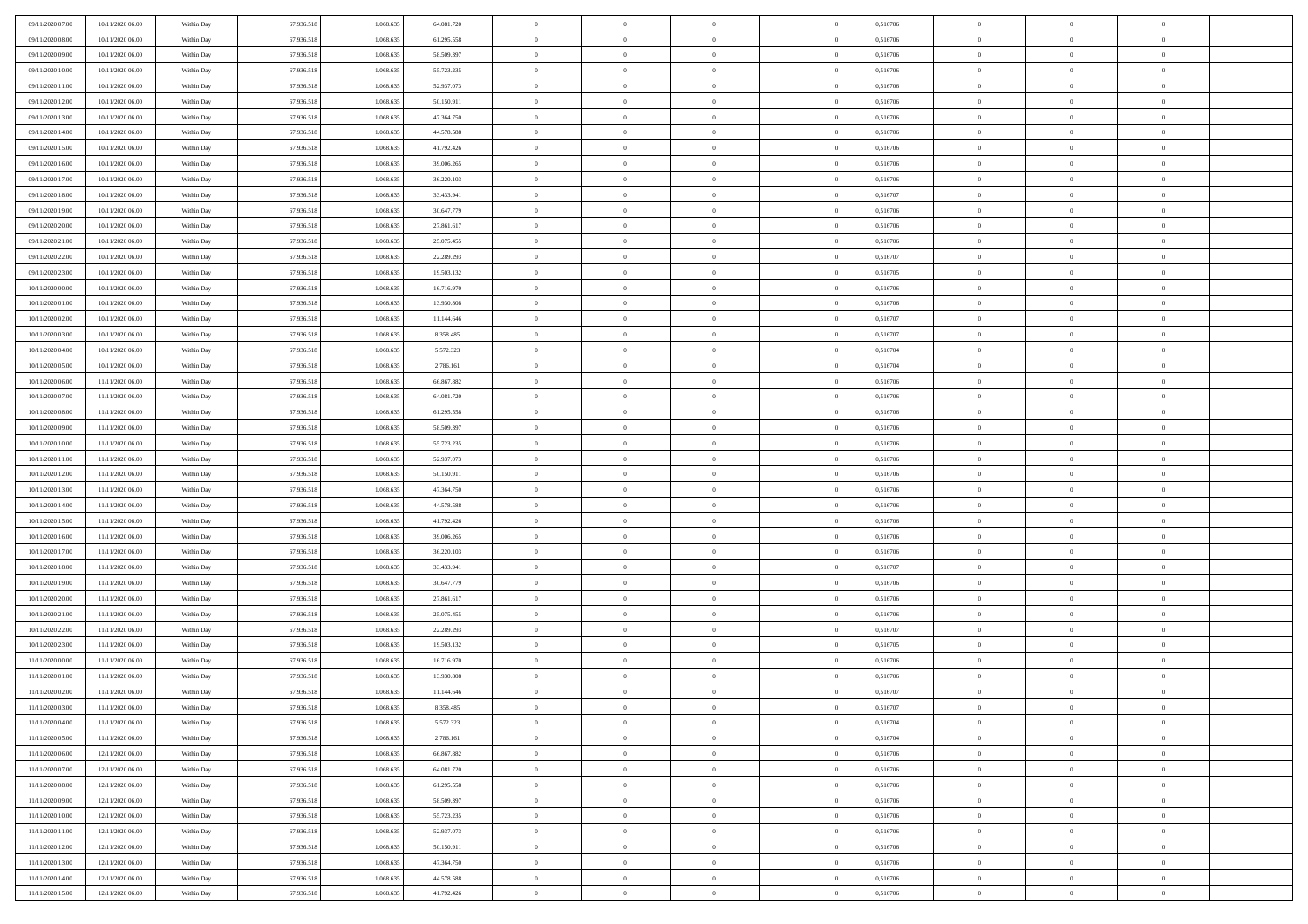| 11/11/2020 16.00 | 12/11/2020 06:00 | Within Day | 67.936.518 | 1.068.635 | 39.006.265 | $\,$ 0         | $\bf{0}$       | $\overline{0}$ |          | 0,516706 | $\bf{0}$       | $\overline{0}$ | $\,0\,$        |  |
|------------------|------------------|------------|------------|-----------|------------|----------------|----------------|----------------|----------|----------|----------------|----------------|----------------|--|
| 11/11/2020 17:00 | 12/11/2020 06:00 | Within Day | 67.936.518 | 1.068.63  | 36.220.103 | $\overline{0}$ | $\overline{0}$ | $\overline{0}$ |          | 0,516706 | $\overline{0}$ | $\overline{0}$ | $\theta$       |  |
| 11/11/2020 18:00 | 12/11/2020 06:00 | Within Dav | 67.936.518 | 1.068.635 | 33.433.941 | $\mathbf{0}$   | $\overline{0}$ | $\overline{0}$ |          | 0,516707 | $\mathbf{0}$   | $\overline{0}$ | $\overline{0}$ |  |
| 11/11/2020 19.00 | 12/11/2020 06:00 | Within Day | 67.936.518 | 1.068.635 | 30.647.779 | $\bf{0}$       | $\overline{0}$ | $\bf{0}$       |          | 0,516706 | $\bf{0}$       | $\overline{0}$ | $\bf{0}$       |  |
| 11/11/2020 20:00 | 12/11/2020 06:00 | Within Day | 67.936.518 | 1.068.635 | 27.861.617 | $\bf{0}$       | $\bf{0}$       | $\overline{0}$ |          | 0,516706 | $\bf{0}$       | $\bf{0}$       | $\,0\,$        |  |
| 11/11/2020 21.00 | 12/11/2020 06:00 | Within Dav | 67.936.518 | 1.068.635 | 25.075.455 | $\mathbf{0}$   | $\overline{0}$ | $\overline{0}$ |          | 0,516706 | $\mathbf{0}$   | $\overline{0}$ | $\overline{0}$ |  |
|                  |                  |            |            |           |            |                |                |                |          |          |                |                |                |  |
| 11/11/2020 22.00 | 12/11/2020 06:00 | Within Day | 67.936.518 | 1.068.635 | 22.289.293 | $\bf{0}$       | $\bf{0}$       | $\overline{0}$ |          | 0,516707 | $\bf{0}$       | $\overline{0}$ | $\,0\,$        |  |
| 11/11/2020 23.00 | 12/11/2020 06:00 | Within Day | 67.936.518 | 1.068.635 | 19.503.132 | $\overline{0}$ | $\overline{0}$ | $\overline{0}$ |          | 0,516705 | $\,$ 0 $\,$    | $\overline{0}$ | $\theta$       |  |
| 12/11/2020 00:00 | 12/11/2020 06:00 | Within Day | 67.936.518 | 1.068.635 | 16.716.970 | $\mathbf{0}$   | $\overline{0}$ | $\overline{0}$ |          | 0,516706 | $\mathbf{0}$   | $\overline{0}$ | $\overline{0}$ |  |
| 12/11/2020 01:00 | 12/11/2020 06:00 | Within Day | 67.936.518 | 1.068.635 | 13.930.808 | $\bf{0}$       | $\bf{0}$       | $\overline{0}$ |          | 0,516706 | $\bf{0}$       | $\overline{0}$ | $\,0\,$        |  |
| 12/11/2020 02:00 | 12/11/2020 06:00 | Within Day | 67.936.518 | 1.068.635 | 11.144.646 | $\bf{0}$       | $\overline{0}$ | $\overline{0}$ |          | 0,516707 | $\bf{0}$       | $\overline{0}$ | $\theta$       |  |
| 12/11/2020 03:00 | 12/11/2020 06:00 | Within Dav | 67.936.518 | 1.068.635 | 8.358.485  | $\mathbf{0}$   | $\overline{0}$ | $\overline{0}$ |          | 0,516707 | $\mathbf{0}$   | $\overline{0}$ | $\overline{0}$ |  |
| 12/11/2020 04:00 | 12/11/2020 06:00 | Within Day | 67.936.518 | 1.068.635 | 5.572.323  | $\bf{0}$       | $\overline{0}$ | $\bf{0}$       |          | 0,516704 | $\bf{0}$       | $\overline{0}$ | $\overline{0}$ |  |
| 12/11/2020 05:00 | 12/11/2020 06:00 | Within Day | 67.936.518 | 1.068.635 | 2.786.161  | $\bf{0}$       | $\overline{0}$ | $\overline{0}$ |          | 0,516704 | $\bf{0}$       | $\mathbf{0}$   | $\,0\,$        |  |
| 12/11/2020 06:00 | 13/11/2020 06:00 | Within Dav | 67.936.518 | 1.068.635 | 66.867.882 | $\overline{0}$ | $\overline{0}$ | $\overline{0}$ |          | 0,516706 | $\mathbf{0}$   | $\overline{0}$ | $\overline{0}$ |  |
| 12/11/2020 07.00 | 13/11/2020 06:00 | Within Day | 67.936.518 | 1.068.635 | 64.081.720 | $\bf{0}$       | $\bf{0}$       | $\overline{0}$ |          | 0,516706 | $\bf{0}$       | $\overline{0}$ | $\bf{0}$       |  |
| 12/11/2020 08:00 | 13/11/2020 06:00 | Within Day | 67.936.518 | 1.068.635 | 61.295.558 | $\bf{0}$       | $\overline{0}$ | $\overline{0}$ |          | 0,516706 | $\,$ 0 $\,$    | $\overline{0}$ | $\theta$       |  |
| 12/11/2020 09:00 | 13/11/2020 06:00 | Within Day | 67.936.518 | 1.068.635 | 58.509.397 | $\mathbf{0}$   | $\overline{0}$ | $\overline{0}$ |          | 0,516706 | $\mathbf{0}$   | $\overline{0}$ | $\overline{0}$ |  |
| 12/11/2020 10:00 | 13/11/2020 06:00 | Within Day | 67.936.518 | 1.068.635 | 55.723.235 | $\bf{0}$       | $\bf{0}$       | $\overline{0}$ |          | 0,516706 | $\bf{0}$       | $\overline{0}$ | $\,0\,$        |  |
| 12/11/2020 11:00 | 13/11/2020 06:00 | Within Day | 67.936.518 | 1.068.635 | 52.937.073 | $\bf{0}$       | $\bf{0}$       | $\overline{0}$ |          | 0,516706 | $\bf{0}$       | $\overline{0}$ | $\overline{0}$ |  |
| 12/11/2020 12:00 | 13/11/2020 06:00 | Within Dav | 67.936.518 | 1.068.635 | 50.150.911 | $\mathbf{0}$   | $\overline{0}$ | $\overline{0}$ |          | 0,516706 | $\mathbf{0}$   | $\overline{0}$ | $\overline{0}$ |  |
| 12/11/2020 13.00 | 13/11/2020 06:00 | Within Day | 67.936.518 | 1.068.635 | 47.364.750 | $\bf{0}$       | $\overline{0}$ | $\bf{0}$       |          | 0,516706 | $\bf{0}$       | $\overline{0}$ | $\bf{0}$       |  |
| 12/11/2020 14:00 | 13/11/2020 06:00 | Within Day | 67.936.518 | 1.068.635 | 44.578.588 | $\bf{0}$       | $\bf{0}$       | $\overline{0}$ |          | 0,516706 | $\bf{0}$       | $\overline{0}$ | $\,0\,$        |  |
| 12/11/2020 15:00 | 13/11/2020 06:00 | Within Dav | 67.936.518 | 1.068.635 | 41.792.426 | $\mathbf{0}$   | $\overline{0}$ | $\overline{0}$ |          | 0,516706 | $\mathbf{0}$   | $\overline{0}$ | $\overline{0}$ |  |
| 12/11/2020 16:00 | 13/11/2020 06:00 | Within Day | 67.936.518 | 1.068.635 | 39.006.265 | $\bf{0}$       | $\bf{0}$       | $\overline{0}$ |          | 0,516706 | $\bf{0}$       | $\overline{0}$ | $\,0\,$        |  |
| 12/11/2020 17.00 | 13/11/2020 06:00 | Within Day | 67.936.518 | 1.068.635 | 36.220.103 | $\bf{0}$       | $\overline{0}$ | $\overline{0}$ |          | 0,516706 | $\bf{0}$       | $\overline{0}$ | $\theta$       |  |
| 12/11/2020 18:00 | 13/11/2020 06:00 | Within Dav | 67.936.518 | 1.068.635 | 33.433.941 | $\mathbf{0}$   | $\overline{0}$ | $\overline{0}$ |          | 0,516707 | $\mathbf{0}$   | $\overline{0}$ | $\overline{0}$ |  |
|                  |                  |            |            |           |            | $\bf{0}$       |                | $\overline{0}$ |          |          | $\bf{0}$       | $\overline{0}$ | $\,0\,$        |  |
| 12/11/2020 19:00 | 13/11/2020 06:00 | Within Day | 67.936.518 | 1.068.635 | 30.647.779 |                | $\bf{0}$       |                |          | 0,516706 |                |                |                |  |
| 12/11/2020 20:00 | 13/11/2020 06:00 | Within Day | 67.936.518 | 1.068.635 | 27.861.617 | $\bf{0}$       | $\bf{0}$       | $\overline{0}$ |          | 0,516706 | $\bf{0}$       | $\overline{0}$ | $\overline{0}$ |  |
| 12/11/2020 21:00 | 13/11/2020 06:00 | Within Day | 67.936.518 | 1.068.635 | 25.075.455 | $\mathbf{0}$   | $\overline{0}$ | $\overline{0}$ |          | 0,516706 | $\mathbf{0}$   | $\overline{0}$ | $\overline{0}$ |  |
| 12/11/2020 22.00 | 13/11/2020 06:00 | Within Day | 67.936.518 | 1.068.635 | 22.289.293 | $\bf{0}$       | $\overline{0}$ | $\overline{0}$ |          | 0,516707 | $\,$ 0         | $\overline{0}$ | $\theta$       |  |
| 12/11/2020 23.00 | 13/11/2020 06:00 | Within Day | 67.936.518 | 1.068.635 | 19.503.132 | $\bf{0}$       | $\bf{0}$       | $\overline{0}$ |          | 0,516705 | $\bf{0}$       | $\overline{0}$ | $\overline{0}$ |  |
| 13/11/2020 00:00 | 13/11/2020 06:00 | Within Dav | 67.936.518 | 1.068.635 | 16.716.970 | $\mathbf{0}$   | $\overline{0}$ | $\overline{0}$ |          | 0,516706 | $\mathbf{0}$   | $\overline{0}$ | $\overline{0}$ |  |
| 13/11/2020 01:00 | 13/11/2020 06:00 | Within Day | 67.936.518 | 1.068.635 | 13.930.808 | $\bf{0}$       | $\overline{0}$ | $\overline{0}$ |          | 0,516706 | $\,$ 0         | $\overline{0}$ | $\theta$       |  |
| 13/11/2020 02.00 | 13/11/2020 06:00 | Within Day | 67.936.518 | 1.068.635 | 11.144.646 | $\bf{0}$       | $\overline{0}$ | $\overline{0}$ |          | 0,516707 | $\bf{0}$       | $\overline{0}$ | $\overline{0}$ |  |
| 13/11/2020 03:00 | 13/11/2020 06:00 | Within Day | 67.936.518 | 1.068.635 | 8.358.485  | $\mathbf{0}$   | $\overline{0}$ | $\overline{0}$ |          | 0,516707 | $\mathbf{0}$   | $\overline{0}$ | $\overline{0}$ |  |
| 13/11/2020 04:00 | 13/11/2020 06:00 | Within Day | 67.936.518 | 1.068.635 | 5.572.323  | $\bf{0}$       | $\overline{0}$ | $\overline{0}$ |          | 0,516704 | $\,$ 0         | $\overline{0}$ | $\theta$       |  |
| 13/11/2020 05:00 | 13/11/2020 06:00 | Within Day | 67.936.518 | 1.068.635 | 2.786.161  | $\bf{0}$       | $\overline{0}$ | $\overline{0}$ |          | 0,516704 | $\bf{0}$       | $\overline{0}$ | $\overline{0}$ |  |
| 13/11/2020 06:00 | 14/11/2020 06:00 | Within Dav | 67.936.518 | 1.068.635 | 66.867.882 | $\mathbf{0}$   | $\overline{0}$ | $\overline{0}$ |          | 0,516706 | $\mathbf{0}$   | $\overline{0}$ | $\overline{0}$ |  |
| 13/11/2020 07.00 | 14/11/2020 06:00 | Within Day | 67.936.518 | 1.068.635 | 64.081.720 | $\,0\,$        | $\overline{0}$ | $\overline{0}$ |          | 0,516706 | $\,$ 0         | $\overline{0}$ | $\theta$       |  |
| 13/11/2020 08:00 | 14/11/2020 06.00 | Within Day | 67.936.518 | 1.068.635 | 61.295.558 | $\bf{0}$       | $\overline{0}$ | $\overline{0}$ |          | 0,516706 | $\bf{0}$       | $\overline{0}$ | $\overline{0}$ |  |
| 13/11/2020 09:00 | 14/11/2020 06:00 | Within Dav | 67.936.518 | 1.068.635 | 58.509.397 | $\mathbf{0}$   | $\overline{0}$ | $\overline{0}$ |          | 0,516706 | $\mathbf{0}$   | $\overline{0}$ | $\overline{0}$ |  |
| 13/11/2020 10:00 | 14/11/2020 06.00 | Within Day | 67.936.518 | 1.068.635 | 55.723.235 | $\bf{0}$       | $\overline{0}$ | $\overline{0}$ |          | 0,516706 | $\,$ 0         | $\overline{0}$ | $\theta$       |  |
| 13/11/2020 11:00 | 14/11/2020 06.00 | Within Day | 67.936.518 | 1.068.635 | 52.937.073 | $\bf{0}$       | $\overline{0}$ | $\overline{0}$ |          | 0,516706 | $\bf{0}$       | $\overline{0}$ | $\overline{0}$ |  |
| 13/11/2020 12:00 | 14/11/2020 06:00 | Within Day | 67.936.518 | 1.068.635 | 50.150.911 | $\overline{0}$ | $\overline{0}$ |                |          | 0,516706 | $\overline{0}$ | $\theta$       | $\theta$       |  |
| 13/11/2020 13:00 | 14/11/2020 06.00 | Within Day | 67.936.518 | 1.068.635 | 47.364.750 | $\,0\,$        | $\overline{0}$ | $\theta$       |          | 0,516706 | $\,$ 0 $\,$    | $\bf{0}$       | $\theta$       |  |
| 13/11/2020 14:00 | 14/11/2020 06.00 | Within Day | 67.936.518 | 1.068.635 | 44.578.588 | $\overline{0}$ | $\overline{0}$ | $\overline{0}$ |          | 0,516706 | $\overline{0}$ | $\overline{0}$ | $\overline{0}$ |  |
| 13/11/2020 15:00 | 14/11/2020 06.00 | Within Day | 67.936.518 | 1.068.635 | 41.792.426 | $\bf{0}$       | $\overline{0}$ | $\overline{0}$ |          | 0,516706 | $\overline{0}$ | $\bf{0}$       | $\mathbf{0}$   |  |
| 13/11/2020 16:00 | 14/11/2020 06.00 | Within Day | 67.936.518 | 1.068.635 | 39.006.265 | $\bf{0}$       | $\overline{0}$ | $\overline{0}$ | $\theta$ | 0,516706 | $\,$ 0 $\,$    | $\bf{0}$       | $\,$ 0 $\,$    |  |
| 13/11/2020 17:00 | 14/11/2020 06.00 | Within Day | 67.936.518 | 1.068.635 | 36.220.103 | $\bf{0}$       | $\overline{0}$ | $\overline{0}$ |          | 0,516706 | $\,$ 0 $\,$    | $\overline{0}$ | $\overline{0}$ |  |
| 13/11/2020 18:00 | 14/11/2020 06.00 | Within Day | 67.936.518 | 1.068.635 | 33.433.941 | $\bf{0}$       | $\overline{0}$ | $\overline{0}$ |          | 0,516707 | $\mathbf{0}$   | $\overline{0}$ | $\overline{0}$ |  |
| 13/11/2020 19:00 | 14/11/2020 06:00 | Within Day | 67.936.518 | 1.068.635 | 30.647.779 | $\,0\,$        | $\overline{0}$ | $\overline{0}$ | $\theta$ | 0,516706 | $\,$ 0 $\,$    | $\overline{0}$ | $\,$ 0 $\,$    |  |
| 13/11/2020 20.00 | 14/11/2020 06.00 | Within Day | 67.936.518 | 1.068.635 | 27.861.617 | $\bf{0}$       | $\overline{0}$ | $\overline{0}$ |          | 0,516706 | $\overline{0}$ | $\overline{0}$ | $\overline{0}$ |  |
| 13/11/2020 21:00 | 14/11/2020 06.00 | Within Day | 67.936.518 | 1.068.635 | 25.075.455 | $\bf{0}$       | $\overline{0}$ | $\overline{0}$ |          | 0,516706 | $\mathbf{0}$   | $\overline{0}$ | $\overline{0}$ |  |
| 13/11/2020 22.00 | 14/11/2020 06.00 | Within Day | 67.936.518 | 1.068.635 | 22.289.293 | $\,0\,$        | $\overline{0}$ | $\overline{0}$ |          | 0,516707 | $\,$ 0 $\,$    | $\mathbf{0}$   | $\,$ 0 $\,$    |  |
| 13/11/2020 23.00 | 14/11/2020 06.00 | Within Day | 67.936.518 | 1.068.635 | 19.503.132 | $\bf{0}$       | $\bf{0}$       | $\overline{0}$ |          | 0,516705 |                | $\mathbf{0}$   | $\overline{0}$ |  |
|                  |                  |            |            |           |            |                |                |                |          |          | $\bf{0}$       |                |                |  |
| 14/11/2020 00:00 | 14/11/2020 06:00 | Within Day | 67.936.518 | 1.068.635 | 16.716.970 | $\bf{0}$       | $\overline{0}$ | $\overline{0}$ |          | 0,516706 | $\mathbf{0}$   | $\overline{0}$ | $\overline{0}$ |  |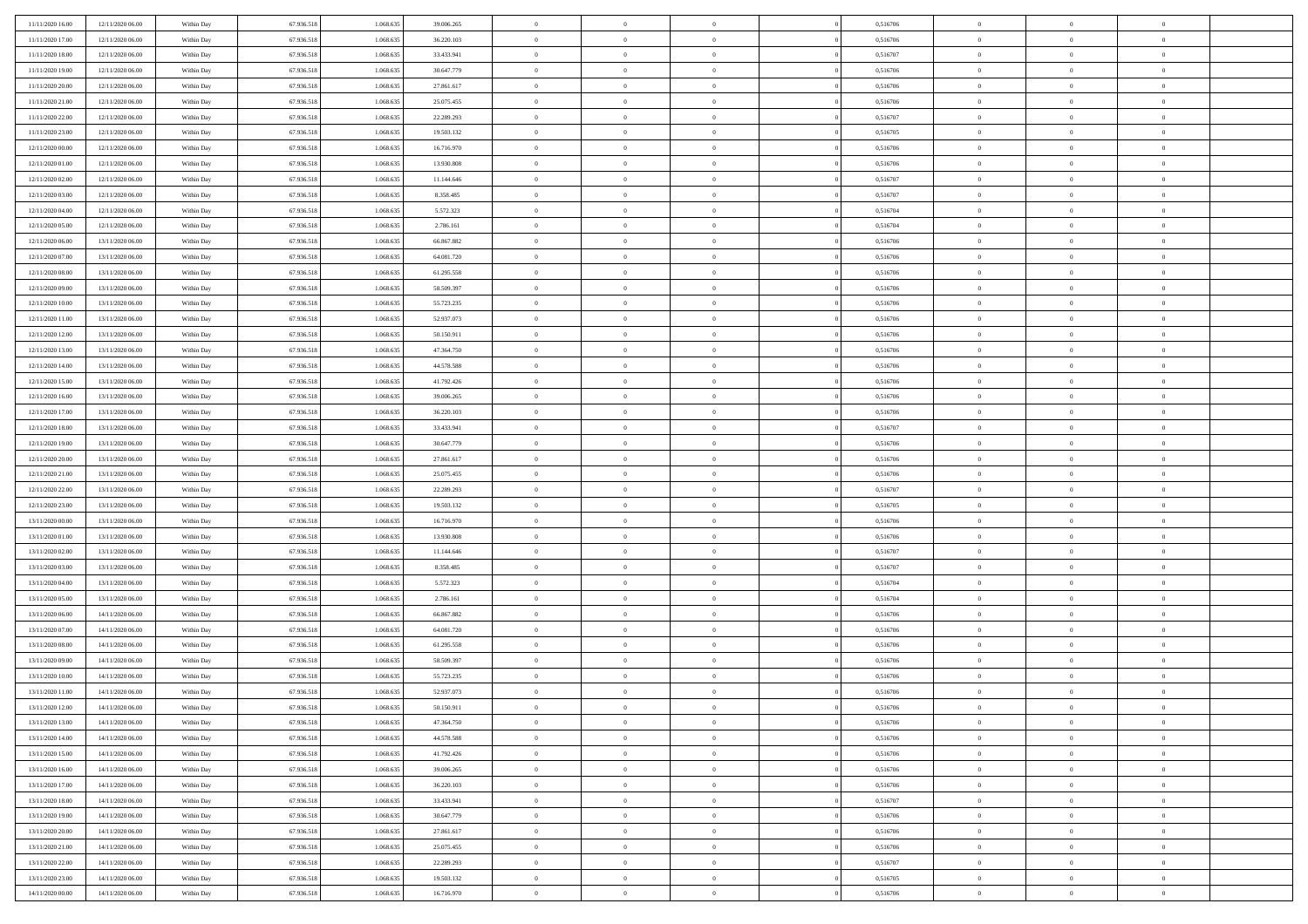| 14/11/2020 01:00 | 14/11/2020 06:00 | Within Day               | 67.936.518 | 1.068.635 | 13.930.808 | $\bf{0}$       | $\overline{0}$ | $\overline{0}$ | 0,516706 | $\bf{0}$       | $\overline{0}$ | $\,0\,$        |  |
|------------------|------------------|--------------------------|------------|-----------|------------|----------------|----------------|----------------|----------|----------------|----------------|----------------|--|
| 14/11/2020 02.00 | 14/11/2020 06.00 | Within Day               | 67.936.518 | 1.068.635 | 11.144.646 | $\theta$       | $\overline{0}$ | $\mathbf{0}$   | 0,516707 | $\theta$       | $\overline{0}$ | $\theta$       |  |
| 14/11/2020 03:00 | 14/11/2020 06:00 | Within Dav               | 67.936.518 | 1.068.635 | 8.358.485  | $\theta$       | $\overline{0}$ | $\overline{0}$ | 0,516707 | $\mathbf{0}$   | $\overline{0}$ | $\overline{0}$ |  |
| 14/11/2020 04:00 | 14/11/2020 06:00 | Within Day               | 67.936.518 | 1.068.635 | 5.572.323  | $\,$ 0 $\,$    | $\overline{0}$ | $\overline{0}$ | 0,516704 | $\bf{0}$       | $\overline{0}$ | $\bf{0}$       |  |
| 14/11/2020 05:00 | 14/11/2020 06:00 | Within Day               | 67.936.518 | 1.068.635 | 2.786.161  | $\bf{0}$       | $\overline{0}$ | $\mathbf{0}$   | 0,516704 | $\bf{0}$       | $\theta$       | $\,0\,$        |  |
| 14/11/2020 06:00 | 15/11/2020 06:00 | Within Dav               | 67.936.518 | 1.068.635 | 66.867.882 | $\theta$       | $\overline{0}$ | $\mathbf{0}$   | 0,516706 | $\mathbf{0}$   | $\overline{0}$ | $\overline{0}$ |  |
| 14/11/2020 07.00 | 15/11/2020 06:00 | Within Day               | 67.936.518 | 1.068.635 | 64.081.720 | $\,$ 0 $\,$    | $\overline{0}$ | $\overline{0}$ | 0,516706 | $\bf{0}$       | $\overline{0}$ | $\bf{0}$       |  |
|                  |                  |                          |            | 1.068.635 |            | $\,$ 0         |                |                |          | $\,$ 0 $\,$    | $\overline{0}$ | $\theta$       |  |
| 14/11/2020 08:00 | 15/11/2020 06:00 | Within Day               | 67.936.518 |           | 61.295.558 |                | $\overline{0}$ | $\mathbf{0}$   | 0,516706 |                |                |                |  |
| 14/11/2020 09:00 | 15/11/2020 06:00 | Within Day               | 67.936.518 | 1.068.635 | 58.509.397 | $\theta$       | $\overline{0}$ | $\overline{0}$ | 0,516706 | $\mathbf{0}$   | $\overline{0}$ | $\overline{0}$ |  |
| 14/11/2020 10:00 | 15/11/2020 06.00 | Within Day               | 67.936.518 | 1.068.635 | 55.723.235 | $\,$ 0 $\,$    | $\overline{0}$ | $\Omega$       | 0,516706 | $\bf{0}$       | $\overline{0}$ | $\,0\,$        |  |
| 14/11/2020 11:00 | 15/11/2020 06:00 | Within Day               | 67.936.518 | 1.068.635 | 52.937.073 | $\bf{0}$       | $\overline{0}$ | $\mathbf{0}$   | 0,516706 | $\bf{0}$       | $\mathbf{0}$   | $\theta$       |  |
| 14/11/2020 12:00 | 15/11/2020 06:00 | Within Day               | 67.936.518 | 1.068.635 | 50.150.911 | $\theta$       | $\overline{0}$ | $\overline{0}$ | 0,516706 | $\mathbf{0}$   | $\overline{0}$ | $\overline{0}$ |  |
| 14/11/2020 13:00 | 15/11/2020 06:00 | Within Day               | 67.936.518 | 1.068.635 | 47.364.750 | $\,$ 0 $\,$    | $\overline{0}$ | $\overline{0}$ | 0,516706 | $\bf{0}$       | $\overline{0}$ | $\bf{0}$       |  |
| 14/11/2020 14:00 | 15/11/2020 06:00 | Within Day               | 67.936.518 | 1.068.635 | 44.578.588 | $\,$ 0         | $\overline{0}$ | $\mathbf{0}$   | 0,516706 | $\bf{0}$       | $\theta$       | $\,0\,$        |  |
| 14/11/2020 15:00 | 15/11/2020 06:00 | Within Day               | 67.936.518 | 1.068.635 | 41.792.426 | $\theta$       | $\overline{0}$ | $\mathbf{0}$   | 0,516706 | $\mathbf{0}$   | $\overline{0}$ | $\overline{0}$ |  |
| 14/11/2020 16:00 | 15/11/2020 06:00 | Within Day               | 67.936.518 | 1.068.635 | 39.006.265 | $\,$ 0 $\,$    | $\overline{0}$ | $\overline{0}$ | 0,516706 | $\bf{0}$       | $\overline{0}$ | $\bf{0}$       |  |
| 14/11/2020 17.00 | 15/11/2020 06.00 | Within Day               | 67.936.518 | 1.068.635 | 36.220.103 | $\,$ 0         | $\overline{0}$ | $\mathbf{0}$   | 0,516706 | $\bf{0}$       | $\overline{0}$ | $\theta$       |  |
| 14/11/2020 18:00 | 15/11/2020 06:00 | Within Day               | 67.936.518 | 1.068.635 | 33.433.941 | $\theta$       | $\overline{0}$ | $\mathbf{0}$   | 0,516707 | $\mathbf{0}$   | $\overline{0}$ | $\overline{0}$ |  |
| 14/11/2020 19:00 | 15/11/2020 06:00 | Within Day               | 67.936.518 | 1.068.635 | 30.647.779 | $\,$ 0 $\,$    | $\overline{0}$ | $\Omega$       | 0,516706 | $\bf{0}$       | $\overline{0}$ | $\,0\,$        |  |
| 14/11/2020 20:00 | 15/11/2020 06:00 | Within Day               | 67.936.518 | 1.068.635 | 27.861.617 | $\bf{0}$       | $\overline{0}$ | $\mathbf{0}$   | 0,516706 | $\bf{0}$       | $\mathbf{0}$   | $\theta$       |  |
| 14/11/2020 21:00 | 15/11/2020 06:00 | Within Day               | 67.936.518 | 1.068.635 | 25.075.455 | $\theta$       | $\overline{0}$ | $\mathbf{0}$   | 0,516706 | $\mathbf{0}$   | $\overline{0}$ | $\overline{0}$ |  |
| 14/11/2020 22.00 | 15/11/2020 06:00 | Within Day               | 67.936.518 | 1.068.635 | 22.289.293 | $\,$ 0 $\,$    | $\overline{0}$ | $\overline{0}$ | 0,516707 | $\bf{0}$       | $\overline{0}$ | $\bf{0}$       |  |
| 14/11/2020 23.00 | 15/11/2020 06:00 | Within Day               | 67.936.518 | 1.068.635 | 19.503.132 | $\,$ 0         | $\overline{0}$ | $\mathbf{0}$   | 0,516705 | $\,$ 0 $\,$    | $\overline{0}$ | $\,0\,$        |  |
| 15/11/2020 00:00 | 15/11/2020 06:00 | Within Day               | 67.936.518 | 1.068.635 | 16.716.970 | $\theta$       | $\overline{0}$ | $\mathbf{0}$   | 0,516706 | $\mathbf{0}$   | $\overline{0}$ | $\overline{0}$ |  |
| 15/11/2020 01:00 | 15/11/2020 06:00 | Within Day               | 67.936.518 | 1.068.635 | 13.930.808 | $\,$ 0 $\,$    | $\overline{0}$ | $\overline{0}$ | 0,516706 | $\bf{0}$       | $\overline{0}$ | $\bf{0}$       |  |
| 15/11/2020 02.00 | 15/11/2020 06:00 | Within Day               | 67.936.518 | 1.068.635 | 11.144.646 | $\,$ 0         | $\overline{0}$ | $\mathbf{0}$   | 0,516707 | $\bf{0}$       | $\overline{0}$ | $\theta$       |  |
| 15/11/2020 03:00 | 15/11/2020 06:00 | Within Day               | 67.936.518 | 1.068.635 | 8.358.485  | $\theta$       | $\overline{0}$ | $\overline{0}$ | 0,516707 | $\mathbf{0}$   | $\overline{0}$ | $\overline{0}$ |  |
| 15/11/2020 04:00 | 15/11/2020 06:00 | Within Day               | 67.936.518 | 1.068.635 | 5.572.323  | $\,$ 0 $\,$    | $\overline{0}$ | $\Omega$       | 0,516704 | $\bf{0}$       | $\overline{0}$ | $\bf{0}$       |  |
| 15/11/2020 05:00 | 15/11/2020 06:00 | Within Day               | 67.936.518 | 1.068.635 | 2.786.161  | $\bf{0}$       | $\overline{0}$ | $\mathbf{0}$   | 0,516704 | $\bf{0}$       | $\mathbf{0}$   | $\theta$       |  |
| 15/11/2020 06:00 | 16/11/2020 06:00 | Within Day               | 67.936.518 | 1.068.635 | 66.867.882 | $\theta$       | $\overline{0}$ | $\overline{0}$ | 0,516706 | $\mathbf{0}$   | $\overline{0}$ | $\overline{0}$ |  |
| 15/11/2020 07:00 | 16/11/2020 06:00 | Within Day               | 67.936.518 | 1.068.635 | 64.081.720 | $\theta$       | $\overline{0}$ | $\overline{0}$ | 0,516706 | $\,$ 0         | $\overline{0}$ | $\,$ 0 $\,$    |  |
| 15/11/2020 08:00 | 16/11/2020 06:00 |                          | 67.936.518 | 1.068.635 | 61.295.558 | $\,$ 0         | $\overline{0}$ | $\mathbf{0}$   | 0,516706 | $\bf{0}$       | $\mathbf{0}$   | $\overline{0}$ |  |
| 15/11/2020 11:00 | 16/11/2020 06:00 | Within Day<br>Within Day | 67.936.518 | 1.068.635 | 52.937.073 | $\theta$       | $\overline{0}$ | $\mathbf{0}$   | 0,516706 | $\mathbf{0}$   | $\overline{0}$ | $\overline{0}$ |  |
|                  |                  |                          |            |           |            | $\theta$       | $\overline{0}$ | $\overline{0}$ |          | $\,$ 0         | $\overline{0}$ | $\theta$       |  |
| 15/11/2020 12:00 | 16/11/2020 06:00 | Within Day               | 67.936.518 | 1.068.635 | 50.150.911 |                |                |                | 0,516706 |                | $\overline{0}$ | $\overline{0}$ |  |
| 15/11/2020 13:00 | 16/11/2020 06:00 | Within Day               | 67.936.518 | 1.068.635 | 47.364.750 | $\bf{0}$       | $\overline{0}$ | $\mathbf{0}$   | 0,516706 | $\mathbf{0}$   |                |                |  |
| 15/11/2020 14:00 | 16/11/2020 06:00 | Within Day               | 67.936.518 | 1.068.635 | 44.578.588 | $\theta$       | $\overline{0}$ | $\mathbf{0}$   | 0,516706 | $\mathbf{0}$   | $\overline{0}$ | $\overline{0}$ |  |
| 15/11/2020 15:00 | 16/11/2020 06:00 | Within Day               | 67.936.518 | 1.068.635 | 41.792.426 | $\theta$       | $\overline{0}$ | $\overline{0}$ | 0,516706 | $\,$ 0         | $\overline{0}$ | $\theta$       |  |
| 15/11/2020 16:00 | 16/11/2020 06:00 | Within Day               | 67.936.518 | 1.068.635 | 39.006.265 | $\bf{0}$       | $\overline{0}$ | $\mathbf{0}$   | 0,516706 | $\bf{0}$       | $\mathbf{0}$   | $\overline{0}$ |  |
| 15/11/2020 17:00 | 16/11/2020 06:00 | Within Day               | 67.936.518 | 1.068.635 | 36.220.103 | $\theta$       | $\overline{0}$ | $\overline{0}$ | 0,516706 | $\mathbf{0}$   | $\overline{0}$ | $\overline{0}$ |  |
| 15/11/2020 18:00 | 16/11/2020 06:00 | Within Day               | 67.936.518 | 1.068.635 | 33.433.941 | $\,$ 0 $\,$    | $\overline{0}$ | $\overline{0}$ | 0,516707 | $\,$ 0         | $\overline{0}$ | $\,$ 0 $\,$    |  |
| 15/11/2020 19:00 | 16/11/2020 06:00 | Within Day               | 67.936.518 | 1.068.635 | 30.647.779 | $\,$ 0         | $\,$ 0 $\,$    | $\overline{0}$ | 0,516706 | $\,$ 0 $\,$    | $\overline{0}$ | $\overline{0}$ |  |
| 15/11/2020 20:00 | 16/11/2020 06:00 | Within Day               | 67.936.518 | 1.068.635 | 27.861.617 | $\theta$       | $\overline{0}$ | $\mathbf{0}$   | 0,516706 | $\mathbf{0}$   | $\overline{0}$ | $\overline{0}$ |  |
| 15/11/2020 21:00 | 16/11/2020 06.00 | Within Day               | 67.936.518 | 1.068.635 | 25.075.455 | $\theta$       | $\overline{0}$ | $\overline{0}$ | 0,516706 | $\,$ 0         | $\overline{0}$ | $\theta$       |  |
| 15/11/2020 22.00 | 16/11/2020 06.00 | Within Day               | 67.936.518 | 1.068.635 | 22.289.293 | $\bf{0}$       | $\,$ 0 $\,$    | $\mathbf{0}$   | 0,516707 | $\bf{0}$       | $\overline{0}$ | $\overline{0}$ |  |
| 15/11/2020 23.00 | 16/11/2020 06:00 | Within Day               | 67.936.518 | 1.068.635 | 19.503.132 | $\overline{0}$ | $\theta$       |                | 0,516705 | $\overline{0}$ | $\theta$       | $\theta$       |  |
| 16/11/2020 00:00 | 16/11/2020 06:00 | Within Day               | 67.936.518 | 1.068.635 | 16.716.970 | $\,$ 0 $\,$    | $\overline{0}$ | $\overline{0}$ | 0,516706 | $\,$ 0 $\,$    | $\bf{0}$       | $\theta$       |  |
| 16/11/2020 01:00 | 16/11/2020 06:00 | Within Day               | 67.936.518 | 1.068.635 | 13.930.808 | $\overline{0}$ | $\,$ 0 $\,$    | $\mathbf{0}$   | 0,516706 | $\,$ 0 $\,$    | $\overline{0}$ | $\overline{0}$ |  |
| 16/11/2020 02.00 | 16/11/2020 06:00 | Within Day               | 67.936.518 | 1.068.635 | 11.144.646 | $\mathbf{0}$   | $\overline{0}$ | $\overline{0}$ | 0,516707 | $\,$ 0 $\,$    | $\bf{0}$       | $\mathbf{0}$   |  |
| 16/11/2020 03:00 | 16/11/2020 06:00 | Within Day               | 67.936.518 | 1.068.635 | 8.358.485  | $\,$ 0 $\,$    | $\overline{0}$ | $\overline{0}$ | 0,516707 | $\,$ 0 $\,$    | $\bf{0}$       | $\,$ 0 $\,$    |  |
| 16/11/2020 04:00 | 16/11/2020 06:00 | Within Day               | 67.936.518 | 1.068.635 | 5.572.323  | $\,$ 0 $\,$    | $\,$ 0 $\,$    | $\overline{0}$ | 0,516704 | $\,$ 0 $\,$    | $\overline{0}$ | $\overline{0}$ |  |
| 16/11/2020 05:00 | 16/11/2020 06:00 | Within Day               | 67.936.518 | 1.068.635 | 2.786.161  | $\mathbf{0}$   | $\overline{0}$ | $\overline{0}$ | 0,516704 | $\mathbf{0}$   | $\overline{0}$ | $\overline{0}$ |  |
| 16/11/2020 06:00 | 17/11/2020 06:00 | Within Day               | 67.936.518 | 1.068.635 | 66.867.882 | $\,$ 0 $\,$    | $\overline{0}$ | $\overline{0}$ | 0,516706 | $\,$ 0 $\,$    | $\overline{0}$ | $\,$ 0 $\,$    |  |
| 16/11/2020 07:00 | 17/11/2020 06.00 | Within Day               | 67.936.518 | 1.068.635 | 64.081.720 | $\bf{0}$       | $\overline{0}$ | $\overline{0}$ | 0,516706 | $\,$ 0 $\,$    | $\overline{0}$ | $\overline{0}$ |  |
| 16/11/2020 08:00 | 17/11/2020 06:00 | Within Day               | 67.936.518 | 1.068.635 | 61.295.558 | $\mathbf{0}$   | $\overline{0}$ | $\overline{0}$ | 0,516706 | $\mathbf{0}$   | $\bf{0}$       | $\mathbf{0}$   |  |
| 16/11/2020 09:00 | 17/11/2020 06:00 | Within Day               | 67.936.518 | 1.068.635 | 58.509.397 | $\,$ 0 $\,$    | $\overline{0}$ | $\overline{0}$ | 0,516706 | $\,$ 0 $\,$    | $\mathbf{0}$   | $\,$ 0 $\,$    |  |
| 16/11/2020 10:00 | 17/11/2020 06.00 | Within Day               | 67.936.518 | 1.068.635 | 55.723.235 | $\,$ 0 $\,$    | $\,$ 0 $\,$    | $\overline{0}$ | 0,516706 | $\bf{0}$       | $\overline{0}$ | $\overline{0}$ |  |
| 16/11/2020 11:00 | 17/11/2020 06:00 | Within Day               | 67.936.518 | 1.068.635 | 52.937.073 | $\theta$       | $\overline{0}$ | $\overline{0}$ | 0,516706 | $\mathbf{0}$   | $\overline{0}$ | $\overline{0}$ |  |
|                  |                  |                          |            |           |            |                |                |                |          |                |                |                |  |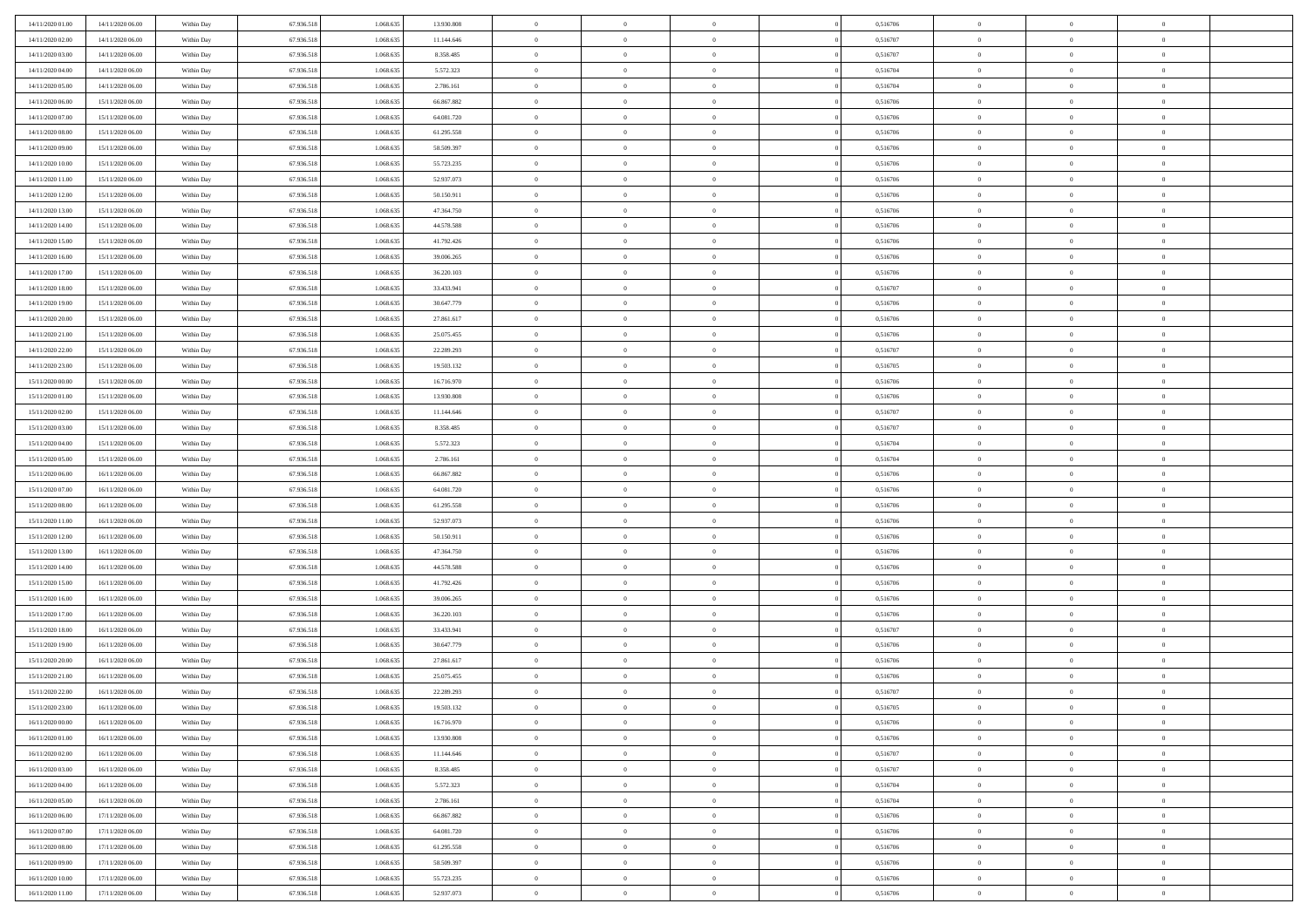| 16/11/2020 12:00 | 17/11/2020 06:00 | Within Day | 67.936.518 | 1.068.63  | 50.150.911 | $\bf{0}$                    | $\overline{0}$                   | $\overline{0}$                   | 0,516706 | $\bf{0}$       | $\overline{0}$ | $\bf{0}$       |  |
|------------------|------------------|------------|------------|-----------|------------|-----------------------------|----------------------------------|----------------------------------|----------|----------------|----------------|----------------|--|
| 16/11/2020 13:00 | 17/11/2020 06:00 | Within Day | 67.936.518 | 1.068.63  | 47.364.750 | $\overline{0}$              | $\overline{0}$                   | $\Omega$                         | 0,516706 | $\overline{0}$ | $\theta$       | $\theta$       |  |
| 16/11/2020 14:00 | 17/11/2020 06:00 | Within Day | 67.936.518 | 1.068.635 | 44.578.588 | $\overline{0}$              | $\overline{0}$                   | $\overline{0}$                   | 0,516706 | $\mathbf{0}$   | $\overline{0}$ | $\theta$       |  |
| 16/11/2020 15:00 | 17/11/2020 06:00 | Within Day | 67.936.518 | 1.068.635 | 41.792.426 | $\bf{0}$                    | $\overline{0}$                   | $\overline{0}$                   | 0,516706 | $\mathbf{0}$   | $\overline{0}$ | $\bf{0}$       |  |
| 16/11/2020 16:00 | 17/11/2020 06:00 | Within Day | 67.936.518 | 1.068.635 | 39.006.265 | $\bf{0}$                    | $\overline{0}$                   | $\overline{0}$                   | 0,516706 | $\bf{0}$       | $\overline{0}$ | $\bf{0}$       |  |
| 16/11/2020 17:00 | 17/11/2020 06:00 | Within Day | 67.936.518 | 1.068.635 | 36.220.103 | $\overline{0}$              | $\overline{0}$                   | $\overline{0}$                   | 0,516706 | $\mathbf{0}$   | $\overline{0}$ | $\theta$       |  |
| 16/11/2020 18.00 | 17/11/2020 06:00 | Within Day | 67.936.518 | 1.068.635 | 33.433.941 | $\bf{0}$                    | $\overline{0}$                   | $\overline{0}$                   | 0,516707 | $\bf{0}$       | $\overline{0}$ | $\bf{0}$       |  |
| 16/11/2020 19:00 | 17/11/2020 06:00 | Within Day | 67.936.518 | 1.068.635 | 30.647.779 | $\overline{0}$              | $\overline{0}$                   | $\overline{0}$                   | 0,516706 | $\mathbf{0}$   | $\theta$       | $\theta$       |  |
| 16/11/2020 20:00 | 17/11/2020 06:00 | Within Day | 67.936.518 | 1.068.635 | 27.861.617 | $\overline{0}$              | $\overline{0}$                   | $\overline{0}$                   | 0,516706 | $\mathbf{0}$   | $\overline{0}$ | $\theta$       |  |
|                  |                  |            | 67.936.518 | 1.068.635 | 25.075.455 | $\bf{0}$                    | $\overline{0}$                   | $\Omega$                         | 0,516706 | $\mathbf{0}$   | $\overline{0}$ | $\bf{0}$       |  |
| 16/11/2020 21:00 | 17/11/2020 06:00 | Within Day |            |           |            |                             |                                  |                                  |          |                | $\theta$       | $\theta$       |  |
| 16/11/2020 22.00 | 17/11/2020 06:00 | Within Day | 67.936.518 | 1.068.635 | 22.289.293 | $\bf{0}$<br>$\overline{0}$  | $\overline{0}$<br>$\overline{0}$ | $\overline{0}$                   | 0,516707 | $\mathbf{0}$   |                | $\theta$       |  |
| 16/11/2020 23.00 | 17/11/2020 06:00 | Within Day | 67.936.518 | 1.068.635 | 19.503.132 |                             |                                  | $\overline{0}$<br>$\overline{0}$ | 0,516705 | $\mathbf{0}$   | $\overline{0}$ |                |  |
| 17/11/2020 00:00 | 17/11/2020 06:00 | Within Day | 67.936.518 | 1.068.635 | 16.716.970 | $\bf{0}$                    | $\overline{0}$                   |                                  | 0,516706 | $\mathbf{0}$   | $\overline{0}$ | $\bf{0}$       |  |
| 17/11/2020 01:00 | 17/11/2020 06:00 | Within Day | 67.936.518 | 1.068.635 | 13.930.808 | $\bf{0}$                    | $\overline{0}$                   | $\overline{0}$                   | 0,516706 | $\bf{0}$       | $\theta$       | $\bf{0}$       |  |
| 17/11/2020 02:00 | 17/11/2020 06:00 | Within Day | 67.936.518 | 1.068.635 | 11.144.646 | $\overline{0}$              | $\overline{0}$                   | $\overline{0}$                   | 0,516707 | $\overline{0}$ | $\overline{0}$ | $\theta$       |  |
| 17/11/2020 03:00 | 17/11/2020 06:00 | Within Day | 67.936.518 | 1.068.635 | 8.358.485  | $\bf{0}$                    | $\overline{0}$                   | $\Omega$                         | 0,516707 | $\bf{0}$       | $\overline{0}$ | $\bf{0}$       |  |
| 17/11/2020 04:00 | 17/11/2020 06:00 | Within Day | 67.936.518 | 1.068.635 | 5.572.323  | $\,$ 0 $\,$                 | $\overline{0}$                   | $\overline{0}$                   | 0,516704 | $\mathbf{0}$   | $\theta$       | $\theta$       |  |
| 17/11/2020 05:00 | 17/11/2020 06:00 | Within Day | 67.936.518 | 1.068.635 | 2.786.161  | $\overline{0}$              | $\overline{0}$                   | $\overline{0}$                   | 0,516704 | $\mathbf{0}$   | $\overline{0}$ | $\theta$       |  |
| 17/11/2020 06:00 | 18/11/2020 06:00 | Within Day | 67.936.518 | 1.068.635 | 66.867.882 | $\bf{0}$                    | $\overline{0}$                   | $\Omega$                         | 0,516706 | $\bf{0}$       | $\overline{0}$ | $\bf{0}$       |  |
| 17/11/2020 07:00 | 18/11/2020 06:00 | Within Day | 67.936.518 | 1.068.635 | 64.081.720 | $\bf{0}$                    | $\overline{0}$                   | $\overline{0}$                   | 0,516706 | $\mathbf{0}$   | $\theta$       | $\overline{0}$ |  |
| 17/11/2020 08:00 | 18/11/2020 06:00 | Within Day | 67.936.518 | 1.068.635 | 61.295.558 | $\overline{0}$              | $\overline{0}$                   | $\overline{0}$                   | 0,516706 | $\mathbf{0}$   | $\overline{0}$ | $\theta$       |  |
| 17/11/2020 09:00 | 18/11/2020 06:00 | Within Day | 67.936.518 | 1.068.635 | 58.509.397 | $\bf{0}$                    | $\overline{0}$                   | $\overline{0}$                   | 0,516706 | $\mathbf{0}$   | $\overline{0}$ | $\bf{0}$       |  |
| 17/11/2020 10:00 | 18/11/2020 06:00 | Within Day | 67.936.518 | 1.068.635 | 55.723.235 | $\bf{0}$                    | $\overline{0}$                   | $\overline{0}$                   | 0,516706 | $\,$ 0 $\,$    | $\overline{0}$ | $\bf{0}$       |  |
| 17/11/2020 11:00 | 18/11/2020 06:00 | Within Day | 67.936.518 | 1.068.635 | 52.937.073 | $\overline{0}$              | $\overline{0}$                   | $\overline{0}$                   | 0,516706 | $\mathbf{0}$   | $\overline{0}$ | $\theta$       |  |
| 17/11/2020 12:00 | 18/11/2020 06:00 | Within Day | 67.936.518 | 1.068.635 | 50.150.911 | $\bf{0}$                    | $\overline{0}$                   | $\overline{0}$                   | 0,516706 | $\bf{0}$       | $\overline{0}$ | $\bf{0}$       |  |
| 17/11/2020 13:00 | 18/11/2020 06:00 | Within Day | 67.936.518 | 1.068.635 | 47.364.750 | $\,$ 0 $\,$                 | $\overline{0}$                   | $\overline{0}$                   | 0,516706 | $\mathbf{0}$   | $\overline{0}$ | $\overline{0}$ |  |
| 17/11/2020 14.00 | 18/11/2020 06:00 | Within Day | 67.936.518 | 1.068.635 | 44.578.588 | $\overline{0}$              | $\overline{0}$                   | $\overline{0}$                   | 0,516706 | $\mathbf{0}$   | $\overline{0}$ | $\theta$       |  |
| 17/11/2020 15.00 | 18/11/2020 06:00 | Within Day | 67.936.518 | 1.068.635 | 41.792.426 | $\bf{0}$                    | $\overline{0}$                   | $\Omega$                         | 0,516706 | $\mathbf{0}$   | $\overline{0}$ | $\bf{0}$       |  |
| 17/11/2020 16.00 | 18/11/2020 06:00 | Within Day | 67.936.518 | 1.068.635 | 39.006.265 | $\bf{0}$                    | $\overline{0}$                   | $\overline{0}$                   | 0,516706 | $\mathbf{0}$   | $\theta$       | $\overline{0}$ |  |
| 17/11/2020 17.00 | 18/11/2020 06:00 | Within Day | 67.936.518 | 1.068.635 | 36.220.103 | $\overline{0}$              | $\overline{0}$                   | $\overline{0}$                   | 0,516706 | $\mathbf{0}$   | $\overline{0}$ | $\theta$       |  |
| 17/11/2020 18:00 | 18/11/2020 06:00 | Within Day | 67.936.518 | 1.068.635 | 33.433.941 | $\,$ 0                      | $\overline{0}$                   | $\overline{0}$                   | 0,516707 | $\,$ 0 $\,$    | $\overline{0}$ | $\,0\,$        |  |
| 17/11/2020 19:00 | 18/11/2020 06:00 | Within Day | 67.936.518 | 1.068.635 | 30.647.779 | $\bf{0}$                    | $\overline{0}$                   | $\overline{0}$                   | 0,516706 | $\,$ 0 $\,$    | $\theta$       | $\overline{0}$ |  |
| 17/11/2020 20.00 | 18/11/2020 06:00 | Within Day | 67.936.518 | 1.068.635 | 27.861.617 | $\overline{0}$              | $\overline{0}$                   | $\overline{0}$                   | 0,516706 | $\mathbf{0}$   | $\overline{0}$ | $\theta$       |  |
| 17/11/2020 21:00 | 18/11/2020 06:00 | Within Day | 67.936.518 | 1.068.635 | 25.075.455 | $\,$ 0                      | $\overline{0}$                   | $\theta$                         | 0,516706 | $\,$ 0         | $\overline{0}$ | $\mathbf{0}$   |  |
| 17/11/2020 22.00 | 18/11/2020 06:00 | Within Day | 67.936.518 | 1.068.635 | 22.289.293 | $\bf{0}$                    | $\overline{0}$                   | $\overline{0}$                   | 0,516707 | $\mathbf{0}$   | $\overline{0}$ | $\overline{0}$ |  |
| 17/11/2020 23.00 | 18/11/2020 06:00 | Within Day | 67.936.518 | 1.068.635 | 19.503.132 | $\overline{0}$              | $\overline{0}$                   | $\overline{0}$                   | 0,516705 | $\mathbf{0}$   | $\overline{0}$ | $\theta$       |  |
| 18/11/2020 00:00 | 18/11/2020 06:00 | Within Day | 67.936.518 | 1.068.635 | 16.716.970 | $\overline{0}$              | $\overline{0}$                   | $\overline{0}$                   | 0,516706 | $\,$ 0 $\,$    | $\overline{0}$ | $\mathbf{0}$   |  |
| 18/11/2020 01:00 | 18/11/2020 06:00 | Within Day | 67.936.518 | 1.068.635 | 13.930.808 | $\bf{0}$                    | $\overline{0}$                   | $\overline{0}$                   | 0,516706 | $\mathbf{0}$   | $\theta$       | $\overline{0}$ |  |
| 18/11/2020 02:00 | 18/11/2020 06:00 | Within Day | 67.936.518 | 1.068.635 | 11.144.646 | $\overline{0}$              | $\overline{0}$                   | $\overline{0}$                   | 0,516707 | $\mathbf{0}$   | $\overline{0}$ | $\theta$       |  |
| 18/11/2020 03:00 | 18/11/2020 06:00 | Within Day | 67.936.518 | 1.068.635 | 8.358.485  | $\,$ 0                      | $\overline{0}$                   | $\overline{0}$                   | 0,516707 | $\,$ 0 $\,$    | $\overline{0}$ | $\,0\,$        |  |
| 18/11/2020 04:00 | 18/11/2020 06:00 | Within Day | 67.936.518 | 1.068.635 | 5.572.323  | $\,$ 0 $\,$                 | $\,$ 0 $\,$                      | $\overline{0}$                   | 0,516704 | $\,$ 0 $\,$    | $\overline{0}$ | $\overline{0}$ |  |
| 18/11/2020 05:00 | 18/11/2020 06:00 | Within Day | 67.936.518 | 1.068.635 | 2.786.161  | $\overline{0}$              | $\overline{0}$                   | $\overline{0}$                   | 0,516704 | $\overline{0}$ | $\overline{0}$ | $\theta$       |  |
| 18/11/2020 06:00 | 19/11/2020 06:00 | Within Day | 67.936.518 | 1.068.635 | 66.867.882 | $\overline{0}$              | $\overline{0}$                   | $\overline{0}$                   | 0,516706 | $\,$ 0         | $\overline{0}$ | $\mathbf{0}$   |  |
| 18/11/2020 07:00 | 19/11/2020 06:00 | Within Day | 67.936.518 | 1.068.635 | 64.081.720 | $\bf{0}$                    | $\overline{0}$                   | $\overline{0}$                   | 0,516706 | $\mathbf{0}$   | $\overline{0}$ | $\overline{0}$ |  |
| 18/11/2020 08:00 | 19/11/2020 06:00 | Within Day | 67.936.518 | 1.068.635 | 61.295.558 | $\overline{0}$              | $\theta$                         |                                  | 0,516706 | $\overline{0}$ | $\Omega$       | $\overline{0}$ |  |
| 18/11/2020 09:00 | 19/11/2020 06:00 | Within Day | 67.936.518 | 1.068.635 | 58.509.397 | $\,$ 0 $\,$                 | $\overline{0}$                   | $\overline{0}$                   | 0,516706 | $\,$ 0 $\,$    | $\bf{0}$       | $\mathbf{0}$   |  |
| 18/11/2020 10:00 | 19/11/2020 06:00 | Within Day | 67.936.518 | 1.068.635 | 55.723.235 | $\mathbf{0}$                | $\overline{0}$                   | $\overline{0}$                   | 0,516706 | $\,$ 0 $\,$    | $\overline{0}$ | $\overline{0}$ |  |
| 18/11/2020 11:00 | 19/11/2020 06:00 | Within Day | 67.936.518 | 1.068.635 | 52.937.073 | $\mathbf{0}$                | $\overline{0}$                   | $\overline{0}$                   | 0,516706 | $\mathbf{0}$   | $\bf{0}$       | $\overline{0}$ |  |
| 18/11/2020 12:00 | 19/11/2020 06:00 | Within Day | 67.936.518 | 1.068.635 | 50.150.911 | $\,$ 0 $\,$                 | $\overline{0}$                   | $\overline{0}$                   | 0,516706 | $\,$ 0 $\,$    | $\bf{0}$       | $\theta$       |  |
|                  |                  |            | 67.936.518 | 1.068.635 |            |                             |                                  |                                  |          |                | $\overline{0}$ |                |  |
| 18/11/2020 13:00 | 19/11/2020 06:00 | Within Day |            |           | 47.364.750 | $\,$ 0 $\,$<br>$\mathbf{0}$ | $\,$ 0 $\,$                      | $\overline{0}$                   | 0,516706 | $\,$ 0 $\,$    |                | $\overline{0}$ |  |
| 18/11/2020 14:00 | 19/11/2020 06:00 | Within Day | 67.936.518 | 1.068.635 | 44.578.588 |                             | $\overline{0}$                   | $\overline{0}$                   | 0,516706 | $\mathbf{0}$   | $\bf{0}$       | $\overline{0}$ |  |
| 18/11/2020 15:00 | 19/11/2020 06:00 | Within Day | 67.936.518 | 1.068.635 | 41.792.426 | $\,$ 0 $\,$                 | $\overline{0}$                   | $\overline{0}$                   | 0,516706 | $\,$ 0 $\,$    | $\overline{0}$ | $\theta$       |  |
| 18/11/2020 16.00 | 19/11/2020 06:00 | Within Day | 67.936.518 | 1.068.635 | 39.006.265 | $\mathbf{0}$                | $\overline{0}$                   | $\overline{0}$                   | 0,516706 | $\,$ 0 $\,$    | $\overline{0}$ | $\overline{0}$ |  |
| 18/11/2020 17:00 | 19/11/2020 06:00 | Within Day | 67.936.518 | 1.068.635 | 36.220.103 | $\mathbf{0}$                | $\overline{0}$                   | $\overline{0}$                   | 0,516706 | $\mathbf{0}$   | $\bf{0}$       | $\overline{0}$ |  |
| 18/11/2020 18:00 | 19/11/2020 06:00 | Within Day | 67.936.518 | 1.068.635 | 33.433.941 | $\,$ 0 $\,$                 | $\overline{0}$                   | $\overline{0}$                   | 0,516707 | $\,$ 0 $\,$    | $\mathbf{0}$   | $\theta$       |  |
| 18/11/2020 19:00 | 19/11/2020 06:00 | Within Day | 67.936.518 | 1.068.635 | 30.647.779 | $\mathbf{0}$                | $\overline{0}$                   | $\overline{0}$                   | 0,516706 | $\,$ 0 $\,$    | $\overline{0}$ | $\overline{0}$ |  |
| 18/11/2020 20.00 | 19/11/2020 06:00 | Within Day | 67.936.518 | 1.068.635 | 27.861.617 | $\mathbf{0}$                | $\overline{0}$                   | $\overline{0}$                   | 0,516706 | $\mathbf{0}$   | $\mathbf{0}$   | $\overline{0}$ |  |